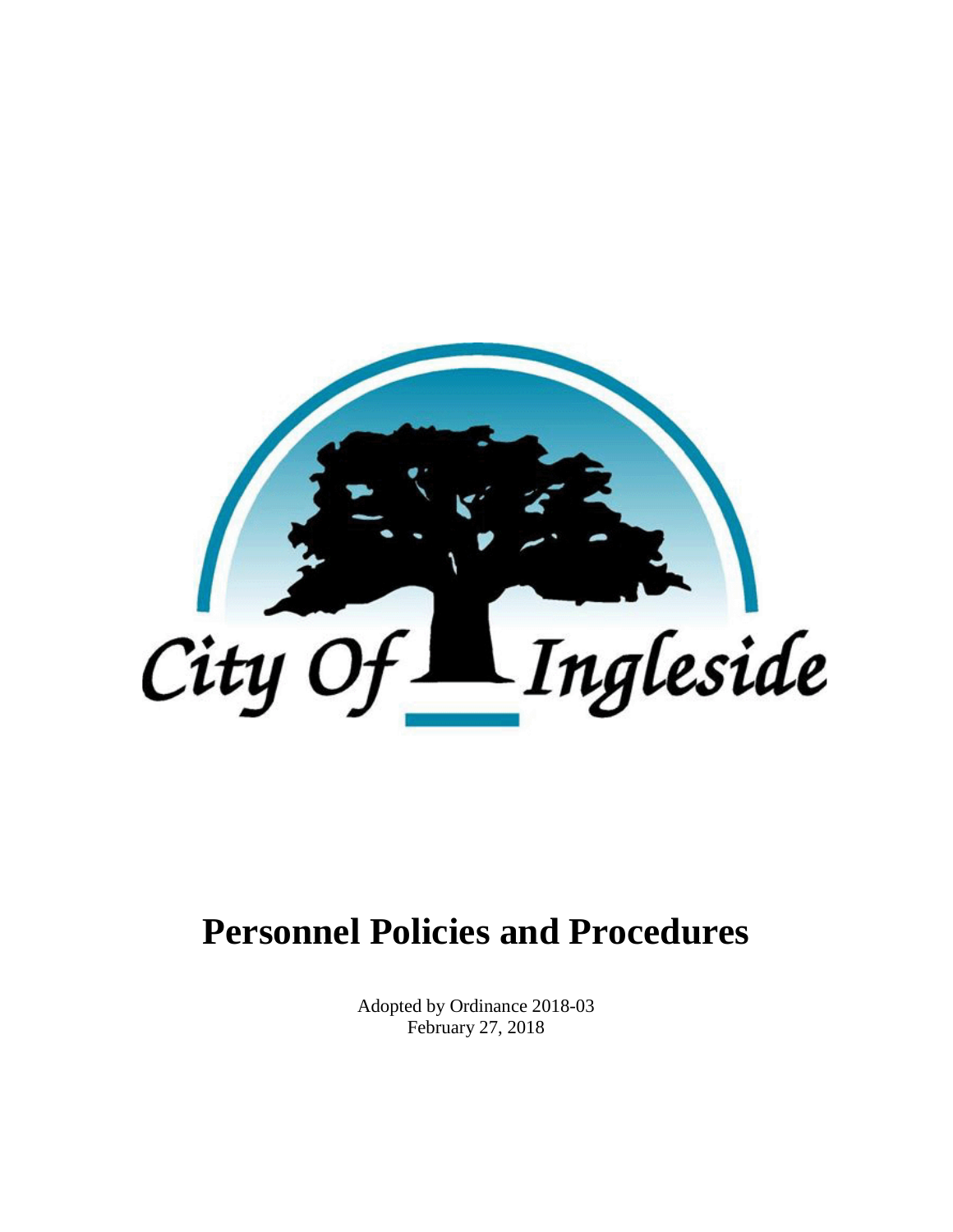|           | <b>SECTION 1. GENERAL POLICIES</b>                                     | Page     |
|-----------|------------------------------------------------------------------------|----------|
| А.        | Purpose of Policies                                                    | $1 - 1$  |
| <b>B.</b> | Authority                                                              | $1 - 1$  |
|           | C. Severability                                                        | $1 - 2$  |
|           | D. Applicability of Personnel Policies                                 | $1 - 2$  |
| Е.        | <b>Dissemination of Personnel Policies</b>                             | $1 - 2$  |
|           | F. Employment At Will                                                  | $1 - 3$  |
|           | G. Equal Employment Opportunity                                        | $1 - 3$  |
| Н.        | Sexual and Other Unlawful Harassment                                   | $1 - 3$  |
| L         | Americans with Disabilities Act                                        | $1 - 6$  |
|           | J. Lactating/Breastfeeding Policy                                      | $1 - 7$  |
|           |                                                                        |          |
|           | <b>SECTION 2. EMPLOYEE RESPONSIBILITES</b>                             | Page     |
| А.        | General Employee Responsibilities                                      | $2 - 1$  |
|           | B. Dress, Appearance and Uniforms                                      | $2 - 1$  |
|           | <b>Timeliness and Attendance</b>                                       | $2 - 4$  |
|           | D. Use of City Property, Vehicles and Equipment                        | $2 - 5$  |
| Ε.        | Outside Employment                                                     | $2 - 8$  |
| F.        | Employee Safety                                                        | $2 - 8$  |
|           | G. Political Activity                                                  | $2 - 9$  |
|           | H. Conflicts of Interest/Solicitation and Acceptance of Gifts          | $2 - 10$ |
| I.        | Communications                                                         | $2 - 11$ |
| J.        | Purchasing                                                             | $2 - 12$ |
|           | K. Arrests, Confinements and Indictments                               | $2 - 12$ |
| L.        | <b>Telephone Contacts</b>                                              | $2 - 13$ |
|           | M. General Computing and Office Policy                                 | $2 - 14$ |
|           | N. General E-mail & Voice Mail Policy                                  | $2 - 14$ |
|           | O. Network Security Policy                                             | $2 - 15$ |
|           | P. Provided Equipment                                                  | $2 - 15$ |
|           | Q. Social Media Policy                                                 | $2 - 16$ |
|           | R. Employee Guidelines: Use of City's Social Media on Work Time        | $2 - 16$ |
|           | Employee Guidelines: Use of City's Social Media While Not on Work Time | $2 - 17$ |
|           | <b>SECTION 3. EMPLOYMENT PRACTICES</b>                                 | Page     |
| А.        | <b>Employee Recruitment and Selection</b>                              | $3 - 1$  |
| <b>B.</b> | Classification and Compensation Plan                                   | $3 - 10$ |
|           | C. New Employee Orientation and Training                               | $3 - 11$ |
| D.        | Employee Probationary Period                                           | $3 - 12$ |
| Е.        | Health / Medical Exams / Fitness for Duty                              | $3 - 14$ |
| F.        | Weapons Control and Violence Prevention Policy                         | $3 - 15$ |
|           |                                                                        |          |
|           | <b>SECTION 4. TYPES OF EMPLOYMENT</b>                                  | Page     |
|           | A. Categories of Employment                                            | $4 - 1$  |
|           |                                                                        |          |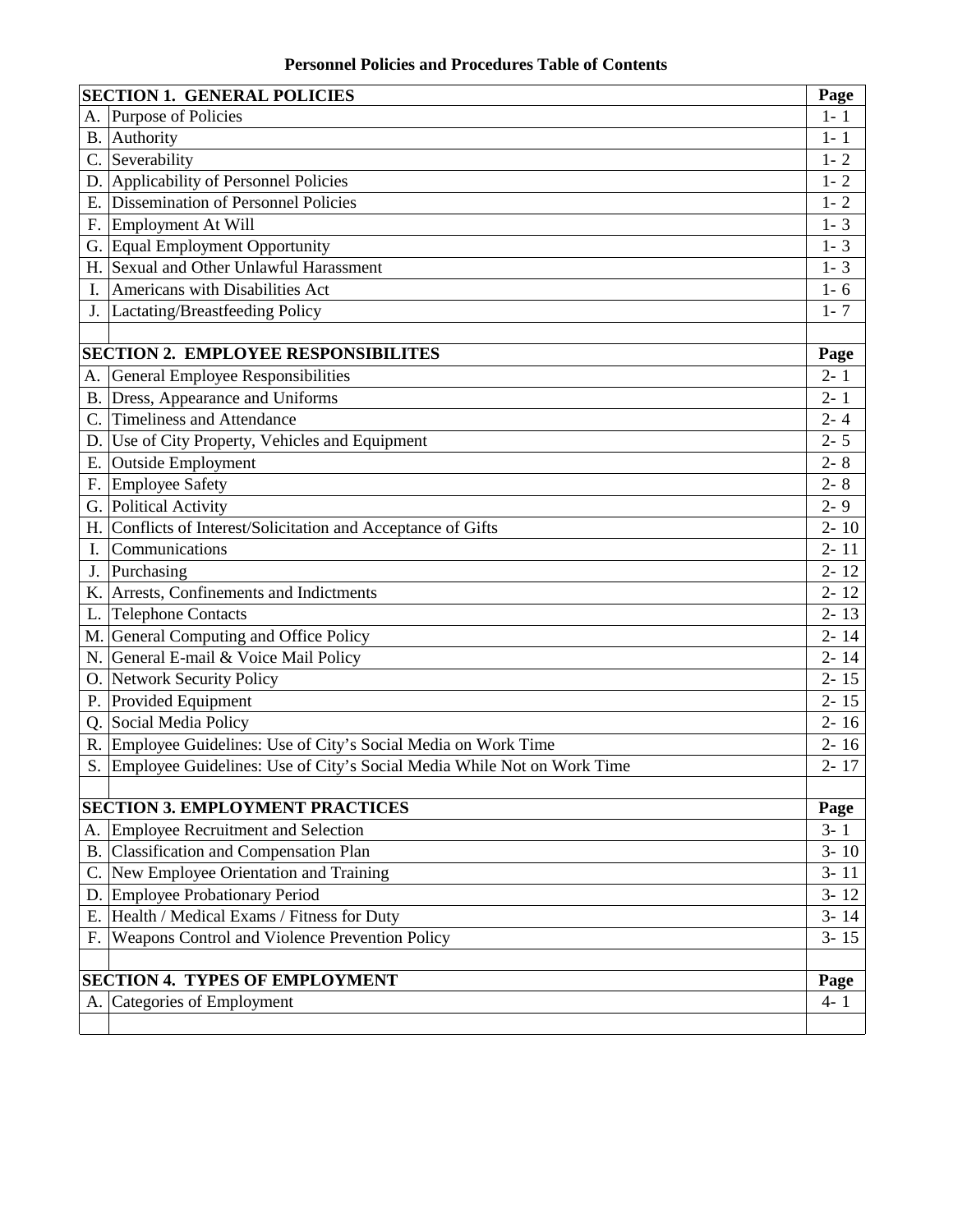#### **Personnel Policies and Procedures Table of Contents**

|             | <b>SECTION 5. EMPLOYEE COMPENSATION AND ADVANCEMENT</b>           | Page     |
|-------------|-------------------------------------------------------------------|----------|
| А.          | Pay                                                               | $5 - 1$  |
|             | B. Paydays and Check Delivery                                     | $5 - 1$  |
|             | C. Payroll Deductions                                             | $5 - 1$  |
| D.          | <b>Position Classification Plan</b>                               | $5 - 2$  |
|             | E. Compensation Plan                                              | $5 - 2$  |
|             | F. Special Pay Periods During Declared Emergencies                | $5 - 4$  |
|             |                                                                   |          |
|             | SECTION 6. ATTENDANCE, WORK SCHEDULE, TIME REPORTING AND OVERTIME | Page     |
|             | A. Hours Worked                                                   | $6 - 1$  |
| <b>B.</b>   | <b>Official Work Period</b>                                       | $6 - 1$  |
|             | C. Schedule Adjustments                                           | $6 - 2$  |
|             | D. Overtime Worked                                                | $6 - 2$  |
|             | E. On-Call Duty Pay                                               | $6 - 4$  |
|             | F. Inclement Weather / Emergency Closing                          | $6 - 5$  |
|             | G. Time Reporting                                                 | $6 - 6$  |
|             |                                                                   |          |
|             | <b>SECTION 7. BENEFITS</b>                                        | Page     |
| А.          | Medical and Life Insurance                                        | $7 - 1$  |
|             | B. Social Security                                                | $7 - 1$  |
| $C_{\cdot}$ | Retirement                                                        | $7 - 1$  |
| D.          | Workers' Compensation                                             | $7 - 2$  |
|             | E. Leave Time                                                     | $7 - 2$  |
|             | F. Longevity Pay                                                  | $7 - 3$  |
|             | G. Continuation of Coverage Health Insurance (COBRA)              | $7 - 3$  |
|             | H. Education / Professional Development                           | $7 - 3$  |
| I.          | <b>Tuition Reimbursement Policy</b>                               | $7 - 4$  |
|             |                                                                   |          |
|             | <b>SECTION 8. LEAVE TIME</b><br>Definitions                       | Page     |
| А.          |                                                                   | $8 - 1$  |
|             | B. Approval of Leave                                              | $8 - 2$  |
| C.          | Vacation Leave                                                    | $8 - 2$  |
|             | D. Compensatory Leave                                             | $8 - 3$  |
|             | E. Sick Leave                                                     | $8 - 4$  |
|             | F. Sick Leave Pool                                                | $8 - 5$  |
|             | G. Civil Leave                                                    | $8 - 8$  |
| Η.          | <b>Voting Leave</b>                                               | $8 - 8$  |
|             | I. Family and Medical Leave (FMLA)                                | $8 - 8$  |
| $J_{\cdot}$ | Military Leave                                                    | $8 - 13$ |
| K.          | Administrative Leave                                              | $8 - 15$ |
| L.          | <b>Bereavement Leave</b>                                          | $8 - 16$ |
|             | M. Other Leaves of Absence without Pay                            | $8 - 16$ |
|             | N. Injury Leave                                                   | $8 - 18$ |
|             | O. Using Leave in Combination                                     | $8 - 19$ |
|             |                                                                   |          |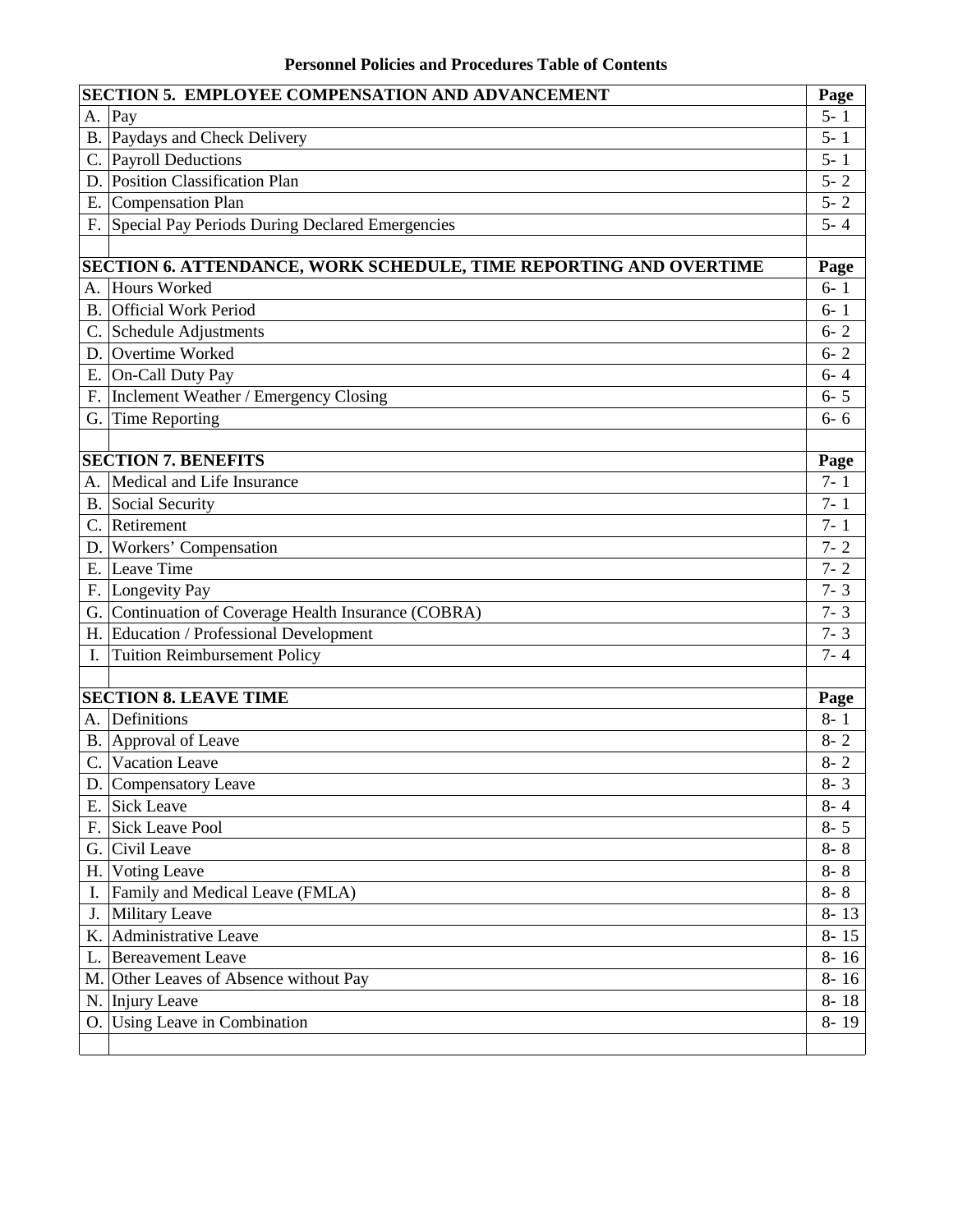#### **Personnel Policies and Procedures Table of Contents**

| <b>SECTION 9. HOLIDAYS</b><br>Page                                              |                                                                       |          |  |  |
|---------------------------------------------------------------------------------|-----------------------------------------------------------------------|----------|--|--|
|                                                                                 | A. List of Holidays                                                   | $9 - 1$  |  |  |
|                                                                                 |                                                                       |          |  |  |
|                                                                                 | <b>SECTION 10. WORKERS' COMPENSATION</b>                              | Page     |  |  |
| А.                                                                              | Employee Safer Workplace Suggestions                                  | $10 - 1$ |  |  |
|                                                                                 | B. Eligibility for Workers' Compensation                              | $10-1$   |  |  |
|                                                                                 | C. Accident and Injury Reporting Procedures                           | $10 - 1$ |  |  |
|                                                                                 |                                                                       |          |  |  |
|                                                                                 | <b>SECTION 11. DRUG AND ALCOHOL USE POLICY</b>                        | Page     |  |  |
| А.                                                                              | Drug-free and Alcohol-Free Workplace                                  | $11 - 1$ |  |  |
| <b>B.</b>                                                                       | Prohibition against Alcohol and Illegal and Unauthorized Drugs        | $11 - 1$ |  |  |
|                                                                                 | Prohibition against Illegal & Unauthorized Drug-Related Paraphernalia | $11 - 1$ |  |  |
| D.                                                                              | Permissive Use of Prescribed and Over-the-Counter Drugs               | $11 - 1$ |  |  |
|                                                                                 | E. Police Department Employees                                        | $11 - 2$ |  |  |
| F.                                                                              | Mandatory Disclosure by Employees                                     | $11 - 2$ |  |  |
|                                                                                 | G. On-Call Employees                                                  | $11 - 2$ |  |  |
|                                                                                 | H. Mandatory Reporting of Arrests and Convictions                     | $11 - 2$ |  |  |
| I.                                                                              | <b>Off-Duty Conduct</b>                                               | $11 - 3$ |  |  |
| J.                                                                              | Rehabilitation / Treatment                                            | $11 - 3$ |  |  |
| Κ.                                                                              | <b>Tobacco Use Prohibited</b>                                         | $11 - 4$ |  |  |
| L.                                                                              | Policy Violations                                                     | $11 - 4$ |  |  |
|                                                                                 | M. Testing                                                            | $11 - 4$ |  |  |
|                                                                                 | N. CDL Employees / Applicants Subject to Testing                      | $11 - 6$ |  |  |
| Ο.                                                                              | <b>Refusal to Test</b>                                                | $11 - 7$ |  |  |
| P.                                                                              | Searches                                                              | $11 - 7$ |  |  |
|                                                                                 |                                                                       |          |  |  |
| <b>SECTION 12. JOB (CLASS) DESCRIPTIONS AND PERFORMANCE EVALUATIONS</b><br>Page |                                                                       |          |  |  |
| А.                                                                              | Job Descriptions                                                      | $12 - 1$ |  |  |
|                                                                                 | <b>B.</b> Distribution                                                | $12 - 1$ |  |  |
| C.                                                                              | Requests for Clarification                                            | $12 - 1$ |  |  |
|                                                                                 | D. Purpose of Performance Appraisal System                            | $12 - 1$ |  |  |
| Ε.                                                                              | Schedule                                                              | $12 - 1$ |  |  |
|                                                                                 | F. Performance Appraisal Process                                      | $12 - 1$ |  |  |
|                                                                                 | G. Performance Appraisal Responses                                    | $12 - 2$ |  |  |
|                                                                                 |                                                                       |          |  |  |
|                                                                                 | SECTION 13. EMPLOYEE CONDUCT AND WORK RULES/DISCIPLINARY ACTION       | Page     |  |  |
|                                                                                 | A. Purpose                                                            | $13 - 1$ |  |  |
|                                                                                 | B. Progressive Discipline                                             | $13 - 1$ |  |  |
| C.                                                                              | Documentation                                                         | $13 - 1$ |  |  |
|                                                                                 | D. Supervisory Responsibility                                         | $13 - 2$ |  |  |
|                                                                                 | E. Review by Human Resources and Approval by City Manager             | $13 - 2$ |  |  |
|                                                                                 | F. Pre-Discipline Rights                                              | $13 - 2$ |  |  |
|                                                                                 | G. Prohibited Activities                                              | $13 - 3$ |  |  |
|                                                                                 | H. Disciplinary Meeting                                               | $13 - 4$ |  |  |
| I.                                                                              | Administrative Leave                                                  | $13 - 4$ |  |  |
|                                                                                 | J. Appeal Rights                                                      | $13 - 4$ |  |  |
|                                                                                 | K. Additional Information                                             | $13 - 4$ |  |  |
|                                                                                 |                                                                       |          |  |  |
|                                                                                 |                                                                       |          |  |  |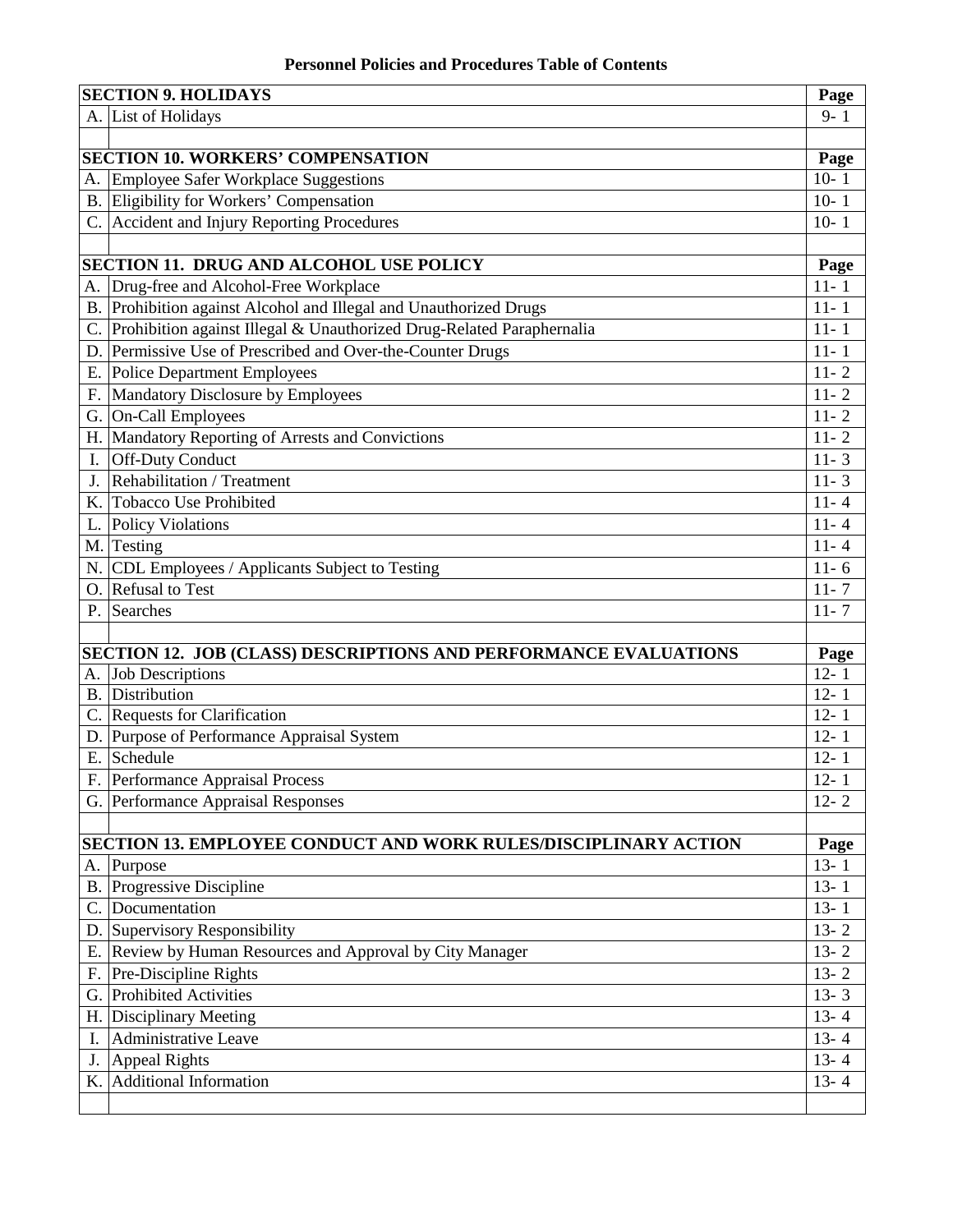#### **Personnel Policies and Procedures Table of Contents**

<span id="page-4-0"></span>

|                                                          | <b>SECTION 14. SEPARATIONS</b><br>Page           |          |  |
|----------------------------------------------------------|--------------------------------------------------|----------|--|
| А.                                                       | <b>Types of Separations</b>                      | $14 - 1$ |  |
|                                                          | <b>B.</b> Exit Interviews                        | $14 - 2$ |  |
|                                                          | Calculation of Separation Pay                    | $14 - 2$ |  |
|                                                          |                                                  |          |  |
| <b>SECTION 15. CONFLICTS / GRIEVANCES</b>                |                                                  | Page     |  |
|                                                          | A. Policy                                        | $15 - 1$ |  |
| <b>B.</b>                                                | Conflict / Grievance Process and Final Authority | $15 - 1$ |  |
|                                                          | C. Procedure                                     | $15 - 1$ |  |
|                                                          |                                                  |          |  |
| <b>SECTION 16. TRAVEL EXPENSE/REIMBURSEMENT</b>          |                                                  | Page     |  |
|                                                          | A. Policy                                        | $16 - 1$ |  |
|                                                          |                                                  |          |  |
| <b>SECTION 17. PERSONNEL RECORDS</b>                     |                                                  | Page     |  |
|                                                          | A. Personnel Files                               | $17 - 1$ |  |
|                                                          | B. Employee Information                          | $17 - 2$ |  |
|                                                          | Information Disclosure Election                  | $17 - 3$ |  |
|                                                          | D. Leave Records                                 | $17 - 3$ |  |
|                                                          |                                                  |          |  |
| SECTION 18. ACKNOWLEDGEMENT OF RECEIPT AND UNDERSTANDING |                                                  |          |  |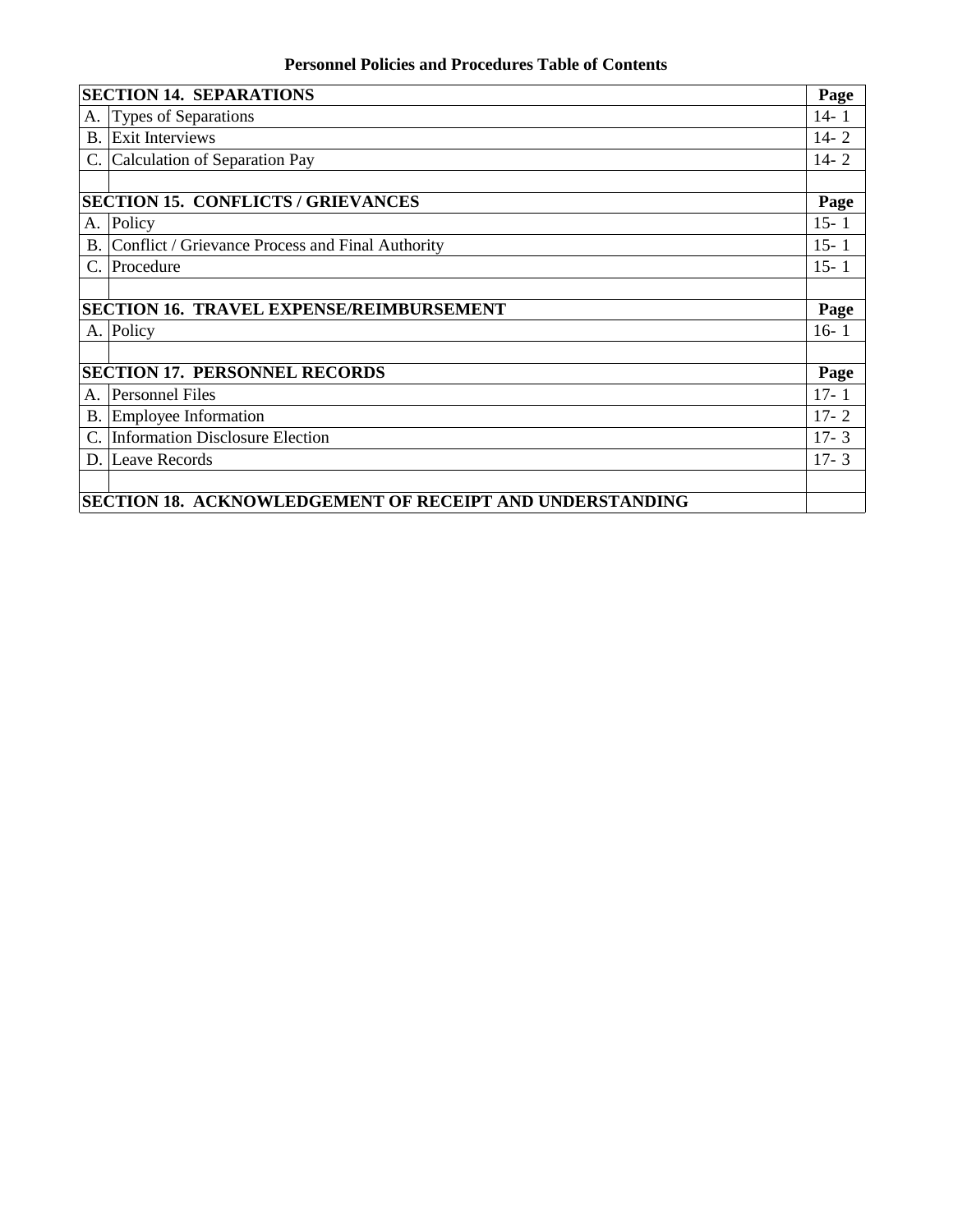#### <span id="page-5-0"></span>**SECTION 1. GENERAL POLICIES**

#### **1.A. PURPOSE OF THESE POLICIES**

The purpose of these Personnel Policies is to provide a uniform set of guidelines governing employment with the City. The policies contained herein inform employees of the benefits and obligations of employment with the City. They have been prepared and adopted in order to promote consistent, equitable, and effective practices by both employees and supervisors. These policies have also been prepared to provide a high quality of public service to the citizens of this City. These policies do not in any way constitute a contract of employment with the city.

#### **1.B. AUTHORITY**

These policies are established by the City Council, and any deletions, amendments, revisions, or additions of substance to the policies must be approved and adopted by ordinance by the Council. These policies completely replace and supersede any and all personnel policies previously adopted, either individually or as a set of policies, by the City Council. General and final authority for personnel administration rests with the City Manager, with the exception of matters reserved to the City Council by state law or the City Charter. In addition, the City Manager may conduct a review every three years of the policies contained in this manual as a part of the budget process and submit any necessary or recommended changes to the City Council for approval prior to the beginning of the new fiscal year. Employees will be notified by the Human Resource Director of any changes to the policies as soon as practicable. Changes will be made to the personnel policies contained in this manual for the following purposes: to clarify and/or enhance existing policies; to add new policies or amend existing policies in order to improve current management practices; and to bring current policies into conformance with changes in law or city policy.

Employees are encouraged to make constructive suggestions for improvements in these policies or in work procedures or conditions. Any employee who wishes to suggest a personnel policy change should submit the suggestion to the Human Resource Director for consideration during the annual review process. Employees are responsible for maintaining current knowledge and understanding of all personnel policy changes and for requesting clarification or assistance when needed.

**1.B.1. Management Authority and Amendments**. The City may modify, revoke, suspend, interpret, terminate, or change any or all of its policies and procedures, in whole or in part, at any time.

Policy administration rests with City management and City management reserves sole authority to administer City operations. Authority may be delegated to appropriate staff members to act in the City Manager's behalf in the administration of these policies; however, the final authority on personnel decisions shall be reserved to the City Manager. Operational changes to any policy, practice, or process will require approval by the City Manager as described above.

No City supervisor is authorized to modify these policies for any employee or to enter into any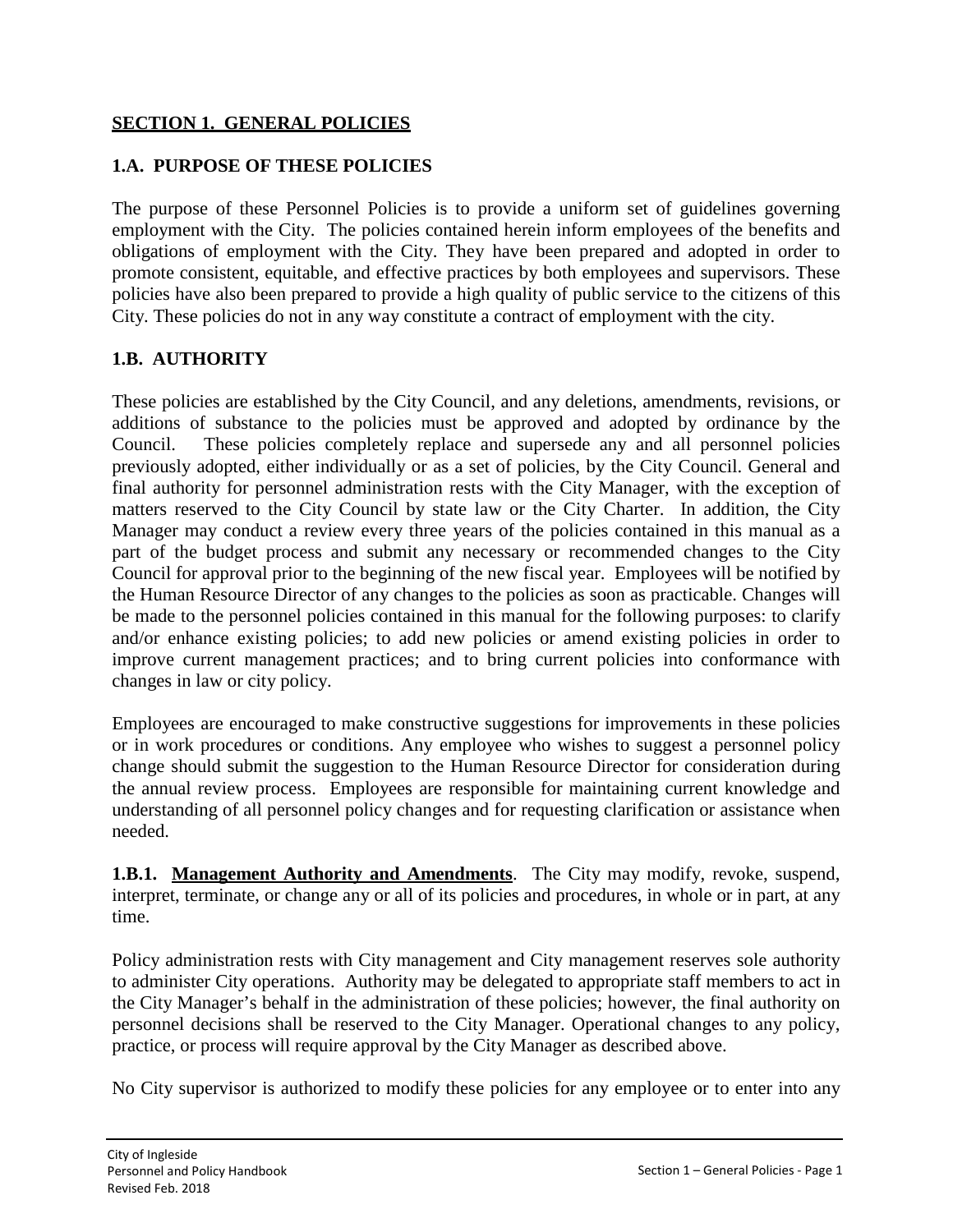<span id="page-6-0"></span>agreement, oral or written, in conflict with these policies.

**1.B.2. Departmental Policy and Procedural Requirements**. Individual City departments may develop policies and procedures that are consistent with City policies and procedures. Department policies and procedures that are operational and do not relate to those in this handbook, or other approved operational manuals, do not need to be reviewed and approved by the Human Resources Manager or other appropriate departments. All employment related department policies must be reviewed by the Human Resources Manager, and if necessary, the City Manager. Department directors are responsible for obtaining the necessary review and approval prior to issuing such departmental policies and procedures.

Departmental policies and procedures will not become effective unless they have been reviewed and approved in accordance with this policy. If discrepancy of the city-wide policy and a department, the city-wide policy approved by Council is the determining factor.

**1.B.3. Miscellaneous.** Policies and procedures apply to all employees of the City, both on and off duty where applicable, unless otherwise restricted by proper authority, or prohibited by state and/or federal law.

Only the City Manager or the City Council, depending on the position, has the authority to enter into an employment agreement, promise, or commitment contrary to these policies and procedures, and all such agreements, promises, and/or commitments entered into by the City Manager or City Council must be contained in an express written employment contract signed by both the City Manager and the affected employee.

# **1.C. SEVERABILITY**

The provisions of these policies are severable, and if any provision or part of a provision is held invalid, illegal, or unenforceable, this shall not affect the validity of the remaining provisions or parts of provisions, which shall remain in force and effect. Changes in state or federal law or regulations will supersede these policies and/or departmental policies insofar as is necessary for compliance with that change in the law.

#### **1.D. APPLICABILITY OF PERSONNEL POLICIES**

These personnel policies and procedures apply equally to all employees of the City unless a class of employees is specifically exempted; individuals performing community service work for the City are not covered by the terms of these policies. The provisions of these policies may be varied in the case of an employee with a written employment agreement approved by the City Council. It is the responsibility of all employees to become familiar with and abide by these policies.

#### **1.E. DISSEMINATION OF PERSONNEL POLICIES**

The Human Resources Director maintains the official set of the personnel policies, with all revisions, for reference by employees, and is responsible for providing a complete copy of this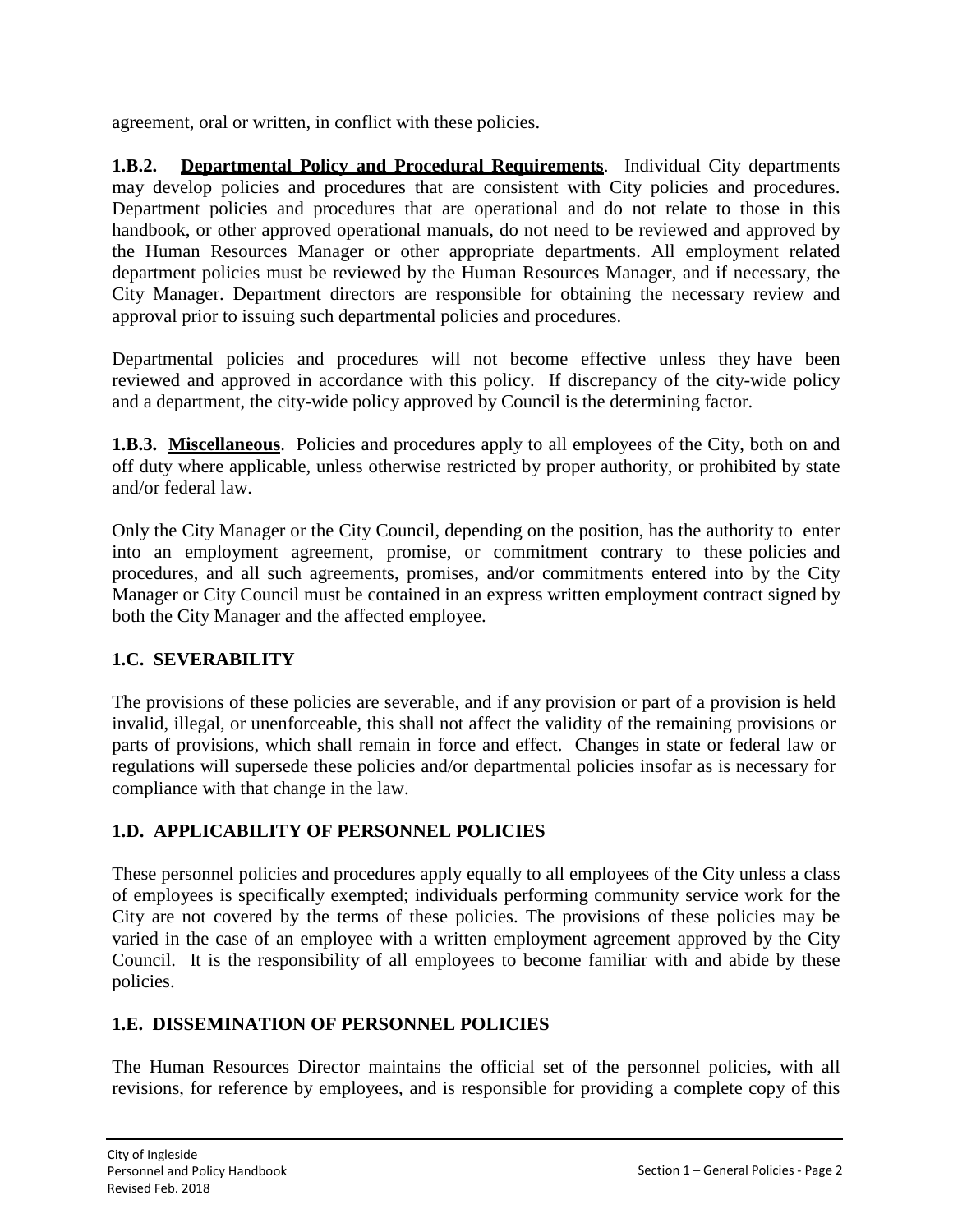<span id="page-7-0"></span>manual and copies of all subsequent revisions or policy changes to each employee. If a question arises about a particular policy, the official set of policies in the Human Resources Director's office should be consulted and will control.

As a part of the initial orientation process, the Human Resources Department will provide a copy of the *Personnel Policies and Procedures* to new employees. Upon receipt of the personnel policies, each employee is required to read the policies and sign an acknowledgment that he or she has received a copy of the *Personnel Policies and Procedures* and understands that he or she is responsible for knowing the contents. The signed acknowledgment is filed in the employee's official personnel file in the Human Resources office.

# **1.F. EMPLOYMENT AT WILL**

Employment with the City is for no fixed or definite term. All employment by the City has been and continues to be at-will, except for those positions that may have a written contract approved by the City Council for those employees that report directly to the City Council. The issuance of these policies and procedures does not constitute a contract between the City and its employees for any duration of employment. There is no specified length of employment, and either the City or the employee can terminate the employment relationship at any time, for any reason.

That means that both the employee and/or the City have the right to terminate employment at any time, with or without notice, and with or without cause. These personnel policies do not constitute a contract of employment. Nothing in these policies is intended to alter the continuing at-will status of employment with the City.

# **1.G. EQUAL EMPLOYMENT OPPORTUNITY**

The city is an equal opportunity employer. It is the policy of the City of Ingleside to prohibit discrimination against any person in job structuring, recruitment, examination, selection, appointment, rate of pay, training, awards, compensation and benefits, promotion and transfer, disciplinary measures, or any other aspect of employment based on race, age, sex, religion, color, disability, national origin, political affiliation or belief, genetics, veteran's status, sexual orientation, pregnancy, or other unlawful basis.

An employee shall not engage in conduct at work that involves the use of racial or ethnic joking or derogatory remarks. Reports of such conduct will be investigated, and disciplinary action will be taken, if appropriate.

The city prohibits retaliation or discrimination against any employee for opposing an unlawful or discriminatory employment practice, or for alleging such a practice or participating in an investigation of an allegation of discrimination.

# **1.H. SEXUAL AND OTHER UNLAWFUL HARASSMENT**

It is the policy of the City to maintain a working environment which encourages mutual respect, promotes respectful and congenial relationships between employees and is free from all forms of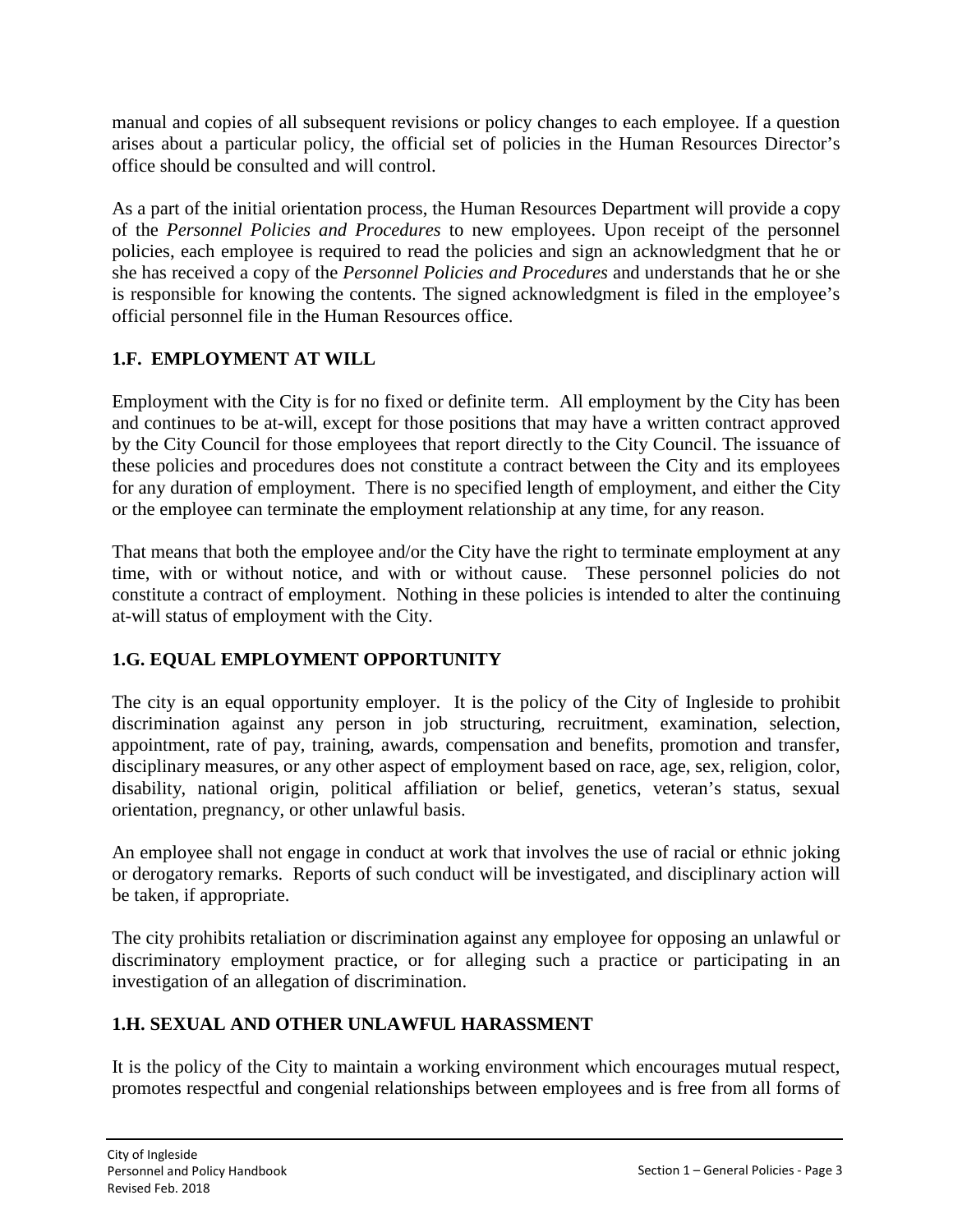harassment of any employee or applicant for employment by anyone, including supervisors, coworkers, vendors, or citizens. Harassment in any manner or form is expressly prohibited and will not be tolerated by the City. Accordingly, the City is committed to vigorously enforcing this policy against harassment, including but not limited to sexual harassment, at all levels within the City.

**1.H.1. Sexual Harassment**. All types of sexual harassment are prohibited. Unwelcome sexual advances, insinuations, requests for sexual favors, and other verbal or physical conduct of a sexual nature constitute sexual harassment when:

- Submission to such conduct is made either explicitly or implicitly a term or condition of an individual's employment, or
- ♦ Submission to or rejection of such conduct by an individual is used as a basis for employment decisions affecting such individual, or
- Such conduct has the purpose or effect of unreasonably interfering with an individual's work performance or creating an intimidating, hostile, or offensive work environment.

Sexual harassment may include a range of subtle and not so subtle behaviors and may involve individuals of the same or different gender. Sexual harassment does not require sexual attraction or interest. This policy prohibits sexual advances and requests for sexual favors, sexual jokes and innuendo; comments about bodies, sexual prowess, sexual preferences, sexual experiences or sexual deficiencies; leering, whistling, or touching; verbal abuse of a sexual nature, including insulting or obscene comments or gestures; display in the workplace of sexually suggestive objects or pictures, including nudity and pornography; and all inappropriate conduct of a sexual nature, whether it be physical, verbal or visual conduct.

**1.H.2. Other Prohibited Harassment**. In addition to the City's prohibition against sexual harassment, harassment on the basis of any other legally protected characteristic is also strictly prohibited. This means that verbal or physical conduct that singles out, belittles, or shows hostility or aversion toward someone because of race, religion, color, national origin, age, disability, genetics, veteran status, citizenship, or any other characteristic protected by law is also prohibited.

Prohibited conduct includes, but is not limited to, epithets, slurs and negative stereotyping; threatening, intimidating, bullying or hostile conduct; denigrating jokes and comments; and writings or pictures that single out, denigrate, or show hostility or aversion toward someone on the basis of a protected characteristic. Conduct, comments, or innuendoes that are unwelcome are wholly inappropriate and are strictly prohibited.

This policy also prohibits sending, showing, sharing, or distributing in any form, inappropriate jokes, pictures, comics, stories, etc., including but not limited to via facsimile, email, cell phone or other electronic devices, social media, and/or the Internet, such as YouTube and Facebook. Harassment of any nature, when based on race, religion, color, sex, sexual orientation, pregnancy, national origin, age or disability, genetics, veteran status, citizenship or any other characteristic protected by law is prohibited and will not be tolerated.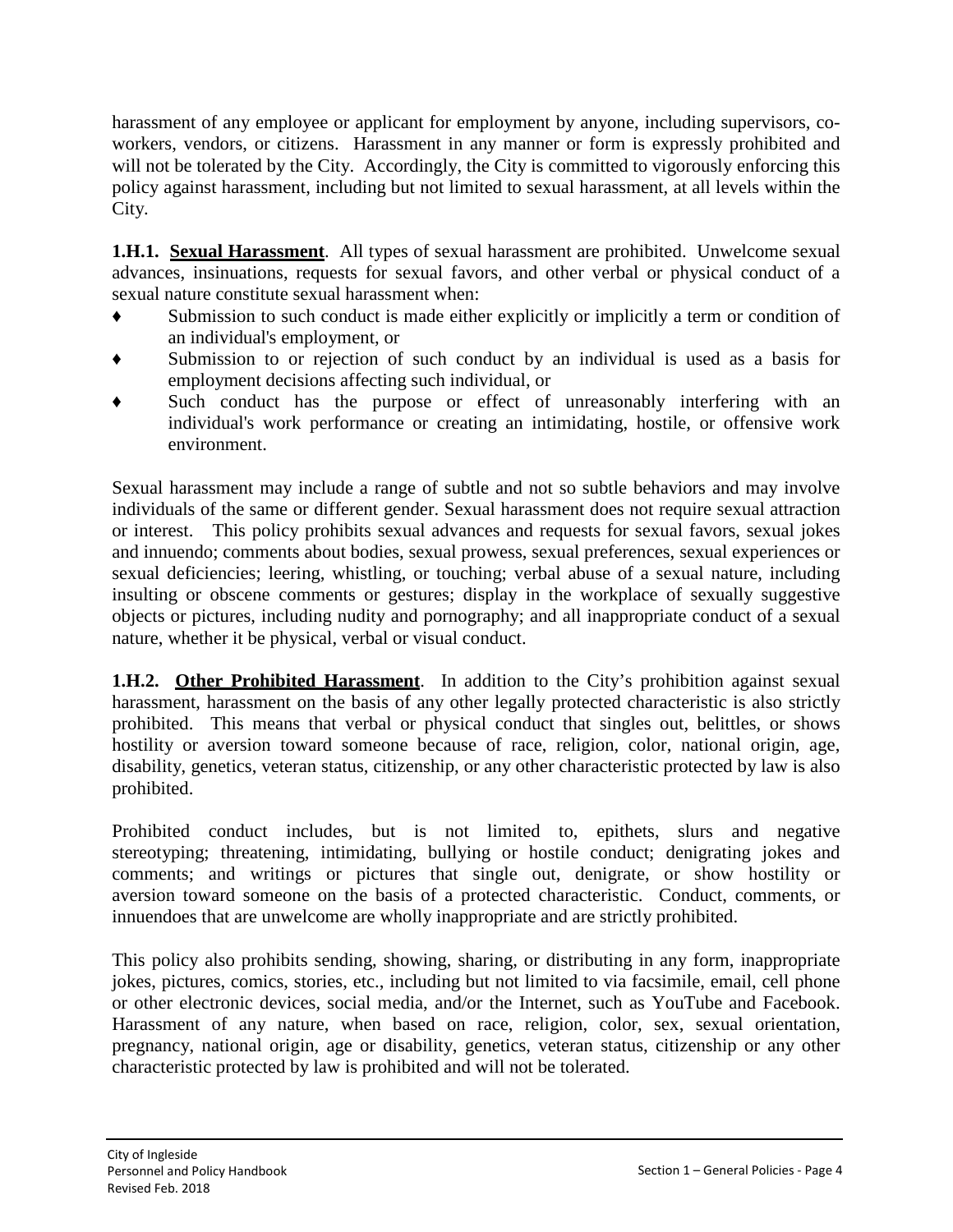This policy applies to City employees, citizens, vendors, and other visitors to the workplace.

**1.H.3. Mandatory Reporting.** The City requires that employees report all perceived incidents of harassment, regardless of the offender's identity or position. Any employee who observes or otherwise learns of possible harassment in the workplace or who feels that harassment has occurred or has been subjected to conduct prohibited by this policy must report it immediately to:

- $\bullet$  The employee's supervisor;
- ♦ The Director of the employee's Department;
- ♦ The Human Resources Manager; or
- ♦ The City Manager.

More than one avenue for reporting harassment is included to allow the employee to choose an organizational level that he or she is comfortable with in reporting the incident.

Any supervisor, manager, or department director who becomes aware of possible conduct prohibited by this policy must immediately advise the department director and the Human Resources Manager unless the Human Resource Manager is the subject of the complaint, and then the City Manager should be notified. A formal Complaint Form is available from the Human Resources Director or City Manager.

Under this policy, an employee may report to and/or contact the Human Resources Director directly, without regard to the employee's normal chain of command.

All reports of harassment will be treated seriously. However, absolute confidentiality is not promised nor can it be assured. The City will conduct an investigation of any complaint, which will require limited disclosure of pertinent information to certain parties, including the alleged harasser.

**1.H.4. Investigation**. All reports of prohibited conduct will be investigated promptly and in the most confidential manner possible. The investigation may include individual interviews with the parties involved and, where necessary, with individuals who may have other relevant knowledge. All employees are required to cooperate with the investigation and to maintain confidentiality. The Human Resource Department will maintain a separate, confidential file on the investigation, with limited access. Investigative documents will not be placed in personnel files. Any disciplinary action will be placed in the offending person(s) personnel file.

**1.H.5. Retaliation Prohibited**. Retaliation against any employee who makes a good faith charge or report of prohibited conduct or who assists in a complaint investigation is prohibited. Acts of retaliation must be reported immediately as set out above.

**1.H.6. Responsive Action.** Misconduct constituting harassment or retaliation will be dealt with appropriately. Discipline, up to and including dismissal, will be imposed upon any employee who is found to have engaged in conduct prohibited by this policy. Likewise, disciplinary action will be imposed in situations where claims of prohibited conduct were untruthful, fabricated or exaggerated, or when employees are untruthful during an investigation.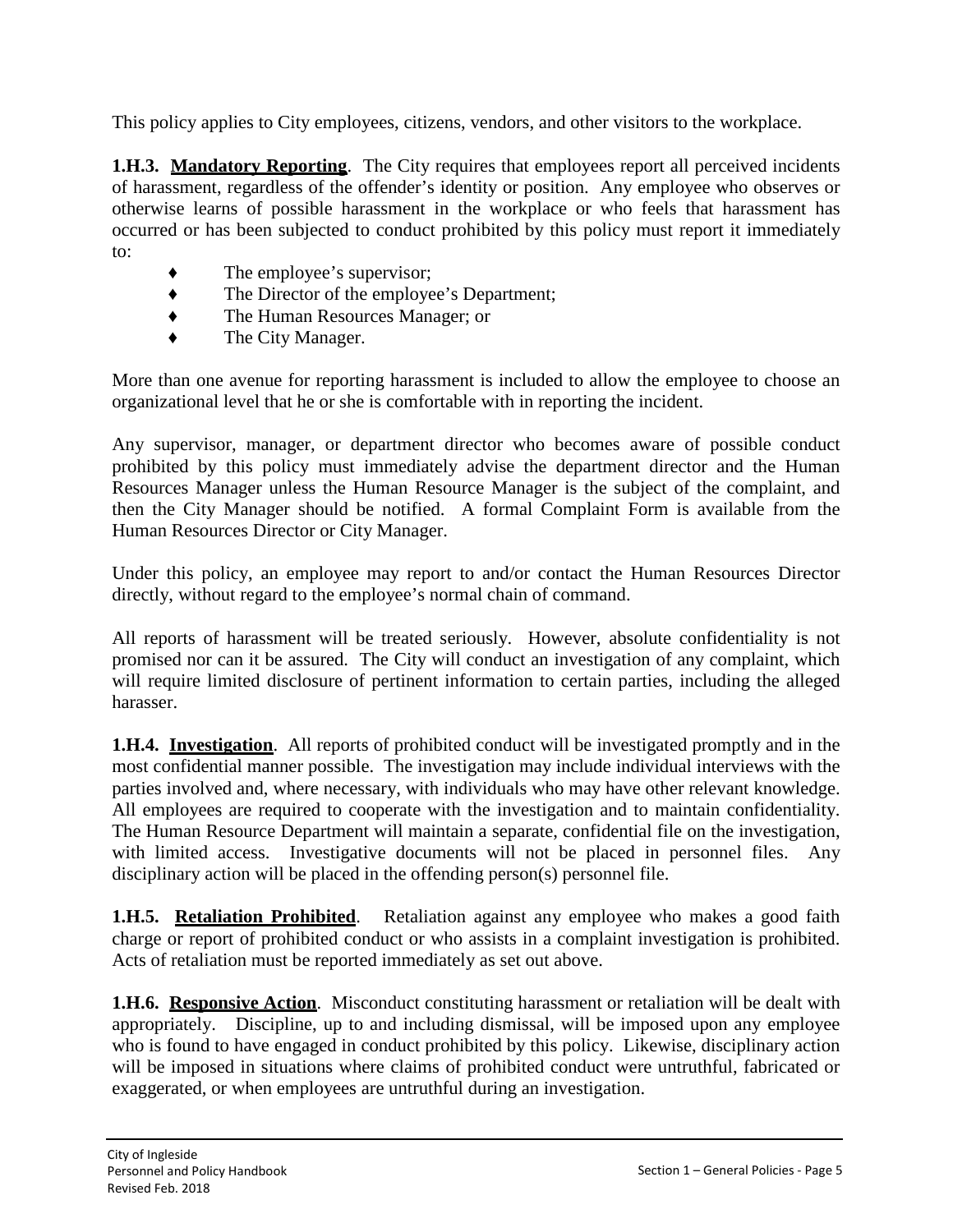<span id="page-10-0"></span>Once the investigation is completed, a determination will be made regarding the validity of the harassment allegations. If it is determined that harassment has occurred; prompt, remedial action will be taken. This may include some or all of the following steps:

**1.H.6.1.** Restore any lost terms, conditions, or benefits of employment to the complaining employee.

**1.H.6.2.** Discipline the harasser. This discipline will include harassment training in addition to:

- a. Written disciplinary warnings
- b. transfer;
- c. demotion;
- d. suspension; or;
- e. termination.

If the harassment is from a vendor or citizen the City will take appropriate action to stop the complained-of conduct.

## **1.I. AMERICANS WITH DISABILITIES ACT**

To ensure compliance with the Americans with Disabilities Act and Americans with Disabilities Act as Amended (ADA), the City offers equal employment opportunity to qualified individuals and strictly prohibits discrimination against qualified individuals on the basis of disability.

The City will provide reasonable accommodation to the known physical or mental impairments of an otherwise-qualified individual with a disability if such reasonable accommodation will enable the individual to perform the essential functions of the position at issue. The City's obligation under this policy is limited to providing reasonable accommodations that will not result in undue hardship to the City.

Any employee seeking a reasonable accommodation for a disability that affects the employee's work schedule or ability to perform the essential functions of the position shall make a written or oral request for a reasonable accommodation. Once this request has been submitted, the employee shall complete a Confirmation of Request for Reasonable Accommodation, which will be provided by the Human Resources Manager. The employee will be required to furnish documentation from a treating physician to substantiate an ADA disability and the need for accommodation.

Employees who have a complaint involving potential violations of the Americans with Disabilities Act or ADA, including but not limited to harassment, discrimination, or failure to provide a reasonable accommodation, must immediately contact the immediate supervisor, Department Manager, Human Resources Manager, or the City Manager.

*(Legal reference: U.S. Rehabilitation Act of 1973, as amended; U.S. Americans with Disabilities Act of 1990 and ADA Amendments Act of 2008.)*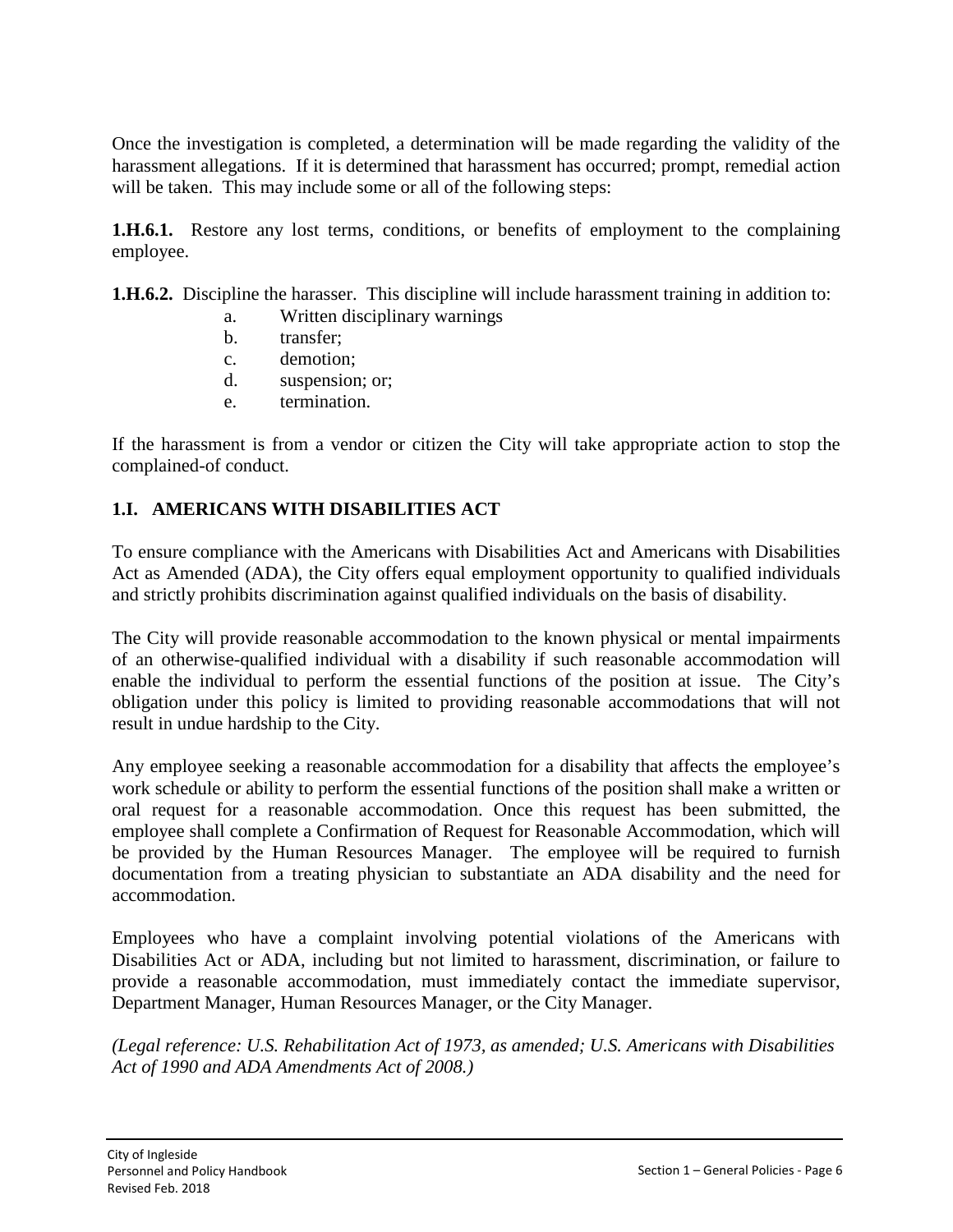#### <span id="page-11-0"></span>**1.J. LACTATING/BREASTFEEDING POLICY**

Accommodations will be made for lactating mothers for up to one year after the child's birth. An employee who is breastfeeding her child will be provided reasonable break times to express breast milk for her baby. The City will designate a room for this purpose. Employees storing milk in the refrigerator assume all responsibility for the safety of the milk and the risk of harm for any reason, including improper storage, refrigeration and tampering.

Nursing mothers wishing to use this room must request/reserve the room by contacting the Human Resources Department. Additional rules for use of the room and refrigerator storage are posted in the room. City employees who work offsite or in other locations, will be accommodated with a private area as necessary. If possible, this break time shall run concurrently with any break time already provided to the employee. Any break time given for this purpose that does not run concurrently with other break time or exceeds 20 minutes in length will be unpaid, and the employee should indicate this break period on her time record.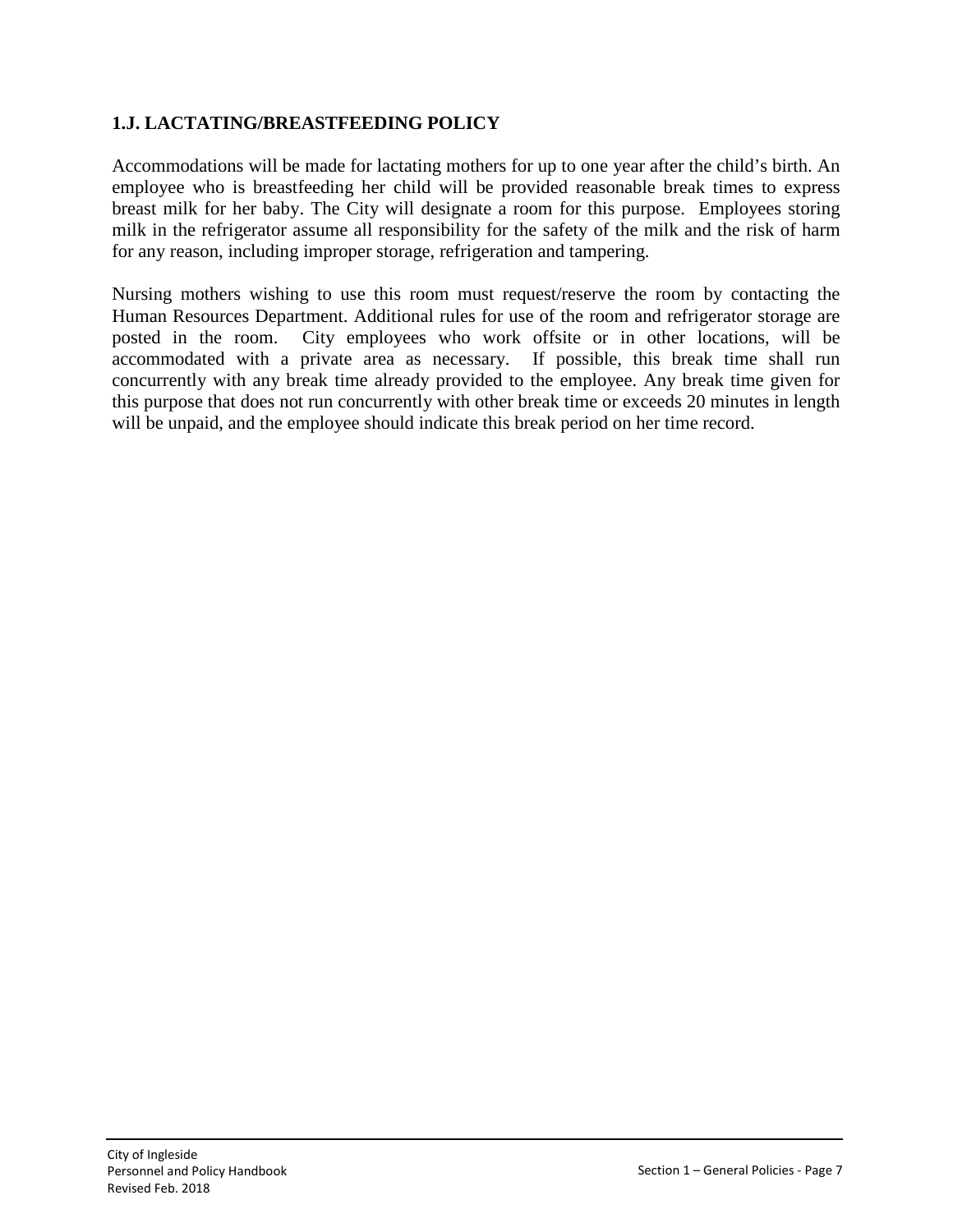#### <span id="page-12-0"></span>**SECTION 2. EMPLOYEE RESPONSIBILITIES**

#### **2.A. GENERAL EMPLOYEE RESPONSIBILITIES**

The city is a public tax-supported organization. Its employees must adhere to high standards of public service that emphasize professionalism, courtesy and avoidance of even the appearance of illegal or unethical conduct.

Employees are required to give a full day's work, to carry out efficiently the work items assigned as their responsibility, to maintain honest conduct, and to do their part in maintaining good relationships with the public, their supervisors, city officials and their fellow employees.

## **2.B. DRESS, APPEARANCE, AND UNIFORMS**

Employees must, at all times, dress appropriately and professionally and present a clean and neat appearance while at work and while representing the City or conducting City business. The City allows business casual dress in the work place year-round, in accordance with this policy. This policy applies to all employees except those who are required to wear uniforms or city issued shirts. Department directors and supervisors are responsible for enforcing this policy in their respective departments in order to maintain acceptable dress and appearance.

Professional business attire or a required uniform shall be worn when an employee's Department Director determines a need to present a more formal professional appearance for meetings or special events. Attire for personnel scheduled to attend City Council meetings, receptions, and similar functions should wear clean and presentable attire that is typical for the job function (i.e. suits or dresses for the Administration office, a polo with the City logo and slacks for Parks & Recreation), unless otherwise directed by the City Manager.

Employees must remember that they are professional 100% of the time and are dressing for business, not for pleasure. All clothing must be clean, not wrinkled and in good repair and appropriate to the work setting. Attire must always reflect a professional business attitude and presence. Provocative, suggestive articles or other inappropriate dress are not allowed in the workplace. When there is a question on whether or not an item of clothing is prohibited, employees should err in favor of being conservative and assume that it is not acceptable attire.

The City Manager may designate a specific day in which casual attire may be worn. However, it is at the City Manager's discretion and the attire worn on "casual days" should still reflect an appropriate professional appearance. Department directors may occasionally allow employees to wear casual attire if a specific work assignment dictates that casual attire is appropriate or to ensure the safety of an employee.

#### **2.B.1. Standards for Business Casual Work Attire**

♦ Cut, Ripped, or Stained Jeans, T-shirts and athletic shoes are not acceptable during normal work hours unless a special day is declared by the City Manager or as specifically approved by the appropriate Department Director as work assignment dictates.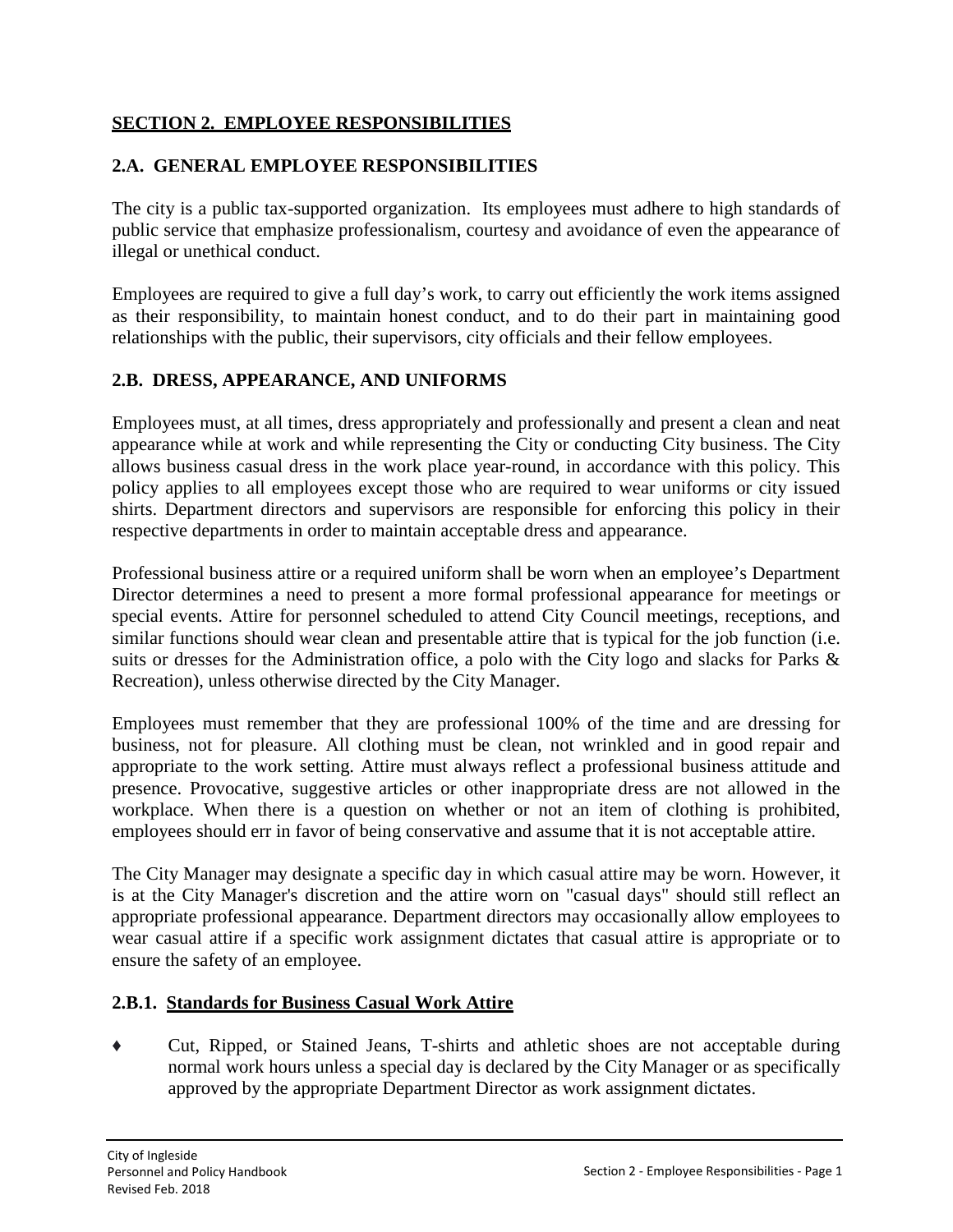- ♦ Sweatshirts, sweat pants of any type are not acceptable unless a special casual wear or festive occasion is declared by the City Manager.
- Shorts shall not be worn unless they are part of a City department's approved uniform and worn with a shirt that identifies them as an employee of a particular City department or division or approved by the department director as special circumstances warrant.
- Women: Camisoles or tank tops are required to be worn under low cut blouses/tops. Clothing, with thin or spaghetti straps or less than 1 inch shoulder strap tops, need to be worn with an acceptable jacket. Skirts and dresses shall be worn no shorter than 2 inches above the top of the knee. Ankle length and Capri dress slacks are appropriate. Dress shoes or dress sandals are appropriate. No more than 3 earrings in each ear may be worn, provided the earrings are not unprofessional in appearance.
- Men: Knit shirts with collar, banded collar shirts, short sleeve or long sleeve dress shirts without a tie are acceptable. All shirts are to be tucked in unless specifically designed to be worn outside trousers. Dress shoes, boots or loafers are acceptable footwear. Other forms of acceptable footwear may be approved by an employee's supervisor as work assignments dictate.
- No more than 3 earrings in each ear may be worn, provided the earrings are not unprofessional in appearance.

# **2.B.2. Examples of Inappropriate Attire**.

- ♦ Provocative or revealing attire including low cut, bare backs, midriffs, body-hugging, see-through garments, tube tops or excessively loose or tight fabrics;
- Clothing with unclear or obscene messages or that endorses alcohol, tobacco products, drugs, pornography, or offensive material of any kind;
- Un-pressed, soiled, ripped and tattered clothing;
- Visible tattoos, intentional scarring and branding deemed offensive by management **shall not be** displayed while on duty or in a city uniform. Employees shall coverall all tattoo(s)/branding(s) deemed offensive by wearing a long-sleeved uniform shirt or blouse or a patch that shall cover shall cover all tattoo (s) and branding(s);
- ♦ Nose rings, eyebrow rings, tongue studs, lip piercings, gauge piercings, or similar type facial jewelry; visible body studs.
- Flip Flops, sandals, or any beach appropriate shoes, including open-toed shoes where work assignment dictates the use of close-toed shoes, or bare feet.

**2.B.3. <u>Jewelry</u>**. All jewelry worn by employees must be appropriate so it does not detract from a professional appearance or conflict with department uniform guidelines.

**2.B.4. Hair and Facial Hair**. Hair styles and hair colors must be appropriate to the employee's position and of natural hues, and extremes of any type are unacceptable. For example, green hair, Mohawk style haircuts, and severely spiked hair are not allowed. The length of hair must not pose a safety hazard for employees working around machinery and moving objects. Hair, including facial hair, must be clean and neatly groomed at all times.

**2.B.5. Perfume and Cologne**. While at work, employees should minimize the use of scented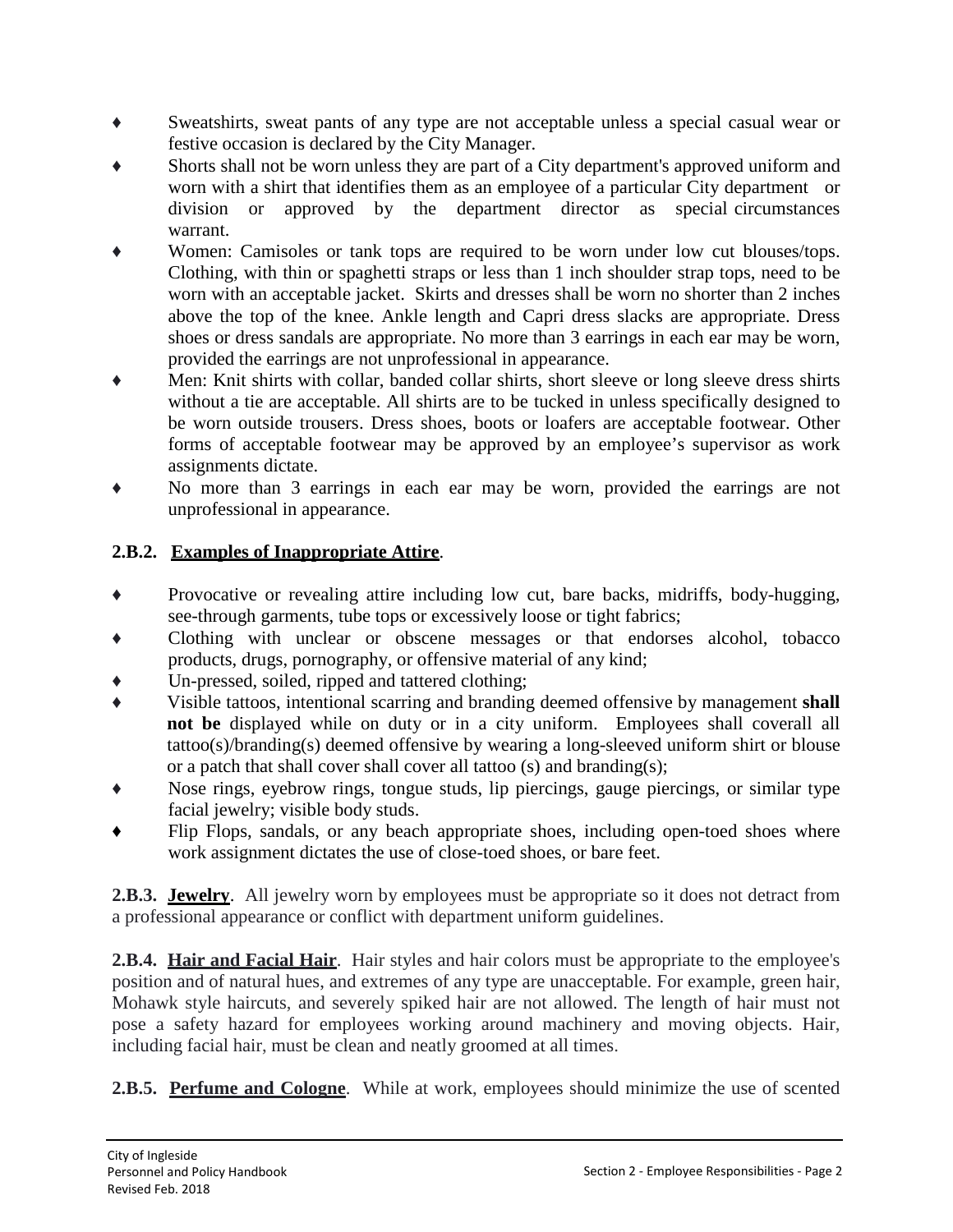aftershaves, colognes, perfumes, and lotions as these products may impact the health of chemically-sensitive customers and other employees.

**2.B.6. Personal Hygiene**. All employees must maintain a clean, presentable appearance. Personal hygiene includes a regular bath/shower, use of deodorant, and appropriate oral hygiene.

**2.B.7. Uniforms**. The City supplies many Police, Parks and Recreation, and Public Works personnel with uniforms appropriate for the respective employees' positions. Employees in jobs that require a uniform will be told how and where the uniforms can be obtained. The City will provide replacement uniforms as necessary. City-owned or authorized uniforms may not be worn outside of work, for personal use, or by any third party, unless separately authorized by the employee's Department Director.

Employees who are provided with uniforms are required to wear their uniforms when on duty and keep them in good, clean and serviceable condition. An employee must wear his or her entire uniform when on duty; no part of the uniform shall be worn by itself.

When an employee's employment terminates, that employee must return his or her uniforms and any other City equipment that remains in the employee's possession. The City reserves the right to deduct from the employee's final paycheck the total cost of lost or damaged City property and unreturned uniforms. Employees will be required to sign an authorization form at time of employment to allow the City to deduct for these purposes.

**2.B.8. Employee Purchasing of City Logo Clothing**. Employees who work primarily in offices are not eligible to receive uniforms. However, employees are permitted to purchase City logo apparel at their own expense and at the City's contract price from selected vendors. Employees may wear apparel with City logos during work time in accordance with this section.

**2.B.9. Exceptions**. Employees having a conflict with any aspect of this policy, based on cultural or religious traditions or medical reasons, may request an exemption. The employee must place the request in writing to his or her Department Director. The Department Director and the Human Resources Director shall review the request and determine whether an exception will be granted. Final determination will be placed in the personnel file.

**2.B.10. Enforcement**. Employees and supervisors are responsible for ensuring compliance with the City's dress code standards. In all cases, the employee's supervisor (or Department Director or City Manager, as applicable) will make the determination as to acceptable dress, appearance and grooming. Employees should direct questions about appropriate appearance or dress to your supervisor, Department Director, or the Human Resources Department.

Department Directors shall specify requirements for uniforms and other work attire. Departments may impose special dress and grooming requirements necessary for employee safety, including use of appropriate personal protective equipment, shoes and clothing.

Supervisors are responsible for ensuring that employees know, understand and adhere to this policy as well as any department specific dress policy. Department Directors and supervisors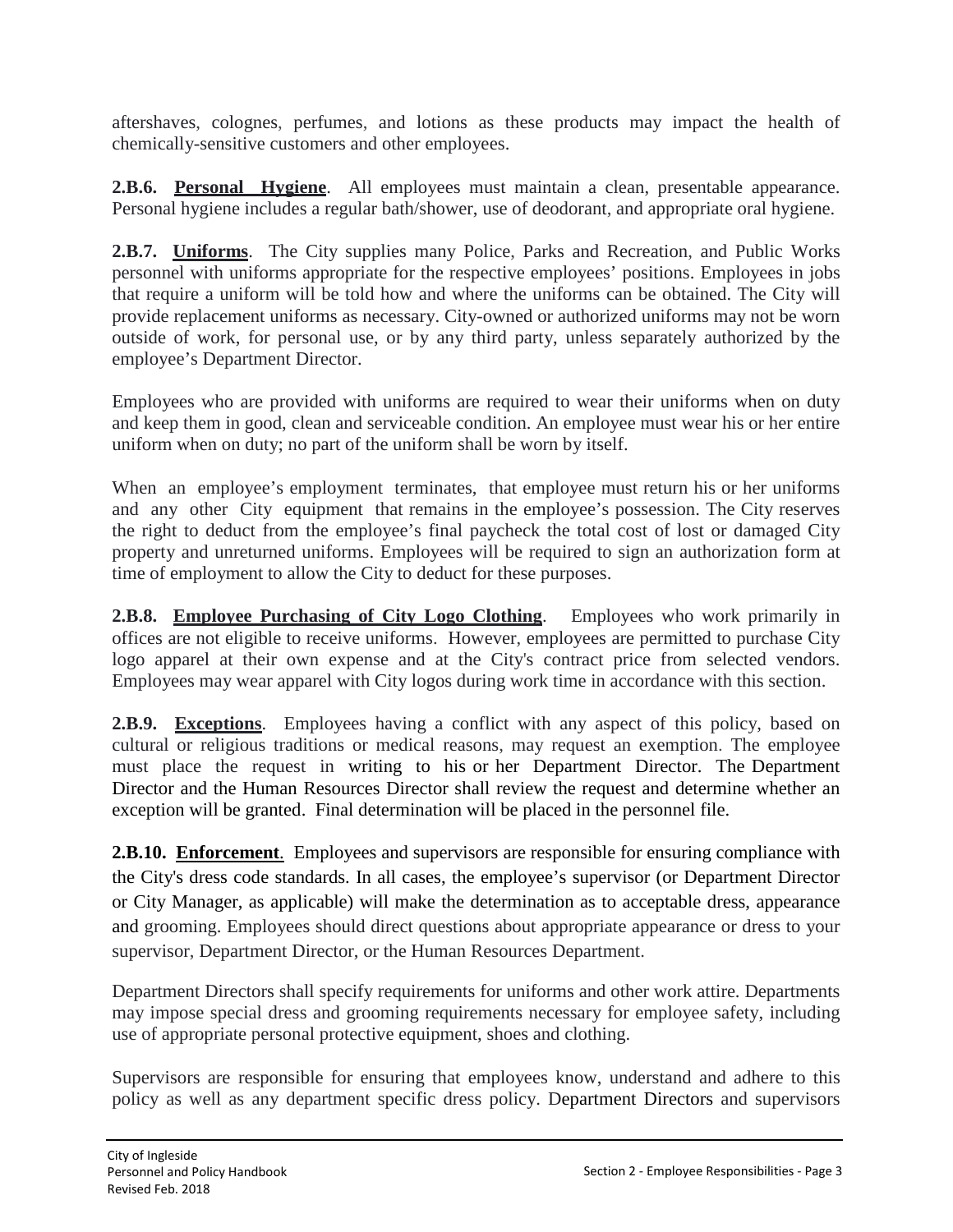<span id="page-15-0"></span>shall counsel employees' whose dress, personal hygiene or grooming is inappropriate.

Each employee is expected to adhere to the clothing, uniform and personal appearance guidelines set forth in this policy. Each employee must use good judgment and common sense in selecting clothing that fits with the function of his/her position, while also promoting a professional image. In order to avoid bringing discredit to the City, employees shall exercise caution in their conduct when wearing uniforms or other apparel bearing the name or logo of the City of Ingleside.

Employees in violation of this policy may be sent home. Under such circumstances, non-exempt employees will not be paid for work time missed, and exempt employees will be required to make up the work time missed. Employees whose grooming or personal appearance, violate this policy may be disciplined, up to and including termination of employment.

A Department Director, with approval of the City Manager, may make departmental exceptions to this policy when deemed necessary for business reasons or implement a more restrictive dress and appearance policy.

# **2.C. TIMELINESS AND ATTENDANCE.**

Employees are to be punctual in reporting for work, keeping appointments, and meeting schedules for completion of work in accordance with the City's **Section 6. Attendance, Work Schedule, Time Reporting, and Overtime** Policy.

An employee who expects to be late for or absent from work must report the expected tardiness or absence to his or her supervisor **not later than 15 minutes after the time the employee is scheduled to begin work**, and preferably prior to the start of the workday, unless emergency conditions exist. (It is preferable, and may be required in some departments, for an employee who will be late or absent to contact his or her supervisor or department head four hours prior to the employee's scheduled time to begin work unless emergency conditions exist.) See also the City's **Section 8. Leave Time** Policy of these policies for matters involving planned absences.

Failure to report within the required period can be considered justification for disallowing paid sick leave or vacation for an absence. Unless otherwise approved by the supervisor, employees are expected to call on each day of absence. Where the nature of the absence necessitates an extended period of time off, longer reporting intervals may be approved by the supervisor. Frequent tardiness or unexcused absence is not permissible and is grounds for disciplinary action up to and including termination.

# **2.D. USE OF CITY PROPERTY, VEHICLES, AND EQUIPMENT**

The City attempts to provide employees with adequate tools, equipment, vehicles and facilities for the job being performed, and the City requires all employees to observe safe work practices and lawful**,** careful, and courteous operation of vehicles and equipment. Any required safety equipment provided by the City must be used at all times.

From time to time, the City may issue various types of equipment or other property to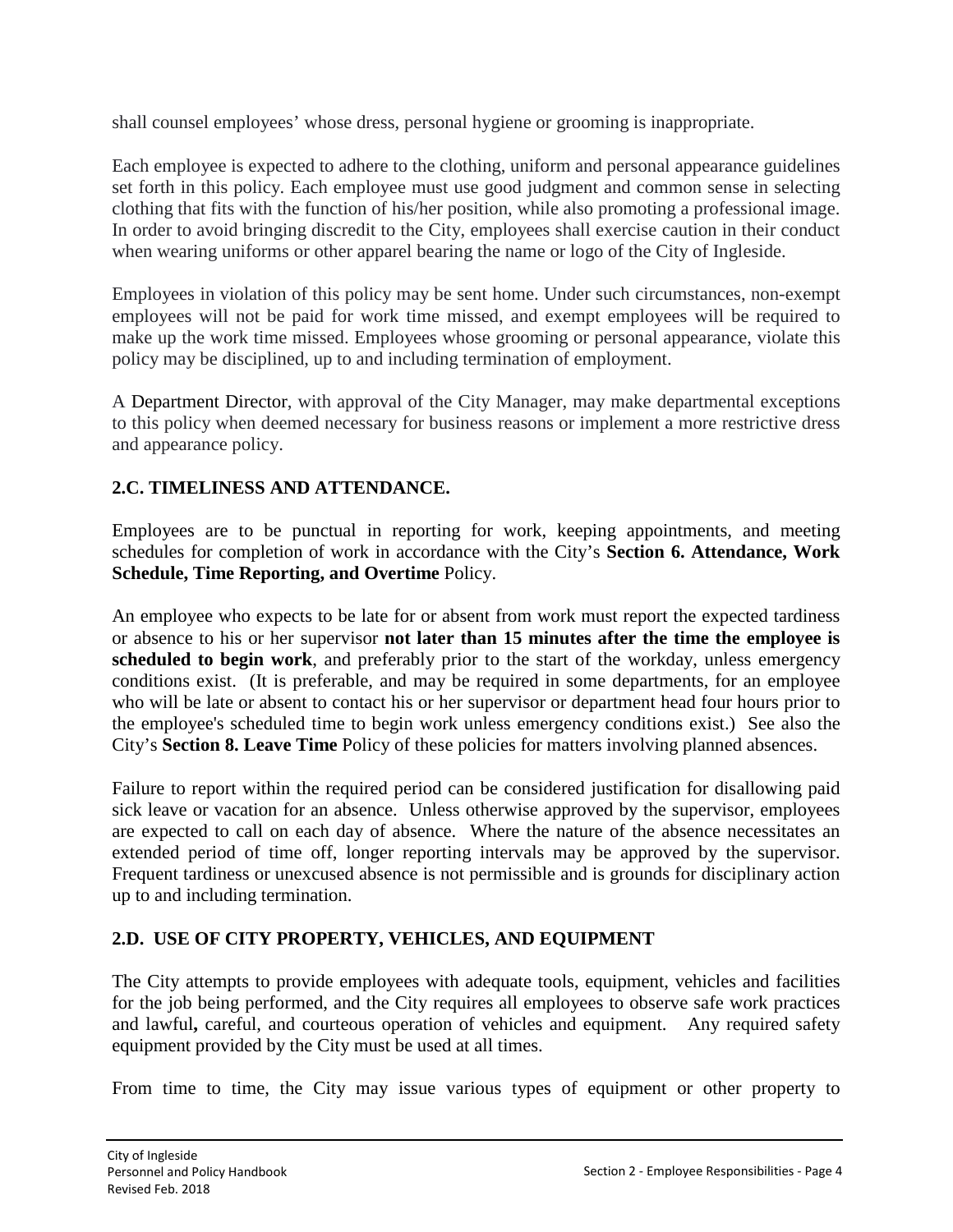employees, e.g., credit cards, keys, tools, security passes, manuals, written materials, uniforms, cell phones, computers, and computer-related equipment. Employees are responsible for items formally issued to them by the City, as well as for items otherwise in their possession or control or used by them in the performance of their duties. At the time of issuance, employees may be required to sign certain forms or other documentation evidencing their receipt of property and/or equipment and authorizing a payroll deduction for the cost of lost, damaged, or unreturned items. In addition to payroll deductions, the City may take any other action it deems appropriate or necessary to recover and/or protect its property up to and including criminal charges.

Employees must notify their supervisor immediately if any vehicle, equipment, machinery, tools, etc., appear to be damaged or defective, or are in need of repair. The appropriate supervisor can answer questions about an employee's responsibility for maintenance and care of equipment used on the job. The improper, careless, negligent, destructive, unauthorized, or unsafe use or operation of equipment, will result in disciplinary action.

2.D.1. **Personal Use Prohibited.** City property, materials, supplies, tools, equipment or vehicles may not be removed from the premises without prior written approval by the City Manager, or the Department Director, and may not be used for the personal benefit of an employee.

**2.D.2. Use of City Vehicles.** City-owned or leased vehicles may be used only for official City business. City-owned or leased vehicles may be driven only by authorized City employees.

If an employee drives a personal vehicle, or a City-owned, rented or leased vehicle on the job or while carrying out City-related business, the employee must comply with the following:

- ♦ Drivers must have a valid State of Texas driver's license appropriate for the vehicle operated, must maintain a satisfactory driving record, and must inform their supervisor of any change in status.
- Drivers must obey all traffic rules and regulations prescribed by law and use every reasonable safety measure to prevent accidents. No one under the age of 18 may operate a City vehicle. Wearing of seat belts is mandatory.
- Always observe all posted laws and speed limits.
- ♦ Always wear seat belts when the vehicle is in operation.
- No passengers other than City employees or others on City business may ride in a City vehicle unless otherwise approved in advance by the Department Director in writing.
- No personal use of City-provided vehicles is allowed.
- All maintenance and use records for City vehicles must be completed as directed by the employee's supervisor. City vehicles must be kept clean; dispose of trash and put away tools daily.
- Report any broken, missing, or worn parts, tires, etc., or any needed maintenance of City vehicles to the appropriate supervisor immediately.
- All drivers must be eligible for coverage under the City's insurance policy.
- Drivers covered by Department of Transportation (DOT) regulations must comply with the DOT regulations at all times.
- ♦ AT NO TIME MAY AN EMPLOYEE UNDER THE INFLUENCE OF ALCOHOL OR A PRESENCE IN THE SYSTEM OF ILLEGAL DRUGS DRIVE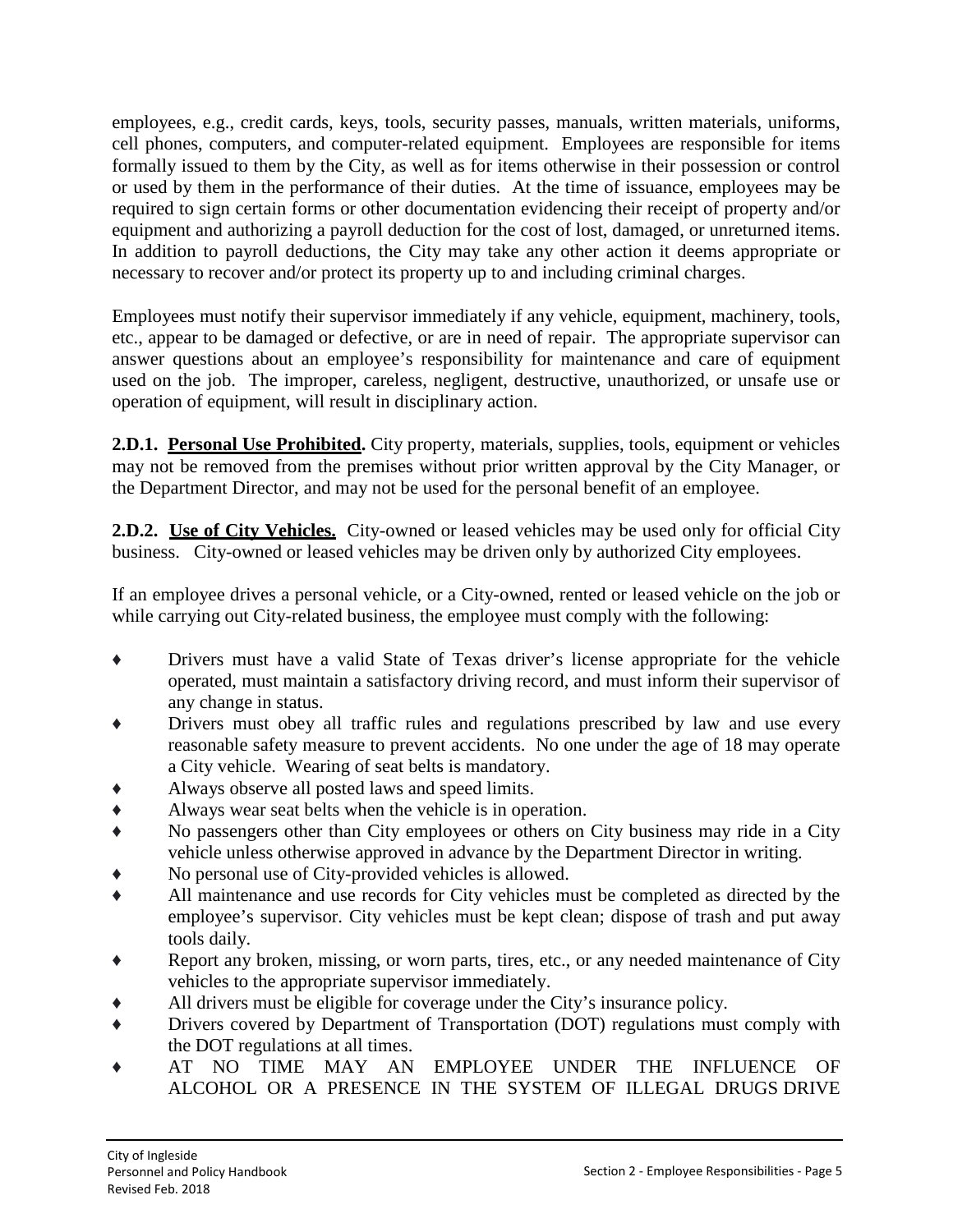A CITY VEHICLE OR A PERSONAL VEHICLE WHILE CONDUCTING CITY BUSINESS.

EMPLOYEES INVOLVED IN AN ACCIDENT WHILE OPERATING A CITY VEHICLE, OR WHILE OPERATING A PERSONAL VEHICLE ON CITY BUSINESS, MUST IMMEDIATELY NOTIFY THE POLICE AND HIS/HER SUPERVISOR, DEPARTMENT DIRECTOR, AND/OR CITY MANAGER. IN CASES WHERE AN ACCIDENT INVOLVES A POLICE VEHICLE, THE POLICE DEPARTMENT WILL REQUEST THE COUNTY, SHERIFF, OR TEXAS DEPARTMENT OF PUBLIC SAFETY TO CONDUCT AN INVESTIGATION OF THE ACCIDENT AND FILE AN OFFICIAL ACCIDENT REPORT WITH THE CITY MANAGER. THE EMPLOYEE SHALL **NOT** LEAVE THE SCENE OF THE ACCIDENT UNLESS REQUIRED TO DO SO BECAUSE OF INJURY. THE EMPLOYEE MAY LEAVE THE SCENE AFTER THE POLICE INVESTIGATION IS COMPLETE OR IF THE POLICE DIRECT HIM/HER TO MOVE THE VEHICLE. ACCIDENT REPORTS, ALONG WITH ANY LAW ENFORCEMENT REPORT, MUST BE FILED BY THE EMPLOYEE WITH THE DEPARTMENT DIRECTOR AND THE CITY SECRETARY. IN ADDITION, THE EMPLOYEE IS REQUIRED TO PROVIDE A WRITTEN STATEMENT TO HIS/HER SUPERVISOR WITHIN TWENTY-FOUR (24) HOURS DETAILING THE INCIDENT AND INCLUDING WHETHER ANY CITATIONS WERE ISSUED.

**2.D.3. Vehicle Allowance.** An employee may be given a monthly allowance for consistently using such employee's own vehicle for City business if the use is deemed necessary by the City Manager. The amount of the allowance shall be determined by the City Manager.

**2.D.4. Take Home Vehicles.** A City vehicle may be assigned to a position or employee when it is more economical than payment of a car allowance or mileage reimbursement. Any employee residing outside the City limits or more than thirty (30) miles from his or her main job site shall be required to have written permission within his or her personnel file and signed by his or her supervisor, Department Director, and the Human Resource Manager and City Manager specifying the reason and circumstances.

To be eligible for assignment of a take-home vehicle, an employee must be subject to emergency call back during off duty hours to locations other than the employee's normal work station. No personal use of a take-home vehicle is permitted except to commute to and from home or work. A City vehicle is not to be used for personal business such as going to the bank, grocery store, etc., without prior written approval of the City Manager or department director. No alcoholic beverages or illegal drugs are allowed in City vehicles. No passengers (other than City employees) may be transported in take-home vehicles except as required by official duties.

If approved by the City Manager, use of a City owned vehicle may be included within a contract of employment and may be exempt from this policy.

The City's vehicles are classified as either "exempt" or **"**non-exempt" as prescribed by law. Most pickups, vans and automobiles are classified as "non-exempt" vehicles. Employee**s** to whom a "non-exempt" vehicle is assigned for take-home may incur a federal income tax liability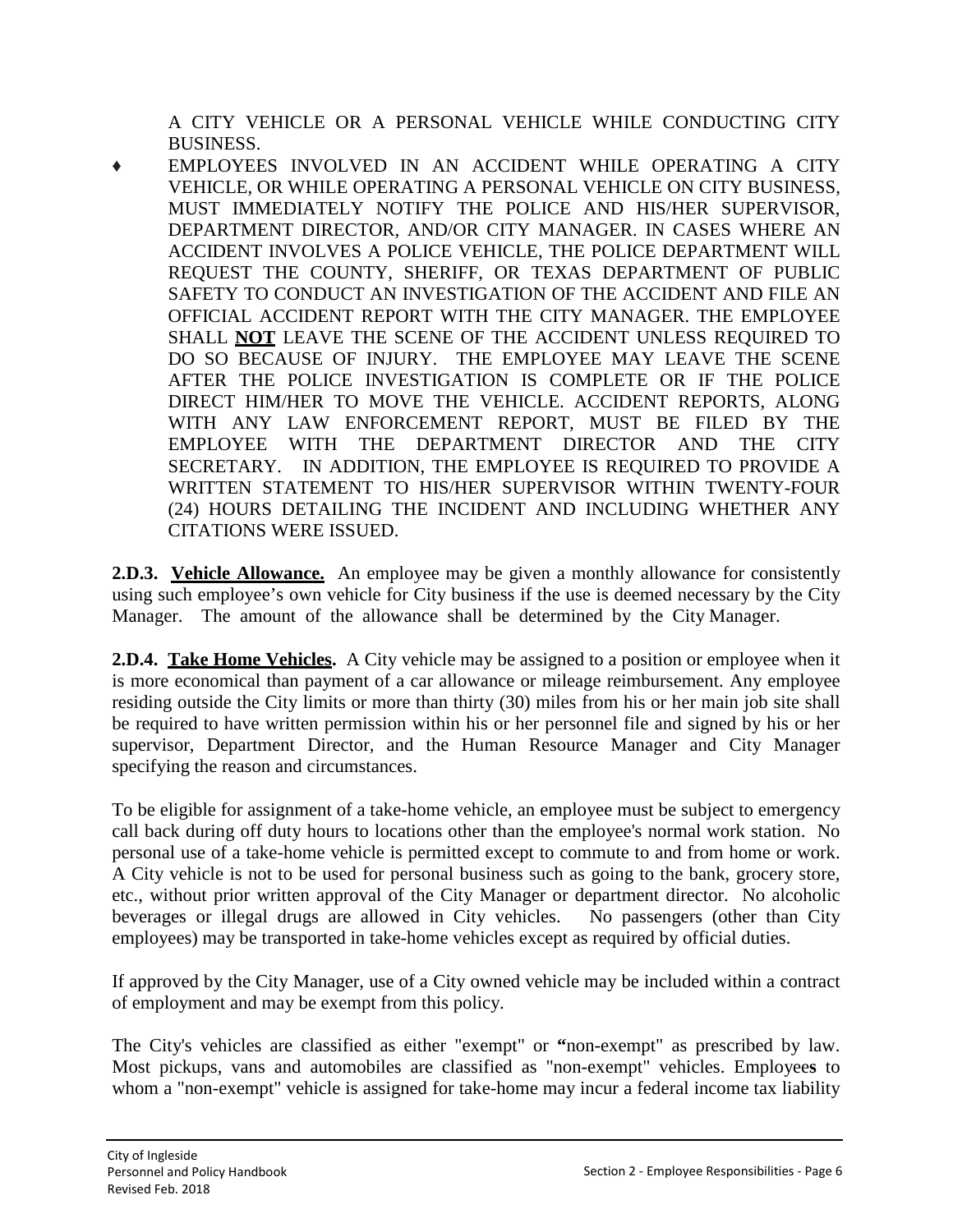<span id="page-18-0"></span>for the benefit of commuting to and from work in a City vehicle. Police vehicles used by employees on call 24-hours are normally exempt from the benefit tax liability.

**2.D.5. Driver's License Check**. The City shall periodically check the driving record of a City employee who drives as part of the job duties to determine that the necessary qualifications are maintained as a City driver.

**2.D.6. Public Perception**. City employees must be aware of the fact that their actions while driving or in the vicinity of City vehicles are being observed by the public. Employees' irresponsible behavior and use of poor judgement reflects directly on the City and will not be tolerated. City employees must be courteous to other drivers and pedestrians.

**2.D.7. Personal Property.** All employees shall be solely responsible for their personal property at all times.

**2.D.8. Cell Phone/Electronic Device Use Policy.** Cell phone use is prohibited while driving a City vehicle. Traffic citations received for cell phone violation while driving a city vehicle or performing work for the City during working hours could be cause for disciplinary action, up to and including termination.

**2.D.9. Violations of This Policy**. The above is not a complete and exhaustive list of vehicle use policies. Violations of any of the specific items listed, as well as the improper, careless, negligent, destructive, unauthorized, or unsafe use or operation of a vehicle, may result in loss of driving privilege or disciplinary action, up to and including dismissal.

# **2.E. OUTSIDE EMPLOYMENT**

**2.E.1. Written Authorization Required.** City employees may engage in outside employment provided they receive prior written approval from their Department Director, and the City Manager and received by the Human Resource Department to be placed in the personnel file. Authorized outside employment may be subject to review in the event of schedule changes or interference with City duties.

**2.E.2. Outside Jobs Coordinated Through Police Department**. Police officers authorized to work part-time jobs coordinated by and through the City's Police Department must perform the outside employment in accordance with applicable Police Department procedures and still require written approval from their Department Director, the Human Resources Director, and the City Manager and placed in the personnel file.

**2.E.3. Prohibited Activities.** Employees will not be permitted to engage in outside employment (including self-employment) or other activities that might discredit the City, result in a conflict of interest or a potential conflict of interest, or adversely affect the employee's job performance. City employees may not use City property, equipment, facilities, personnel or telephones for outside business activities or for personal gain, unless Memorandum of Understanding (MOU) is approved.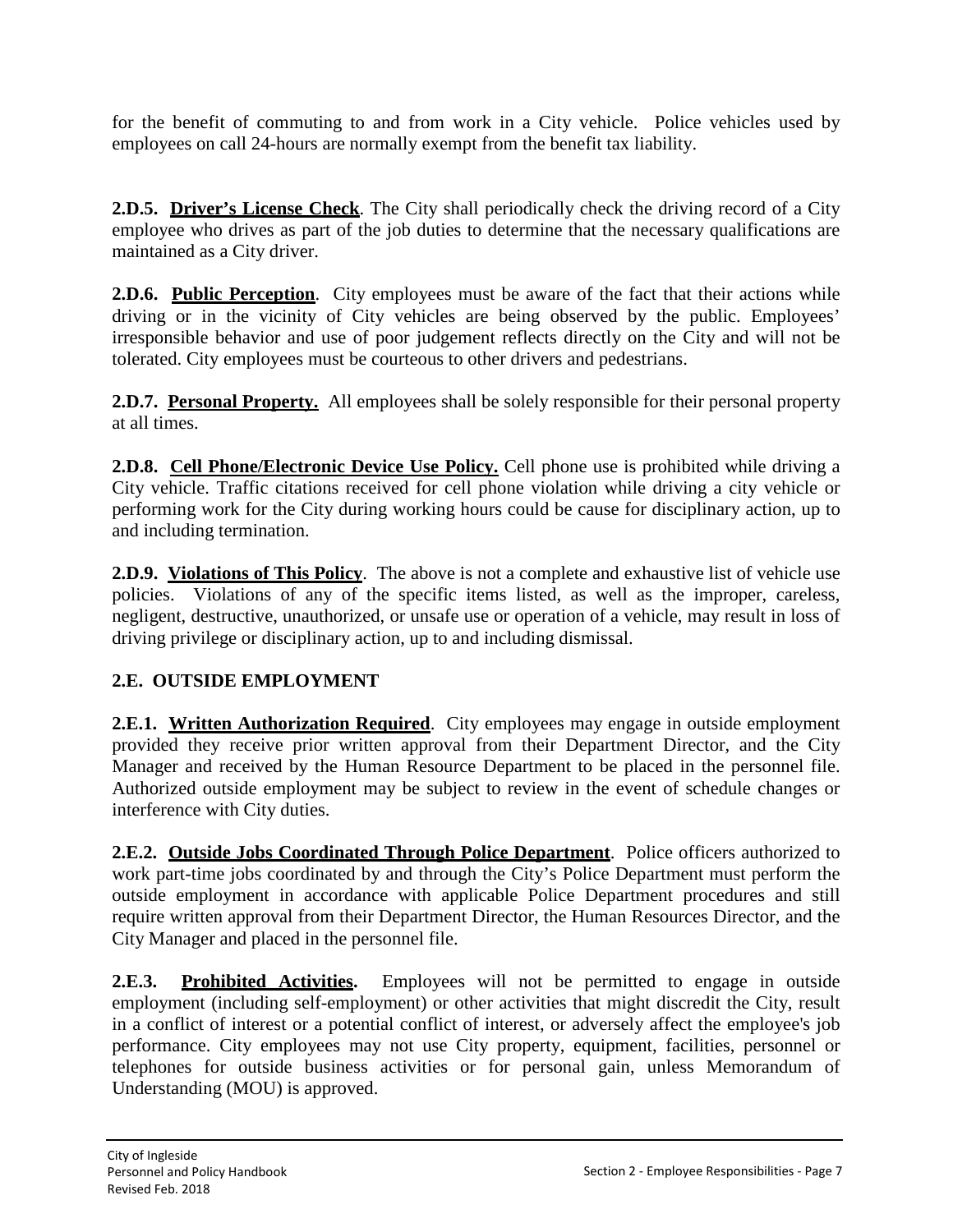<span id="page-19-0"></span>**2.E.4. Workers' Compensation Coverage.** Employees are not covered by the City's workers' compensation insurance while working for another employer. The only exception is when working events in the City limits of Ingleside and they are injured in the line of duty. (Example: working the tourist events with Ingleside Chamber of Commerce.)

**2.E.5. Outside Employment While on Leave Prohibited.** Approval for outside employment as set out in this policy does **not** authorize an employee on FMLA leave, sick leave, disability leave, workers' compensation leave, administrative leave, or an unpaid leave of absence, or on restricted or light duty, to engage in any outside employment. Any exceptions must be expressly authorized in writing by the Department Director, the Human Resources Director, and by the City Manager and placed with the appropriate personnel, confidential medical, or confidential worker's compensation file..

**2.E.6. Outside Employment Prohibited During Normal Working Hours**. Employees are prohibited from conducting outside employment activities during normal working hours unless on approved leave.

# **2.F. EMPLOYEE SAFETY**

The City is interested in all employees' safety and well-being. Accordingly, the City has developed safety rules and regulations. Each and every employee is required to comply with all safety rules and to exercise caution in all work activities. From time to time employees will be updated and reviewed on safety procedures in an effort to increase awareness of the importance of safety on the job. Employees can prevent accidents and injuries by following the safety rules of your job, by remaining alert and by THINKING SAFETY at all times. If an employee sees something that the employee believes is an unsafe act or an unsafe condition, the employee should immediately report it to a supervisor or to management.

**2.F.1. Safety Rules**. The following safety rules apply at all times, and some specific job descriptions may contain additional operational safety guidelines. Each employee must be familiar with such rules, and apply them at all times.

- ♦ Use prescribed protective equipment such as eye protection, hearing protection, hard hats, safety shoes or boots, gloves, shields, etc., when those items are appropriate to the task being performed and/or when required by your supervisor or Department Director.
- Smoke only during designated times in authorized outside areas as approved by employee supervisor.
- Walk, do not run. Wipe spills and pick up fallen objects and debris. Keep floor surfaces clear of hazards and other obstacles, electric cords, etc. For your comfort and safety, wear shoes with non-slip soles, and in good condition. Do not wear sandals, sneakers, moccasins or tennis shoes on any job site where feet could be injured. Employees working in departments that require steel toe boots must wear them at all times.
- ♦ To avoid back injuries, use correct lifting methods. Get additional help with heavy (or difficult to handle) objects.
- Be aware of sharp tools. Use safety devices where provided, and do not alter or remove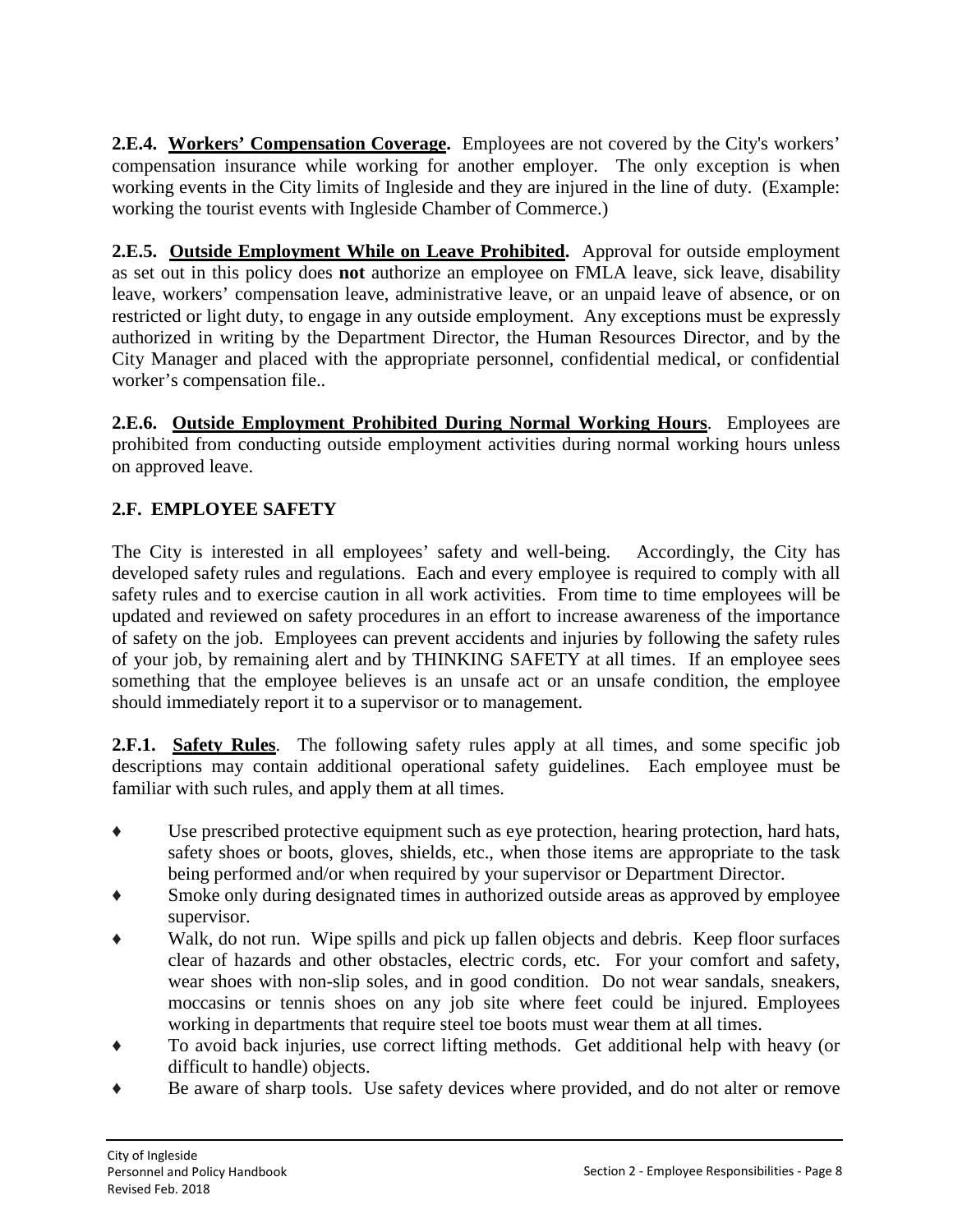them in any way. Report hazards to management immediately.

Material Data Sheets (MDS Sheets) - Employees will be shown the location of the City's Material Data Sheets. MDS sheets provide valuable information about various chemicals and other agents that may be encountered in the work.

MDS explain possible reactions to exposure, and steps for employees should take if it occurs. Review this information from time to time.

- ♦ Fire Be alert for causes and report smoke, heat or unusual odors immediately. Alert other people in the area to the possibility of danger in order to evacuate, if necessary. Try to verify the location and call 911. Use proper portable extinguishers for small fires.
- ♦ Do not put fingers, hands, feet or clothing in moving machinery.
- ♦ Do not carry items in a manner that obscures vision.
- ♦ Do not block access to fire extinguishers.
- 
- ◆ Do not touch open or loose electrical circuits.<br>◆ Report unusual vibrations, smells, or noises co
- <p>★</p>\n<p>Report unusual vibrations, smells, or noises coming from equipment.</p>\n<p>★</p>\n<p>Do not wear rings or jewelry that may affect the operation of machine</p>\n<p>★</p>\n<p>Do not perform maintenance or repairs on running equipment.</p>\n<p>★</p>\n<p>Do not remove or alter warning tags or safety devices.</p>\n<p>Never leave nails or spikes providing from planks or boards.</p> Do not wear rings or jewelry that may affect the operation of machinery.
- Do not perform maintenance or repairs on running equipment.
- Do not remove or alter warning tags or safety devices.
- Never leave nails or spikes protruding from planks or boards.
- ♦ Perform routine maintenance at all scheduled intervals.
- ♦ Do not use compressed air for cleaning clothing or floors.

Employees who violate these safety standards or who cause or worsen hazardous or dangerous situations may be subject to immediate disciplinary action, up to and including termination of employment.

**2.F.2. Accident Reporting**. All accidents and injuries, however slight or seemingly inconsequential, **must immediately be reported** to the appropriate supervisor, manager, or the Human Resources Department. Failure to report any accident or injury within 24 hours of its occurrence may lead to disciplinary action, up to and including termination of employment. Such reports are necessary so that the City can remain in compliance with applicable laws and begin workers' compensation benefit procedures where appropriate.

**2.F.3**. **Accidents Involving City Equipment or Vehicles**. Any employee involved in an accident while operating City equipment or vehicles shall report the accident immediately to the supervisor and to the proper law enforcement agency. The employee must immediately complete an accident report, no matter how minor the damage is to the vehicle, and submit the report to the supervisor and to the Human Resource Department. The employee must submit to a drug screen immediately.

Any employee involved in any type of accident involving City equipment may be disciplined if, upon investigation, it is determined that the employee was negligent or through carelessness or recklessness contributed to the cause of the accident.

# **2.G. POLITICAL ACTIVITY**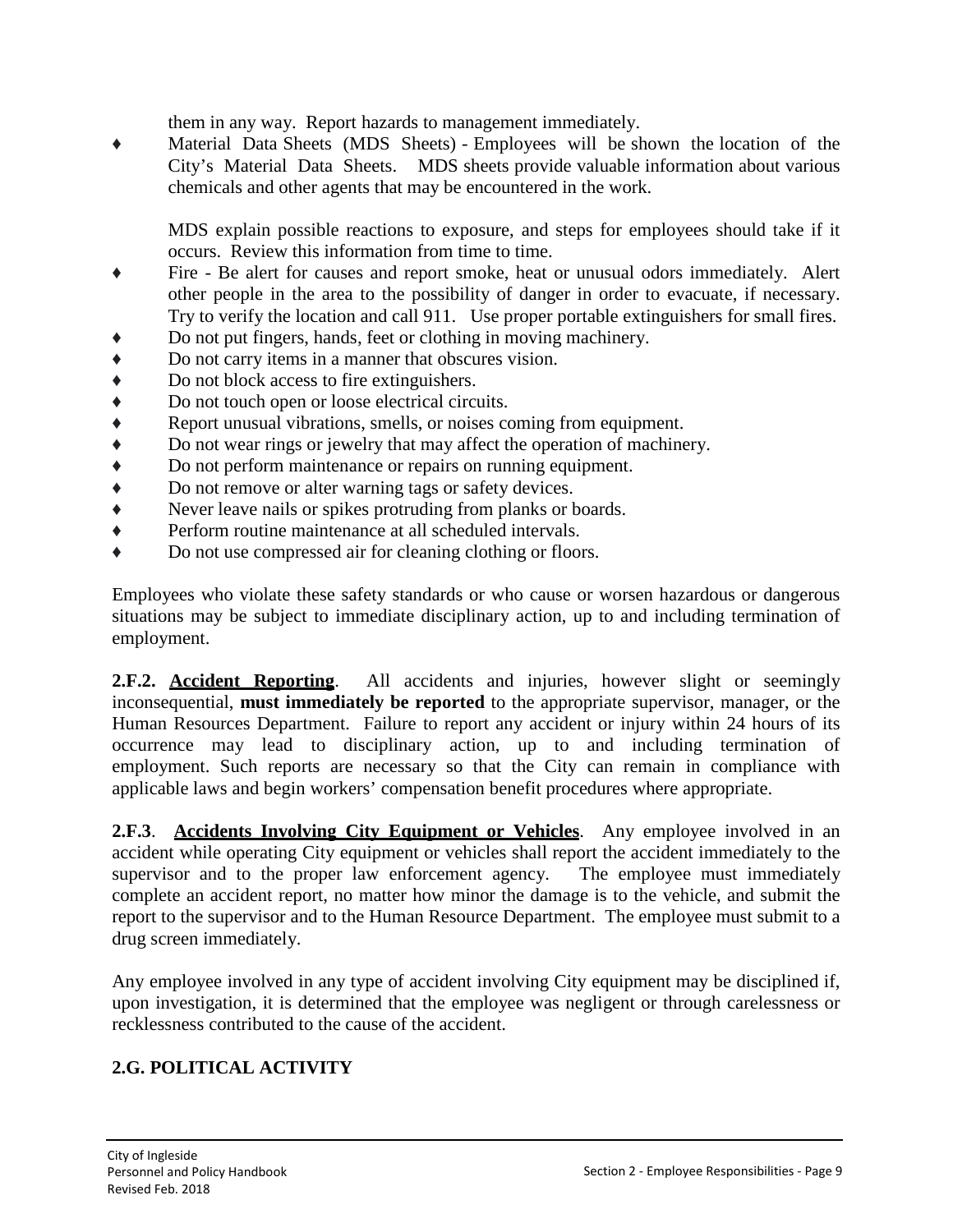<span id="page-21-0"></span>City employees will not be appointed or retained on the basis of their political support or activities. City employees are encouraged to vote and to exercise other prerogatives of citizenship consistent with state and federal law and these policies. No City employee is prohibited from becoming a candidate for public office. However, City employees may not:

- Publicly endorse or campaign in any manner for any person seeking a City public office. This provision is not intended to prevent a city employee from displaying a candidate's sign on their personal property.
- ♦ Use the employee's position or office to coerce political support from employees or citizens.
- Use the employee's official authority or influence to interfere with or affect the result of a campaign issue, an election or nomination for public office.
- Make, solicit or receive any contribution to the campaign funds of any candidate, directly or indirectly through an organization or association, for the City Council, or take any part in the management, affairs or political campaign of any such candidate; provided nothing herein shall infringe upon the rights of an employee to seek office himself/herself, express his or her opinions, and to cast his or her vote.
- ♦ Use working hours or City property to be in any way concerned with soliciting or receiving any subscription, contribution or political service to circulate petitions or campaign literature on behalf of an election issue or candidate for public office in any jurisdiction.
- ♦ Contribute money, labor, time or other valuable thing to any person for City election purposes, except as permitted by law.
- Hold an appointive or elective office of public trust where service would constitute a direct conflict of interest with City employment, e.g., City of Ingleside City Council, Ingleside ISD, and San Patricio County. **Upon being elected to such an office, an employee must immediately resign or will be dismissed upon failure to do so**.

# **2.H. CONFLICTS OF INTEREST/SOLICITATION AND ACCEPTANCE OF GIFTS**

# **2.H.1. Conflicts of Interest.** No employee of the City may:

- Have any financial or other interest, as defined by Chapter 171 of the Texas Local Government Code, in any proposed or existing contract, purchase, work, sale or service to, for, with or by the City;
- Use City employment, authority, or influence in any manner for personal betterment, financial or otherwise, or for the betterment of any member of the employee's family up to second degree of relationship, either by blood or marriage;
- Have any financial interest, as defined by Chapter 171 of the Texas Local Government Code, in the sale to the City of any land, materials, supplies or services;
- Have discussions or participate in decisions of any City agency, board, commission or instrumentality if the employee has any personal economic interest or is employed, directly or indirectly, by the person or entity that is the subject of the discussion or decision;
- Accept other employment or engage in outside activities incompatible with the performance of duties and responsibilities as a City employee or that might impair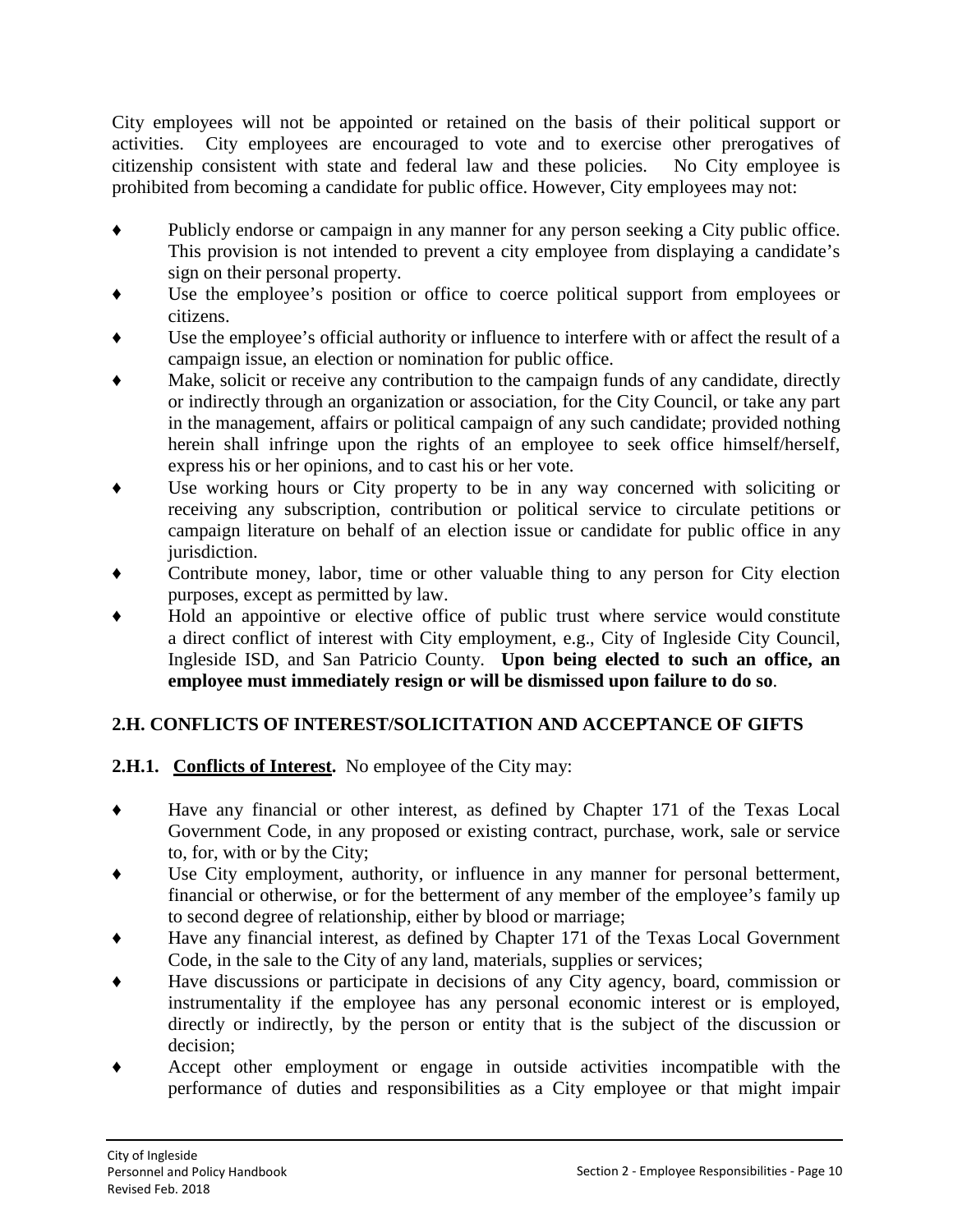independent judgement in the performance of duties to the City;

- <span id="page-22-0"></span>♦ Use any confidential information for personal gain or release any confidential information; or
- Accept remuneration or provide services for compensation, directly or indirectly, to a person or organization requesting an approval, investigation, or determination from the City.

*(Legal reference: V.T.C.A., Local Government Code, Section 171; V.T.C.A. Penal Code, Chapter 36).*

#### **2.H.2. Solicitation and Acceptance of Gift**.

- Solicitation of funds or anything of value for any purpose whatsoever shall be permitted of or by City employees on the job only with the express approval of the City Manager or designee, provided that this approval will not be allowed for personal benefit of the employee. No employee may be required to make any contribution nor may an employee be penalized in any way concerning employment according to the employee's response to a solicitation.
- ♦ No employee shall accept or solicit any money property, service, or other thing of value from a person, business entity or other organization regulated by, contracting with, or having any other business relationship with the City department of which the employee is a member. However, this section shall not be interpreted to include any pen, pencil, calendar, cap, or similarly valued item distributed by any such business or organization for advertising purposes.
- If a person presents a gift to a City employee as a reward for service or as an act of expressing appreciation, then the employee shall report the gift (other than the minimal gifts listed in the paragraph above) in writing to the supervisor and the City Manager.
- No employee shall accept or solicit any money, property, service or other thing of value in excess of \$50.00 for the benefit of the City, or any employee, or department of the City.

Violations of this policy may result in disciplinary action. Employees should direct questions regarding the prohibitions imposed by this policy to your Department Director, the Human Resources Director, or the City Manager's office.

# **2.I. COMMUNICATIONS.**

**2.I.1. Staff to City Council, Public, and Media**. Communication with the public and the media about city issues or problems is the responsibility of the City Manager. Employees shall refer members of the news media to the City Manager if a question is non-routine, controversial, or outside the scope of the employee's normal duties, and are to notify the City Manager of scheduled interviews with the news media.

**2.I.2. Internal Communications.** From time to time, an employee may be given work instructions from or asked questions by a city employee or official outside the normal chain of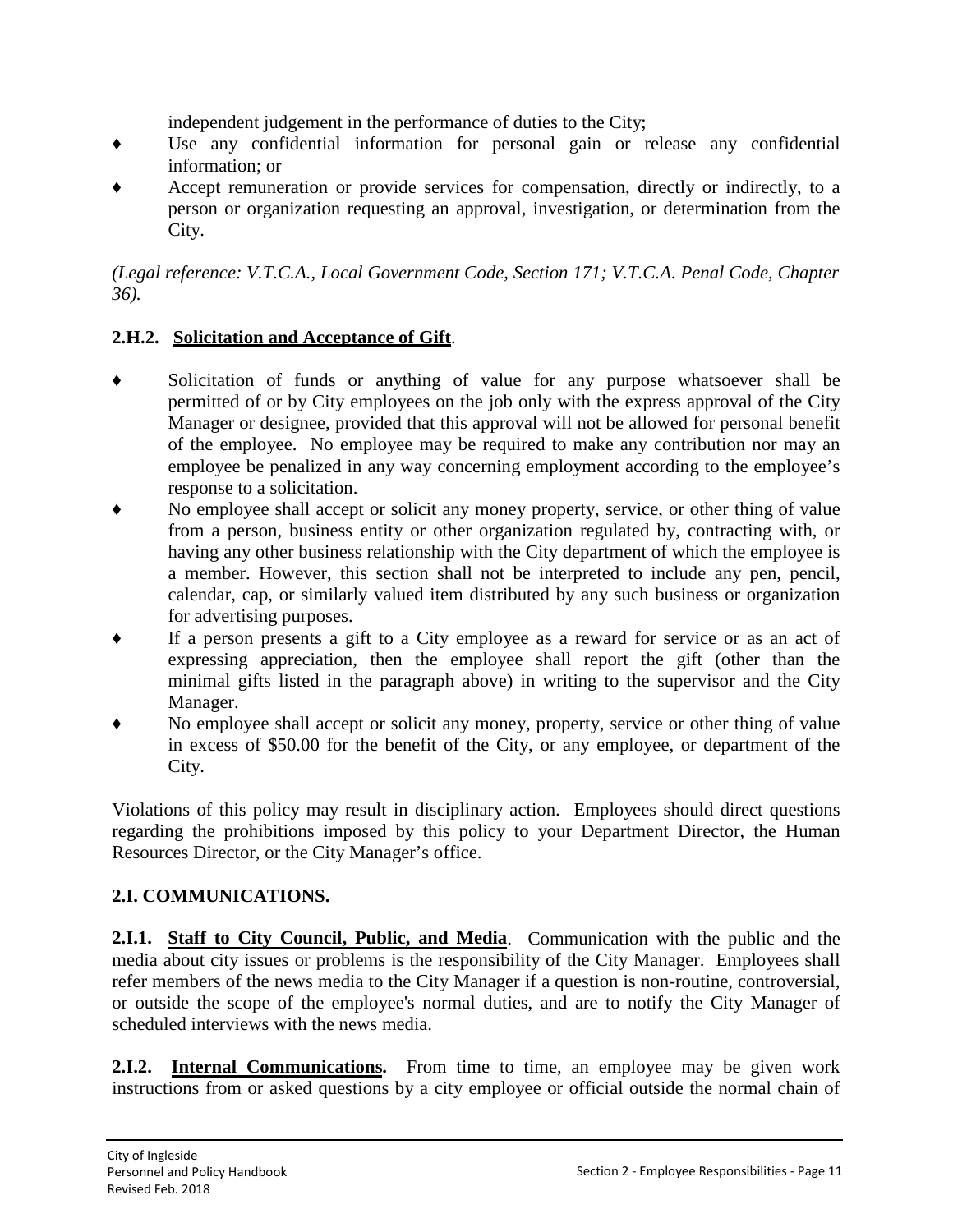<span id="page-23-0"></span>command. In such cases, it is the employee's responsibility to notify his or her immediate supervisor promptly about the instruction or question, its purpose, the relevant facts of the situation, and the employee's response to the direction or question. Supervisors are responsible for reporting these incidents promptly through the chain of command to the city manager in those instances where there could be adverse consequences.

Timeliness generally means not later than the beginning of the next shift. However, a determination of timeliness will be based on the nature of the instruction, request, or question; any potential adverse consequences of the employee's response; and/or the time frame during which an amended response could alter potentially adverse consequences.

**2.I.3. Requests for Council Action**. An employee, may request that a city related matter be considered by the City Council by submitting the item in writing to his or her supervisor. Final decisions as to what is to be brought forward to the Council from the staff are determined by the city manager.

# **2.J. PURCHASING**

Purchases by City employees will be made only as authorized by the City Manager or the City Council and must be made in accordance with state purchasing laws as they apply to cities and the Finance Department's Purchasing Policy.

# **2.K. ARRESTS, CONFINEMENTS, AND INDICTMENTS**

**2.K.1.** Policy. City employees are subject to disciplinary action and/or job restrictions for violations of law. This policy applies to acts prohibited by law that result in charges being filed, arrest, confinement, indictment, and/or conviction of the employee, as well as to acts prohibited by law not resulting in charges filed, arrest, confinement, or indictment.

# **2.K.2. Procedure**.

- **Employee Notice of Felony and Misdemeanor Charges.** Employees must immediately notify their supervisor and/or Department Director within twenty-four (24) hours if they are convicted of any misdemeanor or felony. Employees who do not drive as a part of their job duties with the City are not required to report minor traffic violations. Employees who drive city vehicles must report any suspensions of their license and any minor traffic violations. Failure to report these events in a timely manner may result in disciplinary action including possible immediate termination.
- **Employee Status after Alleged Violation of Law.** At the time the employee's department is made aware of an employee's conviction, arrest or conduct constituting an offense, the Department Director shall consult with the Human Resources Director to determine available options which may include, but are not limited to:
	- a.) allowing the employee to return to regular duty with pay;
	- b.) allowing the employee to return to restricted duty with pay;
	- c.) placing the employee on paid administrative leave;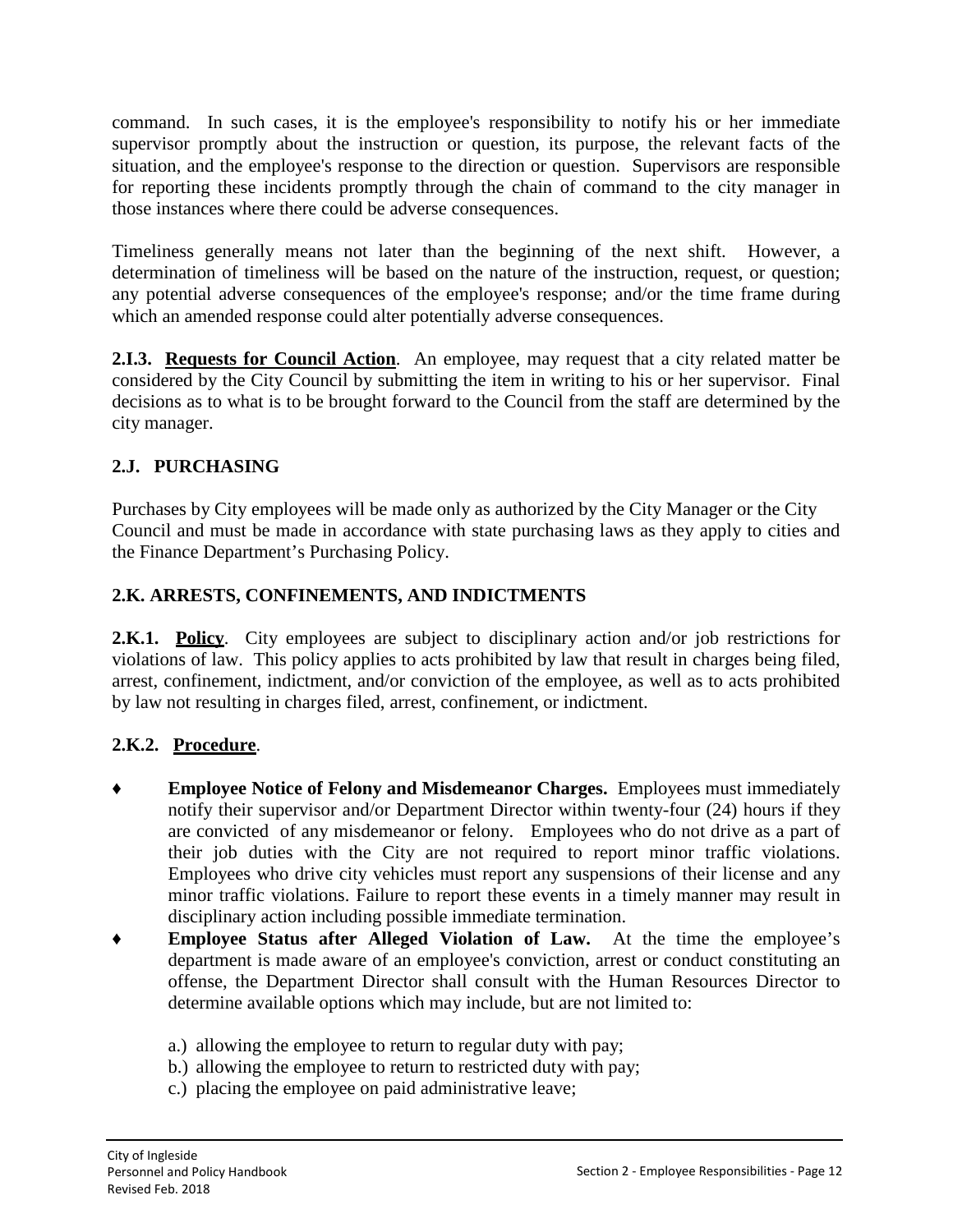- d.) placing the employee on unpaid administrative leave; or
- e.) terminating the employee.
- <span id="page-24-0"></span>**Employee Status after Adjudication.** Once the indictment or information is dismissed or fully adjudicated without trial, and if tried, until the trial and appeal (if any) are commuted and all related administrative matters are completed, the Department Director will determine, in conjunction with Human Resources Director the status of the employee. An employee on administrative leave may, in the City's sole discretion, be reinstated to the position held before being placed on administrative leave (if available), if the indictment or information is dismissed, the employee is acquitted, or the conviction is reversed on appeal.
- ♦ **Disciplinary Action:** Disciplinary action may be pursued concurrently or in place of the above options or imposed at a later date. Multiple violations of law or confinements within a prescribed time period may also result in disciplinary action.
- ♦ **Violations of Law Discovered through Criminal History Check:** The City may conduct criminal history checks on existing employees at any time during their employment, for any reason. Conduct constituting an offense, arrest or conviction that is discovered and never reported or disclosed may result in disciplinary action, up to and including termination.
- **Other Policies:** This policy should not be construed to limit disciplinary action that may be taken in accordance with other Personnel Policies and Procedures, department policies, or other city-wide policies.

# **2.L. TELEPHONE CONTACT**

**2.L.1. Contact Number Required**. All supervisory personnel and service personnel must have a telephone number at which they can be reached during off-duty hours. This can be a cell phone or a land line telephone.

All employees must immediately notify supervision and Human Resource Department of any change in phone number(s), and provide a phone number for a secondary contact, i.e., spouse, parent.

**2.L.2. Employee Use of City Telephones**. Telephones are to be used for city business. It is understood that occasionally personal calls are necessary; however, use of telephones for local personal calls is permitted only if the number and length of calls are kept to a minimum.

City employees and officials may not place personal long distance telephone calls on city telephone equipment.

**2.L.3. Employee Use of Personal Cell Phones**. While in the workplace during work hours, employees are expected to focus on work. Personal cell phones and other electronic device use should be kept to a minimum and at no time may interfere with an employee's work.

It is reasonable that on occasion employees may need to check on family members, schedule medical appointments, and other matters of that nature during the workplace—it is preferable that this be done on scheduled work breaks and lunch hours whenever possible.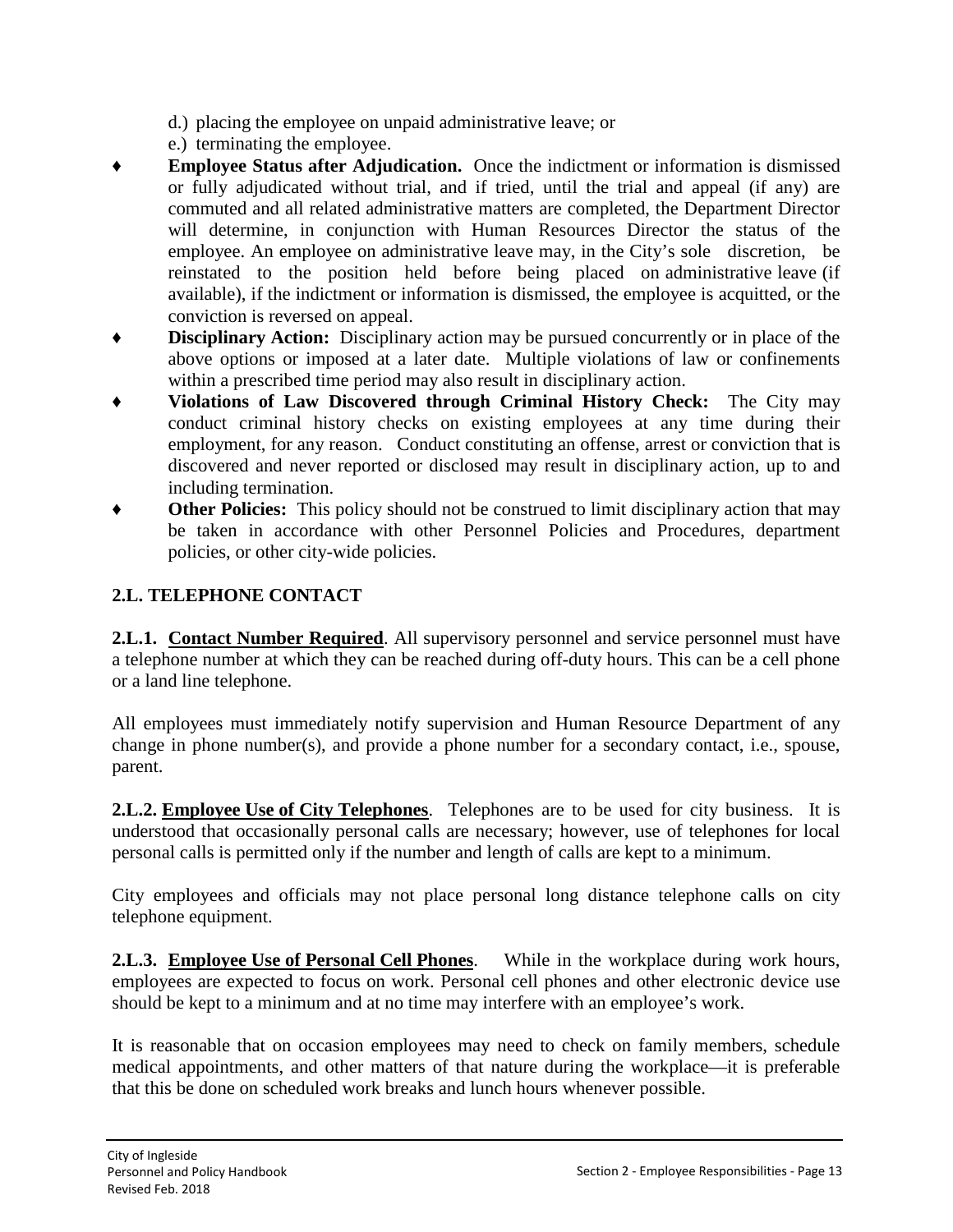<span id="page-25-0"></span>**2.L.4. Employee Use of City-Provided Cell Phones**. City-issued cell phones are to be used for city business only. Department Directors and other personnel deemed by the City Manager to make and receive an inordinate amount of phone calls for City business shall be issued a stipend for use of their personal cell phone for city business when approved by the City Manager.

If the city furnishes a city official or employee with cellular telephone service, any metered usage by the official or employee for personal calls must be paid personally by the official or employee on a monthly basis.

# **2.M. GENERAL COMPUTING AND OFFICE POLICY.**

**2.M.1. Internet Use**. Internet use should be kept to a minimum, and the Internet should only be utilized for matters that assist the employee in performing his or her work—to the extent that any Internet use does not assist the employee in performance of his or her duties, that use is not allowed.

**2.M.2. User ID.** When an employee receives a user ID (the combination of user name and password) to access the network, the employee hereby agrees and understands that he or she is solely responsible for all actions taken when that ID is used.

Employees also agree that:

(a) Securing or utilizing a user ID under false pretenses is a punishable disciplinary offense.

(b) Unauthorized sharing of an employee's user ID with any other person is prohibited. In the event that an employee does share a user ID with another person, the employee will be solely responsible for the actions of that person.

(c) Unauthorized deletion, examination, copying, or modification of files and/or data belonging to other users without their prior consent is prohibited.

(d) Any unauthorized, deliberate action, which damages or disrupts a computing system, alters its normal performance, or causes it to malfunction, is a violation regardless of system location and/or time duration.

(e) Unauthorized removal of any City property is prohibited.

# **2.N. GENERAL E-MAIL & VOICE MAIL POLICY**

You hereby agree and understand that the City's e-mail, Internet access, and voice mail systems are for city business use. As such, you hereby agree and understand that the City may monitor email, Internet access and voice mail systems at will, including the full content of any messages or communications therein, without further disclosure to you. You hereby warrant that you understand that whenever you send electronic mail, your account information is encoded in each mail message. You are, therefore, responsible for all electronic mail originating from your user account. Further:

**2.N.1.** Forgery (or attempted forgery) of electronic mail messages is prohibited.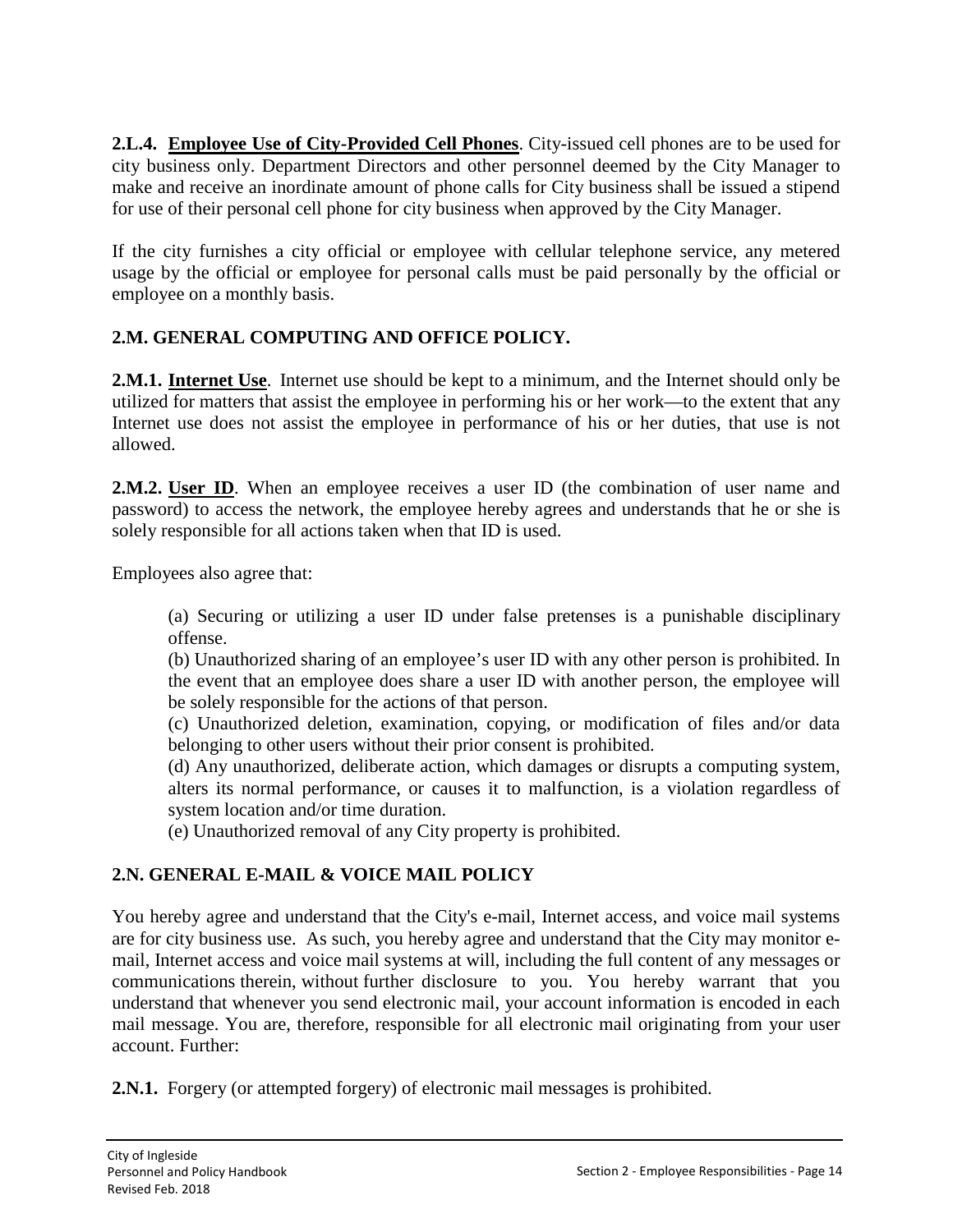<span id="page-26-0"></span>**2.N.2.** Unauthorized attempts to read, delete, copy, or modify the electronic mail of other users are prohibited.

**2.N.3.** Sending harassing, obscene and/or other threatening email to another user is prohibited.

# **2.O. NETWORK SECURITY POLICY**

As a user of the network, you may be allowed to access other networks (and/or the computer systems attached to those networks). Therefore:

**2.O.1.** Use of systems and/or networks in attempts to gain unauthorized access to remote systems is prohibited.

**2.O.2.** Use of systems and/or networks to connect to other systems, or the evasion of the physical limitations of the remote system/local, is prohibited.

**2.O.3.** Decryption of system or user passwords is prohibited.

**2.O.4.** The copying of system files is prohibited.

**2.O.5.** The copying of copyrighted materials, such as third-party software, without the express written permission of the owner or the proper license, is prohibited.

**2.O.6.** Intentional attempts to "crash" Network systems or programs are punishable disciplinary offenses.

**2.O.7.** The attempts to secure a higher level of privilege on Network systems are punishable disciplinary offenses.

**2.O.8.** The willful introduction of computer "viruses" or other disruptive/destructive programs into the organization network or into external networks are prohibited.

**2.O.9.** The copying or disclosure of City files or information to unauthorized individuals is prohibited.

#### **2.P. PROVIDED EQUIPMENT**

The equipment listed below (if any) has been provided to you to assist you in the exercise of your duties. You hereby agree:

**2.P.1.** To take care of it in a professional manner.

**2.P.2.** That you will not install software without first contacting the IT manager and receiving permission.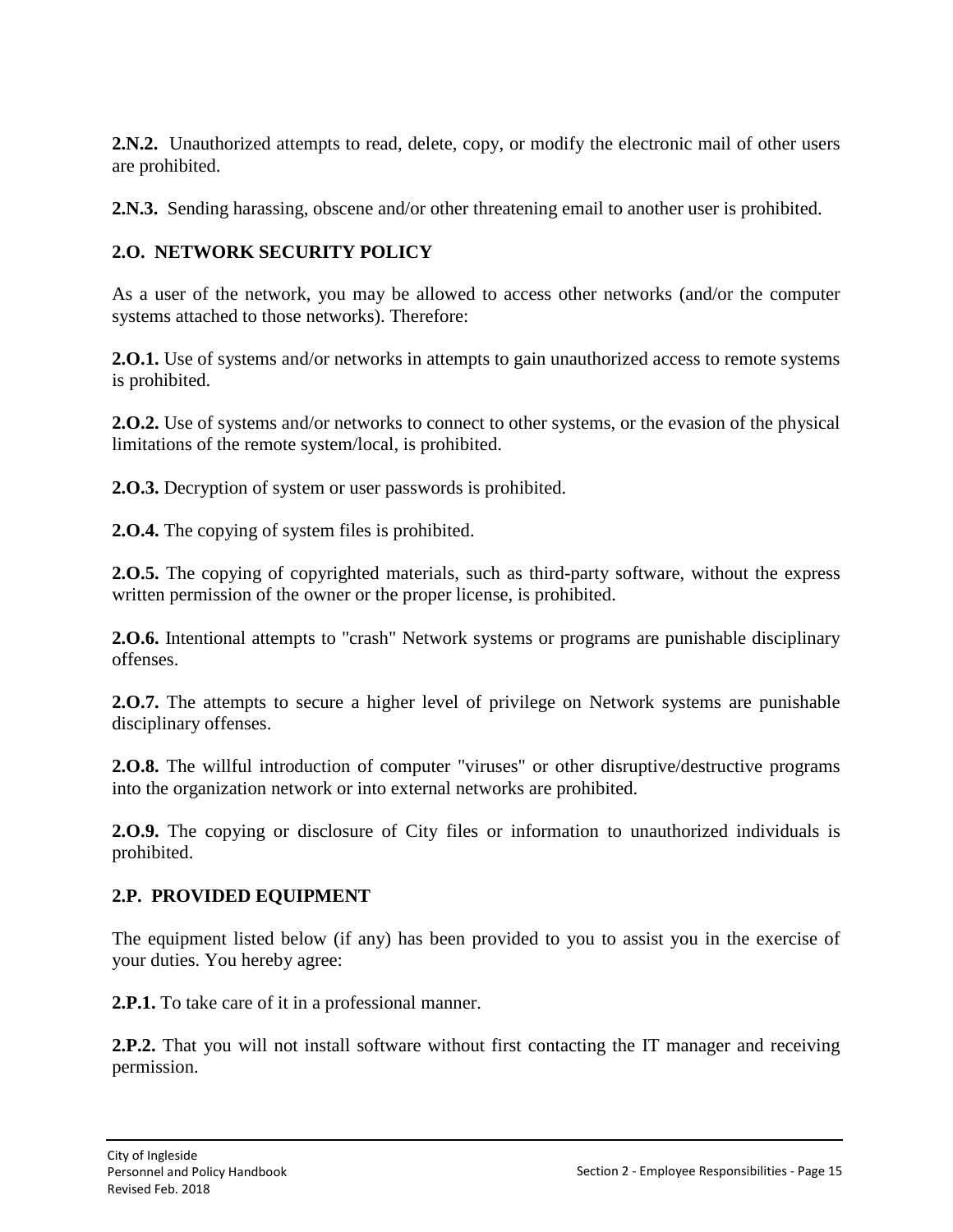<span id="page-27-0"></span>**2.P.3.** That you will immediately report problems with your system to your supervisor.

**2.P.4.** That you will return all of the equipment in good condition upon termination of your employment by either party, regardless of cause.

**2.P.5.** That while in custody, you are responsible for negligent or malicious damage. any violation of any of these provisions may result in disciplinary action by the City against you up to and including immediate termination.

## **2.Q. SOCIAL MEDIA POLICY**

An employee's use of social media, both on and off duty, must not interfere with or conflict with the employee's duties or job performance, reflect negatively on the City or violate any City policy. The intent of these standards is to regulate the creation and distribution of information concerning the City, its employees, and citizens through electronic media, including but not limited to online forums, instant messaging, and internet social media and blogging sites. This policy is designed to protect the City's reputation and ensure that an employee's communications not only reflect positively on the employee as an individual, but also on the City.

The term "social media" encompasses: Twitter and tweeting, Facebook, LinkedIn, Instagram, Snapchat, blogs, and other online journals and diaries; bulletin boards and chat rooms, microblogging, and all other social networking sites, instant messaging, and the posting of video on YouTube and similar media.

**2.Q.1. Use of City's Internet**. Use of the City's Internet is a privilege and City employees must use it responsibly and ethically. The City may monitor an employee's access, use, and postings to the City's Internet to: ensure compliance with internal policies; support the performance of internal investigations; assist management of information systems; and for all other lawful purposes. The City expects all employees to follow the guidelines below when posting information on the City's social media sites.

**2.Q.2. Other City Policies**. This policy should be read and interpreted in conjunction with other City policies, including but not limited to, policies prohibiting harassment, discrimination, offensive conduct or inappropriate behavior. Violations of the Social Media Policy may lead to disciplinary action. The City provides an effective system for employee complaints "off-line" through the "Grievance" policy without resorting to social media.

#### **2.R. EMPLOYEE GUIDELINES: USE OF CITY'S SOCIAL MEDIA ON WORK TIME**

Any blogging or posting of information on the Internet or other City social media sites must comply with the City's guidelines, regardless of where the blogging or posting is done.

**2.R.1.** Blogging or posting information of a personal nature on the Internet or other City social media sites is prohibited during work hours. Employees are not permitted to engage in social networking of a personal nature while using any of the City's electronic social media sites.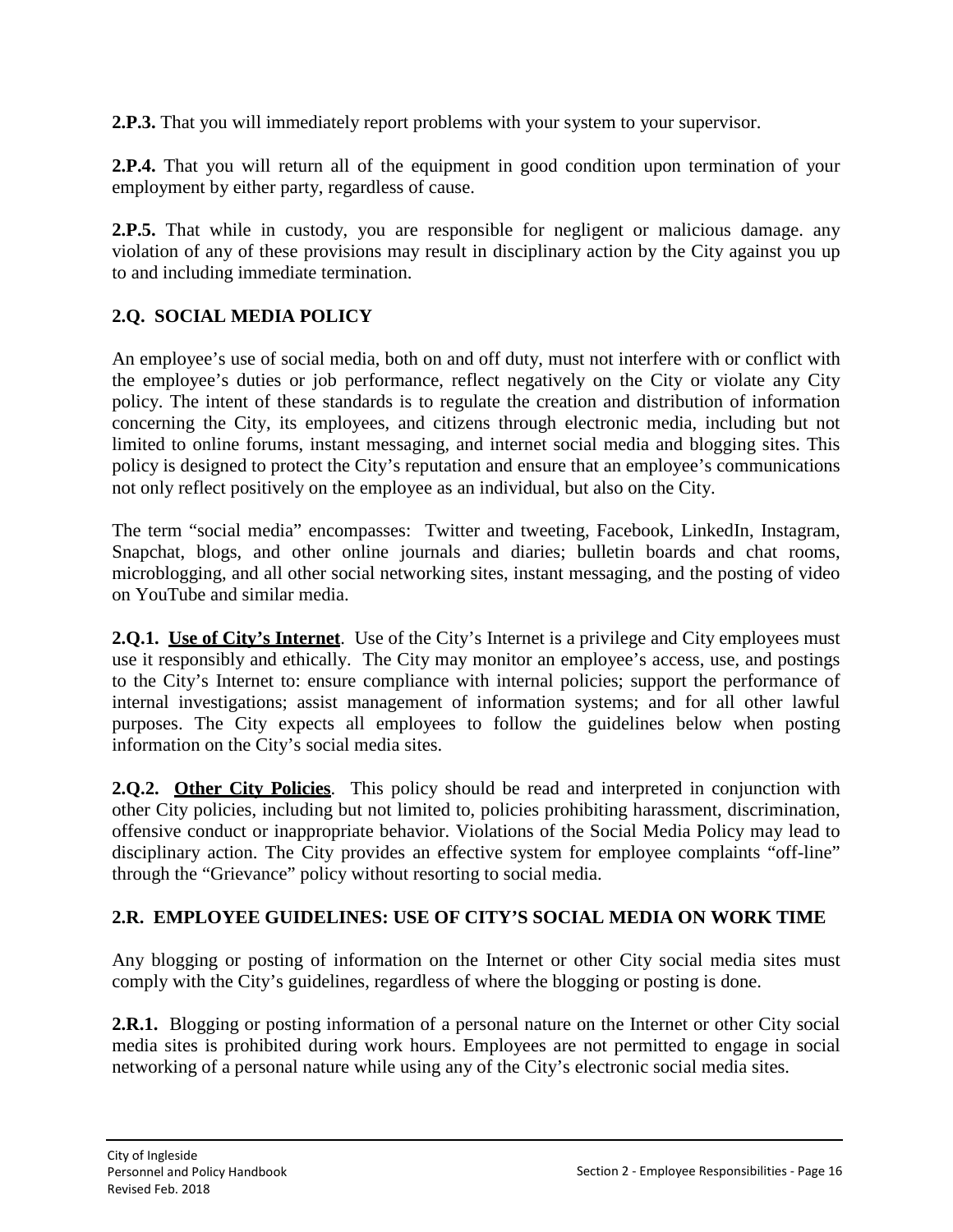<span id="page-28-0"></span>**2.R.2.** Employees must obtain written authorization from the Department Manager to update or post on social media sites on behalf of the City, and all content must be approved prior to posting. All of the employee's time spent updating or posting on City social media sites as part of the employee's job duties is compensable time that must be reported and counted in the calculation of overtime.

**2.R.3.** No use of social media on work time and on City equipment on City-operated networks is considered private or confidential, even if password protected or otherwise restricted. The City reserves the rights to access, intercept, monitor, and review all information accessed, posted, sent, stored, printed, or received through its communications systems or equipment at any time.

**2.R.4.** Never disclose any confidential information concerning another employee of the City in a blog or other posting to the Internet. Posting of confidential information may violate state law and subject the user to criminal penalty. All requests for City documents must be processed through the Public Information Act.

**2.R.5.** Employees must abide by all federal and state laws and policies of the City with regard to information sent through the City's Internet.

**2.R.6.** Individual supervisors do not have the authority to make exceptions to these guidelines based on needs of the department.

#### **2.S. EMPLOYEE GUIDELINES: USE OF PERSONAL SOCIAL MEDIA WHILE NOT ON WORK TIME**

The City recognizes that many City employees utilize social media when not at work. The City requires that employees be aware of guidelines regarding posting of work-related information on personal social media sites, and they are listed below:

**2.S.1.** If the employee's social networking includes any information related to the City, the employee must make it clear to the readers that the views expressed are the employee's alone and not reflective of the views of the City.

**2.S.2.** Employees are encouraged to act responsibly on and off duty, and to exercise good judgment when using social media. Recognize that postings on your social media site, even if done off premises and while off duty, could have an adverse effect on the City's legitimate business interests.

**2.S.3.** Respect the City and co-workers. Do not put anything on your personal social media site that may defame, embarrass, insult, demean, or damage the reputation of the City or any of its employees.

**2.S.4.** Do not put anything on your personal social media site that may constitute a violation of the City's harassment policy. Do not post any pornographic pictures of any type that could identify you as an employee of the City. Be mindful that the City's harassment policy covers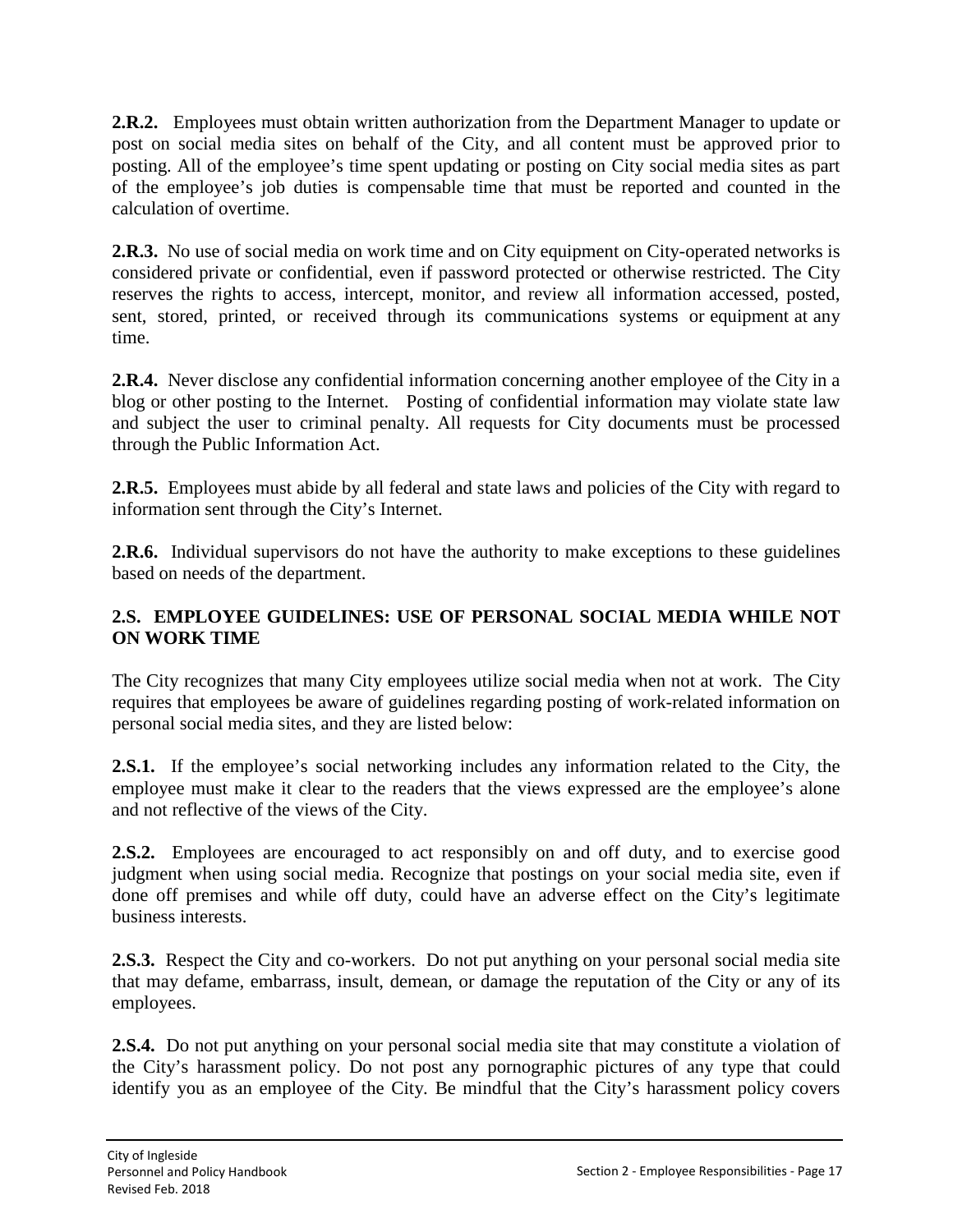both work and non-work time, including postings on social media sites.

**2.S.5.** Do not post pictures of yourself or others on your personal social media site containing images of City uniforms or insignia, City logos, City equipment or City work sites without supervisor approval.

**2.S.6.** Do not post information on your personal social media site that could adversely impact the City and/or an employee of the City including harassing or discriminatory posts.

**2.S.7.** Do not fail to remove postings violating this policy when directed to do so, even when placed by others on your social media site.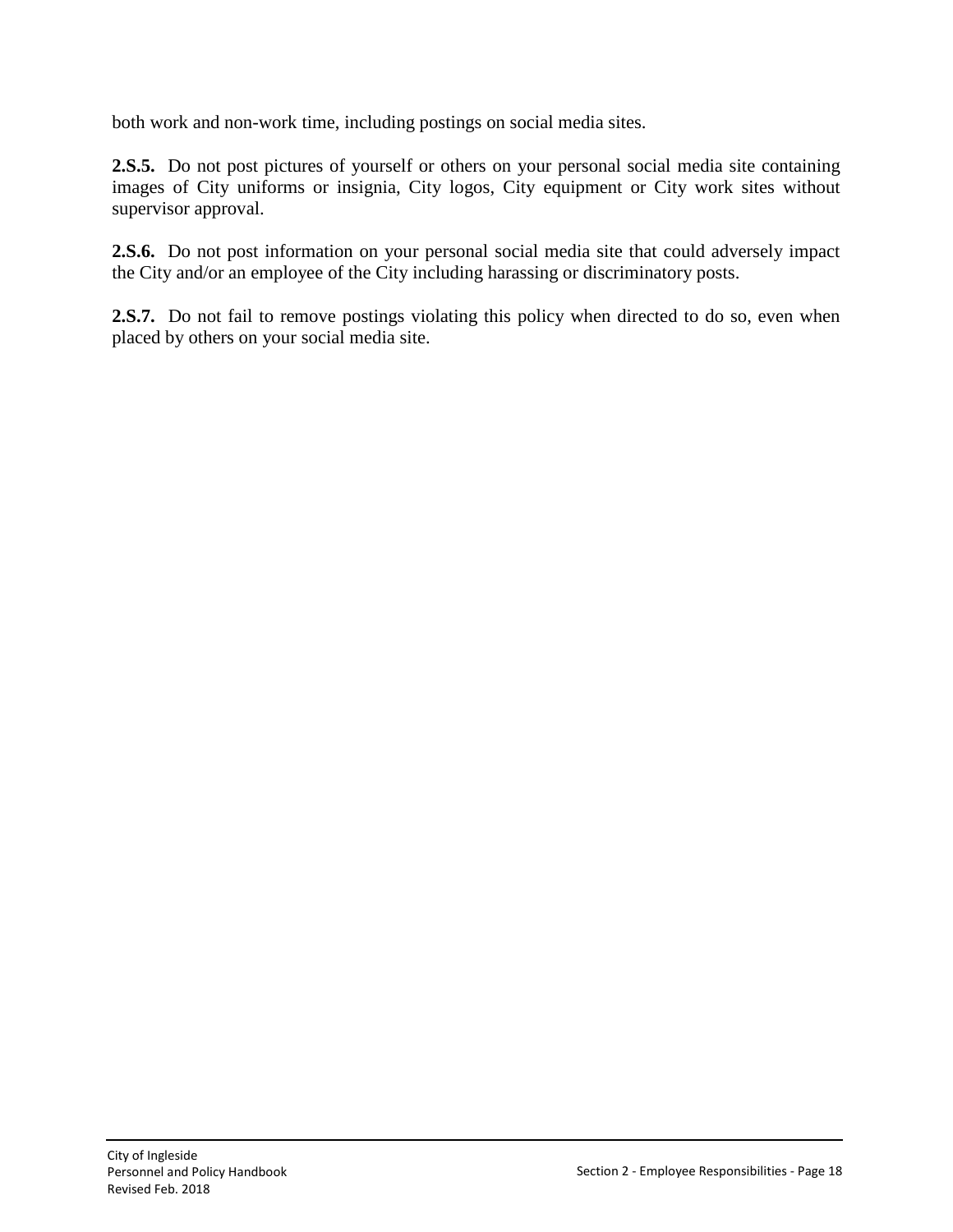#### <span id="page-30-0"></span>**SECTION 3. EMPLOYMENT PRACTICES**

#### **3.A. EMPLOYEE RECRUITMENT AND SELECTION**

The City hires employees based on their knowledge, skills and abilities, experience, and other qualifications as they relate to the duties and responsibilities of a position. City will not discriminate on the basis of race, national origin, religion, color, sex, age, citizenship, political affiliation, disability, genetics, veteran's status, or any other characteristic protected by law. It is the desire and intent of management to provide promotional opportunities for employees of the City by offering assistance to interested employees in developing career plans and making applicable training and educational opportunities available within budget limits.

**3.A.1**. **Methods of Recruitment and Selection**. The city has several methods of recruiting and selecting persons to fill vacancies:

- ♦ Promotion from within;
- ♦ Transfer from within;
- ♦ Public announcement (including media announcement and posting of notice for city employees) and competitive consideration of applications for employment; or
- Referral from a job training program; or
- Selection from a valid current eligibility list of applicants. (A valid current eligibility list is a record of applications for the same or a similar position for which recruitment was conducted within the preceding six (6) months.)

The City Manager approves the method of selection to be used in filling each vacancy. However, the City Council must have approved funding for a position before recruitment begins.

All external Applications and internal Letters of Interest will be submitted and processed through the Human Resources Department. Only those applications and Letters of Interest, meeting the minimum qualifications will be forwarded to the Department for consideration of the position.

Applicants for positions within the police department may be required to undergo a modified and more rigorous recruitment process including but not limited to written and oral testing, psychological and background investigations and physical agility assessments.

**3.A.2. Recruitment Requirements**. The recruitment process is initiated by a City department director submitting a request to fill a vacancy of a budgeted position to the Human Resources Director. Job vacancies will normally be posted internally for the benefit of any qualified employee. External recruitment may also be conducted simultaneously with an internal posting.

**3.A.3**. **Public Announcements**. When public announcements of position openings at the City are used, and competitive consideration will be given, the announcements are disseminated by the Human Resource Department in the manner most appropriate for the particular position being filled, as determined by the City Manager. City department directors wanting to fill job vacancies within their departments must submit relevant information about the position to the Human Resource Department who ensures that job opening announcements are made public through publication in the local newspaper and posting on the City website.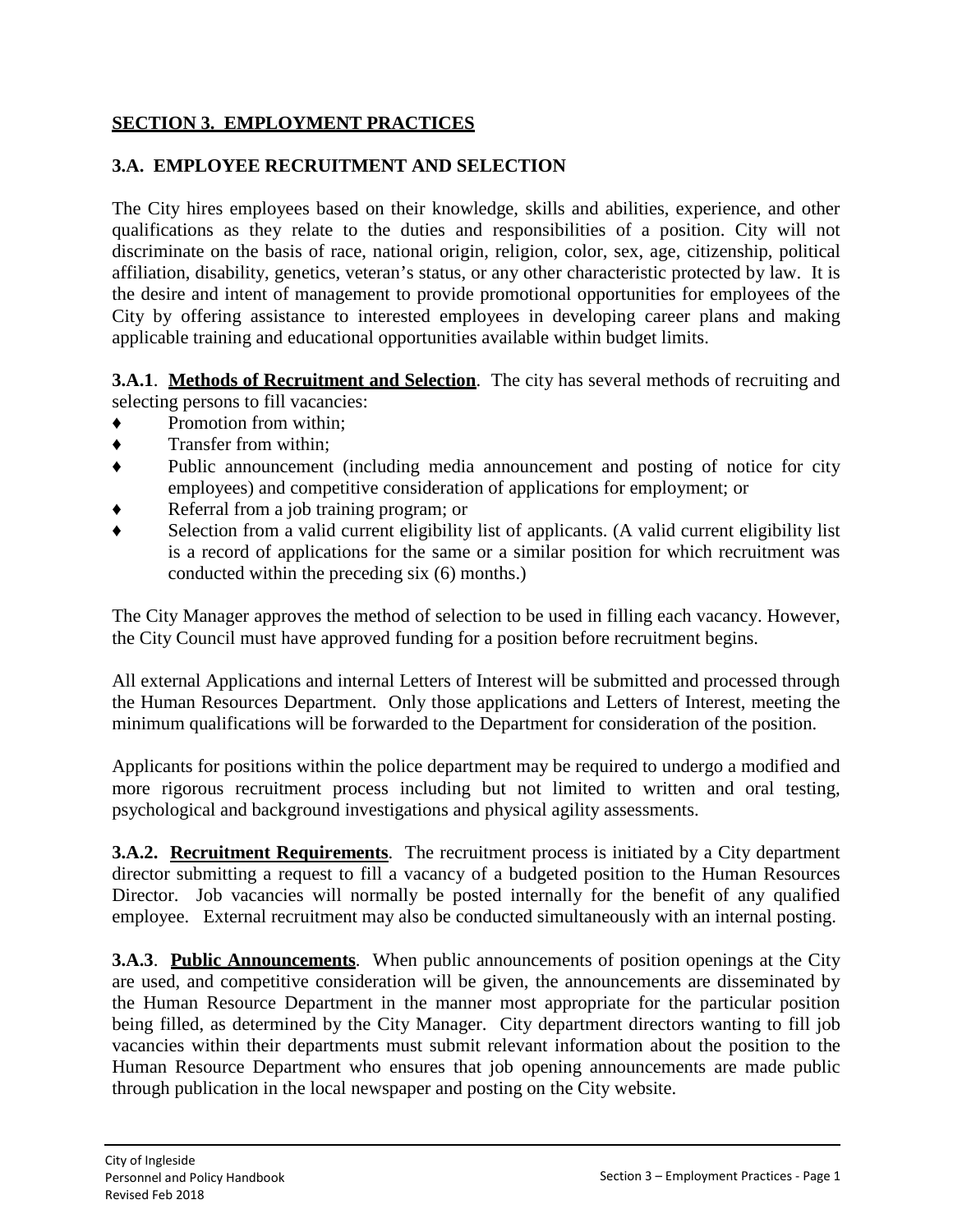Current employees may apply for positions for which they believe themselves to be qualified.

If selected for the position for which he or she applied, a City employee can transfer to another City position without loss of pay provided that his or her current pay is within the limits set by the City Council for the transfer position.

The length of time during which applications will be accepted will be determined by the Human Resources Director in accordance with the circumstances that exist at the time.

**3.A.4. Applications**. When a specific vacancy exists, each person desiring employment with the City must submit a written application and other pertinent information regarding training and experience. To be valid, an application must be made on the City's official application form. Each person desiring employment with the City may obtain an application for employment from the Human Resources Department. Application not required from a current city employee seeking a promotion; a letter of interest can be submitted.

The City will make appropriate inquiries to verify criminal history, education, experience, character, and required certificates and skills of an applicant prior to extending an offer of employment. In the case of applicants for positions with the City which require driving a vehicle, the City must check the prospective employee's driving record prior to offering the applicant employment with the City.

The City does not accept applications for employment unless a specific job opening exists. Persons wishing to apply for a job with the City when a specific vacancy does not exist will be informed that City job openings are advertised in the local newspaper, on the City website; and they may file an application when an advertised vacancy exists for which they consider themselves to be qualified. After a City position has been filled, all applicants who were interviewed but were not chosen will be notified in writing or by telephone as soon as practicable by the Human Resources Department.

The City will retain each employment application in accordance with the Records Retention Policy. *(Legal reference: 29 Code of Federal Regulations 1602; V.T.C.A. Government Code, Section 441.158; State Library and Archive Commission Local Schedule GR, as amended.)*

**3.A.5. Qualifications**. The City maintains a job (class) description, which establishes the required knowledge, skills and abilities for each staff position and the acceptable levels of experience and training for each. The job description sets forth the minimum acceptable qualifications to fill the position.

**3.A.6. Testing**. Except for drug and psychological tests for certified police employees and any other tests that may be required by state law or these policies, the only performance tests administered for employment or promotion normally will be specifically job-related ("piece-ofthe-job") tests (e.g., typing, operating a computer, operating a piece of equipment, lifting something heavy required in the job, tabulating columns of numbers, writing samples, etc.). The city conducts pre-employment qualification testing for certain job positions. The tests vary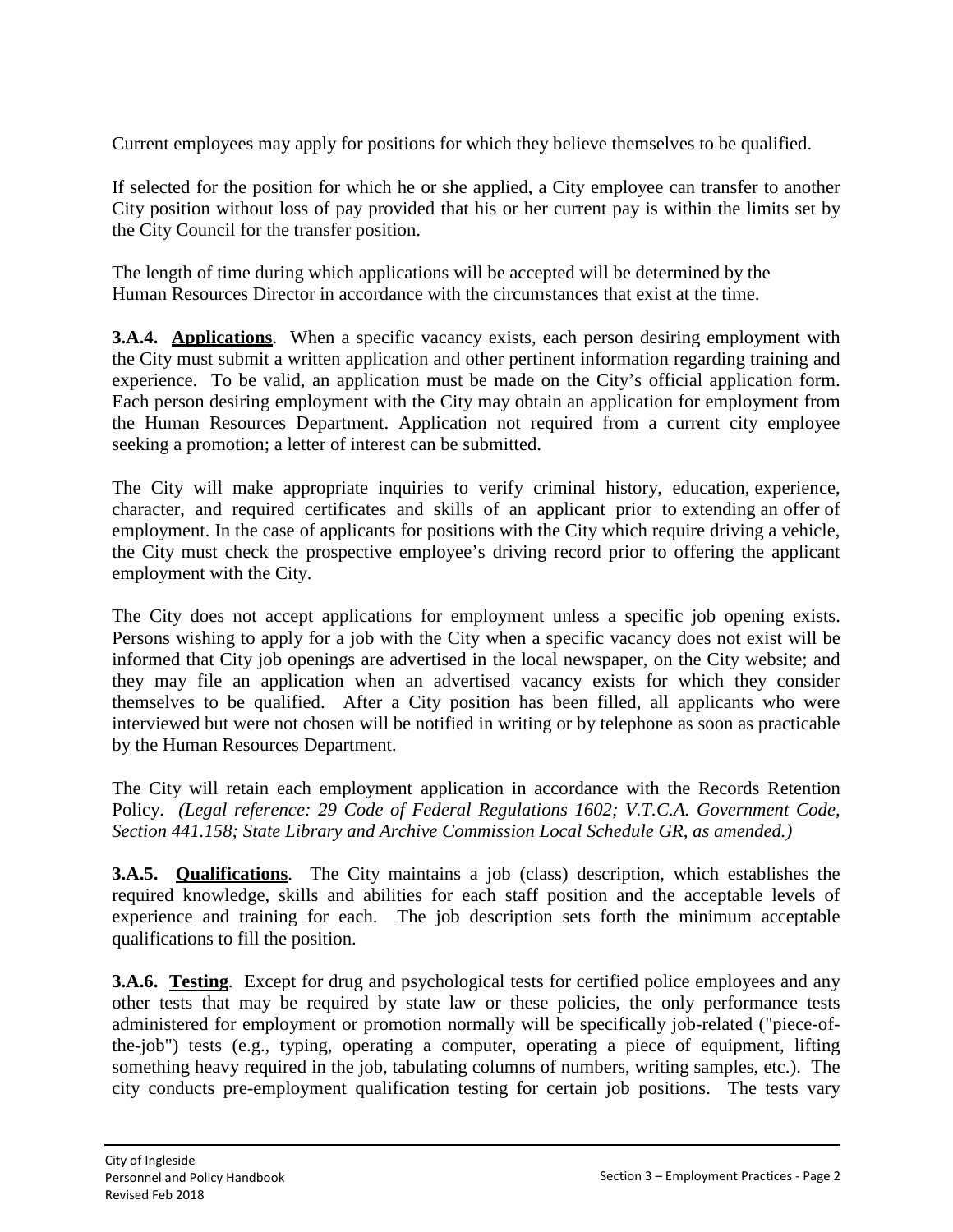based on the required qualifications for the particular position. Reasonable accommodations will be made for applicants with a disability if a request for such an accommodation is made in advance of a test.

**3.A.7. Veteran's Employment Preference.** An individual who qualifies for a veteran's employment preference is entitled to a preference in employment with an appointment or promotion to a city position over other applicants for the same position who do not have greater qualifications. "Veteran" means a person who: has served in the army, navy, air force, coast guard, or marine corps of the United States and has been honorably discharged from the branch of the service in which the person served. If the City requires a competitive examination for selecting or promoting employees, an individual entitled to a veteran's employment preference who otherwise is qualified for that position and who has received at least the minimum required score for the test is entitled to have a service credit of 5 points added to the test score.

**3.A.8. Drug and Alcohol Testing**. In addition to the physical examination required by the city for all prospective employees, all prospective employees for any regular, full-time "safety sensitive" position are required to be tested to show no trace of drug dependency or illegal drug usage.

All prospective employees are required to pass a drug/alcohol test after a conditional offer of employment has been extended, but prior to their first day of work. The offer of employment is contingent upon the prospective employee passing a drug/alcohol test. After employment, any employee may be required to submit to a test for drug dependency or illegal drug use. For more information on drug testing or drug usage, see the chapter of these policies on **Section 11. Drug and Alcohol Use**.

**3.A.9. Selection.** Except for appointments reserved to the City Council by statute, ordinance, or charter, the City Manager has exclusive authority to select and employ personnel within the limits of these policies and the City budget. The City Manager may authorize City Department Heads to appoint and remove employees within their departments, subject to approval by the manager and within the limits of these policies and the City budget. Other supervisors may be asked for recommendations as appropriate.

Neither the council nor any of its members shall in any manner dictate the appointment or removal of any city employees whom the City Manager or any of his or her subordinates is authorized to appoint. However, the City Council or its members may express freely to the City Manager their views and opinions on such matters.

After making a decision to hire, the hiring department must submit the appropriate paperwork to the Human Resources Director, along with the applicable Forms. Offers for City employment, other than department heads, will be communicated by the Human Resources Department upon receipt of the hiring recommendation and all related paperwork. Offers for City Department Heads will be communicated by the City Manager or designee.

**3.A.10. Physical Standards**. Knowledge of physical conditions and existing health problems of employees is necessary to avoid occupational injuries and to ensure that it will be possible to differentiate any future job-related injuries from existing medical problems. For these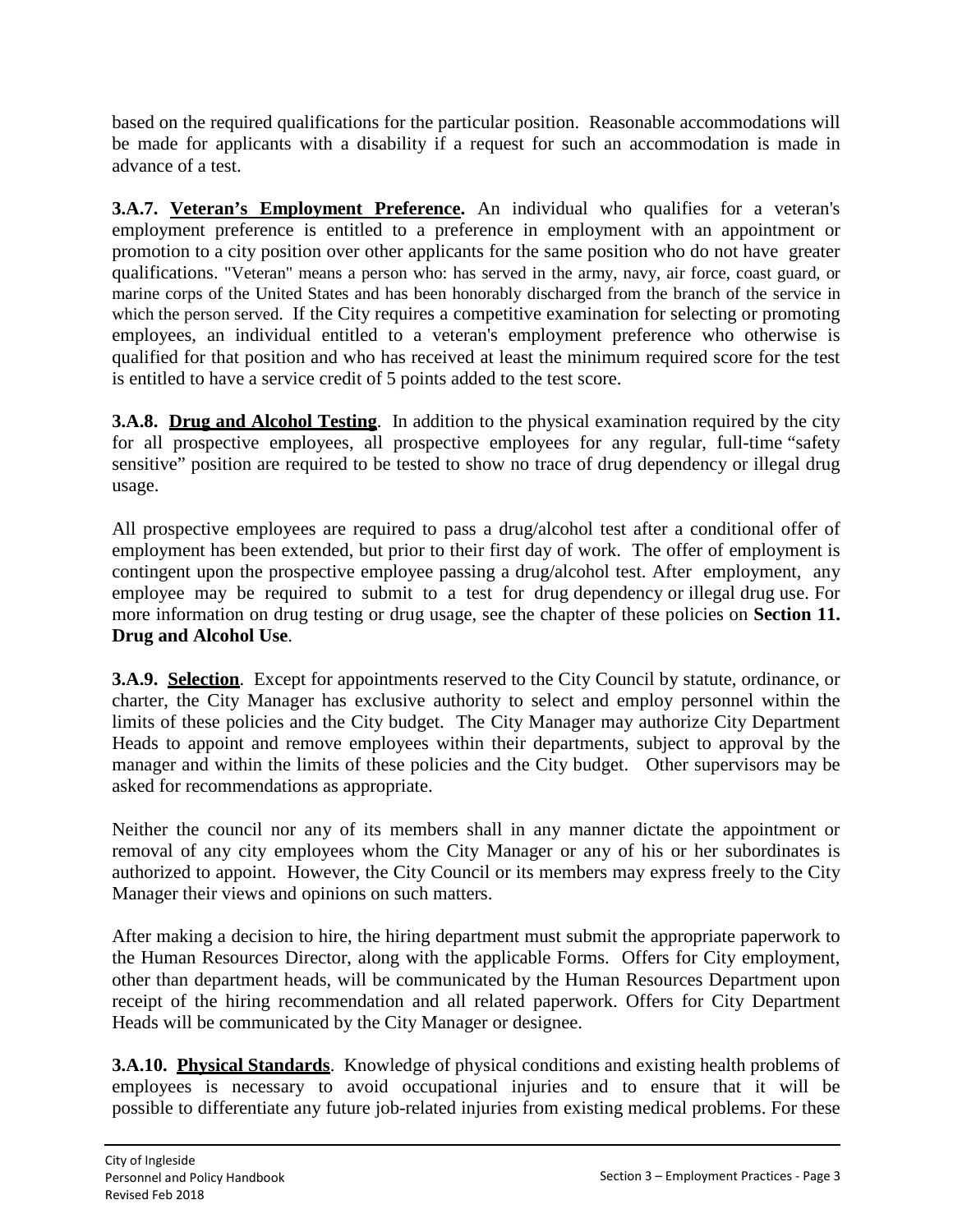reasons certain employees are required to pass a physical examination after a conditional offer of employment has been extended, but prior to their first day of work. Employees will not be placed on the City payroll prior to passing these exams. Back X-rays may be required for persons who will perform strenuous physical activity. The required physical examinations will be performed by a physician of the City's choice and will be paid for by the City.

In each instance, the examining doctor will be provided a copy of the appropriate job description or summary of duties, and will be required to certify that the prospective employee is physically able to perform the essential duties of the job.

In addition, prospective new employees for active or reserve Police Officer certification must undergo an examination by a licensed psychologist or psychiatrist and be declared in writing by the psychologist or psychiatrist to be in satisfactory psychological and emotional health.

The City also may require all prospective active Police or reserve employees to submit to a polygraph test. The required examinations will be made by a physician and psychologist or psychiatrist of the City's choice and will be paid for by the City. *(Legal reference: Police only – V.T.C.A., Government Code, Section 415.057.)*

**3.A.11.** Age Requirements. No persons under sixteen (16) years of age will be employed in any regular full-time position. No persons under eighteen (18) years of age will be employed in any position requiring the operation of a motorized vehicle owned by the City of Ingleside. A person under the age of eighteen (18) may be employed in a temporary or part time position if the person furnishes the City with a properly completed and signed minor's release form.

**3.A.12. Residency Requirements**. Employees who may be subject to emergency call and/or periodic service in a stand-by status may be required to establish residency within a reasonable distance from the principal work site in order to assure a timely response. For these purposes, the City Council has established that for employees hired after March 1, 2018 a reasonable response time to a civil emergency is one (1) hour.

#### **3.A.13. Take Home Vehicle.** See Section 2.D.4.

**3.A.14. Employment of Relatives (Nepotism).** Nepotism is the showing of favoritism in the hiring process toward a relative. In order to prevent conflicts of interest, to avoid accusations and perceptions of biased conduct, the City forbids the practice of nepotism in hiring personnel.

A person who is related within the second degree by affinity (marriage) or within the third degree by consanguinity (blood) to any member of the City Council or to the City Manager may not be hired. (See Figures 1 and 2 on the following page for the prohibited degrees of relationship).

A person who is already employed by the City and is related in a prohibited manner may not stay in City employment unless the employee had been continuously employed by the City for a period of: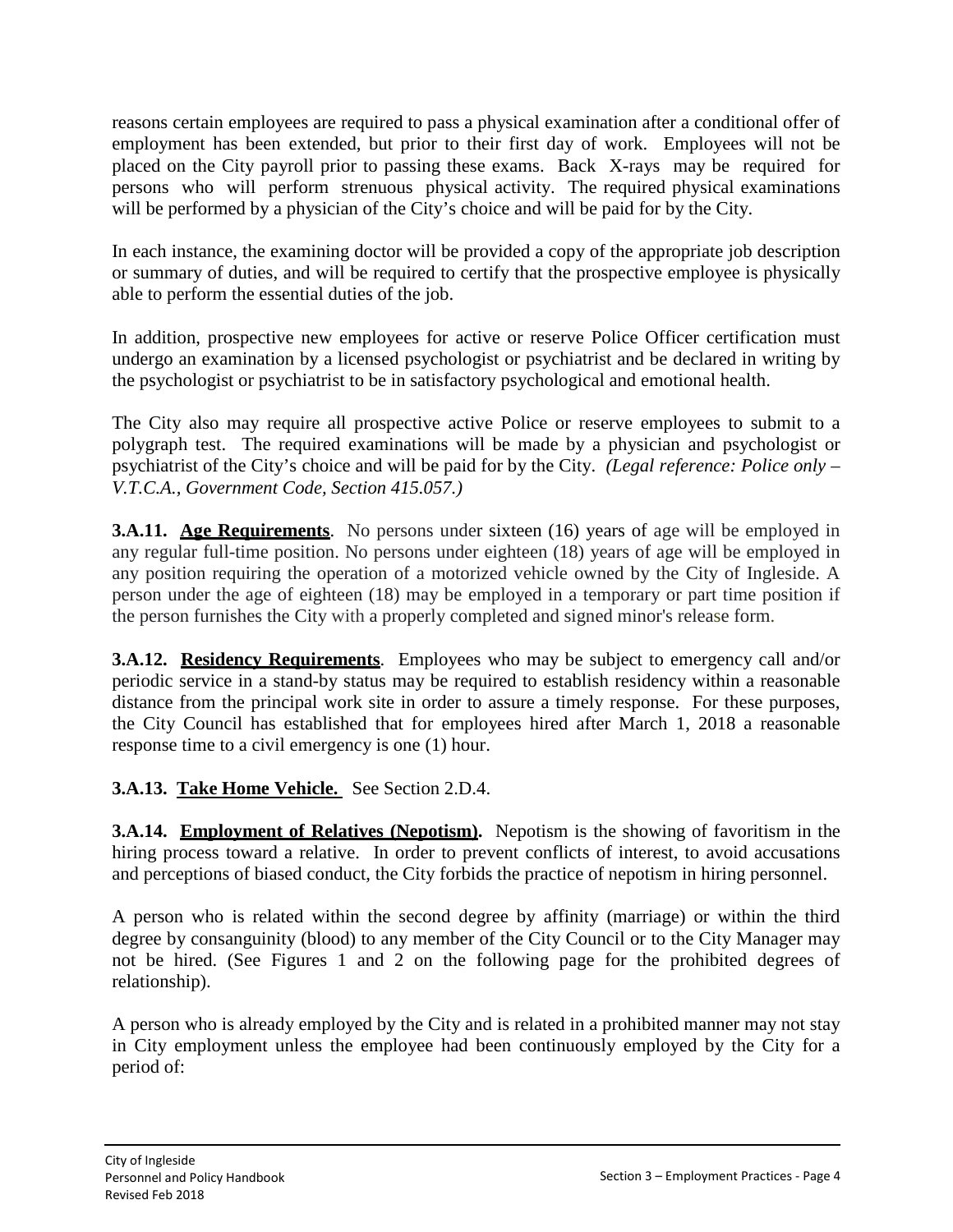At least 30 days, if the member of the City Council or to the City Manager is appointed; or at least six months at the time the member of the Council is elected into office.

*(Legal reference: V.T.C.A. Government Code, Section 573.062, as amended.)*

In addition, no personnel action (hiring, demotion, promotion, transfer, reorganization) will be taken that would result in any employee's directly or indirectly supervising or being supervised by another employee who is related within the second degree of affinity or the third degree of consanguinity. Prohibited degrees of relationships are defined in Figures 1 and 2 of the Nepotism Charts. Spouses of relatives within the first or second degree of consanguinity (e.g., son-in-law, mother-in-law, brother-in-law, sister-in-law, etc.) are also included in the prohibition.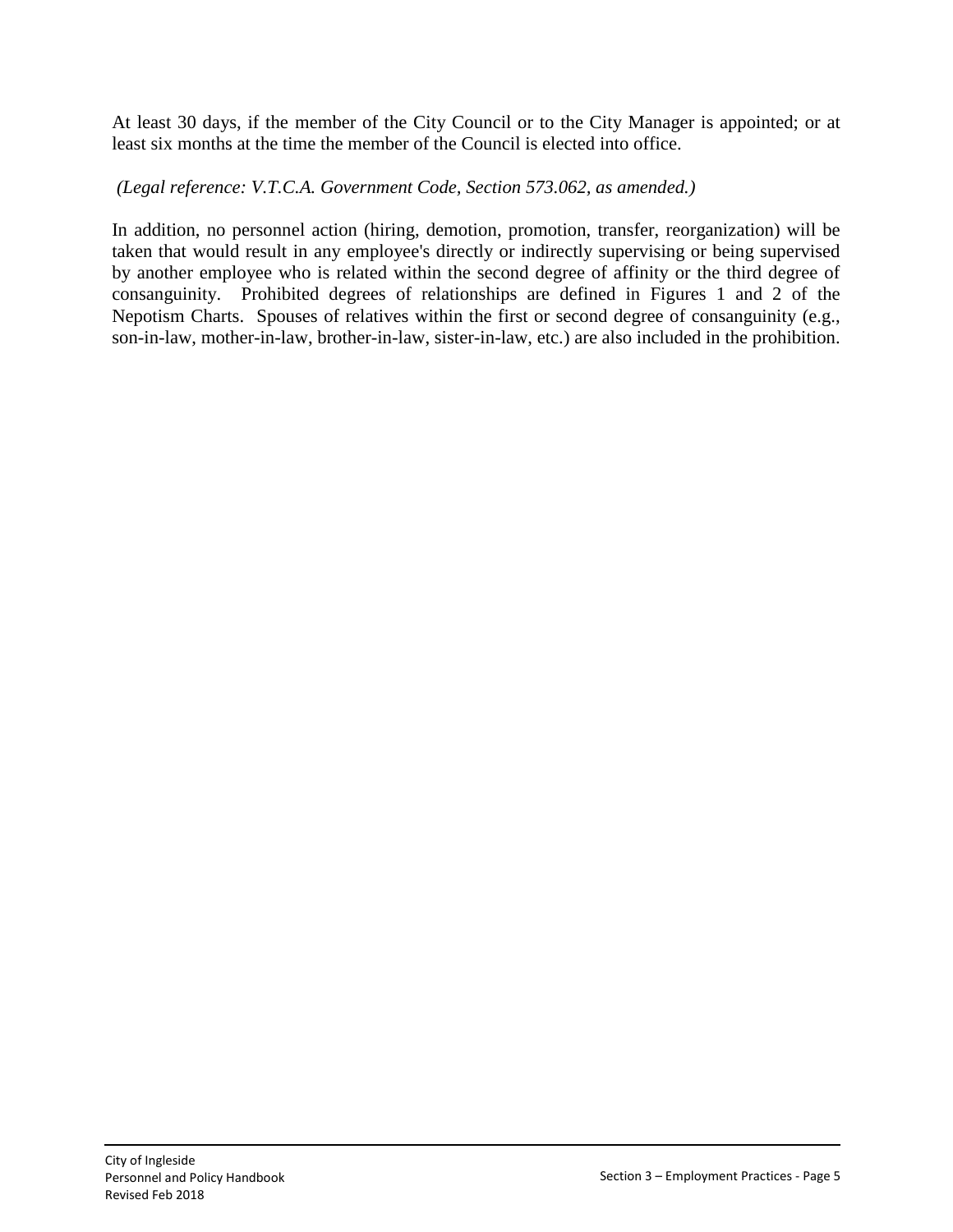#### **NEPOTISM CHARTS**



In the event that two City employees within the same chain of command become related or members of the same household, receive a promotion, or any other situation giving rise to a relationship prohibited by the paragraph preceding the above charts, one or both of the affected employees must immediately seek a transfer to another available position within the City for which the employee is qualified and that meets the requirements of the paragraph preceding the Nepotism charts.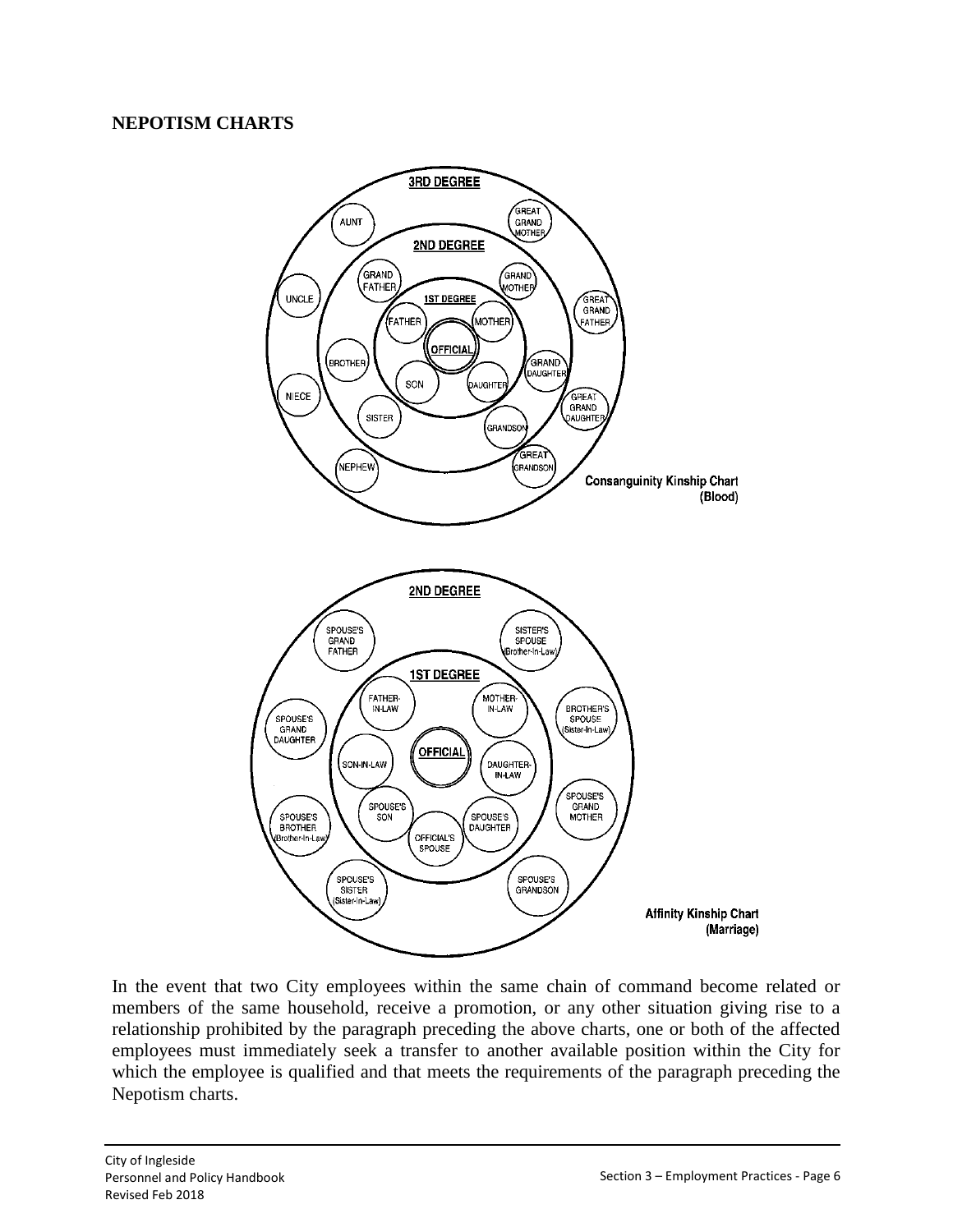If a suitable transfer cannot be made within ninety (90) days of the event giving rise to a relationship prohibited by this policy, one or both of the affected employees will be required to resign from employment. In addition, written authorization must also be obtained from the City Manager (or designee) to employ any relative of a current City employee.

This directive also applies when both employees are in the same department where one is the supervisor over the other, or where any two positions have potential conflicts or create the potential for collusion.

The only exceptions to this entire nepotism policy shall be:

- (1) If the position is temporary in nature (i.e., seasonal or temporary help) and will not be upgraded to a full-time position.
- (2) If the situation is specifically allowed by law.

**3.A.15. Verification of Eligibility to Work**. In order to comply with the Immigration Reform and Control Act of 1986, each new employee will be required to complete and sign an INS Form I-9 within three days of his or her first day of employment to provide proof of his or her identity and employment eligibility. (Legal reference: P.L. Number 99-603; Federal Immigration Reform and Control Act of 1986.)

In the event the employee has not provided evidence of eligibility to work within the first three days of employment, the employee will not be allowed to continue working and shall be subject to termination.

**3.A.16. Driving Record.** Every city employee who is required to drive a vehicle or operate a piece of equipment which requires a valid driver's license must maintain a safe driving record and comply with Section 2.E.2 of this policy. For this reason, the City will check a prospective employee's driving record prior to offering the applicant employment if the prospective position requires operating a vehicle or piece of equipment. The City may also periodically check driving records of regular employees who operate city vehicles or equipment to ensure employees maintain safe driving records.

**3.A.17. Medical Records**. All records relating to the medical condition, medical testing, or drug testing of an employee or prospective employee are maintained separately from employee personnel files. These medical files are confidential and are not released to anyone unless a "need to know" has been clearly established. Only the Human Resources Department has routine access to employee medical records. *(Legal reference: U.S. Americans with Disabilities Act of 1990 and ADA Amendments Act of 2008.)*

**NOTICE OF PRIVACY PRACTICES**. This Notice of Privacy Practices is provided as a requirement of the Health Insurance Portability and Accountability Act (**HIPAA**). It describes how the City may use or disclose an employee's protected health information, with whom that information may be shared, and the safeguards the city has in place to protect it. This notice also describes an employee's rights to access and amend his/her protected health information. The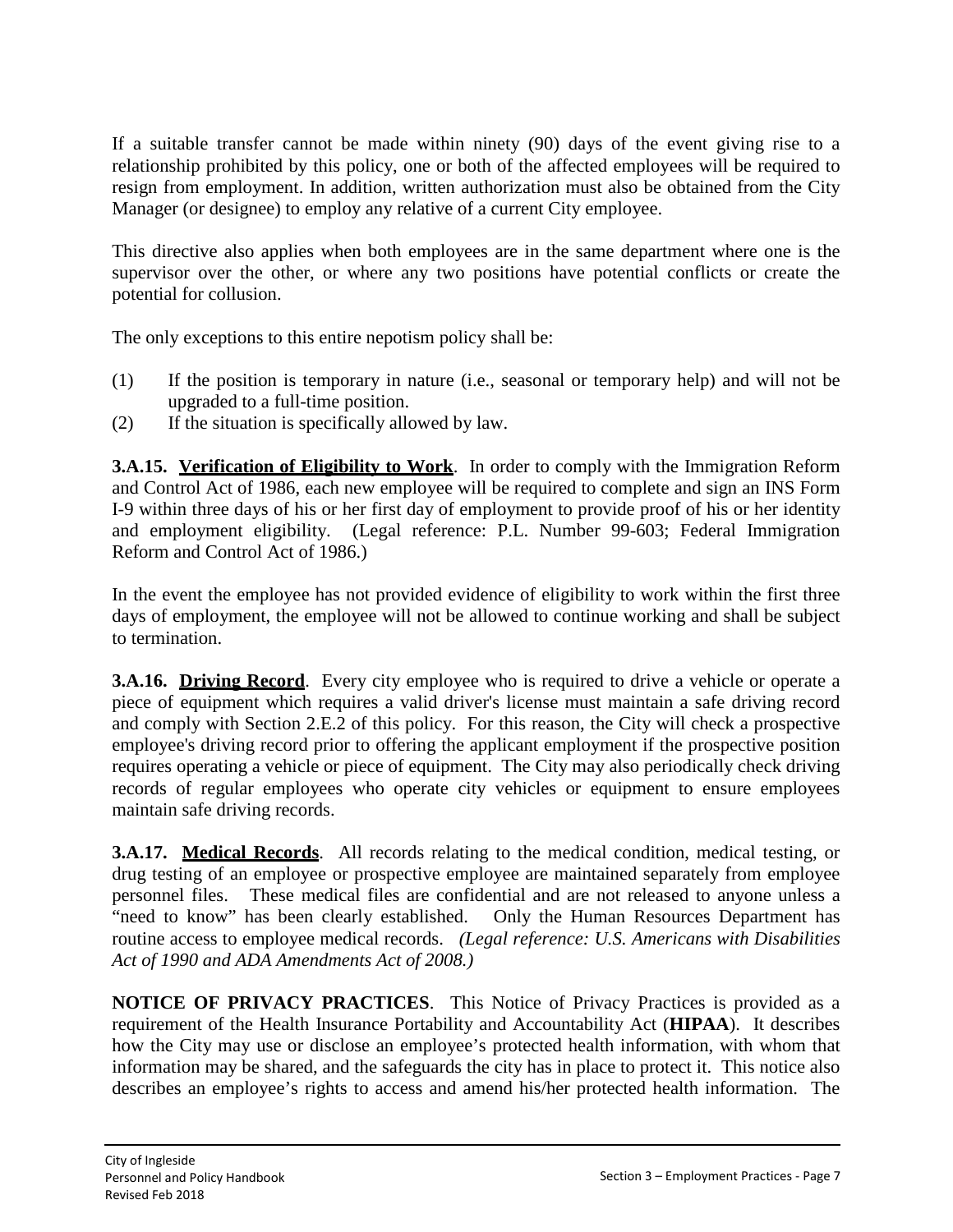employee has the right to approve or refuse the release of specific information outside of the City's system except when the release is required or authorized by law or regulation.

"Protected health information" is individually identifiable health information. This information includes demographics, for example, age, address, e-mail address, and relates to the employee's past, present, or future physical or mental health or condition and related health care services. The City of Ingleside is required by law to do the following:

- ♦ Make sure that an employee's protected health information is kept private;
- ♦ Give each employee this notice of the City's legal duties and privacy practices related to the use and disclosure of an employee's protected health information;
- Follow the terms of the notice currently in effect;
- ♦ Communicate any changes in the notice to each employee.

By law, the City must disclose the employee's health information to that employee unless it has been determined by a competent medical authority that it would be harmful to the employee. The City must also disclose health information to the Secretary of the Department of Health and Human Services (DHHS) for investigations or determinations of City compliance with laws on the protection of the employee's health information.

The City will share the employee's protected health information with third-party "business associates" who perform various activities for the City of Ingleside (for example, the City's health insurance company). The business associates will also be required to protect the employee's health information.

The City may disclose protected health information during any judicial or administrative proceeding, in response to a court order or administrative tribunal (if such a disclosure is expressly authorized) and in certain conditions in response to a subpoena, discovery request, or other lawful process.

The City may disclose the employee's protected health information to comply with workers' compensation laws and other similar legally established programs.

The employee may exercise the following rights by submitting a written request (depending on the request, the employee may also have rights under the Privacy Act of 1974):

- ♦ The employee may inspect and obtain a copy of his/her protected health information that is contained in a "designated record set" for as long as the City maintains the protected health information;
- The employee may request the City to provide him/her with an accounting of the disclosures the City has made of the employee's protected health information;
- The employee may obtain a paper copy of the notice.

This Notice of Privacy Practices is provided to each employee as a requirement of the Health Insurance Portability and Accountability Act (HIPAA). There are several other privacy laws that also apply, including the Freedom of Information Act, the Privacy Act and the Alcohol, Drug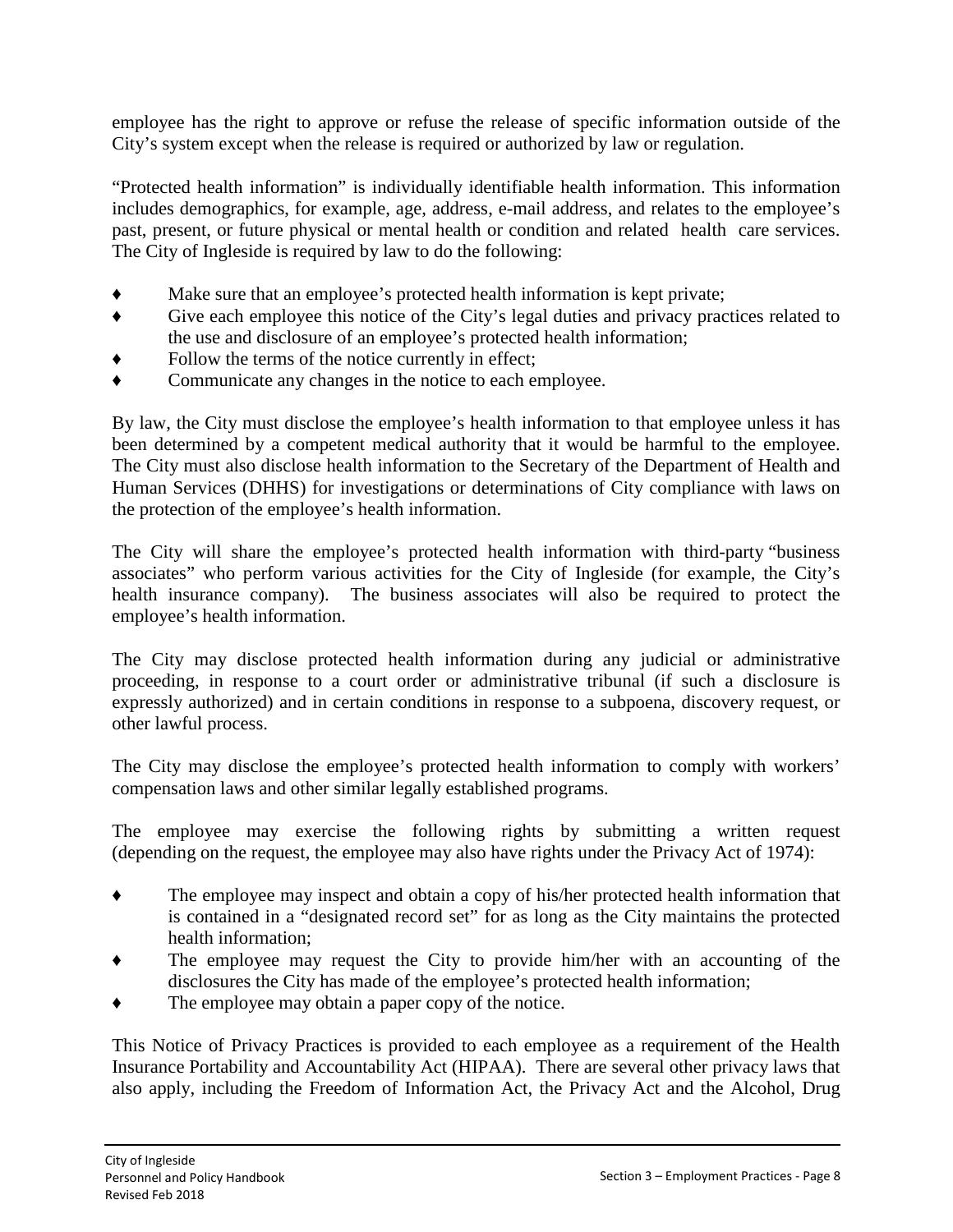Abuse, and Mental Health Administration Reorganization Act. These laws have not been superseded and have been taken into consideration in developing City polices and this Notice of how the City will use and disclose the employee's protected health information.

**3.A.18. Disqualification**. Applicants will be disqualified from consideration for one or more of the following:

- ♦ Failure to meet the minimum qualifications necessary for performance of the duties for the position;
- If they previously worked for the City and were involuntarily terminated, or resigned in lieu of termination;
- If employment will result in a violation of the City's Nepotism Policy;
- Failure to meet minimum age requirement of 16;
- False statements or material omissions on the application form or during the application process;
- Failing any of the City's background and employment requirements including, but not limited to, drug/alcohol testing;
- The applicant commits or attempts to commit a fraudulent act at any stage of the selection process;
- The applicant is not legally permitted to work in the United States;
- The applicant is unable to perform the essential functions of the job applied for with or without a reasonable accommodation; or
- Is not legally permitted to hold the position;
- ♦ Has offered or attempted to offer money, service, or any other thing of value to secure an advantage in the selection process;
- Does not meet physical requirements as a result of the required physical examination;
- Has been convicted of a crime which, by its nature, is inconsistent with the standards for the position; or
- Any other non-discriminatory reason deemed to be in the best interests of the City.

**CRIMINAL RECORD.** The City will obtain a criminal history check on all prospective employees. The City will not employ persons whose criminal convictions, if any, support a propensity for behavior inconsistent with community standards for City employees.

**3.A.19. Prior Service with the City.** Employees entering service with the city who have had prior service with the city may be considered for appointment above the customary entry salary level. A break in continuous service with the city, however, forfeits vacation and sick leave and longevity benefits accrued prior to the break.

Former employees who have resigned without adequate notice or who were dismissed for any reason shall not be considered for re-employment, unless consideration is specifically approved by the city manager.

**3.A.20. Reinstatement**. An employee is eligible for reinstatement if:

The employee is returning from a military duty leave of absence; or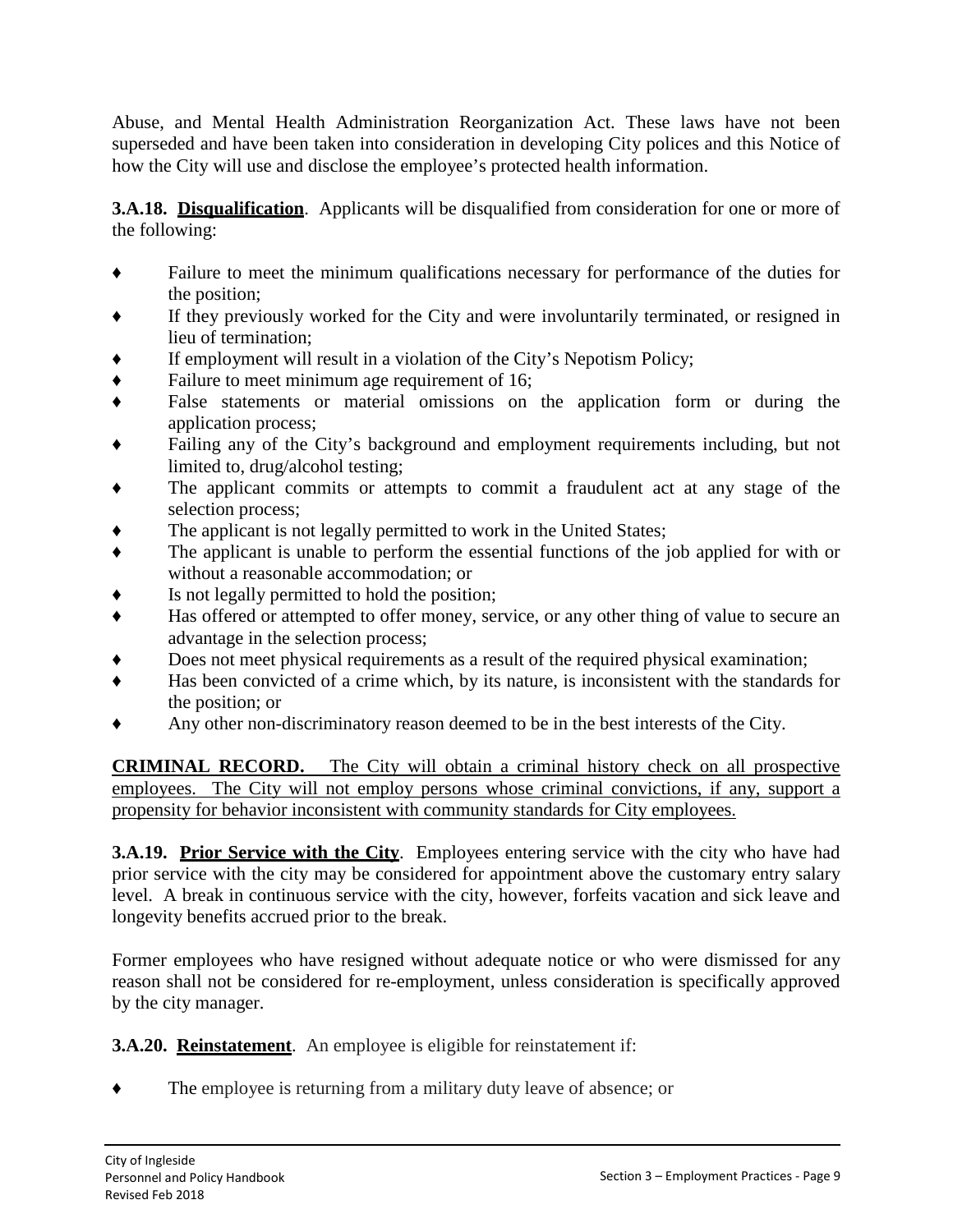- The employee was previously incapacitated, is no longer incapacitated, and remains otherwise qualified to perform duties of job; or
- The employee is being rehired after having been laid off.

# **3.B. CLASSIFICATION AND COMPENSATION PLAN**

Any promotion, lateral transfer, demotion requires appropriate forms to be submitted to the Human Resource Department. All new hire and changes of existing employee's (permanent or temporary) classification and compensation plans are required to be documented with a Personnel Action Form and signed by the Department Manager/designee, Human Resources Department, and the City Manager.

If an employee is on probation for new hire or disciplinary reasons, they are not eligible for any promotion or lateral transfer.

**3.B.1. Placement on City Payroll.** New employees must report to the Human Resources Department before or during their first day of employment to fill out employment forms and be scheduled for new employee probationary.

**3.B.2. Minimum Pay.** Employees shall be paid no less than the minimum of the salary range established for the position. The following exceptions may be made when approved by the City Manager:

- ♦ When a period of training is required to demonstrate the employee's ability to perform the duties; (i.e., trainee status, normally not to exceed three (3) months); or
- ♦ When the employee is temporarily assigned to a position in a higher grade, normally not to exceed one (1) month.

**3.B.3. Maximum Pay**. The City's classification and compensation plan establishes a maximum for each pay range, which is the maximum pay the market will support for the positions listed in that pay range on the pay schedule.

New employees may not be hired into City employment above the minimum pay range without the written approval of the City Manager.

**3.B.4. Promotion.** A promotion is a change in the duty assignment of an employee, which results in advancement to a position in a higher job classification with a higher starting salary, requiring higher qualifications, and involving greater responsibility. A promoted employee shall receive a pay increase of the higher of (i) the amount of difference from his or her former job classification to that of the promoted job classification, or (ii) whatever amount is required to place the employee's salary equal to the new job classification's starting salary.

Promotional opportunities will be provided whenever possible to City employees, but shall be limited to qualified City employees and shall be limited to when staffing patterns and budgetary limitations allow, as determined at the discretion of the Department Director and approved by the City Manager. A Department Director may, with the approval of the Human Resources Director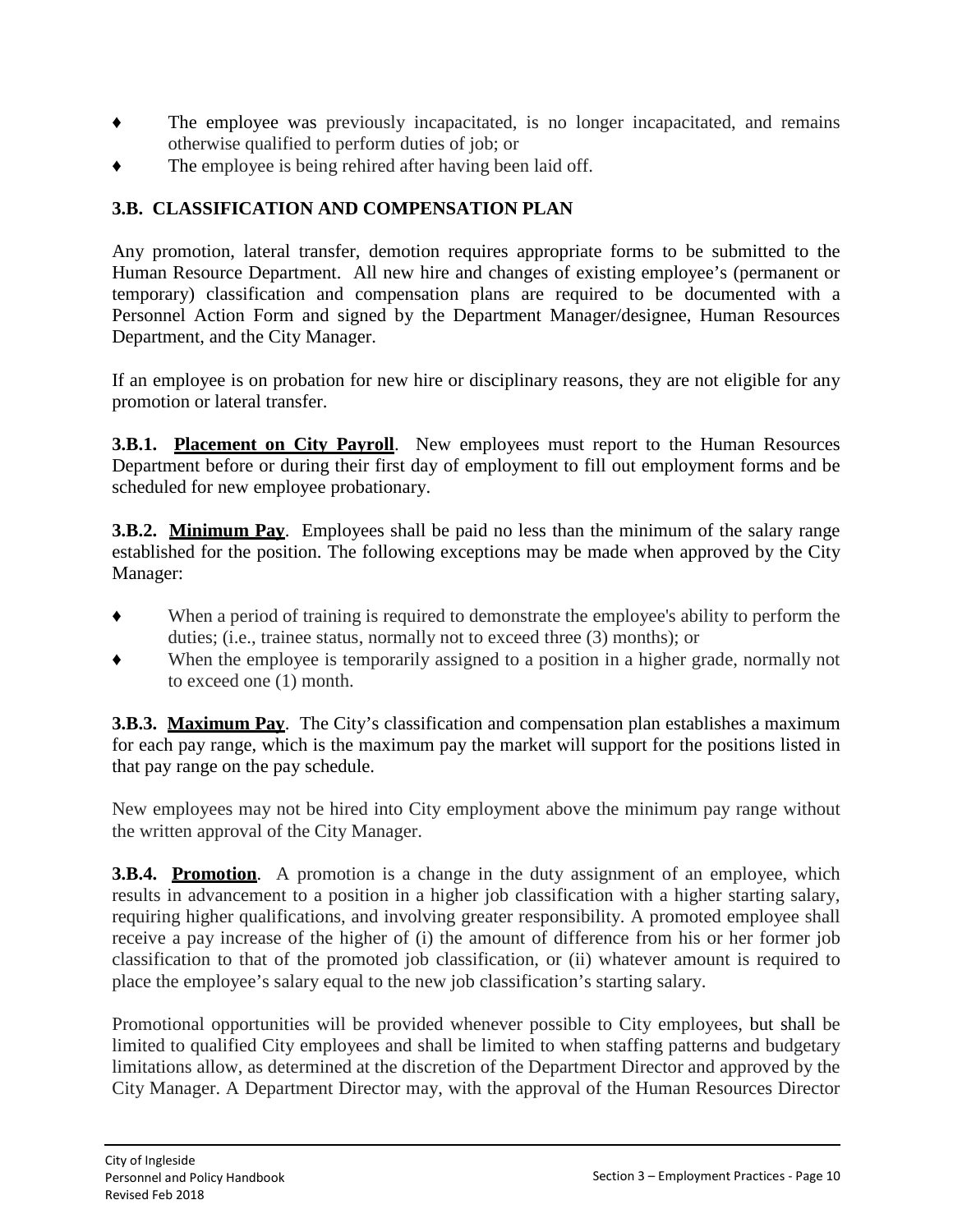or the City Manager, authorize a temporary promotion to insure the proper performance of a City function while a position is vacant, or if the position's regular incumbent is temporarily absent. Temporary assignment pay shall be considered on a case-by-case basis and shall be determined by the department director and the Human Resources Director with the approval of the City Manager.

**3.B.5.** Lateral Transfer. A transfer is the assignment of an employee from one position to another position in the same pay classification or same pay grade either within the same department or in a different department. Directors shall have the authority to transfer employees to other positions within their department. Transfers may be made for administrative convenience or upon the request of an employee. An employee may also be transferred when the employee applies for and is selected for a position in a different department. No Lateral transfers are allowed during the initial probationary period.

**3.B.6.** Demotion. A demotion is the assignment of an employee to a position having a lower starting salary. A demotion requires the approval of the department director, the Human Resources Director, and the City Manager.

If a position is reclassified downward because of changes in the City's needs and not because of a performance problem on the part of the employee, every attempt will be made to maintain the employee's salary at its prior level. However, if the reclassification is made because of an employee's performance problems, the employee's pay will be adjusted downward by at least the equivalent of a one-step decrease.

- ♦ **Voluntary Demotions**  A voluntary demotion is not a disciplinary action and does not disqualify the employee from consideration for future advancement.
- With the approval of the department director and, if qualified to perform the duties of a lower level position, an employee may be administratively demoted at the employee's own request or as an alternative to a layoff.
- **Involuntary Demotions** An involuntary demotion is a disciplinary action. (See section of these policies on Disciplinary Actions). The salary of a demoted employee (voluntary or involuntary) shall be adjusted. (See section of these policies on Classification and Compensation). Involuntary demotions are subject to the grievance process (See section of these policies on Grievances).

# **3.C. NEW EMPLOYEE ORIENTATION AND TRAINING**

Before an individual begins performing his or her actual duties, he or she will be given a brief orientation session, conducted by the supervisor for whom he or she will be working, or by that person's designated representative. The purpose of the session is to enable a new employee to understand his or her job better, as well as that job's relationship to the overall operation of the City.

An orientation session will also be provided by the Human Resources Department. During the orientation, employees are given a copy of these *Personnel Policies and Procedures,* and are given information about the city's benefit programs. Employees are responsible for knowing and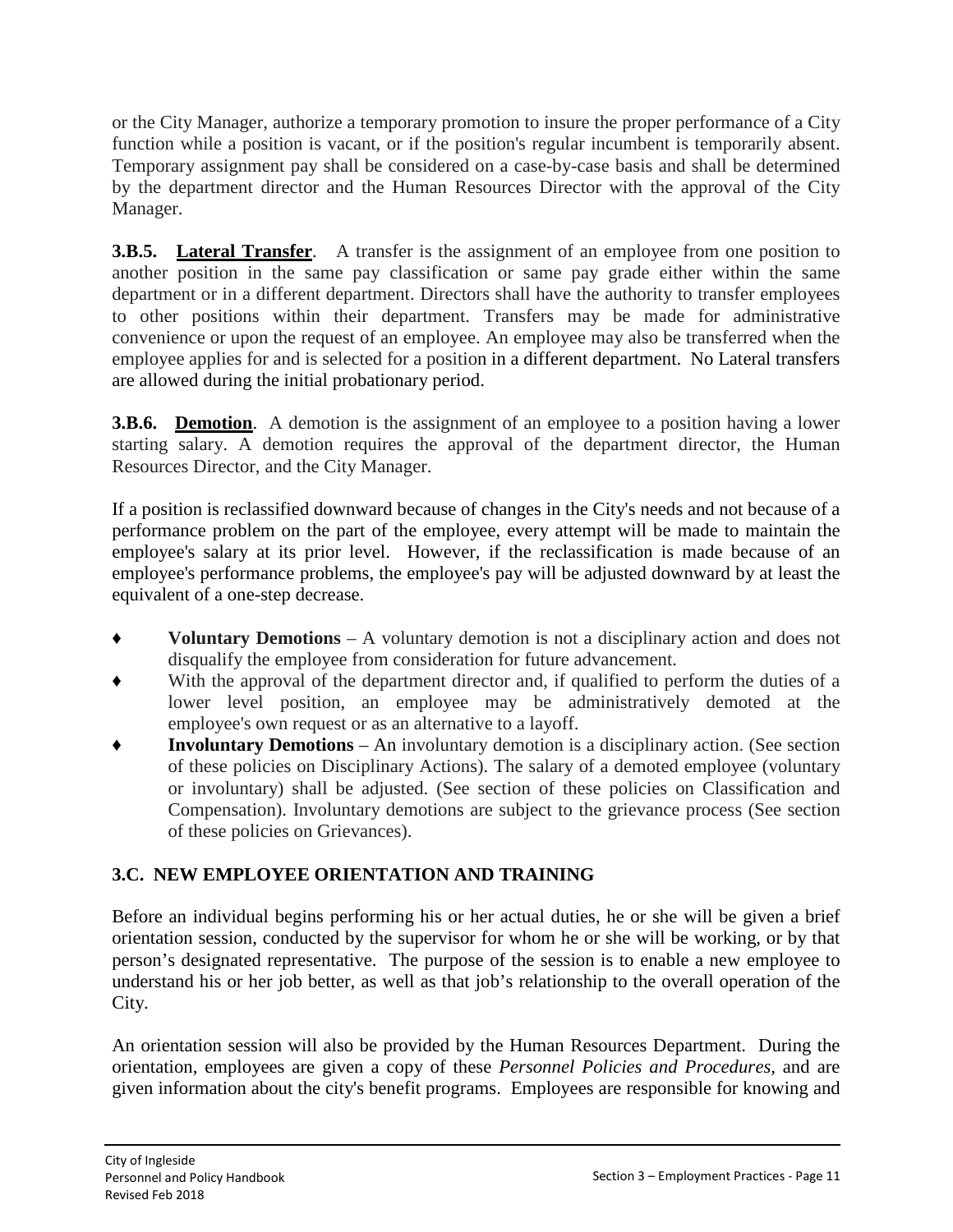following the information contained in the personnel policies, and must turn in a signed acknowledgment to this effect to the Human Resources Director within the first two days of employment with the City.

All new employees are required to complete the FEMA IS-100, IS-200, and IS-700 within the first six (6) months of employment. All supervisors and managers are required to complete the FEMA IS-300, and IS-400 within six (6) months of holding this position.

Training an employee is the responsibility of the supervisor for whom the employee works. Whenever possible, employees receive on-the-job training under close supervision.

## **3.D. EMPLOYEE PROBATIONARY PERIOD**

All new employees hired to fill regular full time or part time positions must satisfactorily complete a probationary period. All police officers hired after March 1, 2018, are required to successfully complete a one (1) year probationary period and all other employees are required to successfully complete a six (6) month probationary period.

Additionally, all current employees, including police officers, who are transferred, promoted, demoted, or reclassified to a supervisory position, as well as former City employees who are rehired, must satisfactorily complete a probationary period of six (6) months.

The probationary period assists the City in maintaining an effective, productive, and efficient workforce to provide quality services to the citizens. Only those employees who meet acceptable performance and other standards during their probationary period will be retained as employees. Employees are considered in the probationary period until they have actually performed their regular job duties for the full length of the period applicable to their job to assure their ability to meet acceptable standards of work performance and behavior for the employee's position. A probationary period is not to be construed as a guarantee of six (6) months of employment.

Each employee serving in the probationary period is responsible for knowing, understanding, and meeting the expectations and standards for the position. In addition, each employee is also responsible for performing the job in a safe, productive, and effective manner within the instructions and established standards for the position.

During the probationary period, employees are expected to maintain acceptable standards of conduct and attendance, and it will be the responsibility of the employee to correct any deficiencies or inadequacies in job performance, conduct or attendance.

**3.D.1. Seasonal/Temporary Employees**. Seasonal and temporary full and part time employees do not serve a probationary period and have no right of appeal when terminated at any time.

## **3.D.2. Change in Assignment of Employee serving in the Initial Probationary Period.**

Employees serving in the probationary period may not request or make application for reassignment, promotion, or voluntary transfer during the probationary period without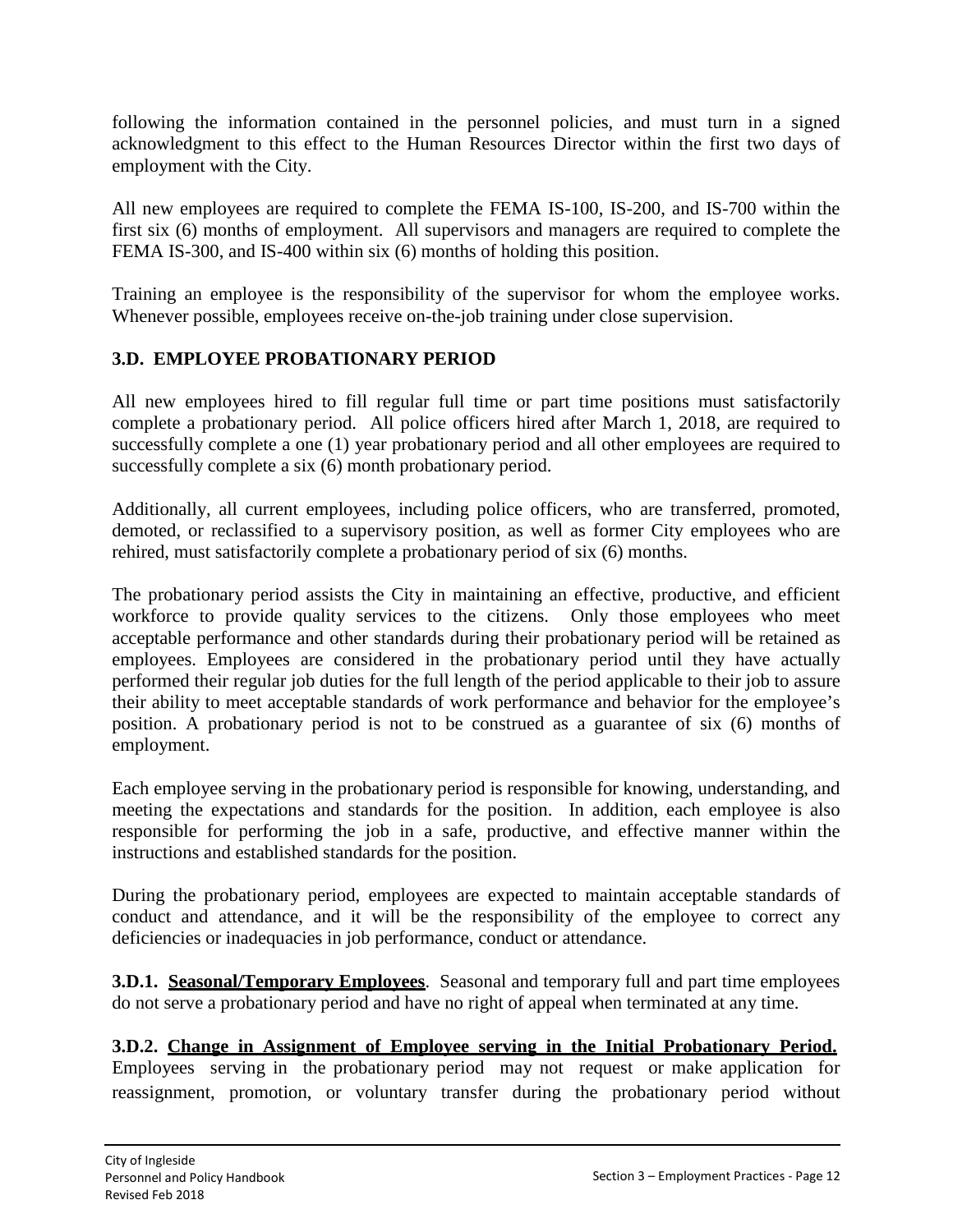written approval from the City Manager. If the reassignment, promotion, or transfer is approved**,**  the employee will serve a six (6) month probationary period in the new position beginning with the date of the position change; however, the previous position will not be held open during this probationary period.

**3.D.3. Absences during Probationary Period.** During the initial probationary period, an employee is not eligible for paid vacation or sick leave during the first six months. Compensatory time off or recognized holidays during the probationary period may be used as approved in accordance with established City/departmental policy or practice. Transferred or promoted employees serving in the probationary period retain eligibility for all types of leave established by City policy.

**3.D.4. Probationary Period Performance Evaluations.** All employees serving in the probationary period shall be constantly evaluated and will receive a performance evaluation(s) in accordance with the "Performance Evaluation System" policy. These reviews are designed to evaluate each employee's performance and to communicate that performance to the employee. The written reviews include a supervisory recommendation to retain or terminate the employee.

**3.D.5. Extensions to Probationary Period.** The probationary period may be extended under the following circumstances:

At the end of the initial probationary period, the performance probationary period may be extended for up to an additional six (6) months when:

- An employee's performance has been marginal due to extenuating circumstances,
- ♦ Additional training is warranted, or
- ♦ Frequent absences or an employee's absence from work for an extended period of time did not permit an opportunity for adequate assessment of performance.

The decision to extend or not to extend an employee's probationary period may not be appealed. If an extension is granted, the employee will be advised in writing and given the date on which the extended probationary period will be completed. Such extensions will be at the sole discretion of the department director and the Human Resources Director.

A probationary period may be extended for time spent on an approved Leave of Absence including leaves of absences due to injury or illness or approved Military Leave. The approved extension will normally equal the length of time away from work. Accordingly, each full-day absence incurred by an employee during the probationary period will normally extend the probationary period by an additional day.

**3.D.6. Successful Completion of Probationary Period; "Regular" Status Granted**. Employees have no guarantee of employment either during or after their probationary period. Only employees who meet acceptable performance, conduct, attendance, and other standards during the probationary period will be retained as regular employees. An employee is granted "regular" status in the new position if the employee satisfactorily completes the probationary period.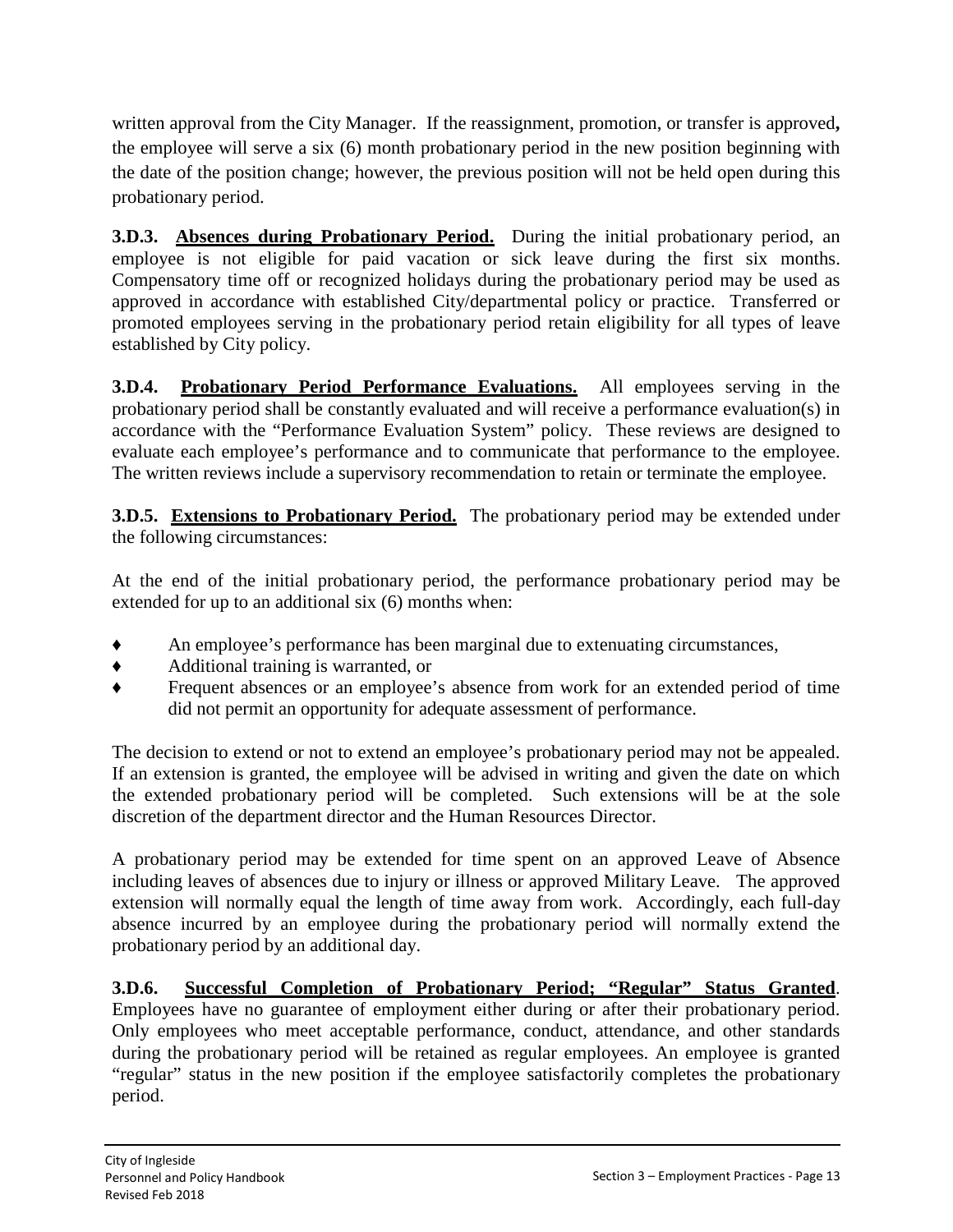**3.D.7. Failure of Probationary Period.** An employee is considered to have failed the probationary period when it is determined that the employee's fitness, job performance, quality or quantity of work, attendance, or combination thereof, does not meet minimum job performance standards and expectations for the position. Failure of probationary period may occur at any time within the probationary period. An employee who does not successfully complete the probationary period will normally be terminated from the City's employment. If desirable and feasible, the employee may be administratively transferred to a more suitable position at the sole discretion of the Human Resources Director and the City Manager.

A transferred or promoted employee who fails the probationary period may, at the sole discretion of the City, be reinstated to the former position provided there is a vacancy and if approved by the affected department director(s). Department directors are responsible for ensuring the thorough written documentation of all cases of failure of the probationary period, including documentation of counseling, training, and other efforts to help employees during their probationary period. All such documentation must be reviewed by the Human Resources Manager before an employee serving in the probationary period can be terminated.

**3.D.8. Termination of Employees Serving in the Probationary Period.** All employees of the City, including those serving in the initial probationary period, are at-will employees and may be terminated at any time during the probationary period, with or without notice or cause. An employee serving in the initial probationary period who is terminated has no right of appeal. Employees serving in the initial probationary period are subject to all policies and procedures of the City with the exception of appeal rights.

# **3.E. HEALTH / MEDICAL EXAMINATIONS / FITNESS FOR DUTY**

**3.E.1. Safe Work Environment**. The City endeavors to provide a safe work environment for all employees. It is the responsibility of each employee to maintain the standards of physical and mental health fitness required for performing the essential functions of the position, either with or without reasonable accommodation.

**3.E.2.** Serious Health Condition/Disabilities. The City recognizes that employees with a potentially life-threatening and/or infectious illness or physical and/or mental disabilities may wish to continue to engage in as many of their normal pursuits as their condition allows, including their employment. As long as these employees are able to perform the essential functions of their job, with a reasonable accommodation if necessary, without creating an undue hardship on other employees, and medical evidence indicates that their condition is not a direct threat to themselves or others, the City will treat them consistently with other employees. All employees must notify Human Resources of any health development or condition which could require reasonable accommodations to assist them in continuing to perform their essential job functions even if it is only for a short period of time.

**3.E.3. Medical Exams for Current Employees.** The Human Resources Director, or an employee's department director (with the prior written approval of the Human Resources Director) may require a current employee to undergo a medical and/or psychological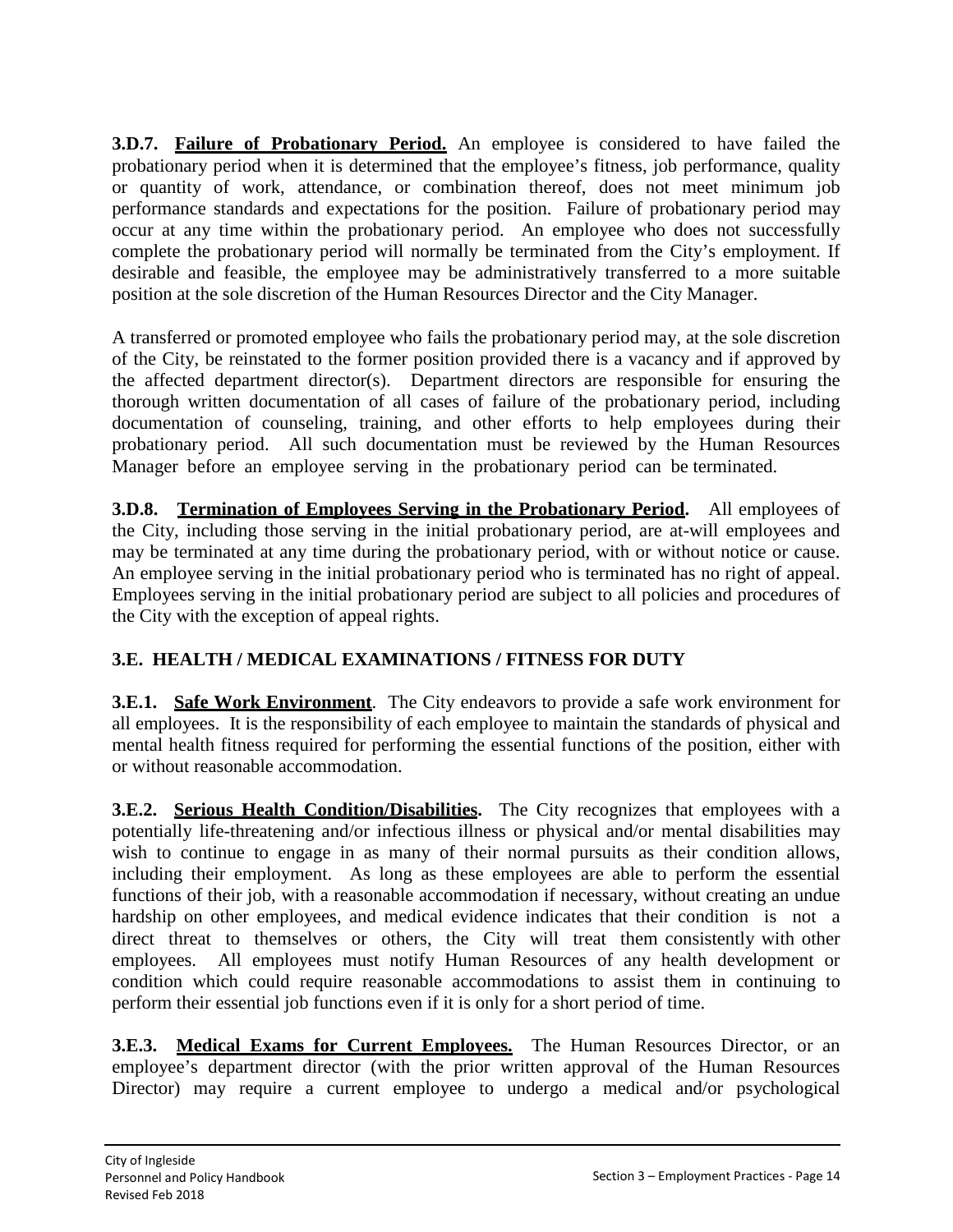examination to determine fitness for continued employment, as may be necessary in order for the City to provide a reasonable accommodation; following an injury or accident; and as otherwise permitted in accordance with applicable laws.

**3.E.4. Medical Information from an Employee's Doctor**. Under certain circumstances (e.g., FMLA Certifications), Human Resources may require employees to provide medical information from their health care provider. In such cases, employees are to inform their health care provider not to provide any genetic information when responding to such request.

**3.E.5. Genetic Information**. In accordance with the Genetic Information Nondiscrimination Act (GINA), the City will neither request nor require genetic information of an employee or his/her family member, except as specifically allowed by GINA. To comply with GINA, employees are directed not to provide any genetic information when responding to any City request for medical information. "Genetic information," as defined by GINA, includes an individual's family medical history, the results of an individual's or family member's genetic tests, the fact that an individual or an individual's family member sought or received genetic services, and genetic information of a fetus carried by an individual or an individual's family member or embryo lawfully held by an individual or family member receiving assistive reproductive services.

**3.E.6. Medical Records.** Medical records and sensitive information regarding an employee's health will be kept confidential as required by law. Limited information may be provided to supervisors and managers, first aid and safety personnel, government officials, Texas Workers' Compensation Commission, and as necessary for insurance and other business- related purposes.

**3.E.7. Return to Work/Fitness for Duty**. Before returning to work following a medical and/or psychological examination under this policy, the employee must coordinate his/her return through Human Resources. An employee who misses work due to medical reasons may be required to provide a fitness-for-duty certification before returning to work.

# **3.F. WEAPONS CONTROL AND VIOLENCE PREVENTION POLICY**

The City strives to provide a safe and secure working environment for its employees. This policy is designed to help prevent incidents of violence from occurring in the workplace and to provide for the appropriate response when and if such incidents do occur.

**3.F.1. Zero Tolerance.** This policy prohibits harassment, intimidation, threats, bullying and violent behavior by or toward anyone in the workplace that is in any way job or City related, that is or might be carried out on City property, or that is in any way connected to the employee's employment with the City, whether the conduct occurs on-duty or off- duty. The City has a zero tolerance policy for this type of misconduct.

**3.F.2. Firearms and Other Weapons Banned.** Unless specifically licensed by the State of Texas to carry concealed handgun and authorized by the City Manager, no employee, other than a City licensed peace officer, shall carry or possess a firearm or other weapon inside any City buildings, property, vehicles, without City Manager written approval and placed in personnel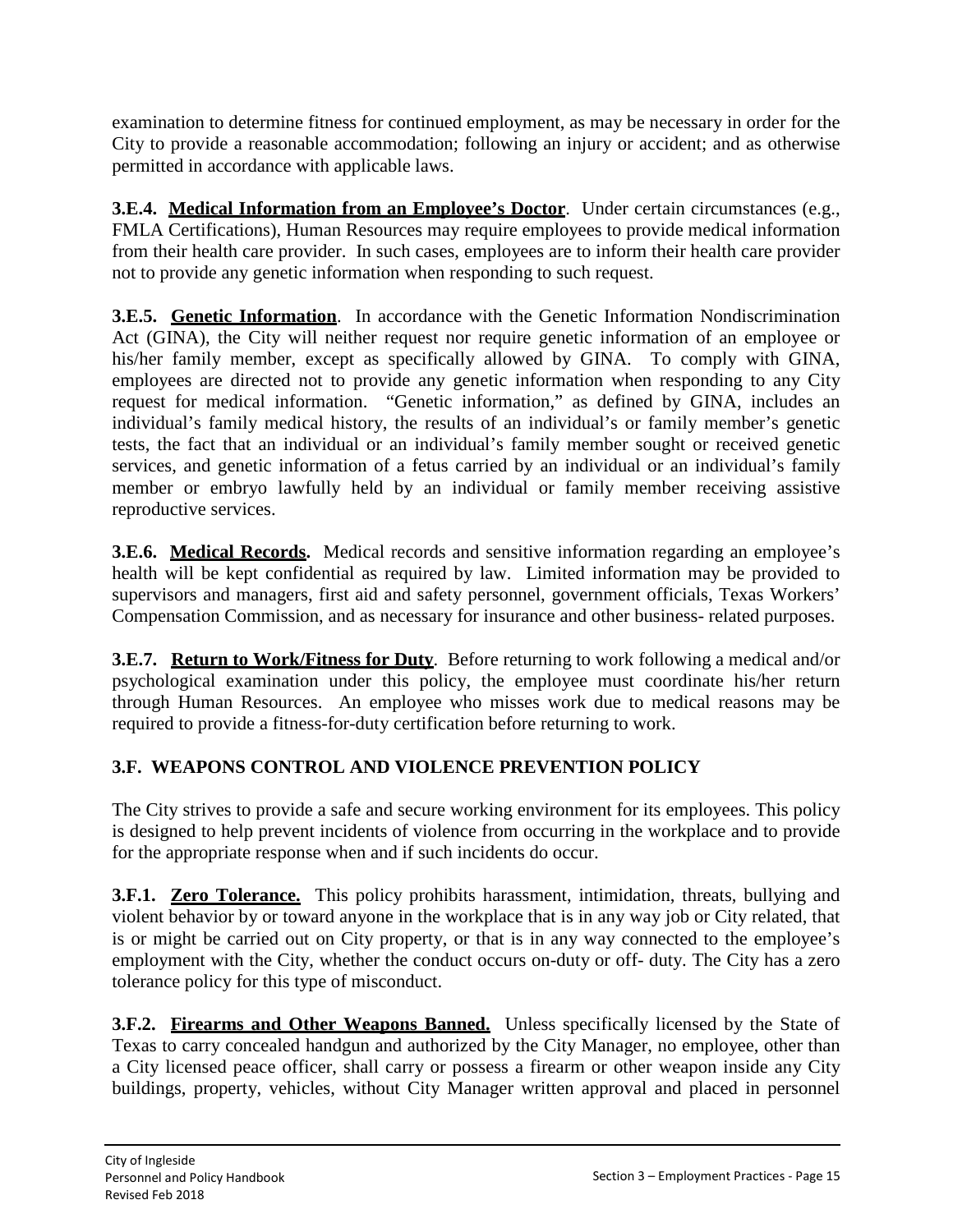file. Employee must provide a copy of the concealed license permit and copy of Personal Firearm Liability Insurance to obtain City Manager approval. Employees are prohibited from open carry on any City buildings, property, and city vehicle. Prohibited weapons include firearms, long guns, clubs, explosive devices, knives with blades exceeding  $5\frac{1}{2}$  inches, switchblades, etc. Employees do not have an expectation of privacy and the City retains the right to search for firearms or other weapons inside City buildings.

**3.F.3. Mandatory Reporting.** Each City employee must immediately notify his/her supervisor, department director, the Human Resources Director, and /or the Police Department of any act of violence or of any threat involving a City employee that the employee has witnessed, received or has been told that another person has witnessed or received. Even without an actual threat, each City employee must also report any behavior that the employee regards as threatening or violent when that behavior is job related or might be carried out on City property, a City controlled site or City job site, or when that behavior is in any manner connected to City employment or activity. Each employee is responsible for making this report regardless of the relationship between the individual who initiated the threat or threatening behavior and the person or persons threatened or the target of the threatening behavior. A supervisor who is made aware of such a threat or other conduct must immediately notify his/her department director and the Human Resources Director.

**3.F.4. Protective Orders.** Employees who apply for or obtain a protective or restraining order which lists City locations as being protected areas, must immediately provide to the Human Resources Director and the City's Police Department a copy of the petition and declarations used to seek the order, a copy of any temporary protective or restraining order which is granted, and a copy of any protective or restraining order which is made permanent. City employees must immediately advise their department director and the Human Resources Director of any protective or restraining order issued against them.

**3.F.5. Confidentiality.** To the extent possible, while accomplishing the purposes of this policy, the City will respect the privacy of reporting employees and will treat information and reports confidentially. Such information will be released or distributed only to appropriate law enforcement personnel, City management, and others on a need-to-know basis and as may otherwise be required by law.

**3.F.6. Documentation.** When appropriate, threats and incidents of violence will be documented. Documentation will be maintained by the Human Resources Director and the Police Department.

**3.F.7. Policy Violations.** Violations of this policy may lead to disciplinary action, up to and including termination of employment. Policy violations may also result in arrest and prosecution.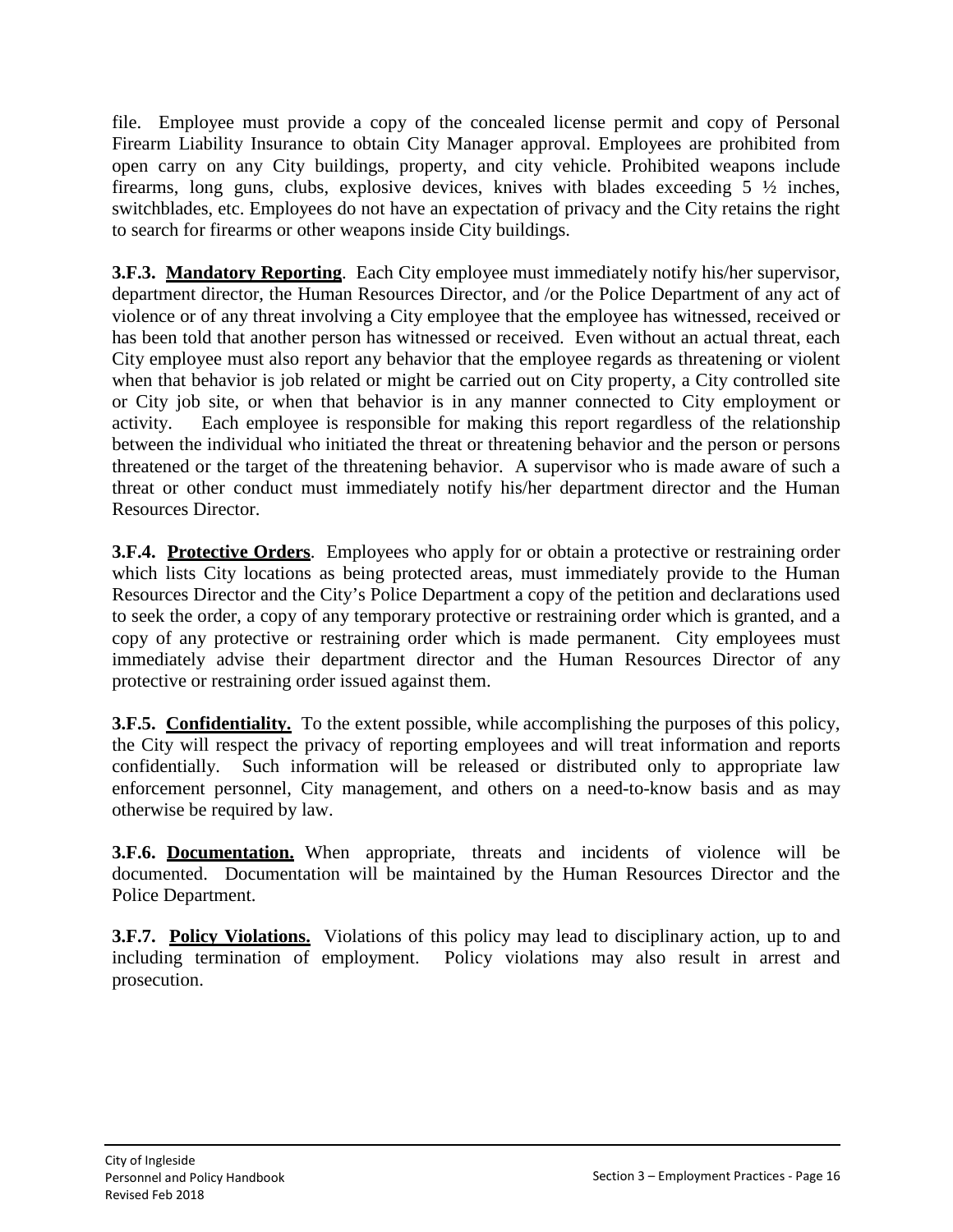## **SECTION 4. TYPES OF EMPLOYMENT**

## **4.A. CATEGORIES OF EMPLOYMENT**

The City has four categories of employment:

**4.A.1. Regular Full Time.** A regular full time employee is appointed to an authorized regular position that involves an average of 40 or more work hours per week. Regular full time employees may be either hourly or salaried employees.

**4.A.2. Regular Part Time**. A regular part time employee is appointed to an authorized regular position that involves fewer than 40 work hours per week.

**4.A.3. Temporary Full Time.** A temporary full time employee is an employee hired to work an average of 40 hours or more per week for a period of time which is normally specified in advance and is expected to last fewer than six months. T emporary full time employees may be either hourly or salaried employees.

**4.A.4. Temporary Part Time**. A temporary part time employee is an employee hired to work an average of fewer than 40 hours per week for a period of time which is normally specified in advance and is expected to last fewer than six months. Temporary part time employees are paid on an hourly basis.

Subject to laws governing pay and working hours and to the provisions of the city's budget, the city manager sets the number of hours required of a job classification and the compensation to be received.

See the **Section 7. Benefits** chapter of these policies for details of benefits available to each category of employee.

The following two designations indicate whether or not an employee is eligible for overtime compensation:

- 1. **Non-exempt**. All employees shall be considered non-exempt unless separately classified as exempt, as described below. A non-exempt employee can be paid hourly or at a salaried amount. A non-exempt employee's position is covered under the overtime pay provisions of the Fair Labor Standards Act (FLSA), and will be compensated for overtime as required by law.
- 2. **Exempt**. An exempt employee is considered exempt from overtime pay provisions of the Fair Labor Standards Act (FLSA) and is expected to render necessary and reasonable services beyond 40 hours per week with no additional compensation. Exempt employees will be paid a salaried amount, which is set with this consideration in mind. City employees who are in exempt positions most often qualify under the executive,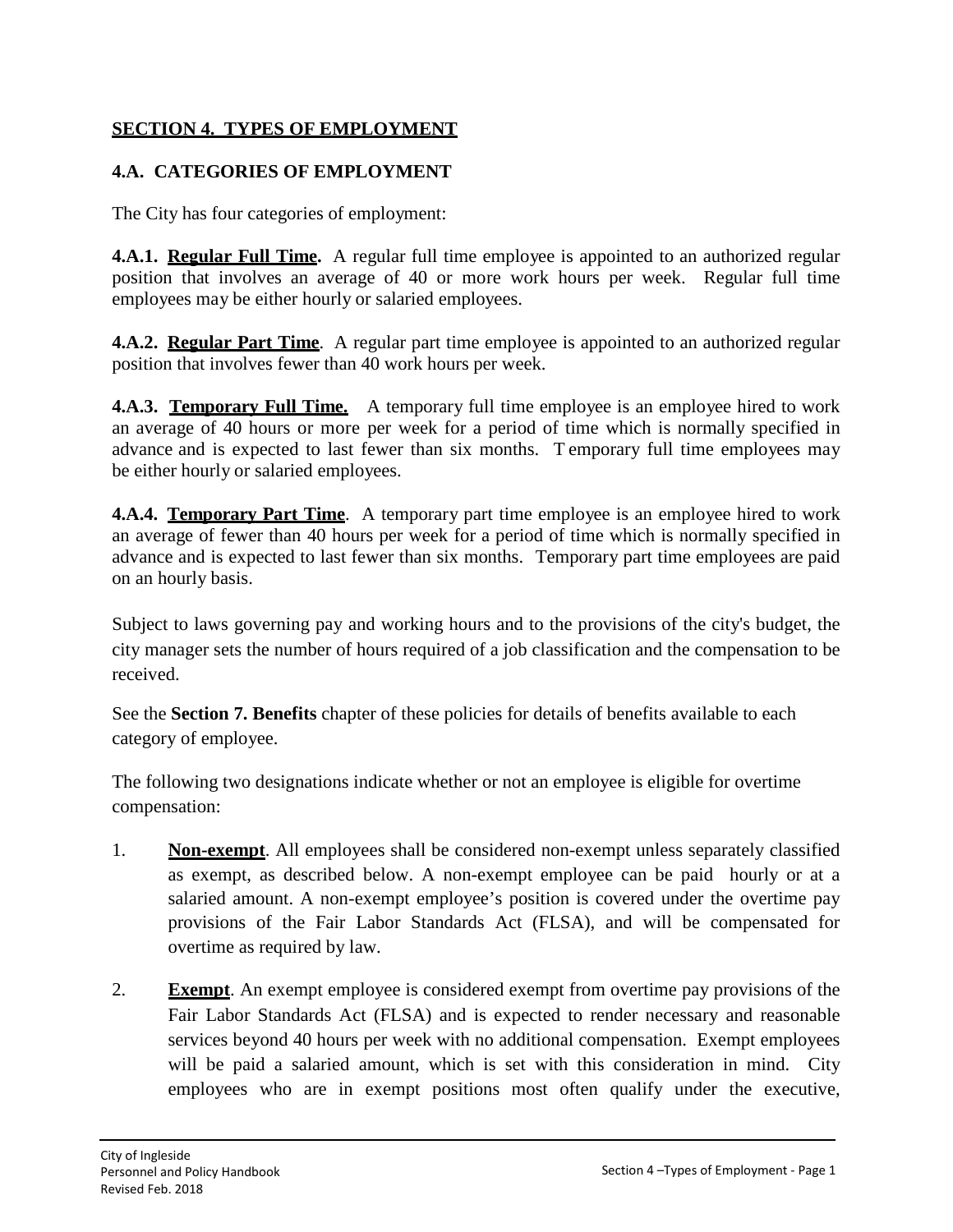administrative or professional exemptions, as defined below:

- **Executive**. The executive exemption is for persons whose primary duty is "management" of the business. An employee who has management of a department or a sub-unit thereof as his or her primary duty, and regularly supervises two or more employees, also qualifies for the executive exemption. The Department of Labor regulations define "management" as interviewing, selecting, and training employees; planning and assigning work and determining how the work will be done; directing and evaluating the work of other employees; handling complaints and grievances; and disciplining employees, or having the responsibility to participate in these functions and have your participation given weight in the process.
- Administrative. Administrative employees are "white collar" employees who perform "work of substantial importance to the management of the operation" or the enterprise. An employee whose primary duty is performing office or non-manual work directly related to management policies or general business operations of the City, as opposed to production or direct services, and includes work requiring the exercise of discretion and independent judgment, will qualify as an exempt administrative employee.
- **Professional**. To qualify for the professional exemption, an employee must have as his or her primary duty work requiring knowledge of an advance type customarily acquired by a prolonged course of specialized intellectual instruction and study. The work must require the consistent exercise of discretion and independent judgment and must be predominantly intellectual and varied in character. Examples of the professional exemption include attorneys, doctors, teachers and registered nurses. In addition, computer programmers, systems analysts and certain other computer employees qualify as professional employees.

**Assigned Personnel**. Personnel who are assigned to the City but are paid directly by another government or private organization are not employees of the City. These employees' benefits are specified in the contract for services. Assigned personnel are governed by all terms of these policies not in conflict with their contract for services.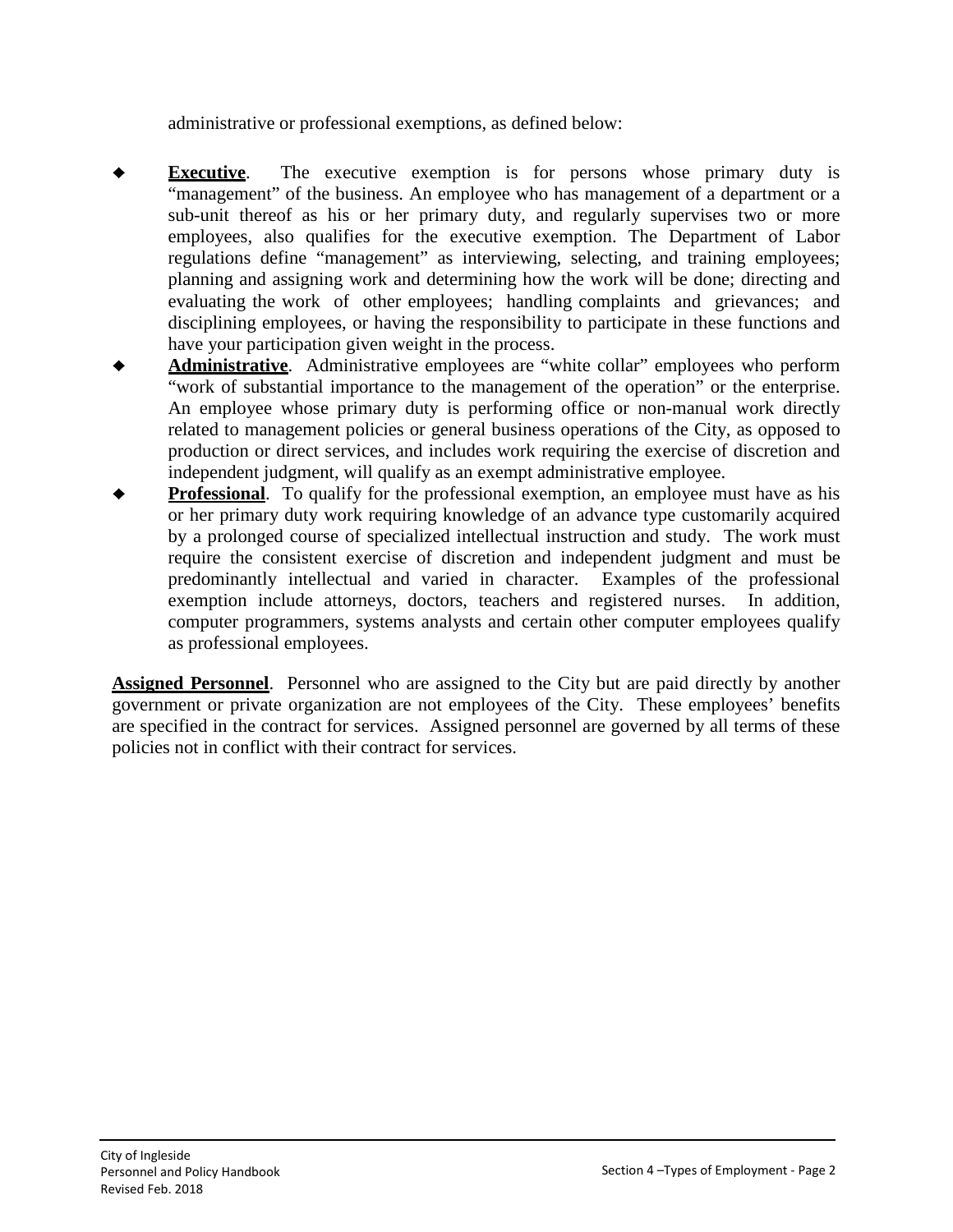# **SECTION 5. EMPLOYEE COMPENSATION AND ADVANCEMENT**

# **5.A. PAY**

Compensation for City employees is set each year by the City Council in the adopted City operating budget. Rules governing salary administration and pay increases are also established by the City Council.

## **5.B. PAYDAYS AND CHECK DELIVERY**

The pay period for the City is biweekly. Checks are issued every two weeks on Friday, for the 14-day period ending the previous Sunday at midnight. If the payday falls on a holiday, checks will be issued on the last working day preceding the holiday.

Each Department Director, or someone authorized to do so in his or her absence, is responsible for picking up the paychecks for employees in that department from the City payroll office on paydays and distributing the paychecks to the employees. Only the employee himself or herself, or someone with prior written authorization from the employee, may receive the check in person.

If an employee is deceased, the final paycheck will be distributed only to the employee's estate.

The City requires employees to have their paychecks electronically deposited.

No salary advances or loans against future salary will be made to any employee for any reason*. (Legal reference: Texas Constitution, Article III, Sections 51, 52, and 53.)*

An employee must promptly bring any discrepancy in a paycheck (such as overpayment, underpayment, or incorrect payroll deductions) to the attention of the appropriate department head, and payroll.

## **5.C. PAYROLL DEDUCTIONS**

Any deductions must be approved and authorized by the City Council or City Manager. Deductions will be made from each employee's pay for the following:

- Federal social security;
- ♦ Federal income taxes;
- ♦ Medicare;
- ♦ Texas Municipal Retirement System contributions (for regular full-time and covered parttime employees);
- ♦ Court-ordered child support; and
- ♦ Any other deductions required by law.

If a terminating City employee fails to return City-owned equipment or property to the City before his or her final paycheck is issued, the value of the property or equipment may be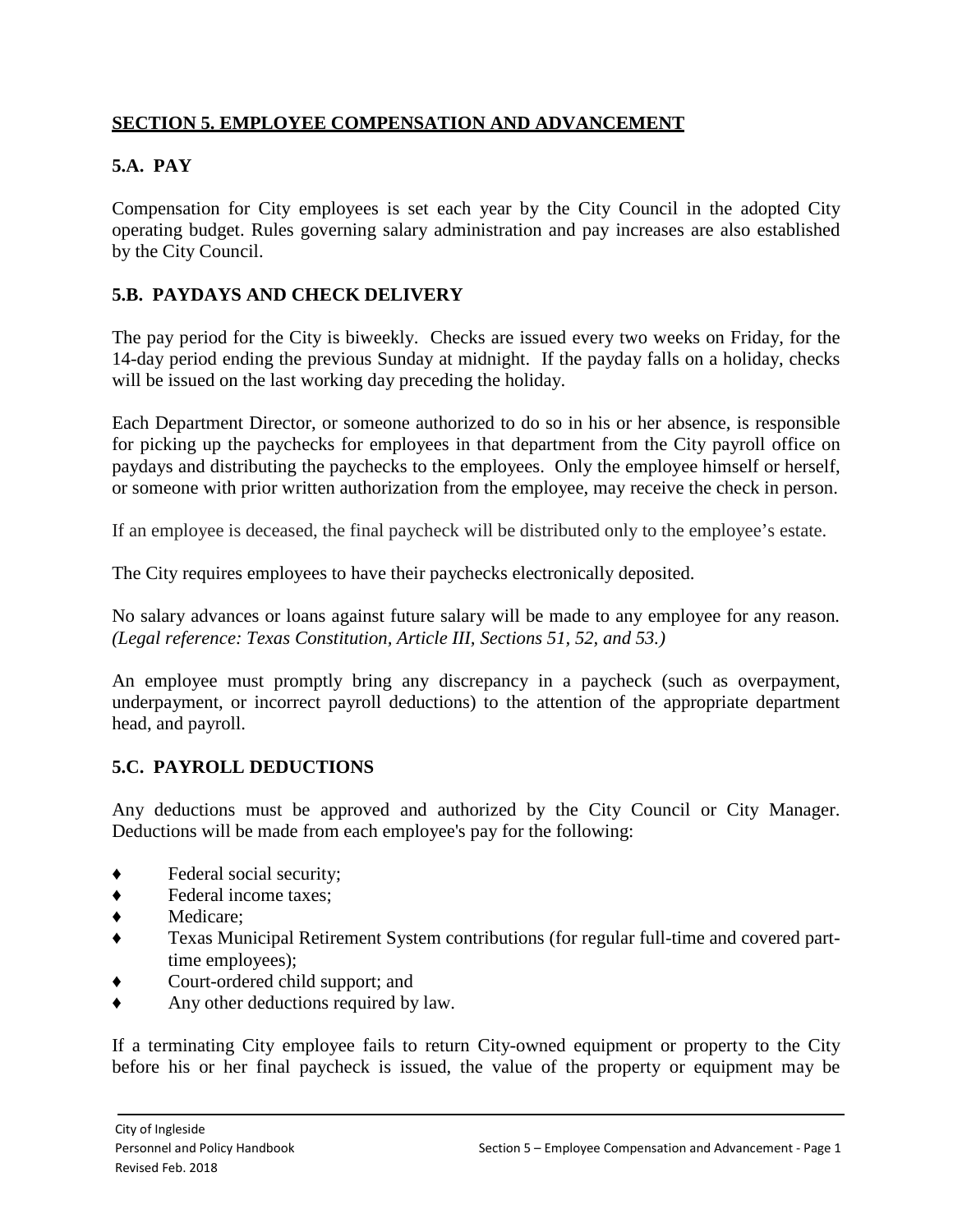deducted from the final pay.

In accordance with policies and general procedures approved by the City Council, deductions from an employee's pay may be authorized by the employee for:

- ♦ Group health/medical/life/vision insurance for employees and dependents;
- ♦ Deductions in accordance with the police equipment purchase agreements;
- ♦ City authorized 457 deferred compensation plans; and/or
- ♦ Such other deductions as may be authorized by the City Council or City Manager.

If there is a change in the employee's family status, address, or other factor affecting his or her payroll withholding or benefits status, the employee is responsible for obtaining, completing and returning the appropriate forms to the Human Resources Department forms for communicating these changes.

# **5.D. POSITION CLASSIFICATION PLAN**

The Human Resources Manager is responsible for preparation and administration of a Position Classification Plan for all City positions. All positions are assigned an official classification title, a description of duties and minimum qualifications. Each new or revised position must be reviewed and approved by the Human Resources Manager and the City Manager. All City positions are classified as either exempt or nonexempt from overtime compensation under the Fair Labor Standards Act (FLSA). Each job has an official job classification title which is used in all personnel matters, official records, payroll records and budgets.

# **5.E. COMPENSATION PLAN**

The Human Resources Department is responsible for preparation and administration of a Compensation and Benefits Plan for all City employees. The Human Resources Department shall be responsible for conducting salary and benefits surveys for the City. Survey information gathered will be for the purpose of making recommendations to the City Manager and City Council on pay policies and benefit plan changes in order to keep the City's compensation and benefit plans current, equitable and competitive. Salary administration shall be as follows: Within the general guidelines of the pay plan and the budget, the city manager is authorized to determine the appropriate pay group to which each position is allocated and the pay to which the particular employee is assigned. An employee who is designated exempt from the pay plan is paid within maximums set in a budget approved by the city council.

**5.E.1. Probationary Employees**. A new employee shall normally be compensated at the minimum rate of the approved salary range. At the end of the first six months of employment (one year for Police Officers), probationary employees will be eligible for a salary increase based on their performance.

**5.E.2. Annual Salary Increases**. Each budget year the City Council may consider approval of a salary increase budget for the next fiscal year. If approved, the funds appropriated are utilized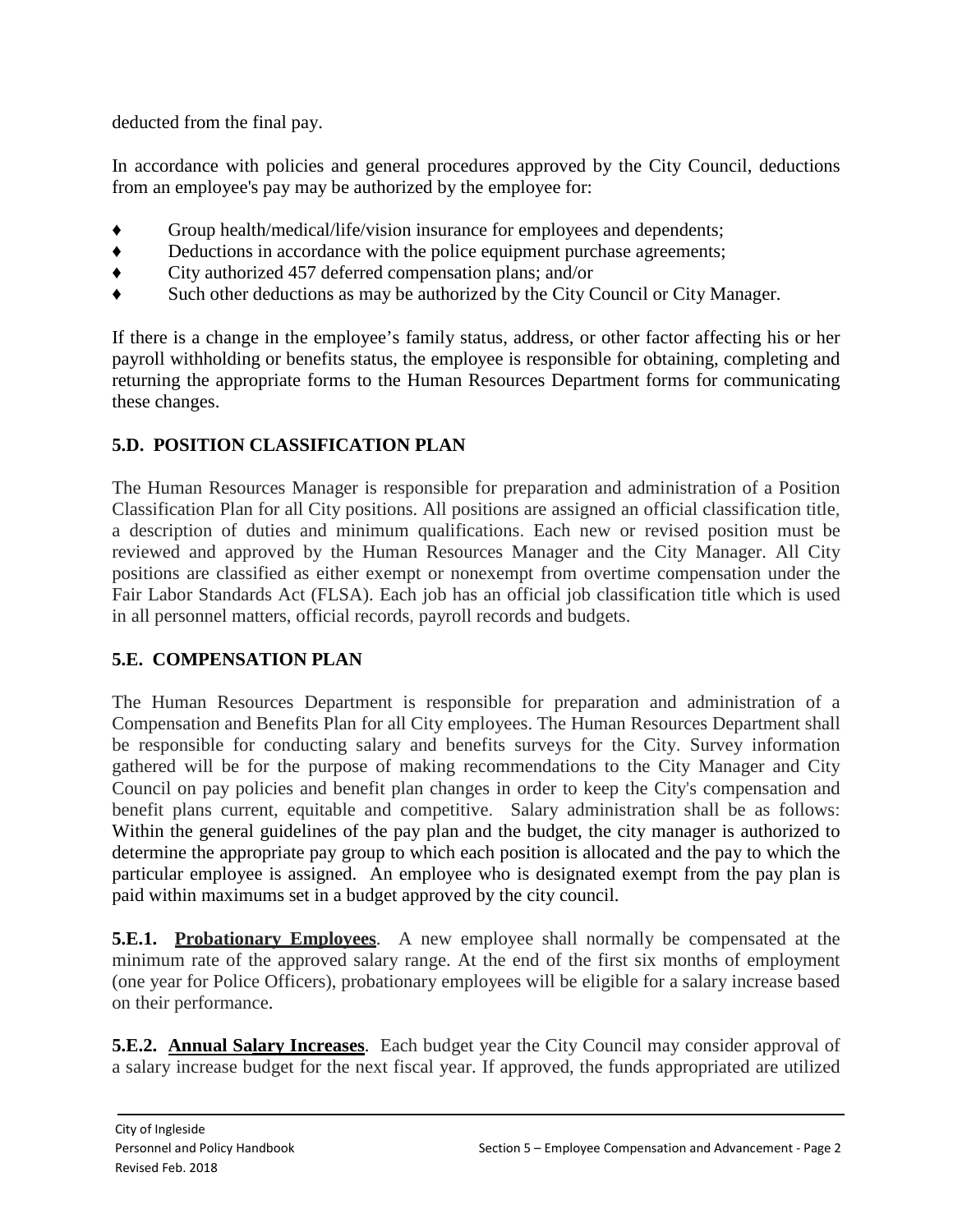for increases according to an established salary increase matrix. Annual salary increases will become effective on the first full pay period in the budget year.

**5.E.3. Merit Increases.** A merit increase is an advancement to a higher step in the same pay group. A merit increase cannot increase an employee's salary beyond the maximum for the pay group of the position. Instead of a merit, increase a one-time lump sum compensation can be given, annually with the City Manager's written concurrence, to employees who are at the maximum for a pay group of the position. Normally a merit increase or a bonus can be granted only when funds are set aside by the city council in the budget for this purpose.

Merit increases are not used to recognize increased duties and responsibilities (a promotion) and are granted without regard to cost-of-living factors. Merit increases recognize outstanding performance and thus are granted in conjunction with the supervisor's recommendation and a performance evaluation of the employee, the results of which are one factor used in merit pay decisions.

If a merit pool of funds is set aside for the forthcoming year by the city council during the budgetary process, a specific amount will be designated as a maximum for each department, and the department head with approval by Human Resource and City Manager will be authorized to approve increases for some (but not all) employees in his or her department, provided that the total amount of increases does not exceed that department's merit fund budget.

**5.E.4.** Reallocation to a Higher Pay Grade. Reallocation is the reassignment of an entire class of positions to a new pay grade based on market data and/or the current duties and responsibilities of the class. Reallocation can be to either a lower or a higher pay grade. Reallocations are recommended by the Human Resources Manager and approved and implemented by the City Manager within budget limitations. If an employee's job is reallocated to a higher or lower pay grade, the employee will not be required to serve another probationary period. An employee shall normally be compensated at the minimum rate of the new range, unless that pay rate is less than the employee's current salary, in which case the employee's rate of pay will remain the same.

**5.E.5. Reclassification**. A reclassification is a reassignment of a position to a lower, higher, or different class (job title) based on current duties and responsibilities of the position. An employee whose position is reclassified upward does not automatically receive a pay increase unless an increase occurs to place the employee at the entry of the pay range of the new pay group. Downward reclassifications will not result in a decrease in pay unless the demotion was for disciplinary reasons. Reclassifications are recommended by the Human Resource Manager and approved and implemented by the City Manager within budget limitations.

**5.E.6.** Lateral Transfers. An employee who transfers laterally from one position to another position in the same pay grade shall continue to receive the same salary.

**5.E.7. Demotion**. An employee who is demoted from one position to another position having a lower pay grade shall be compensated at a rate within the lower pay grade as determined by the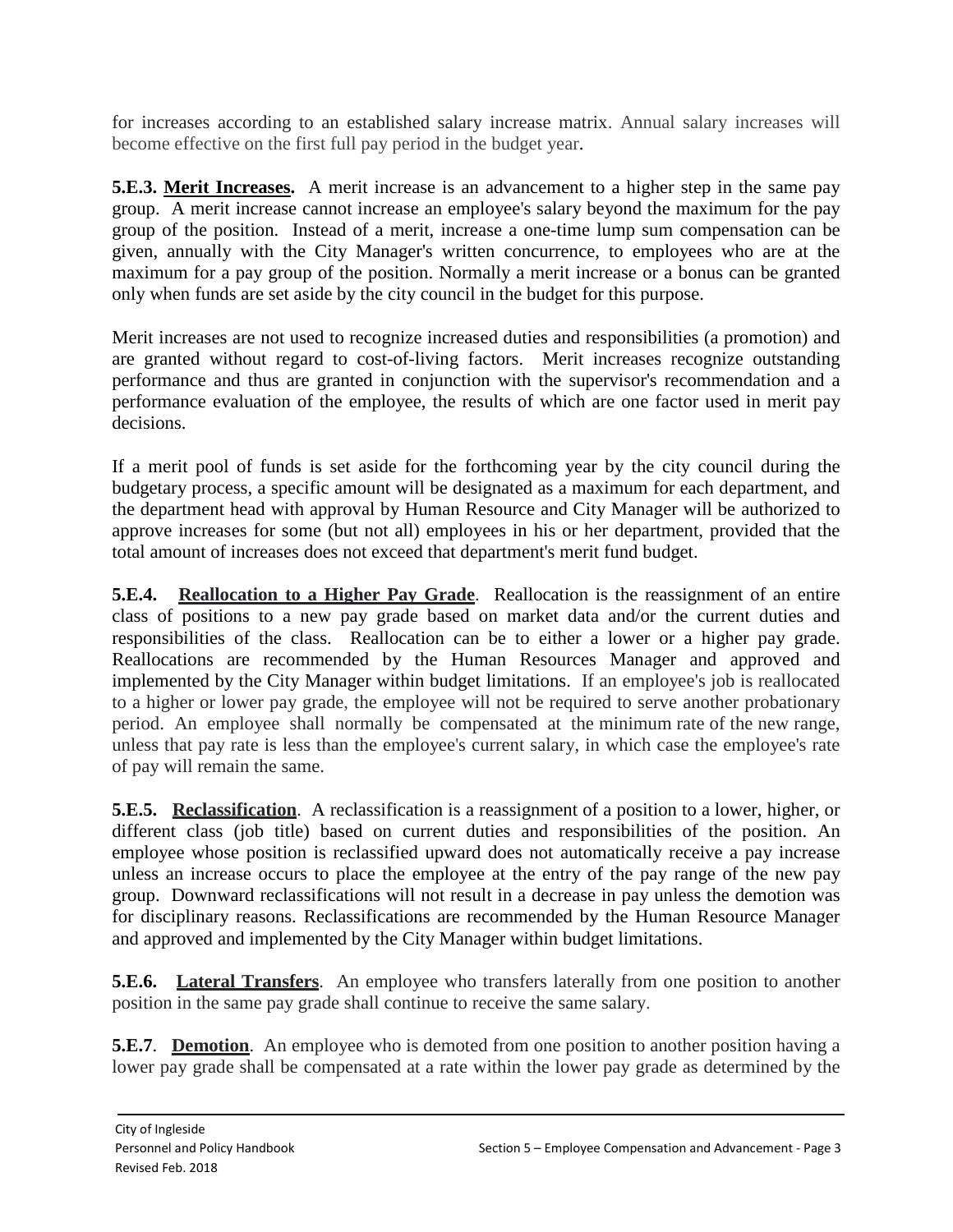department director and the Human Resources Manager with approval of the City Manager. All demotions require a reduction in salary unless otherwise approved by the City Manager.

**5.E.8**. **Maximum Rate of Pay**. An employee shall not be paid above the maximum rate established in the approved salary schedule. If salary ranges are adjusted, making an employee's pay higher than the maximum of the pay grade to which his or her job is assigned, the employee's pay will be "frozen" until such time as the pay schedule has been adjusted a sufficient number of times that the employee's pay once again falls within the pay range. This includes annual increases allowed by Council.

**5.E.9. Termination Pay.** Employees who terminate prior to completing the six (6) month probationary period are not eligible to receive vacation pay at termination. Terminated employees will be paid within six (6) calendar days.

A regular employee, who has completed the initial six (6) months probationary period and has given the appropriate notice of resignation, will be paid for unused vacation leave, up to the limit established by these policies. Employees who are resigning from employment with the City will normally be paid on the next regularly scheduled payday. Payment for such leave balances will be included in the employee's final paycheck and will be calculated in the following manner:

- The total work time and allowable vacation and compensatory leave time, if any, will be calculated as a total number of hours for which compensation is due. The employee's regular hourly rate is listed on the City's pay schedule.
- For employees who are subject to the overtime provisions of the Fair Labor Standards Act (FLSA), any overtime hours worked during the employee's final pay period which have not been compensated through either of the time off methods described in the "**Overtime Worked**" section of these policies, will be paid in the final paycheck at a rate of one and one-half times the employee's regular hourly rate for each overtime hour worked.
- Compensatory time which has been entered and carried on the employee's records at one and one-half times the number of hours worked will be paid at the employee's regular straight-time rate for the total number of hours on the employee's compensatory time record. (Since the compensatory time was recorded at one and one-half times the number of hours worked, the straight time payment for these hours is equivalent to time and one-half pay for the overtime hours actually worked.)

**5.E.10. Certification Pay.** Employees may be compensated for certified or licensed skills listed and authorized by the City Manager and allowed within budget.

# **5.F. SPECIAL PAY PERIODS DURING DECLARED EMERGENCIES**

**5.F.1. Purpose.** This policy applies to employees who report to the City Manager and any other employee designated by the City Manager. The citizens of Ingleside depend on certain City employees to work before, during and in the aftermath of a disaster to assist in the preservation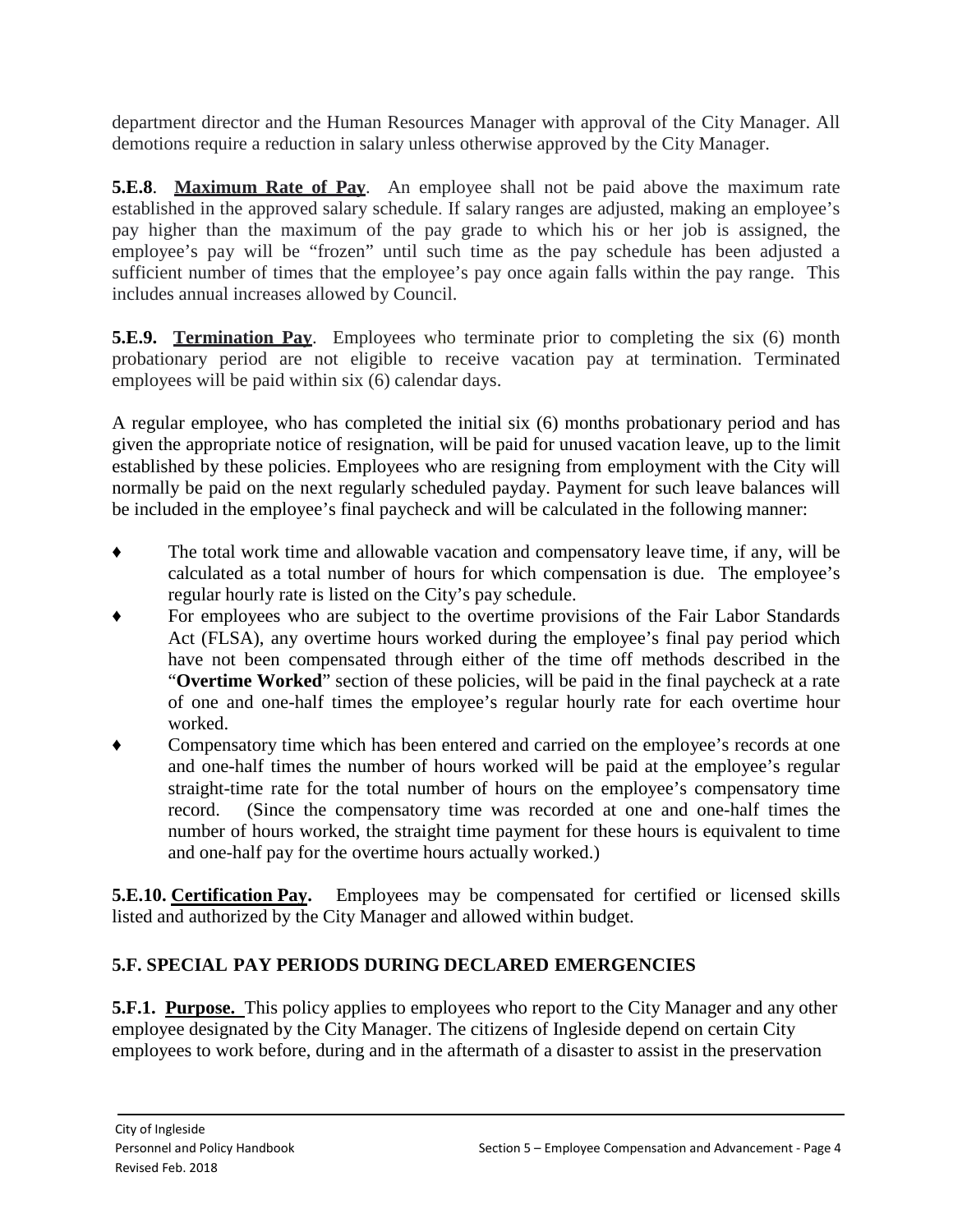and restoration of essential public services required for the health, safety and quality of life for residents of Ingleside.

# **5.F.2. Definitions**

**Emergency/Disaster:** The occurrence or imminent threat of widespread or severe damage, injury, or loss of life or property that results from a natural or man-made cause, including fire, flood, hurricane, wind storm, epidemic, blight, drought, infestation, explosion, riot, hostile military action or other public calamity requiring emergency action.

**Essential Personnel.** Employees whose presence is essential in implementing all or portions of the emergency plan. In accordance with the Labor Code, Section §22.001 (3), this would include Emergency Services Personnel such as fire fighters, police officers and other peace officers, and emergency medical technicians, as well as other individuals who are required, in the course and scope of their employment, to provide services for the benefit of the general public during emergency situations. Essential employees will be designated to remain in the City on the job or at a designated location during an emergency and are subject to being utilized as needed

**Non-Essential:** Employees whose presence is not essential in implementing all or portions of the emergency plan. Non-Essential employees are responsible for the following activities:

- 1. Must call the Emergency Operations or a designated supervisor for return to duty information;
- 2. Must stay abreast of the emergency situation by monitoring radio/television/internet for instructions.

**5.F.3. Compensation.** At the time of a declared emergency/disaster, the City Manager may determine a distinct period of special pay for employees who worked during the Emergency. During this special pay period, Essential non-exempt personnel will receive 1.5 to 2 times their regular earnings rate for all hours worked. Only hours worked during the emergency designated by the City Manager are eligible for the special rate of pay. At the discretion of the City Manager, essential exempt personnel may be eligible for compensation at their usual rate for excess hours worked during the period of special pay.

The intent of this special pay is to recognize and reward the employee's sacrifice to stay on the job during an emergency situation to provide services to the citizens of Ingleside. As a result, employees who are non-essential, are on approved leave, are on a regularly scheduled day off or are otherwise not on the job are not eligible for this special pay.

When the circumstances of the emergency warrant it, the City Manager may release some essential employees from duties for <sup>a</sup> portion of the period of special pay. For those released employees, hours of a regular shift not worked as the result of this release are paid at the regular rate.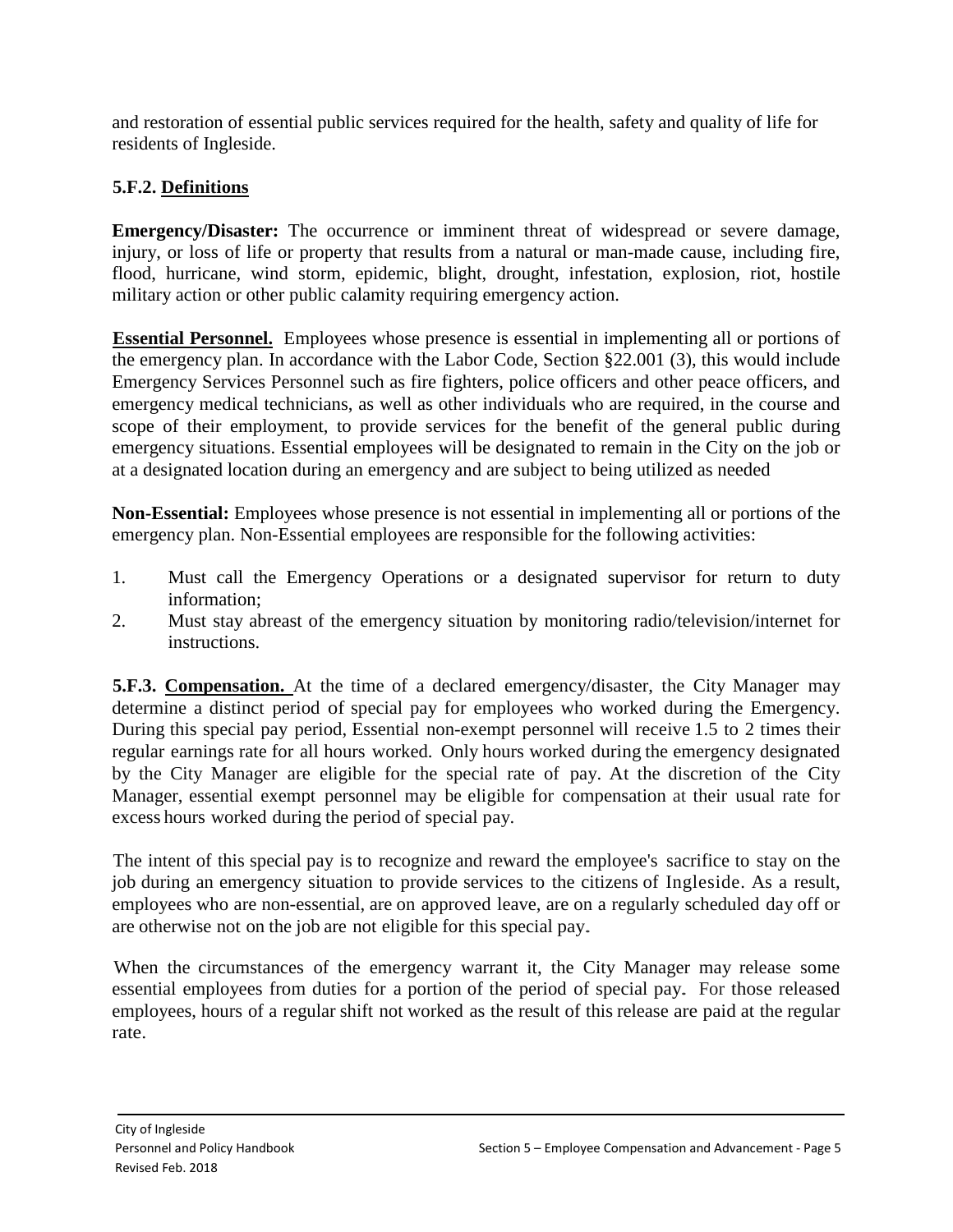**5.F.4. Return to Work.** Non-Essential employees who choose to evacuate will be expected to report to work at the start of their next normal shift on the return-to-duty date. Employees must remain in contact with their supervisor regarding assignments and return to duty information, or call Emergency Operations or designated supervisor for return to duty information. Failure to return to duty at the specified time may result in disciplinary action up to and including termination.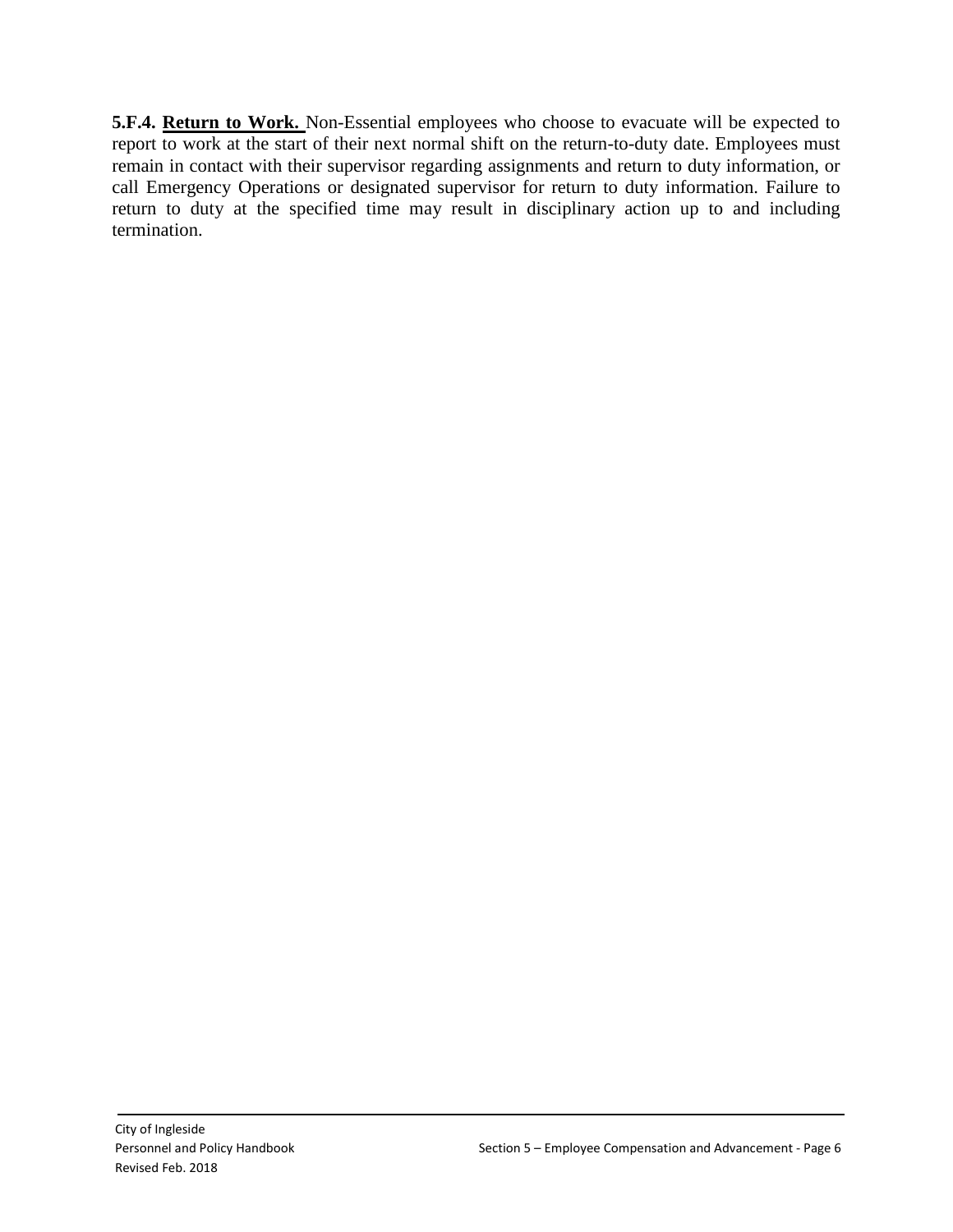## **SECTION 6. ATTENDANCE, WORK SCHEDULE, TIME REPORTING, AND OVERTIME**

## **6.A. HOURS WORKED**

**6.A.1. Normal Working Hours.** Normal working hours for most City employees are Monday through Friday, 8:00 a.m. to 5:00 p.m., with one hour for lunch, for a total of 40 hours per workweek. However, other hours of work and official work periods for individuals or groups of employees may be set by the department head with written approval of the City Manager. A morning and an afternoon break of 15 minutes each will be available to each employee, but this time does not accumulate if not taken and may not be applied to any other absence, leave, or time off.

Exceptions to these normal working hours are the Police Department (24/7), the Library Department (Monday thru Saturday), and the seasonal swimming pool.

**6.A.2. Adjustment to Work Hours**. In order to assure the continuity of City services, it may be necessary for the City Manager to establish other operating hours for City departments. Work hours and work shifts must be arranged to provide continuous service to the public. Employees are expected to cooperate when asked to work overtime or a different schedule. Acceptance of work with the City includes the employee's acknowledgement that changing shifts or work schedules may be required, and indicates that the employee will be available to do such work. The schedule of a workday may be adjusted to accommodate an employee's needs with the approval of the employee's supervisor. Flex- time arrangements for longer than one (1) month, however, must be formalized by memorandum to the department director and the Human Resources Manager.

During the summer months, employees may work different hours, while still working five (5) days a week, eight (8) hours per day. This seasonal work schedule is changed at the discretion of the department directors, who confer with the City Manager before making the transition each year.

**6.A.3. Determination of Hours Worked and Compensation**. The City Manager determines the number of hours worked by an employee for the compensation to be received subject to laws governing pay and working hours and to the provisions of the City's budget and these policies.

## **6.B. OFFICIAL WORK PERIOD**

**6.B.1. Non-Police Employees' Official Work Period**. The official work period for most City employees is a seven-day period beginning at 12:00 a.m. on Monday and ending at 11:59 midnight on the following Sunday.

The official work period for sworn police personnel is different in length from the above work period due to shift work. If the shift starts on Sunday, it is calculated in that day.

## **6.B.2. Police Officer Work Periods and Work Schedules**. In accordance with the exception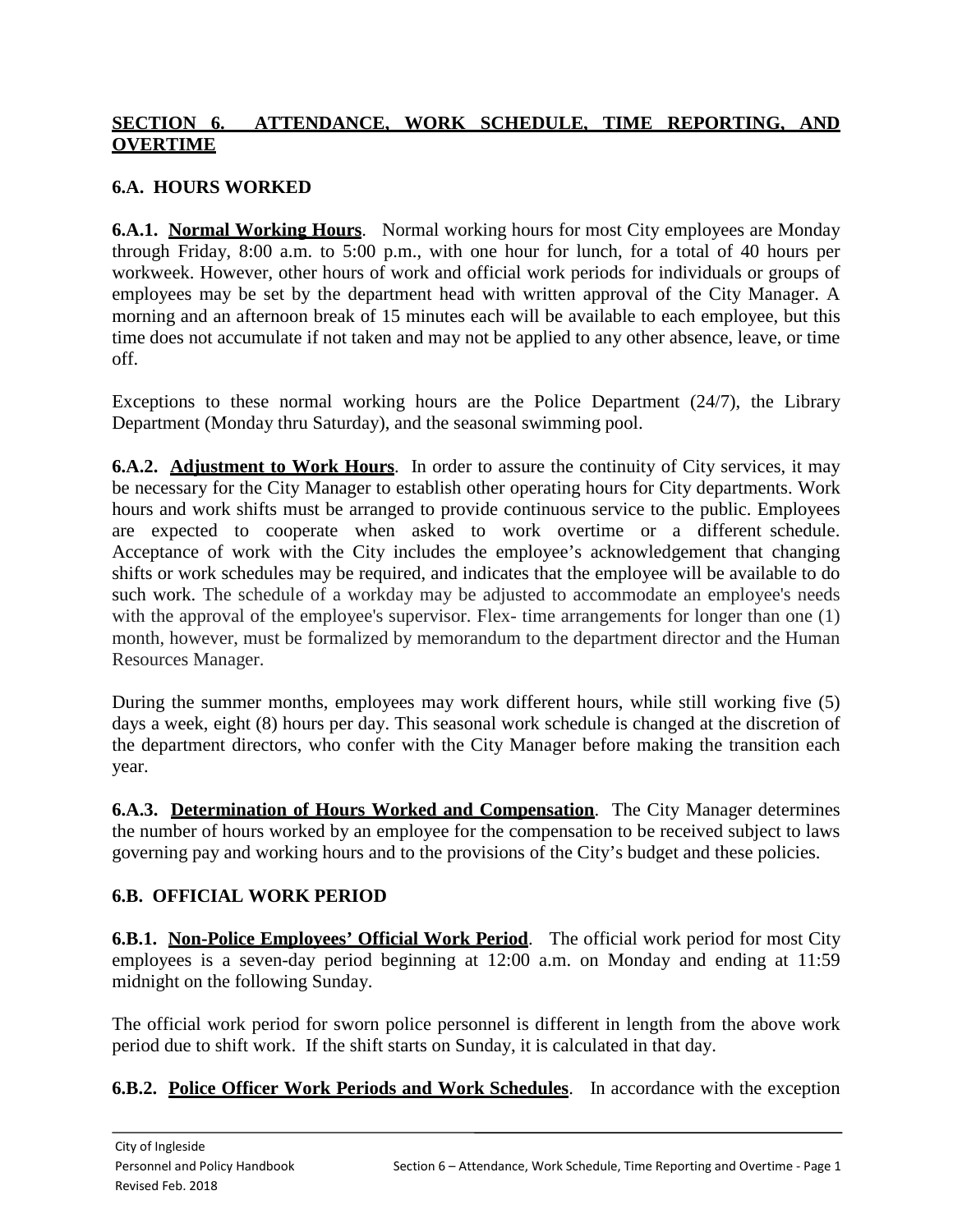allowable under Section 207(k) of the Fair Labor Standards Act (FLSA) and 29 C.F.R. Part 553, the City has established the following work period for its police officers:

The official work period consists of 14 days with each shift consisting of eight, ten or twelve work hours per day.

Each officer on each shift is given thirty (30) minutes for a meal during the shift. However, during the mealtime, the officers are required to remain in contact with the department. Thus, each officer works eight, ten or twelve hours each workday resulting in a total of 80 scheduled working hours each 14-day work period.

- Each officer's regular hourly rate for the purpose of computing the time and one-half overtime rate will be based on 80 working hours per 14-day work period; time and onehalf overtime compensation will commence after the 80th hour worked in a 14-day period.
- If a police officer is required to work an extra full shift due to the absence of another officer who is on sick, vacation, or compensatory leave, the officer working the extra shift will receive time and one-half overtime compensation for the full shift. If a police officer is required to work only a partial shift to substitute for another officer who is on approved leave, he or she is paid time and one-half overtime for the total actual number of hours worked. The time-and-a-half overtime rate applies in both situations, either for pay or for accumulation of compensatory time off. However, if the employee has had unscheduled absences or time off for sickness, emergencies, or other personal reasons, the employee's additional hours worked will not be considered for overtime purposes unless the number of hours actually worked exceeds 80 for the 14-day work period. (Please see the provisions in the paragraph titled "Leave Taken and Overtime" for additional information.
- The Police Chief will notify affected employees at least once annually of the beginning and ending dates and times of the official 14-day work period. Subsequent work periods follow the calendar in 14-day cycles and track the City's pay periods.

*(Legal reference: U.S. FLSA of 1938, as amended; Garcia v. S.A.M.T.A., U.S. Supreme Court, 1985; U.S. Equal Pay Act of 1963.)*

**6.C. SCHEDULE ADJUSTMENTS.** Adjustments to the normal hours of operation of city facilities or departments may be made by the city manager in order to serve the public better. Offices may be required to remain open during the noon hour, and lunch periods for some employees may be staggered according to the requirements of the city. Depending upon personnel available, the police chief may establish different work schedules for their personnel for temporary periods of time until the personnel shortage has been eliminated.

## **6.D. OVERTIME WORKED**

Overtime compensation shall be paid to all non-exempt employees in accordance with federal and state wage and hour requirements. Exempt employees are not paid overtime compensation.

The policy of the City is to allow overtime only in cases of emergencies, special circumstances, or when specifically authorized by the City Manager. Employees may be required in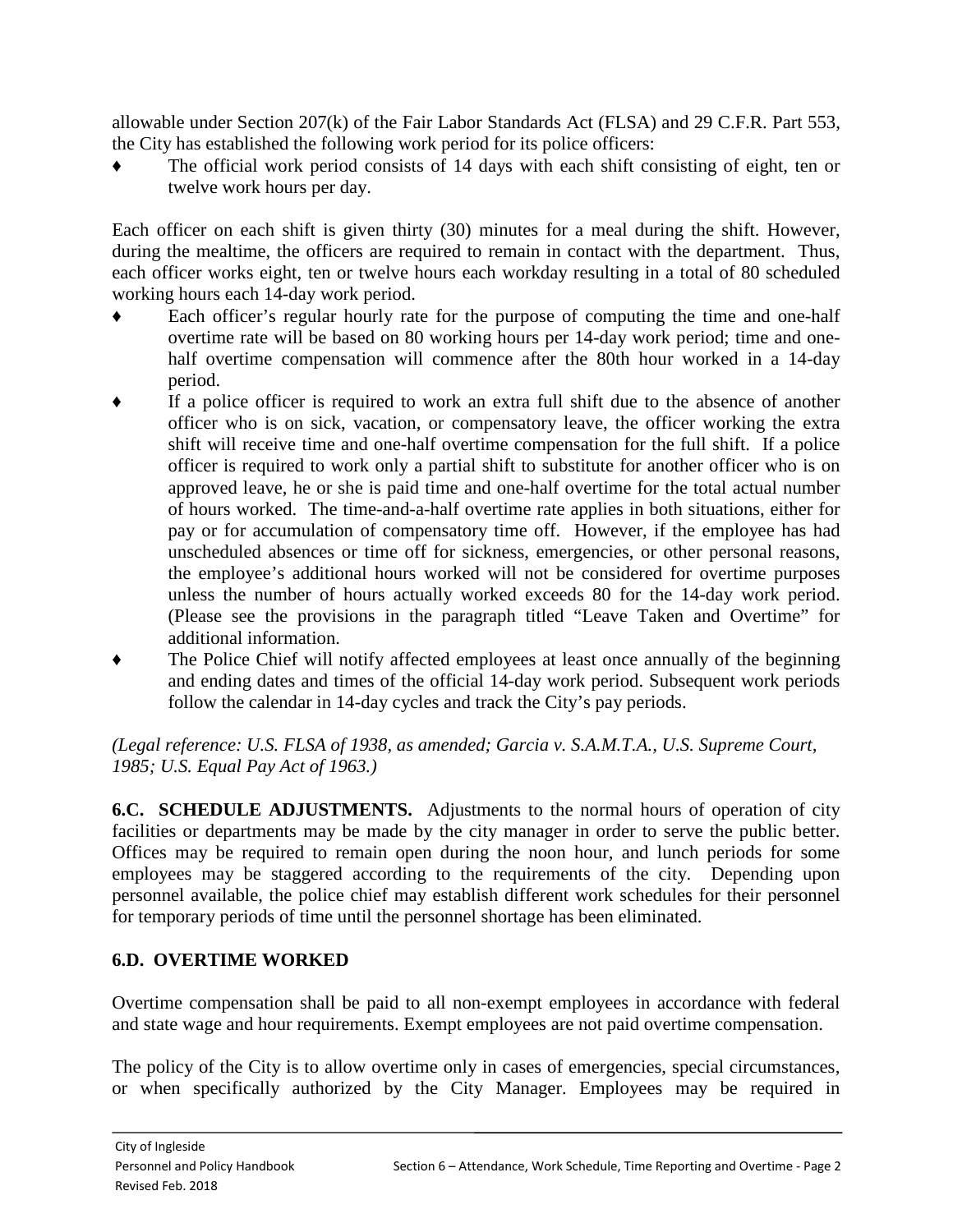emergencies to provide services in addition to normal hours or on weekends or holidays.

**6.D.1. Non-Exempt Employees.** When the City's operating requirements or other needs cannot be met during regular working hours, non-exempt employees may be scheduled to work overtime, at the request of their supervisor. When possible, advance notification of mandatory overtime assignments will be provided. Overtime assignments will be distributed as equitably as practical to all non-exempt employees qualified to perform the required work. Refusal or other failure to work mandatory overtime may result in disciplinary action up to and including termination of employment. Overtime work is otherwise subject to the same attendance policies as straight-time work.

All non-exempt employees must receive their supervisor's and department director's prior authorization before performing any overtime work. This means employees may not begin work prior to their scheduled workday, may not work through their lunch break and may not continue working beyond the end of their scheduled workday, without prior authorization from the appropriate supervisor. Employees who do not obtain such authorization will still be paid for all hours worked, but may be subject to disciplinary action, up to and including termination.

On the employee's timesheet, the appropriate supervisor must also approve any overtime before the timesheet is submitted for processing and payment. Non-exempt employees shall not remain on the work premises without authorization unless they are on duty or are scheduled to begin work within a short period of time. Non-exempt employees who work overtime without receiving proper authorization will likely be subject to disciplinary action, up to and including possible termination of employment.

Generally, except for sworn peace officers, overtime pay for non-exempt employees is at the rate of 1 ½ times the employee's regular hourly rate of pay for hours actually worked in excess of 40 in the City's workweek. Sworn police personnel are paid overtime based on the 14-day work cycle described earlier in this Section of the City's policies, using the Section 207(k) exemption under the Fair Labor Standards Act (FLSA).

**6.D.2. Leave Taken and Overtime**. Paid holidays, vacation, sick leave, witness duty leave, bereavement leave, jury duty or any unscheduled leave of absence is not considered time worked for purposes of performing overtime calculations.

**6.D.3. Compensatory Time**. Non-exempt employees may accrue compensatory time in lieu of being paid overtime compensation. Compensatory time accrues at a rate of 1  $\frac{1}{2}$  hours for every hour of overtime worked by non-exempt employees. Compensatory time accruals are to be monitored at the department level and any accrued time must be used within 60 days of its accrual unless extended in writing by the City Manager.

An employee who has accrued compensatory time and requests use of such time must be permitted to use the time off within a "reasonable period" after making the request, if it does not "unduly disrupt" the work of the department. If use of requested compensatory time would be disruptive, the department will pay the employee in lieu of approving the requested time off. The City may, at any time, elect to pay a non-exempt employee for any or all of the employee's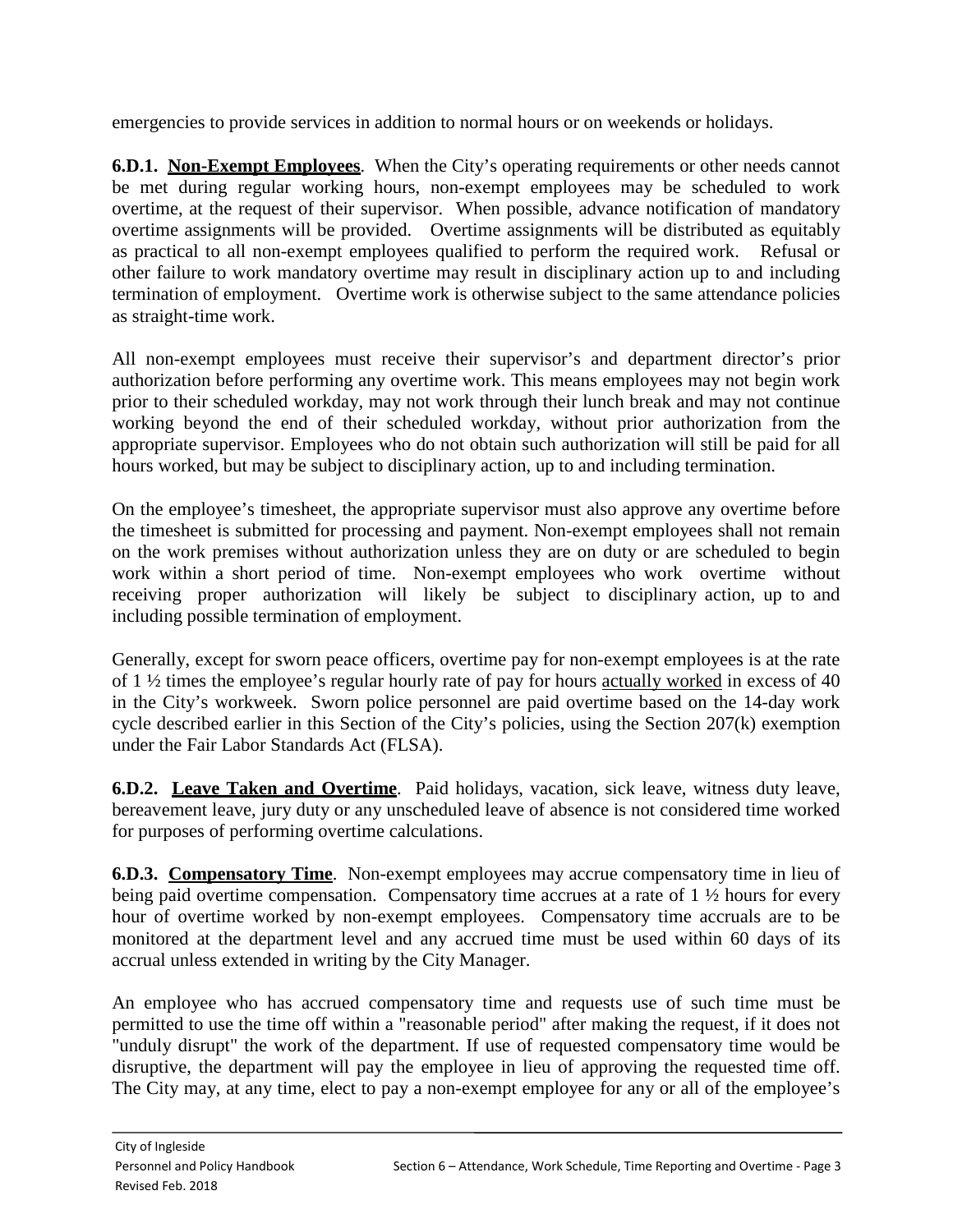accrued compensatory time. The City may also require employees to take time off in order to reduce their accrued compensatory time. Otherwise, compensatory time off may be used the same as leave time.

**6.D.4. Payment of Compensatory Time**. All employees who are reclassified from a nonexempt position to an exempt position will be paid all accrued compensatory time upon approval of the reclassification and will cease to be eligible for any additional overtime and/or compensatory time. Likewise, an employee who is promoted, transferred, or demoted to another non-exempt position will be paid in full for any compensatory time accrued before the promotion or demotion becomes effective.

Upon leaving employment with the City, a non-exempt employee will be paid for unused compensatory time at the employee's current hourly rate.

**6.D.5. Flex-time Work Schedule**. In situations where overtime payment is not feasible due to budgetary constraints, the department director or supervisor must consider flexing the employee's work schedule in an effort to minimize the need for overtime compensation. Flexing must be completed within the same workweek (or work cycle if under the 207(k) exemption of FLSA) that the overtime was worked and must be accurately reflected on the affected employee's time record.

**6.D.6. Exempt Employees**. Exempt employees are those who are not covered by the overtime requirements of the FLSA. Accordingly, exempt employees are not entitled to overtime compensation for work performed beyond 40 hours in a workweek (or 80 hours for sworn peace officers in a 14-day work period). Exempt employees are expected to work the hours necessary to complete their assignments with an acceptable level of quality in a timely manner.

"Docking" an exempt employee's pay for a partial day's absence will be permitted only as authorized by law and approved by the Human Resources Manager. It is the policy of the City not to make improper deductions from an exempt employee's pay. Any exempt employee, who believes an improper pay deduction has been made, must immediately notify the Human Resources Manager. The City will promptly reimburse an exempt employee for any improper deduction(s) and will make a good faith commitment to comply in the future.

Absent accrued paid leave time, an exempt employee need not be paid for any workweek in which no work was performed.

Each City job description designates whether persons hired in that classification are exempt from, covered by (nonexempt), or not covered by the overtime provisions of FLSA. See the chapter of these policies under the main heading "**Section 4.A. Categories of Employment**" for additional information on FLSA exemptions.

# **6.E. ON-CALL DUTY PAY**

The City provides for after-hour service needs by allowing some departmental operations to designate certain non-exempt employees to be on-call. Employees designated to be on-call are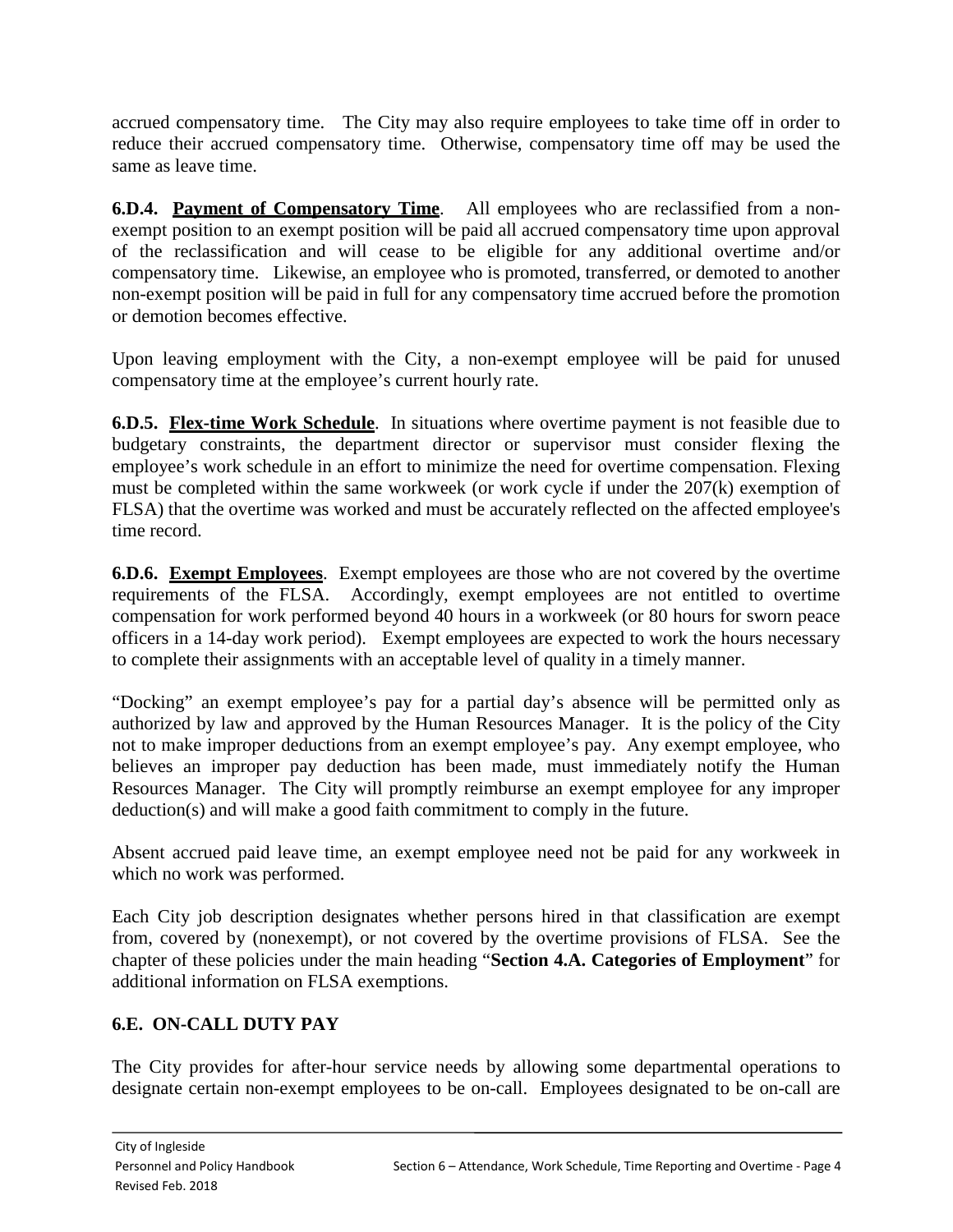expected to respond to departmental after-hour service needs as required by procedures established by their Department.

**6.E.1. Return to work provisions.** After regularly scheduled working hours, on-call employees are free to pursue personal activities but must respond to a call back (via phone or radio) by arriving at the worksite within one (1) hour. Employees designated as on-call must be fit, both mentally and physically, to accomplish on-call services needed within the time frame required. An employee is considered officially scheduled and designated as on-call only when approved by the supervisor in accordance with procedures established by the department.

**6.E.2. On-Call Compensation.** When city employees are assigned to be on-call for a full work week, the person(s) designated as on-call will automatically be paid for four hours of standby pay at the regular, straight-time rate of pay. If an employee is called in to work while on-call, the employee does not receive additional compensation unless the compensation for the overtime hours actually worked would exceed the on-call compensation already paid.

Travel time to and from a call-back is compensable under this policy. On-call employees who do not return to the workplace but who handle a workplace issue by phone will be paid for actual time spent on the phone. In all cases, employees must report their actual hours worked on their timesheets.

Employees exempt from overtime are not eligible for compensation under the provisions of this policy.

**6.E.3. Employees Called in for Emergencies Who Are Not Designed as "On Call**". Employees who may be asked to report to duty at any time due to an emergency situation are not considered to be on call. When such employees report for duty, they are paid for time actually worked at their regular hourly wage unless the additional hours actually worked constitute overtime under the FLSA provisions explained earlier in this Section.

# **6.F. INCLEMENT WEATHER / EMERGENCY CLOSING**

During normal operating hours, City offices DO NOT CLOSE during inclement weather conditions**.** All City employees, whether exempt or non-exempt, are expected to make a sincere effort to report to work during inclement weather conditions or other emergency situations.

If an employee determines that the weather conditions constitute a danger to life and/or property, the employee must notify his or her immediate supervisor and/or department director and make arrangements to report to work if weather conditions improve. Any leave taken due to inclement weather can be flexed or charged to vacation or compensatory time. Regular full time and part time non-exempt employees who are unable to flex their time and who have no accrued vacation or compensatory time available will not be paid for the time missed.

Each department director or immediate supervisor is responsible for seeing that City services are staffed while City offices are open for business during inclement weather or emergency conditions. Any City service that cannot be provided during inclement weather or other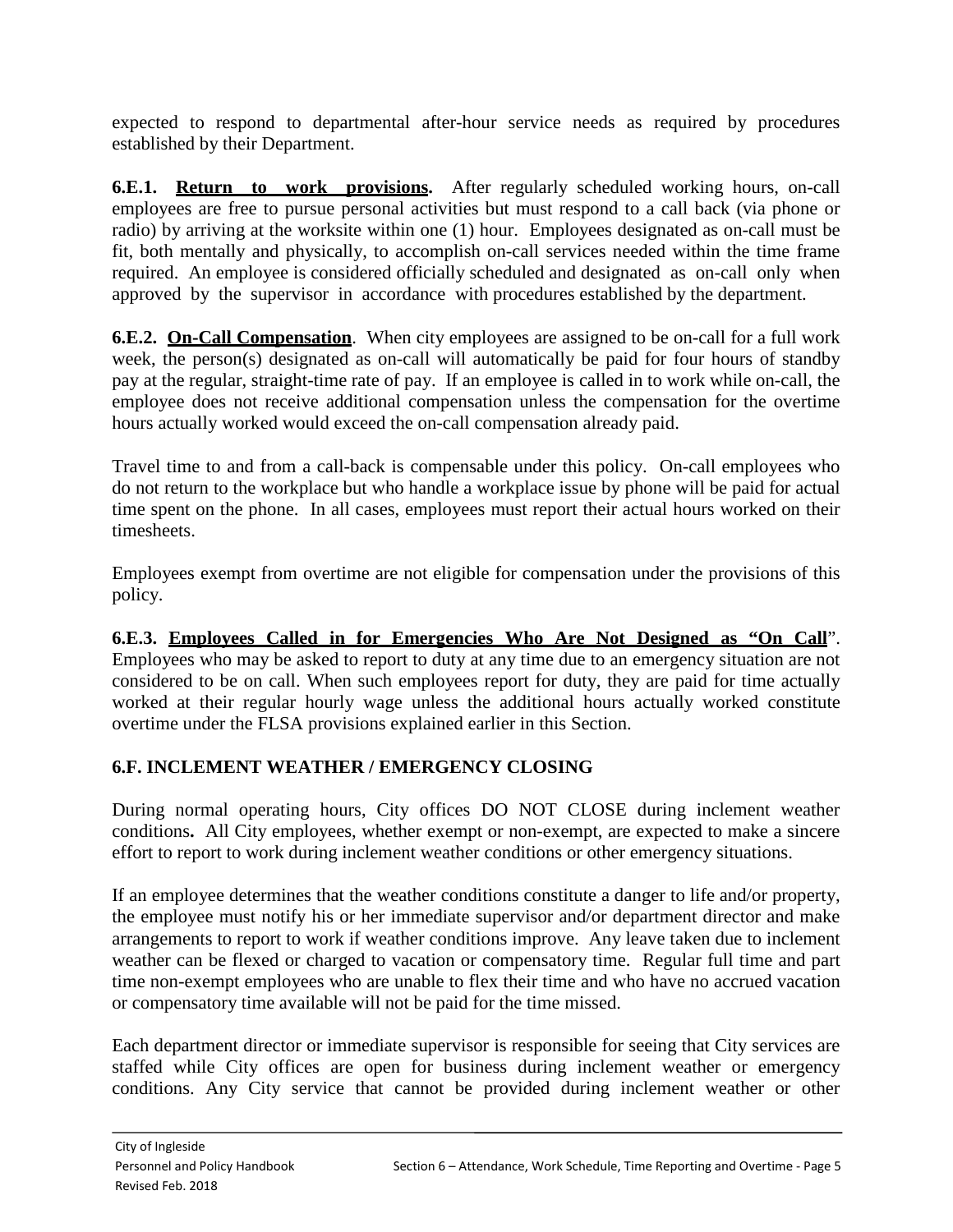emergency conditions must be immediately reported to the City Manager's Office.

When weather or other conditions are such that the City Manager declares certain City offices/departments officially closed, all affected, non-essential personnel who were scheduled to work during the time of closure will be granted paid "administrative leave" for the time the office/department is closed. Essential personnel must report to work even when other City departments are officially closed due to weather or other types of extraordinary circumstances. Essential personnel required to be on the job regardless of adverse weather or other conditions are designated by the department director and/or the City Manager. Essential personnel who fail to report to work may be subject to disciplinary action up to and including termination of employment.

In the event that weather conditions prohibit certain departments whose primary work location is outdoors, employees may be asked to perform other duties, attend training sessions or the supervisor may deem it necessary to send the employees home until conditions improve. Employees sent home due to adverse weather conditions will be paid at their regular pay rate but those hours will not count towards calculating overtime.

## **6.G. TIME REPORTING**

Employee will keep records of all hours worked and time not worked. Forms for this purpose are provided by the City. Time records must be signed by the employee's immediate supervisor and department head.

#### **It is required that these forms be filled out after each day's work in order to maintain an accurate and comprehensive record of the actual time worked.**

Altering, falsifying, tampering with time records, or recording time on another employee's time record will result in disciplinary action, up to and including termination of employment.

Each department head is responsible for ensuring that all hours worked and leave time taken are reported on the timesheets sent to Payroll and recorded on the individual department's records.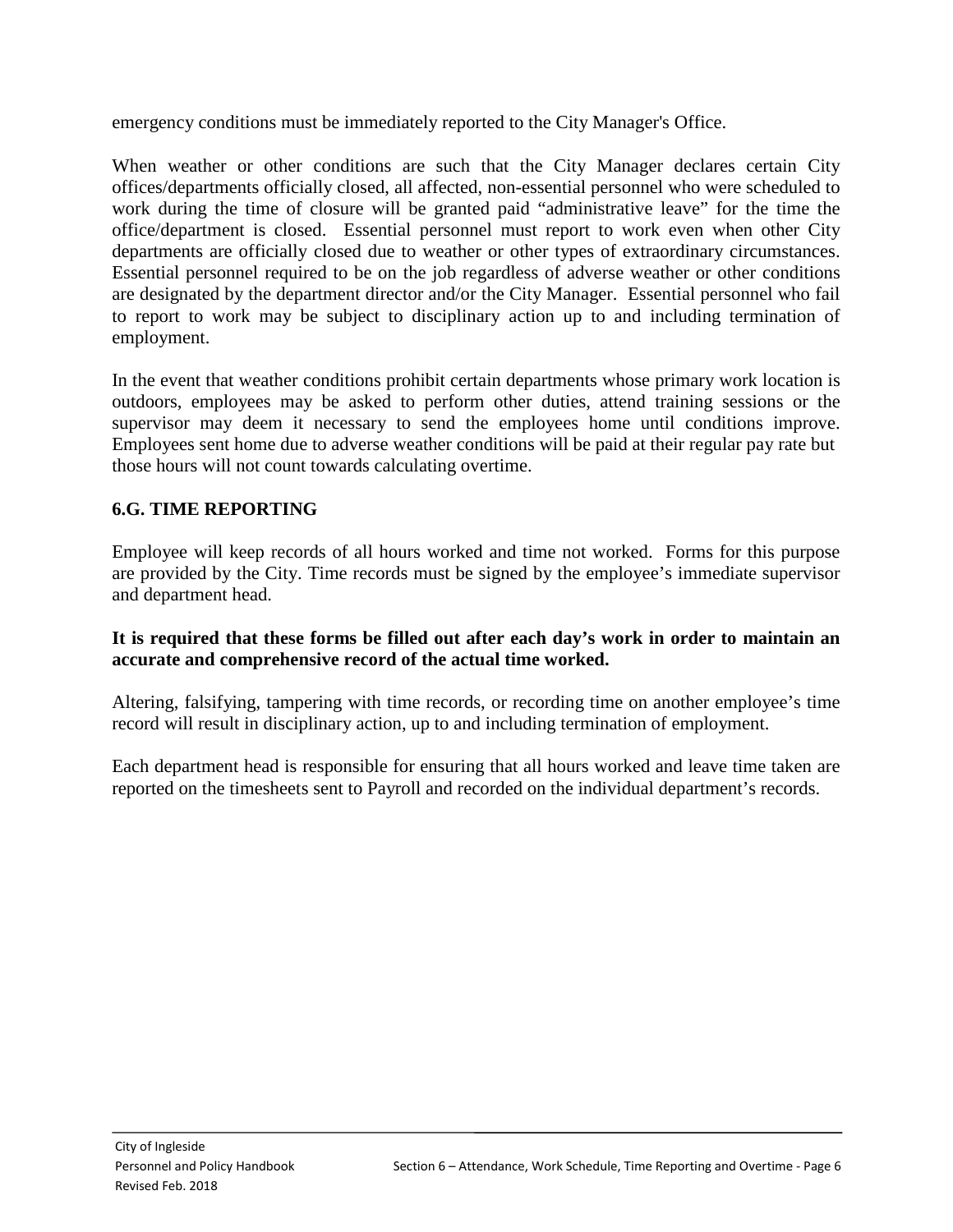#### **SECTION 7. BENEFITS**

### **7.A. MEDICAL AND LIFE INSURANCE**

Regular full-time employees of the city are eligible for group health benefits (general medical, hospitalization, prescription drug, dental, vision, life and AD&D insurance benefits). The city pays 100 percent of the premiums for the employee for this coverage. The Human Resources Department provides current information concerning eligibility, coverage and cost.

The nature and extent of insurance coverage is subject to change for medical, dental, vision, life and AD&D insurance for new employees. *(Legal Reference: Tex. Local Gov't Code §§ 175.001 et seq., as amended.)*

Upon employment, each regular full time employee is given a benefits booklet containing detailed information about the City's insurance programs. See the provisions in these policies on **Continuation of Group Insurance** for information on continued coverage after certain status changes.

#### **7.B. SOCIAL SECURITY**

All employees of the City are covered by Social Security. The City also contributes to the Social Security System on behalf of each employee.

#### **7.C. RETIREMENT**

The City is a member of the Texas Municipal Retirement System (TMRS). Regular full-time employees and employees expected to work at least 1000 hours per year are required to become members of TMRS and are eligible for this benefit immediately upon employment. Members contribute five percent (5%) of their gross salary each month toward retirement. The City matches the employee's TMRS contributions at a rate equivalent to 2 to 1.

The City has a five-year (5) vesting plan, and allows retirement at or after age 60 or at any age after 20 years of participation in the TMRS plan. Accidental death and disability benefits are also incorporated into this retirement plan should an employee become disabled prior to retirement.

Funds contributed by the employee may only be withdrawn upon retirement or resignation. Vested employees will receive the City's matching funds only when they are eligible for retirement and begin receiving monthly retirement benefits.

More information is provided in the TMRS Handbook or on their website at [www.tmrs.com.](http://www.tmrs.com/)

**7.C.1. Military Leave Buy-Back**. Employees who performed active-duty military service prior to employment with the City, are eligible to establish credit in TMRS for a maximum of 60 months of military service, if the employee has been employed by the City for ten (10) years, and has at least ten (10) years of creditable service in TMRS.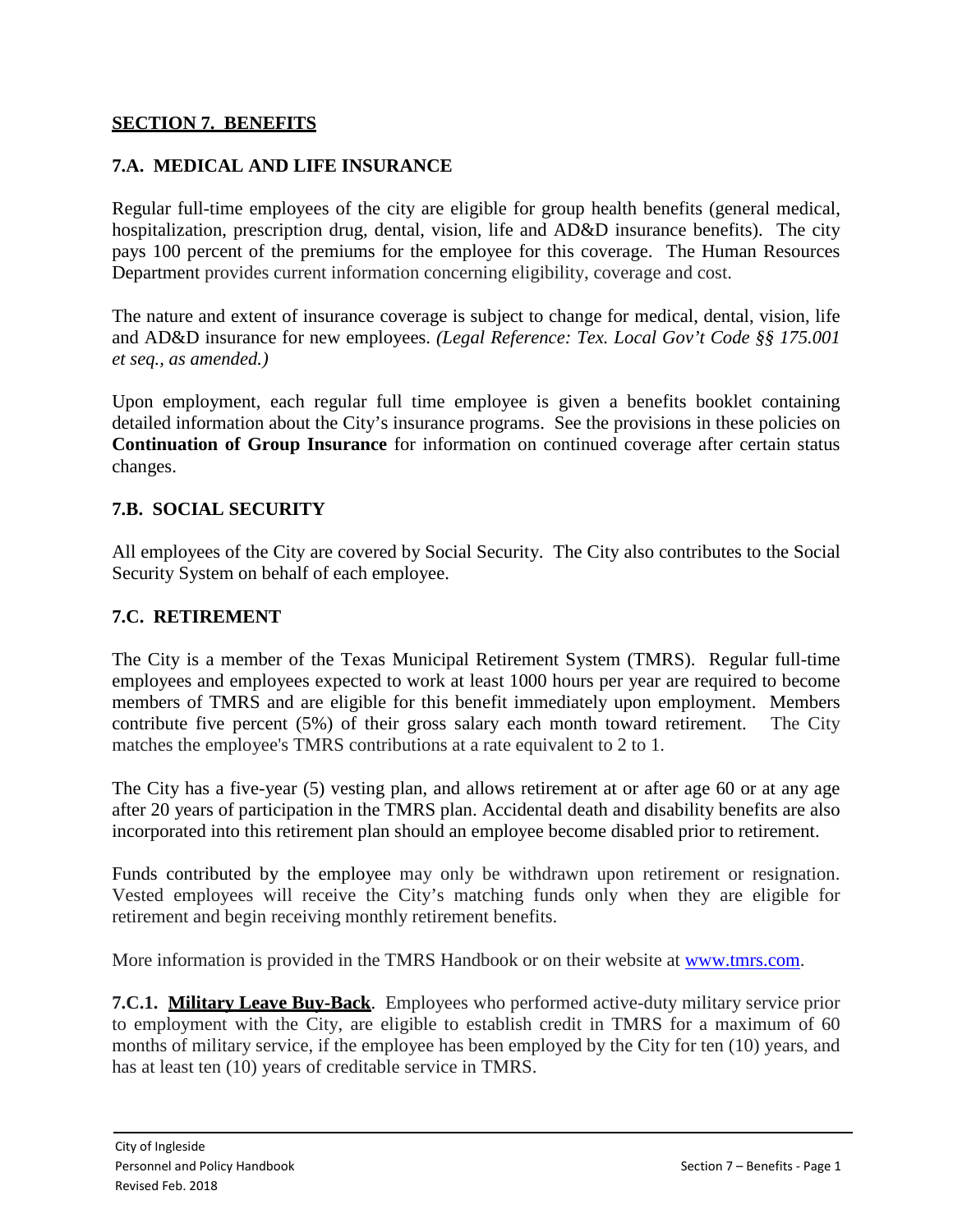Employees who voluntarily leave employment with the City to enter into active-duty military service, and terminate their TMRS membership by withdrawing their deposits are eligible to establish credit in TMRS for a maximum of 60 months of military service provided the employee is re-employed by the City within 90 days of:

- Release or discharge from active duty; or
- ♦ Release from hospitalization continuing for not more than one year after discharge.

The credit received is only for the months of active-duty service performed (maximum of 60), has no monetary value, and is not included in the calculation of Updated Service Credits. More detailed information is provided in the TMRS Handbook.

**7.C.2. Updated Service Credits**. Employees who have current service credit or prior service credit in TMRS in force and effect on the first day of January of the calendar year preceding such allowance, by reason of service in the employment of the City, and on such date have at least thirty-six (36) months of credited service with the System, shall be and are hereby allowed "updated service credits" as defined in subsection (d) of Section 853.402 of the TMRS Act. The updated service credit is one hundred percent (100%) of the "base updated service credit," calculated as provided in subsection (c) of Section 853.402 of the TMRS Act. Each updated service credit replaces any updated service credit, prior service credit, special prior service credit, or antecedent service credit previously authorized for part of the same service. More detailed information is provided in the TMRS Handbook.

**7.C.3. Supplemental Deferred Compensation.** The city offers its employees a supplemental deferred compensation program which allows employees to defer a portion of their gross salaries up to an established maximum per year. Under this plan, the amount of salary which is deferred is not taxed in the current year; also, both the salary deferred and the earnings it generates are permitted to accumulate without being subject to taxes until the employee receives payments from his or her account. Further details of this voluntary program are distributed during employee orientation with Human Resource Department.

# **7.D. WORKERS' COMPENSATION**

Employees of the City are covered by the workers' compensation insurance program. This coverage provides medical and salary continuation payments to employees who receive bona fide, on-the-job, work-related injuries. Detailed information about workers' compensation benefits is found in the sections of this manual under the main headings of **Section 10. Workers' Compensation** and **Section 8.N. Injury Leave**. *(Legal reference: V.T.C.A. Labor Code, Title 5, Subtitle A and Chapter 504.)*

## **7.E. LEAVE TIME**

Regular full-time City employees are eligible for holidays, vacation leave, sick leave, and other types of released time under certain circumstances. Detailed information about leave and other types of released time are found in this manual under **Section 8 - Leave Time** and **Section 9 - Holidays**.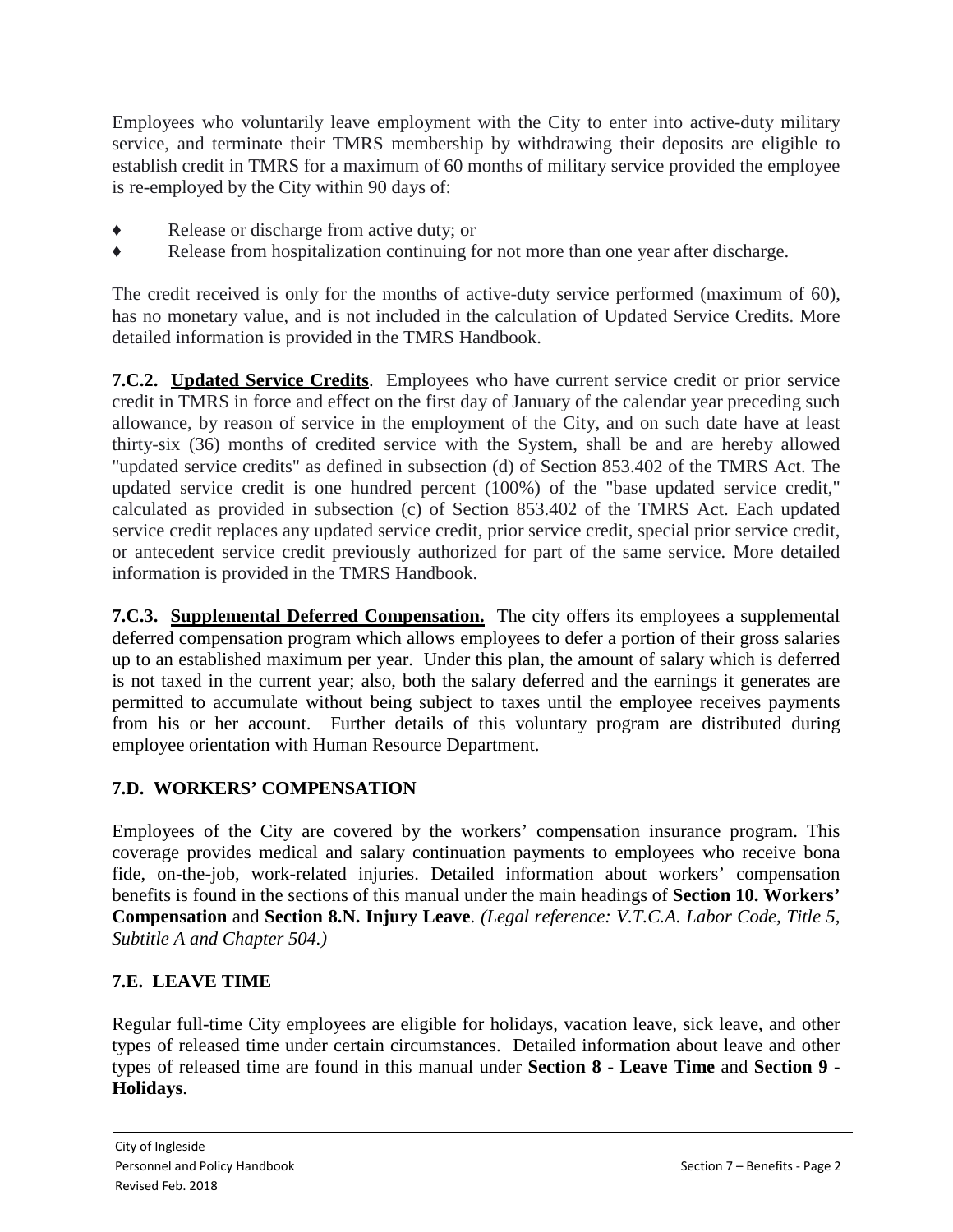## **7.F. LONGEVITY PAY.**

Each year, the city pays regular full time employee \$4.00 per month based on the months of service calculated from 12/1 to 11/30. After 60 months (five years) of service, the city pays \$1040.00. After 120 months (ten years) of service, the city pays \$2080.00. In order for any employee to be eligible to receive longevity pay, the employee must be employed by the city on the first day of December of the year in which it is paid. In addition, the City pays the FICA and TMRS matching costs related to the longevity pay. Longevity pay is paid within the first two weeks of December each year.

An exception can be made by the City Manager for individuals with more than ten (10) years of service who are either:

- ♦ Retiring from TMRS after June 1, or
- Leaving due to medical/disability reasons.

#### **7.G. CONTINUATION OF GROUP HEALTH INSURANCE (COBRA)**

COBRA is a federal law that requires the City to offer employees and their families the opportunity to temporarily extend their group coverage at group rates in certain instances where coverage under the City's group health plan would otherwise terminate. The employee is responsible for paying for the cost of any such continuation coverage.

Under COBRA, employees may elect COBRA continuation of coverage for up to 18 months after termination of employment (unless the employee is terminated due to gross misconduct), or if an employee's hours are reduced to such an extent that the employee no longer qualifies for participation in the group health plan. Under other circumstances, COBRA coverage is available for up to 36 months following a qualifying event. Employees must notify the City within 60 days of the occurrence of the employee's legal separation or divorce and of a covered dependent ceasing to qualify as a dependent under the medical plan.

Detailed COBRA notices are given to employees when an employee becomes eligible for participation in the City's group health plan and again when a qualifying event occurs. For more complete information on COBRA and your health plan, you should review your summary plan description or review a copy of the full health plan at the Human Resources Manager's office.

#### **7.H. EDUCATION / PROFESSIONAL DEVELOPMENT**

**7.H.1.** General Policy. The City encourages its regular full-time employees to take advantage of educational or training opportunities and professional memberships that are related to and will enhance their performance of work with the City.

**7.H.2. Required Attendance**. When the City requires an employee to attend any educational or training course, conference, or seminar, the City will provide the necessary time off with pay and will reimburse the employee for associated costs, including tuition or registration fees and authorized travel, meals and lodging. When appropriate, the City may prepay registration fees,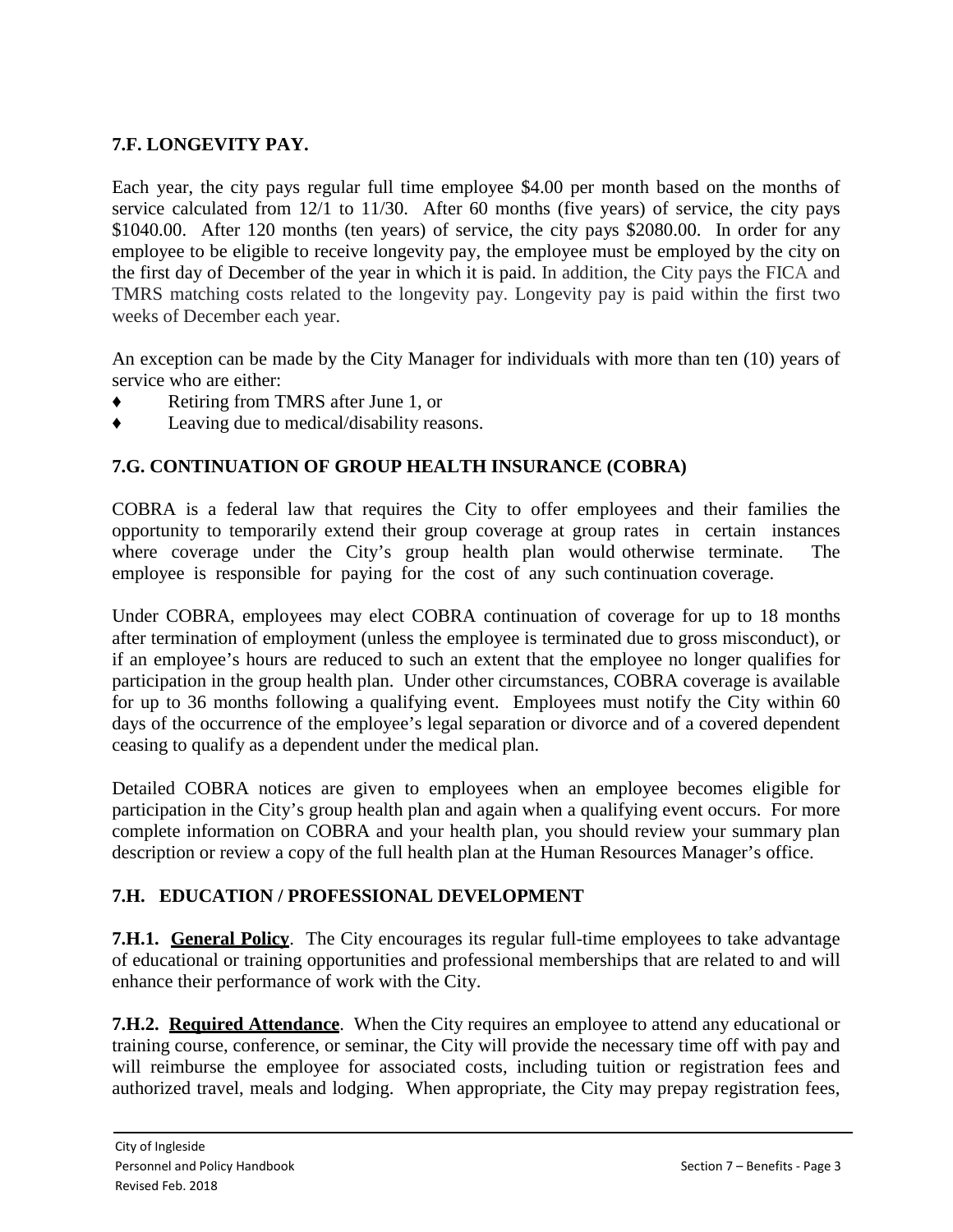hotel costs, and/or airline or other public transportation costs directly to the entity involved.

See additional information in the chapter of these policies **Section 16 - Travel/Expense.**

**7.H.3. Professional Memberships and Seminars**. Subject to the prior approval of the City Manager, an employee who joins a professional association related to his or her work at the City may be reimbursed for dues and necessary travel expenses when meetings are judged to offer special training or information of value to the employee in his or her work at the City. Likewise, subject to the City Manager's prior approval, an employee may be reimbursed for conference or seminar expenses if the conference or seminar is related to his or her work. These items can be pre-paid by the city if pre-approved by the City Manager and within budget.

## **7.I. TUITION REIMBURSEMENT POLICY**

**7.I.1. Purpose.** The purpose of this policy is to define and establish guidelines under which employees may receive tuition reimbursement. Employees are encouraged to work to their full potential by increasing their skill and knowledge. Participation in approved external educational programs that are mutually beneficial to both the City and the employee will be given consideration for financial assistance as defined in this policy. Such assistance will be contingent on favorable business conditions that provide sufficient budget resources.

**7.I.2. Policy.** Full-time, regular employees are eligible to participate. Participants must be on the City's payroll at both the start and completion of the course(s) in order to be reimbursed.

Employees must be satisfactorily meeting the requirements of their job function. Ongoing participation in the tuition reimbursement program is contingent on continued satisfactory job performance.

Courses must be taken at a college or school accredited by one of the nationally recognized accrediting associations and all courses offered by colleges and universities must be one term in duration and must result in academic credit.

To qualify for tuition reimbursement, the employee must participate in educational activities that, in the judgment of management, are directly related to the employee's current field of work, and successful completion of which can realistically be expected to enhance the employee's knowledge of his/her job. If the course is not directly related, it must be relevant to the degree or certificate program related to the employee's current field of work.

Participation by employees in tuition reimbursement programs in accordance with this policy shall not affect the employee's status as an "At Will" employee (i.e. employment is for an undefined period and is terminable at will by either the employer or employee with or without cause and with or without notice).

An employee must receive written approval by the Department Manager, Human Resource Department, and the City Manager before commencing course work.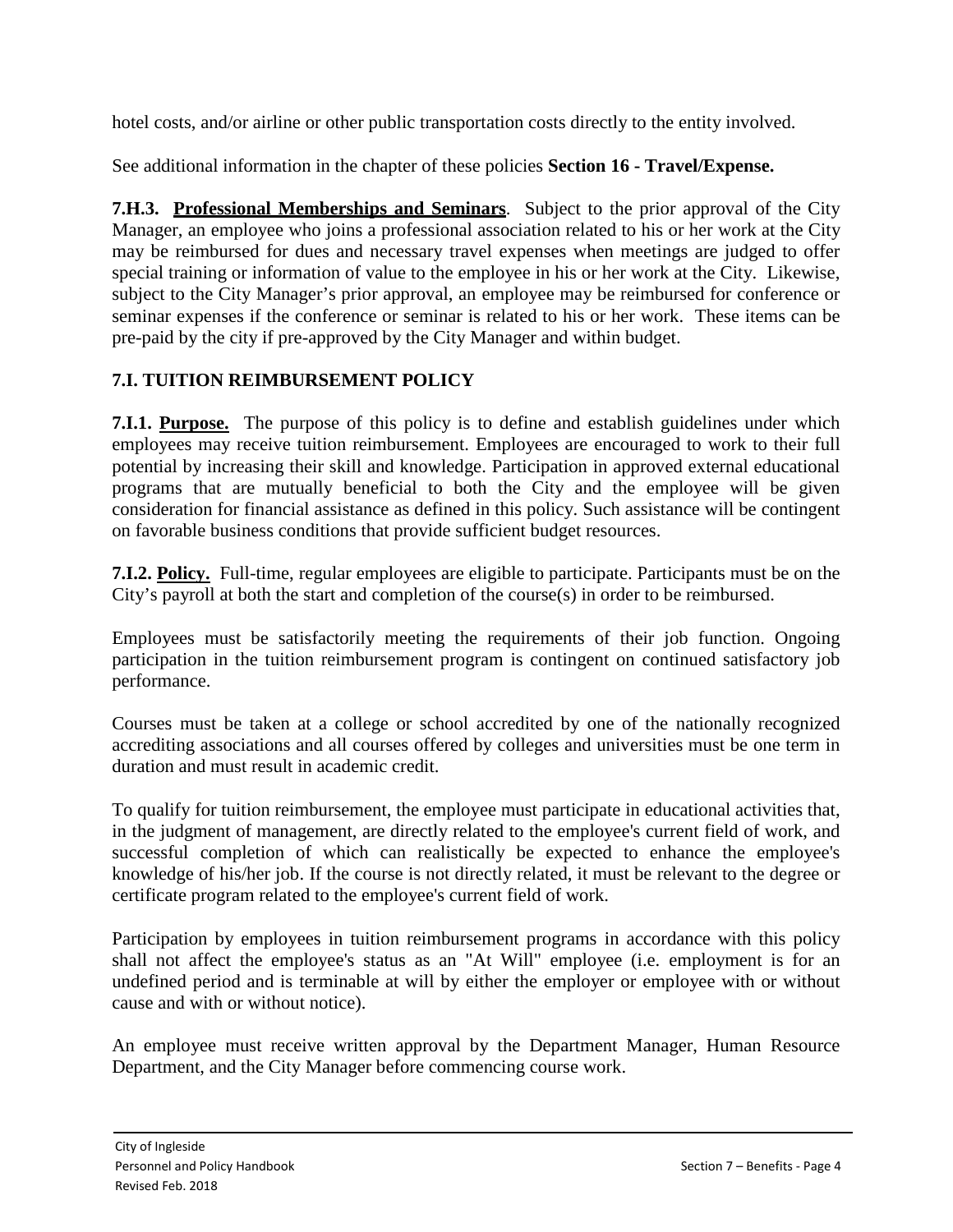Attendance at the course(s) shall not conflict with the employee's work hours, unless the employee's manager before registration for such course(s) approves that conflict in writing. Employees are expected to work a full workweek, even if the work schedule is adjusted to accommodate a class schedule.

An employee will not be eligible for reimbursement of tuition and required fees that are paid by state or federal education grants or scholarships.

Reimbursable costs include tuition, lab fees, required books, and other required course materials. Reimbursable costs shall not include tools and supplies that may aid the employee with the course, but which are not specifically required (e.g., computer hardware, software, calculators, instructional tapes), parking fees or other optional expenses.

Upon successful completion of the approved course(s), the employee shall be reimbursed for 100% of reimbursable costs, up to a maximum of \$3,000 per employee per calendar year, upon receipt by the Accounting Department of official notice of acceptable grades (see below for grade requirements) and the original receipts for reimbursable costs.

Employees receiving tuition reimbursement to participate in graduate degree course work shall also remain employees "At-Will" (see above).

Acceptable grades shall be a "C" (or equivalent) or better for undergraduate work, and a "B" (or equivalent) or better for graduate work. If an employee does not receive acceptable grades, she/he shall not be eligible for reimbursement.

Employees receiving education reimbursement should be aware that these payments may become taxable at some future date as tax laws change.

The policy will reimburse the difference between your covered costs and the amount (if any) the school reimbursements when you withdraw from a course for one or more of the following reasons: • On-the-job accident • City-initiated change to working hours/work location or unanticipated business travel. • City-initiated termination for reason other than "cause." If you need to withdraw from a course for the above reasons, you should withdraw as soon as possible to receive the maximum amount of reimbursement available from the institution. A note of explanation and record of the institution's reimbursement must accompany the Tuition Reimbursement Policy Application that you submit for reimbursement processing.

**7.I.3. Work Commitment.** An employee who receives tuition reimbursement agrees to continue to work at the City of Ingleside in their current position or another position for a minimum of three (3) fiscal years after receiving the tuition reimbursement. Failure to comply with these provisions will result in the employee reimbursing the City for the tuition reimbursed monies received on the following basis:

- Leave with no service to the City owe 100% of tuition reimbursement monies received.
- Leave after one year's service owe 67% of tuition reimbursement monies received.
- Leave after two year's service owe 33% of tuition reimbursement monies received.
- Leave after three year's service owe nothing.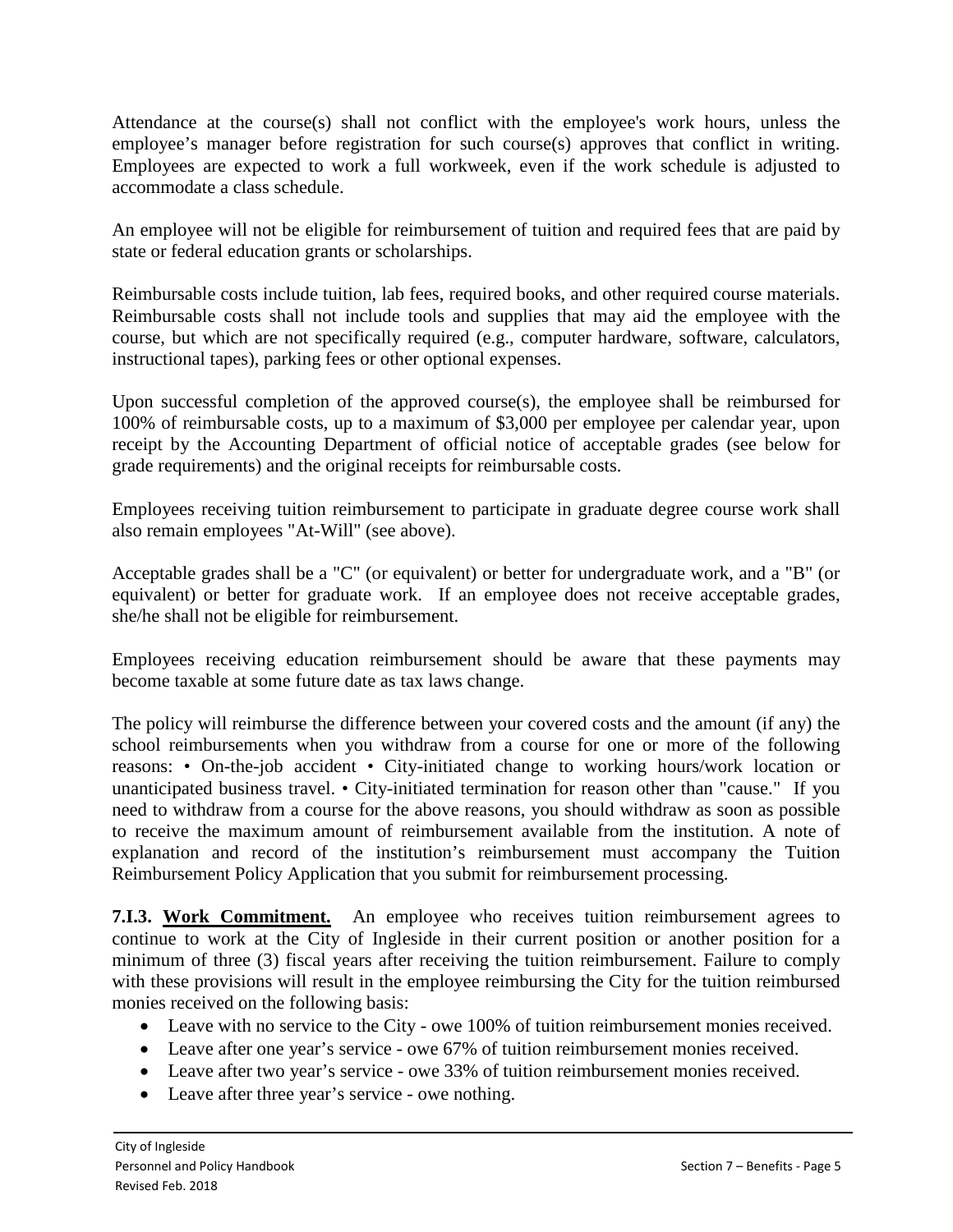If the employee is terminated due to misconduct, a violation of these policies, or poor performance prior to the completion of the completion of the applicable course, the employee shall not be reimbursed for the cost of the course. If the termination is due to a reduction in force, the employee will be eligible for the full reimbursement.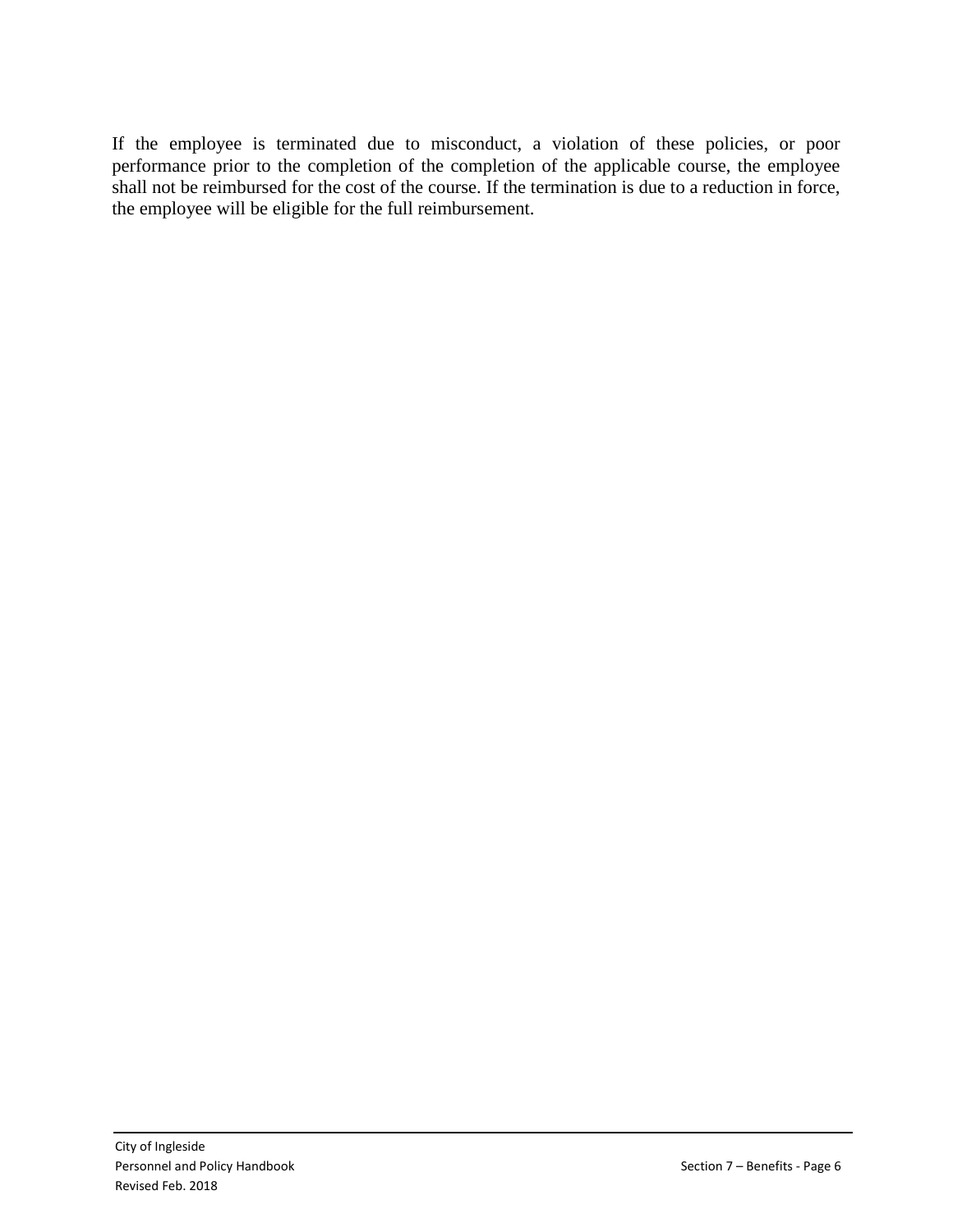## **SECTION 8. LEAVE TIME**

#### **8.A. DEFINITIONS**

**8.A.1. Leave Time**. Leave time is time during normal working hours in which an employee does not engage in the performance of job duties. Leave time may be either paid or unpaid.

**8.A.2. Excused Absences**. Excused absences are defined in this policy manual and approved by the employee's supervisor. Examples include: paid sick leave, vacation, holidays (defined in Section 9), bereavement leave, administrative leave, work-related injury leave, and other types of approved time off. To be eligible for an excused absence, an employee must contact his/her supervisor no later than fifteen (15) minutes after the employee's regularly scheduled starting time. The reasons for the absence and the date and the time the employee expects to return to work must be reported at this time. This fifteen (15) minute provision may be waived by the supervisor if there are extenuating circumstances.

**8.A.3. Unexcused Absences**. Unexcused absences are defined as follows:

- Tardiness.
- ♦ Unverified sick time.
- ◆ Unauthorized time off.<br>◆ Failure to call within fi
- Failure to call within fifteen (15) minutes after regularly scheduled starting time.
- An employee may be required to furnish a doctor/hospital statement to the supervisor verifying an illness or accident under any of the following circumstances in order for the absence to be considered excused:
	- ♦ When illness or accident caused the employee to be hospitalized.
	- $\blacklozenge$  When the absence was for three (3) or more consecutive work days.
	- ♦ When the absence occurred on a regularly scheduled workday preceding or following a holiday or regularly scheduled vacation day.
	- When the supervisor reasonably determines that the employee's return to work may pose a health hazard to others.
	- ♦ When the employee has a record of excessive use of paid or unpaid sick leave.

**8.A.4. Repeated Unexcused Absences**. Employees who repeatedly incur unexcused absences shall be considered absence repeaters and shall be subject to disciplinary action. The disciplinary action of the absence repeater shall be handled in the following manner:

- An employee with more than two (2) unexcused absences (not approved by the employee's supervisor) in any six (6) month period will be given a written warning by his/her supervisor.
- ♦ A copy of the warning (signed by the Supervisor and the employee) will be forwarded to the Human Resources Department to be placed in the employee's file.
- An employee with more than three  $(3)$  unexcused absences in any six  $(6)$  month period may be suspended without pay for up to three (3) days.
- The signed notice of suspension will be forwarded to the Human Resources Department to be placed in the employee's personnel file.
- An employee with four  $(4)$  unexcused absences in a six  $(6)$  month period may be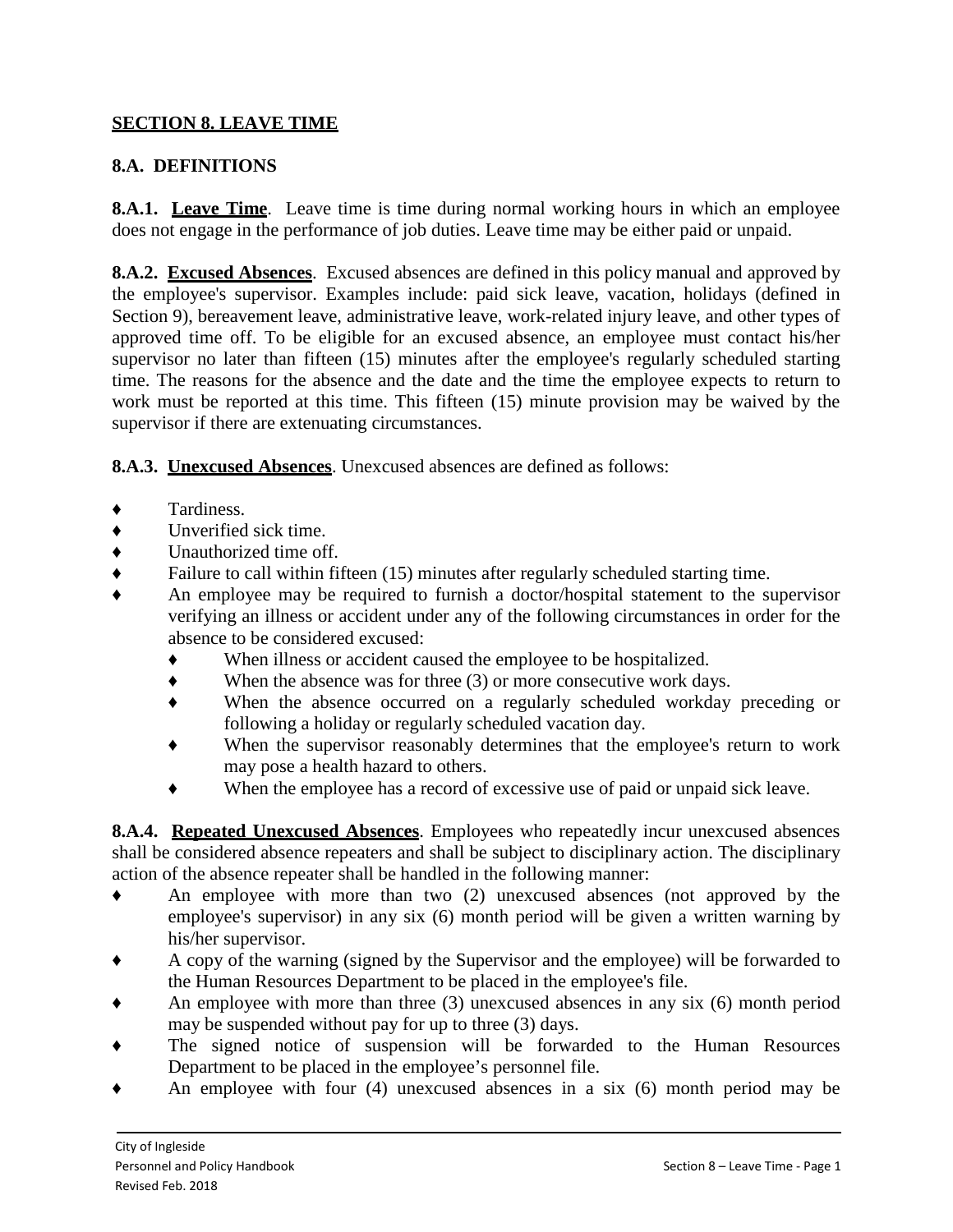terminated.

Unexcused absences from work for a period of three  $(3)$  consecutive working days without communication shall be considered as a resignation, and the employee will not be eligible for rehire by the City.

### **8.B. APPROVAL OF LEAVE**

In order to be considered an excused absence, a leave request must be authorized by the employee's immediate supervisor and approved by the appropriate department head. Employees should submit leave request forms at least seven (7) calendar days before the requested time off to the extent possible. Copies of signed leave forms are attached to the time sheets and sent to the payroll office for recording.

#### **8.C. VACATION LEAVE**

Temporary and part-time employees do not earn vacation leave.

**8.C.1. Vacation Leave Accrual**. All new employees are subject to a six (6) month probationary period during which time vacation leave will accrue but cannot be taken. Regular full-time employees earn vacation leave on the following basis:

| <b>Number of Years of</b><br><b>Service</b> | Number of Hours /<br><b>Days of Vacation Leave</b> | <b>Hours Accrued</b><br><b>Per Pay Period</b> | <b>Maximum</b><br><b>Carryover</b><br><b>Accumulation</b> |
|---------------------------------------------|----------------------------------------------------|-----------------------------------------------|-----------------------------------------------------------|
| End of 1st 6 Months                         | 40 Hours / 5 Days                                  | 3.08                                          |                                                           |
| End of 1st Year $-5$ Years                  | 80 Hours / 10 Days                                 | 3.08                                          | 120                                                       |
| 6 Years                                     | 88 Hours / 11 Days                                 | 3.39                                          | 132                                                       |
| 7 Years                                     | 96 Hours / 12 Days                                 | 3.69                                          | 144                                                       |
| 8 Years                                     | 104 Hours / 13 Days                                | 4.00                                          | 156                                                       |
| 9 Years                                     | 112 Hours $/$ 14 Days                              | 4.31                                          | 168                                                       |
| 10 Years                                    | 120 Hours / 15 Days                                | 4.62                                          | 180                                                       |

Vacation leave is accrued at a rate of 10 days per year of continuous employment through the fifth year of employment. One additional day per year accrues beginning with the sixth year and ending with a maximum of 15 days the tenth year. (Example: 6 years  $= 11$  days per year, 7 years  $= 12$  days per year, etc.)

Accumulation of Vacation Leave. Employees are encouraged to use their accrued vacation leave each year earned. Unused vacation leave of no more than one and half (1 ½) of the hours earned in the current year can be carried over to the next fiscal year. Employees will only be allowed to accumulate the maximum allowable accumulated hours, which equal the same as 18 months of accrual, calculated using the employee's current accrual rate. Any hours above the maximum accrual will be forfeited.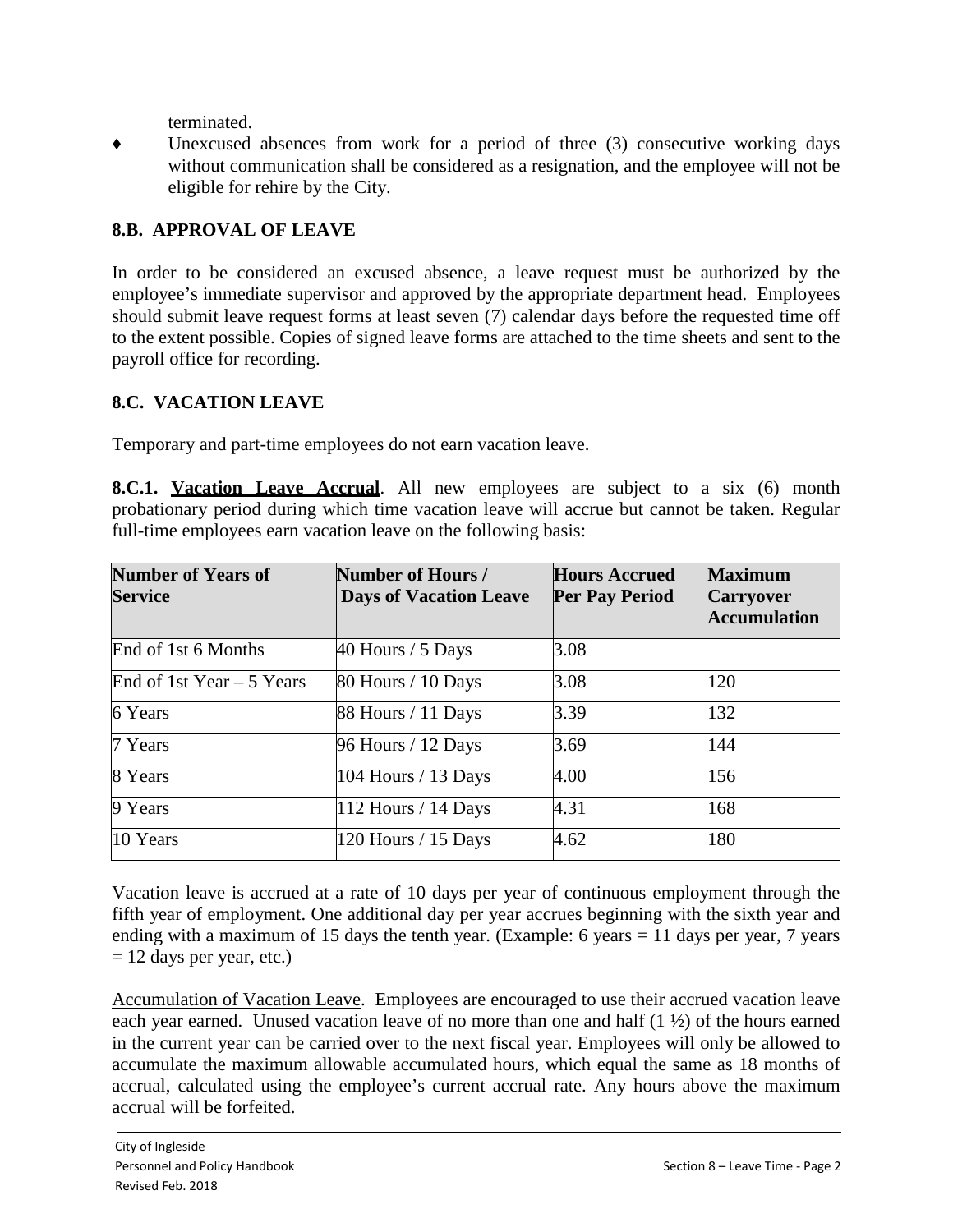**8.C.2.** Use of Vacation Leave. Regular, full-time employees are charged with eight (8) hours of vacation leave for each full day they are absent on approved vacation leave. Use of vacation leave by non-exempt employees for less than full day(s) is recorded in increments of ¼ hour.

Scheduling Vacation Leave. Provided departmental workloads permit, employees should be allowed to select their desired vacation periods. Supervisors should encourage their employees to schedule vacations and request leave well in advance, and vacation schedules must accommodate the city's work schedule. A vacation leave request in excess of ten working days must be submitted by the employee at least 30 days in advance. If there is a conflict in vacation schedules involving two or more employees, employees are granted their preference on a "first come, first serve" basis. If two requests are received at approximately the same time and cover the same requested vacation period, the employees will be granted their preference in accordance with their seniority. If the desired leave schedules conflict with city requirements, the city's requirements are given first consideration. Failure to abide by the terms of this section may Failure to abide by the terms of this section may result in the employee's vacation leave request being denied.

**8.C.3. Sickness during Vacation Leave.** Employees who become ill during their vacation should notify their supervisor so that the time they are ill may be counted as sick leave. Medical proof of illness will be required.

**8.C.4. Payment upon Termination**. Upon termination, all regular employees who resign or are terminated after completing the full six (6) month probationary period will be compensated for unused vacation leave, up to a maximum of thirty (30) days (240 hours). Employees who leave City employment before completing six (6) months of service shall not be entitled to vacation pay. Payment will be based on the employee's salary at the time of termination. Employees who leave employment without providing at least a two (2) week written notice will forfeit accumulated vacation leave.

**8.C.5. Holidays during Vacation**. City holidays that occur during an employee's vacation will not be charged to vacation time.

**8.C.6. Payment upon Death.** Payment for the employee's accrued vacation leave will be paid to the employee's estate.

**8.C.7. Restrictions**. An employee shall not be granted vacation leave in excess of accumulated leave. Employees may not elect to receive pay in lieu of vacation leave. Vacation leave is not transferable to another employee. Employees shall be allowed to retain their vacation leave credits if they are reassigned, promoted, or demoted. Employees shall only accumulate vacation leave while working for the City. Employees shall not accumulate vacation leave while on leave of absence for any reason.

**8.D. COMPENSATORY LEAVE.** See the section of this manual under the main heading Attendance, Work Schedule, Time Reporting, and Overtime specifically the section on "Overtime Worked," for information about earning compensatory time and using compensatory leave credits.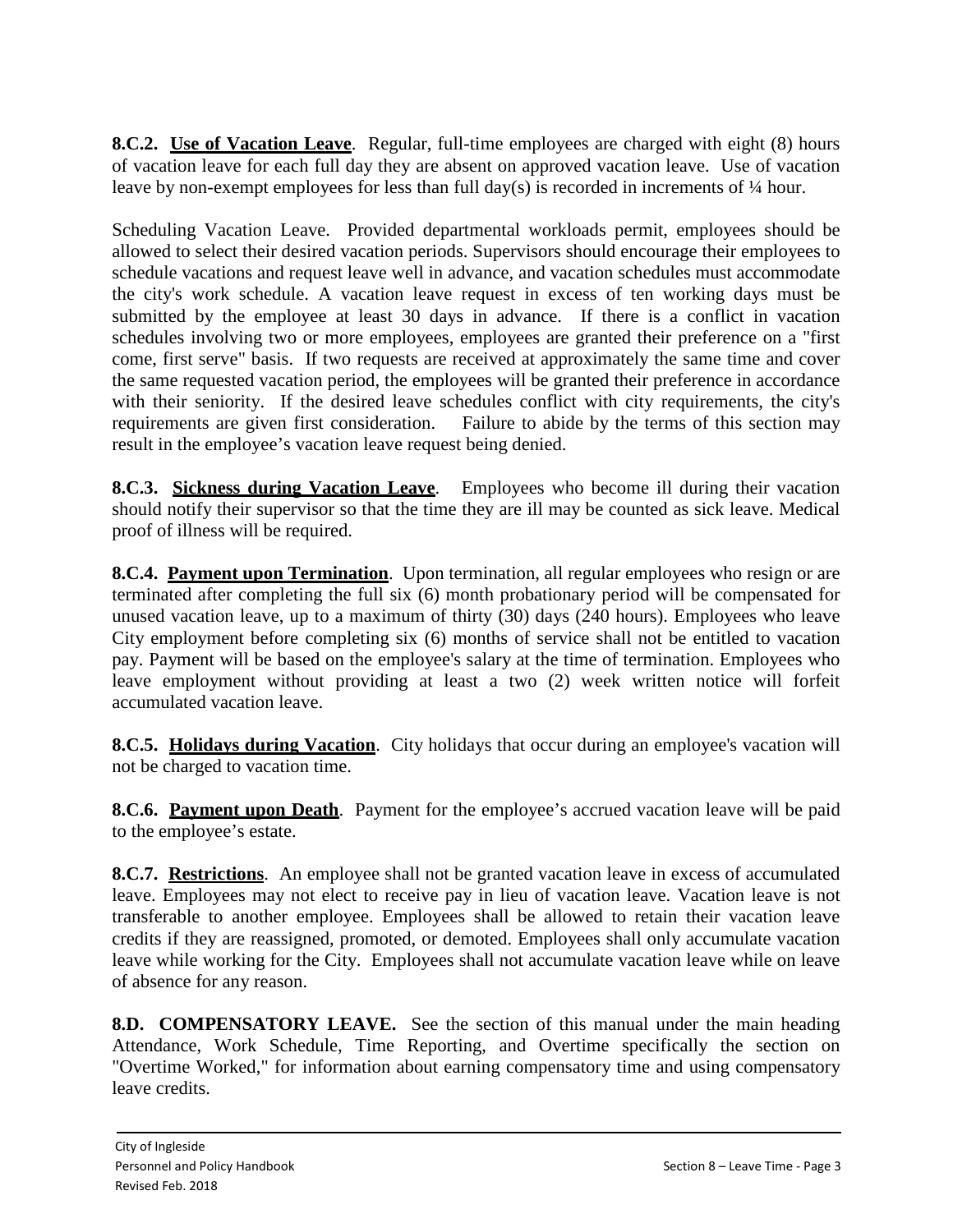#### **8.E. SICK LEAVE**

All new employees are subject to a six (6) months probationary period during which time sick leave will accrue but cannot be taken.

Sick leave is a benefit provided to regular City employees to be used when an employee or a member of the employee's immediate family is unable to work due to illness, physical incapacity, doctor and dental visits. (Dependent family member is defined as husband, wife, son, daughter, mother, father or other family member who is dependent upon and resides with the employee.) Abuse of this sick leave benefit will not be tolerated. Employees who willfully use sick leave for purposes other than those intended by these policies shall be subject to discipline. All regular full time employees of the City are entitled to accumulate paid sick leave credit according to the following rules:

**8.E.1.** Sick Leave Accrual. All regular full-time employees accrue sick leave at the rate of twelve (12) days per year (or eight (8) hours per month).

**8.E.2.** Use of Sick Leave. Sick leave may be taken in <sup>1</sup>/4 hourly increments; however, sick leave must be accrued before it is used. The following rules govern the use of sick leave:

- ♦ Employees may use sick leave for illness of a dependent family member. (Dependent family member is defined as husband, wife, son, daughter, mother, father or other family member who is dependent upon and resides with the employee.)
- ♦ Up to three (3) days of Sick leave may be used, if approved by the City Manager, as additional Bereavement Leave (See paragraph on Section 8.K. Bereavement Leave.)
- After an employee's accumulated sick leave has been exhausted, accrued vacation leave may be used in lieu of sick leave. When absence due to illness exceeds the amount of paid leave earned, authorized pay to the employee shall be discontinued until the employee returns to work.
- To receive paid sick leave, an employee must communicate with his/her immediate supervisor or the supervisor's authorized representative, before or within one (1) hour of the time set for beginning work unless a justifiable excuse is presented regarding an emergency situation.
- Supervisors and department directors may require satisfactory proof of illness according to these policies (for either the employee or the employee's dependent family member) if there are three (3) or more consecutive days of absence or suspected of excessive use of sick leave. (See paragraph relating to "Unexcused Absences.") If there is a question of an employee's fitness to continue in his/her present position, an employee may be required to undergo a physical examination by a physician designated by the City at the City's expense.
- Employees shall not earn sick leave while on a leave of absence for any reason.

**8.E.3. Exempt Employees**. Exempt employees will be paid their full salary for any week in which the employee performs work for the City. The employee's accrued sick leave bank will be deducted, however, for any time the employee is absent from work due to sickness. If the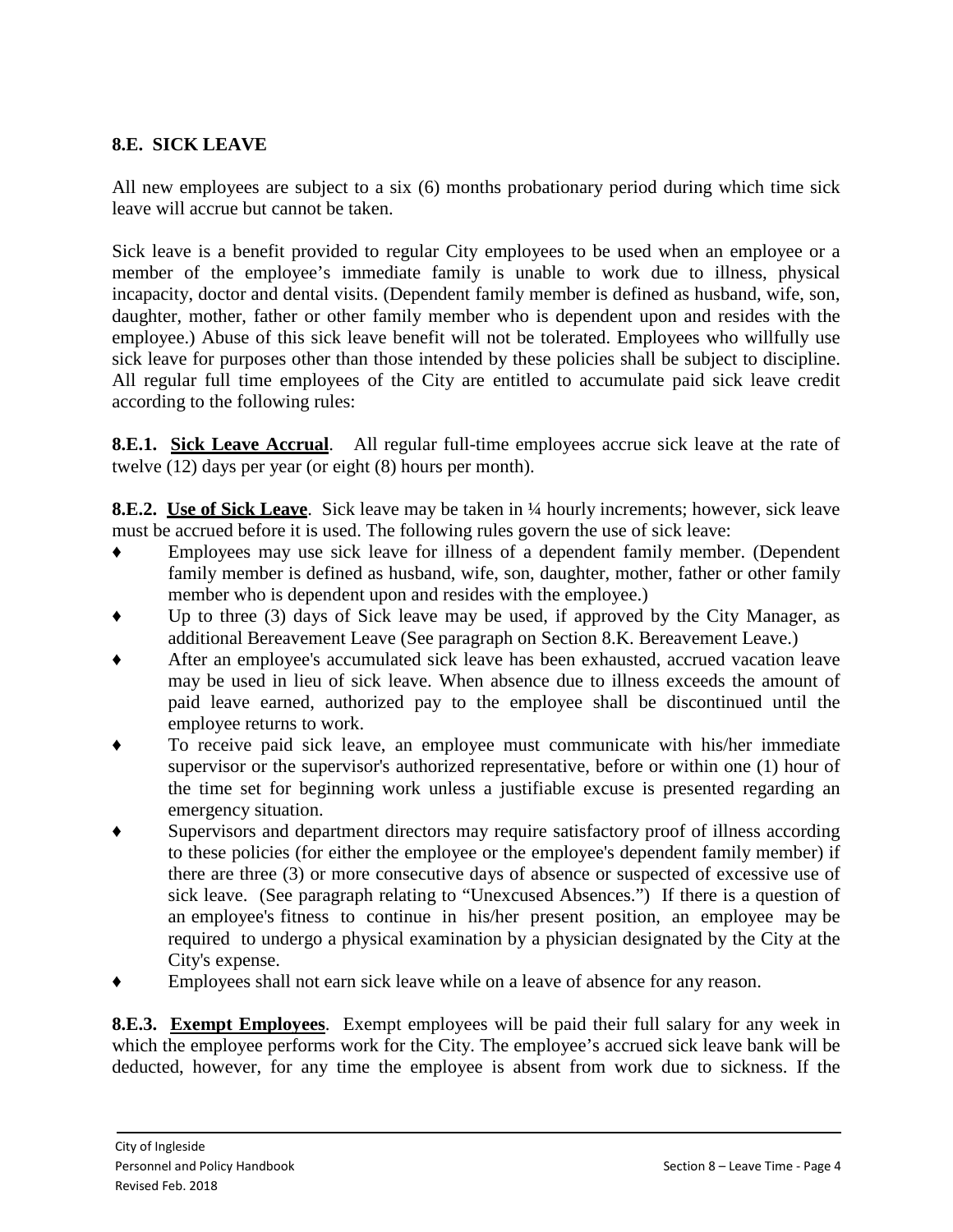employee has exhausted his or her sick leave bank, the employee's salary will be deducted for absences of one or more full days.

**8.E4. Forfeit Sick Leave Upon Termination**. Unused sick leave is forfeited upon termination of employment without compensation to the employee. Employee shall not be allowed to take sick leave before retiring or resigning unless medical documentation is provided that employee is unable to perform job duties.

**8.E.5. Light Duty**. An arrangement mutually acceptable to both the employee and supervisor may be made to allow an employee to return to work when regular duty is not possible. Light duty must be approved by the department director and the Human Resources Director on a case by case basis. A physician must specify what will constitute light duty. Light Duty will only be available to employee if such work is needed by the City and will not be provided if no such work is available.

**8.E.6. Work at Home**. Work from home may be an option for some staff if the parameters are agreed upon in writing by the employee, department manager, and the Human Resource Director and thereby placed in the confidential medical file.

**8.E.7. Accumulation of Sick Leave**. Sick leave not used by regular employees during the year in which it accrues accumulates is available for use in succeeding years up to a maximum allowable accumulation of 720 hours (90 days) for regular full-time employees. Annually, on the last day of the fiscal year, any sick leave balance in excess of this maximum shall be reduced to the maximum without compensation to the employee.

# **8.F. SICK LEAVE POOL.**

Should an employee exhaust their accrued sick, accrued vacation, and personal leave day, it is possible to receive voluntarily donated sick-leave from the "Sick Leave Pool" if you have contributed to it yourself in the current fiscal year.

**8.F.1 Purpose:** A "Sick Leave Pool" shall be established and maintained to provide for the alleviation of the hardship caused to an employee and the employee's family if a catastrophic illness or injury forces the employee to exhaust all his/her available annual leave and sick leave and to lose compensation from the City.

## **8.F.2 Definitions:**

1. CATASTROPIC ILLNESS: A catastrophic illness or injury is a severe condition or combination of conditions affecting the mental or physical health of the employee or the employee's immediate family that requires the services of a licensed practitioner for a prolonged period of time and that forces the employee to exhaust all annual leave and sick leave and to lose compensation from the City. For purposes of this policy, a catastrophic illness is not:

- a. elective surgery;
- b. injuries or illnesses which the city employee is receiving worker's compensation from the City of Ingleside or other employment, sustained as a result of or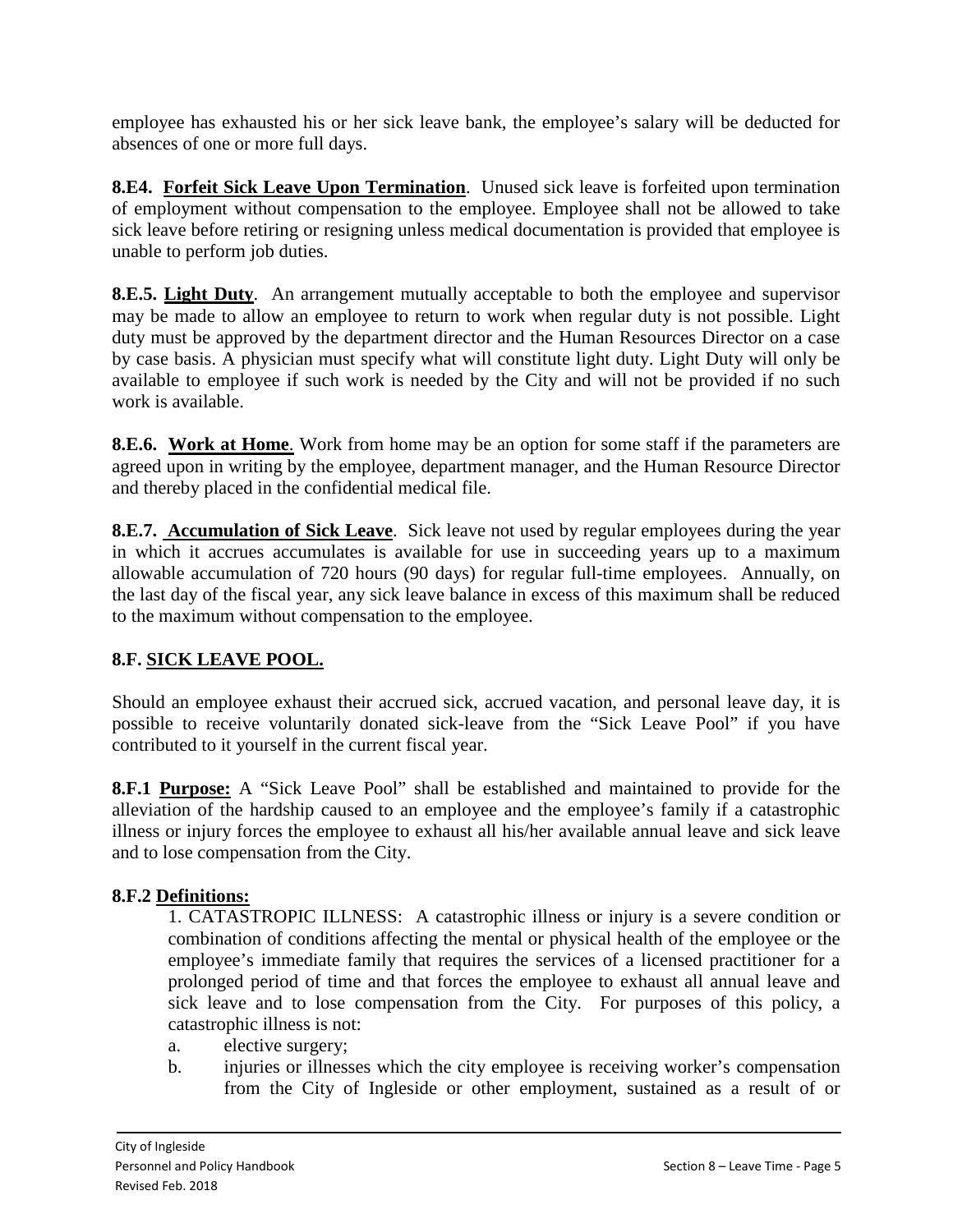acquired while committing a crime, sustained while participating in a riot or an act of war, or voluntarily self-inflicted.

2. CATASTROPIC ILLNESS**.** For purposes of this policy**,** catastrophic illness is a severe illness requiring prolonged hospitalization or recovery for a prolonged period. Examples would include coma, cancer, leukemia, heart attack or stroke.

3. CATASTROPIC INJURY. For purposes of this policy, catastrophic injury is a severe injury to the spine, spinal cord, or brain, and may also include skull or spinal fractures that require recovery for a prolonged period. This is a subset of the definition for *catastrophic injury*, which is based on the definition used by the American Medical Association.

4. EMPLOYEE: For purposes of this policy, employee means a regular, full-time employee with 1 year of continuous employment with the City.

5. IMMEDIATE FAMILY: Immediate family is defined as self, spouse, child, parent, brother, sister, or foster children who are so certified by the Texas Department of Human Services who are living in the same household or, if not in the same household, are totally dependent upon the employee for personal care or services on a continuing basis.

6. LICENSED PRACTITIONER: A licensed practitioner means a practitioner, as defined in the Texas Insurance Code, who is practicing within the scope of his/her license in treating the employee or family member.

7. POOL ADMINISTRATOR: The City Manager or designee will serve as the Pool Administrator and will administer the sick leave pool.

8. PROLONGED PERIOD: A prolonged period of time is defined as 14 calendar days of absence for a single illness or injury, or in the case involving terminal illness, as certified by a licensed practitioner, any period of absence.

9. SICK LEAVE POOL: The sick leave pool means the accumulated sick leave donated voluntarily by employees for utilization in accordance with this policy.

#### **8.F.3. Eligibility and General Provisions:**

1. All regular, full-time employees with a continuous year of service eligible to accrue and use sick leave may apply to use sick leave from the sick leave pool.

2. Employees may use pool leave for their own catastrophic illness or injury or for someone in their immediate family.

3. Employees may also use pool sick leave if they contributed sick leave to the pool and then exhausted their sick leave balance in the same calendar year. Such employees may receive only the number of hours they contributed to the pool in the calendar year, unless the employee suffers a catastrophic illness or injury.

4. Employees must be meeting job performance requirements and observing work rules to be eligible for pool leave beyond that period which is covered by Family Medical Leave.

5. Employees must exhaust all annual leave, personal leave, and sick leave before they are eligible to use leave from the pool and have met the prolonged period prior to sick leave pool utilization

6. Employees who file for workers' compensation benefits are NOT eligible to use sick leave from the sick leave pool. In no case may sick leave pool time be used in conjunction with a workers' compensation claim.

7. Employees who use sick pool leave are not required to pay back such leave.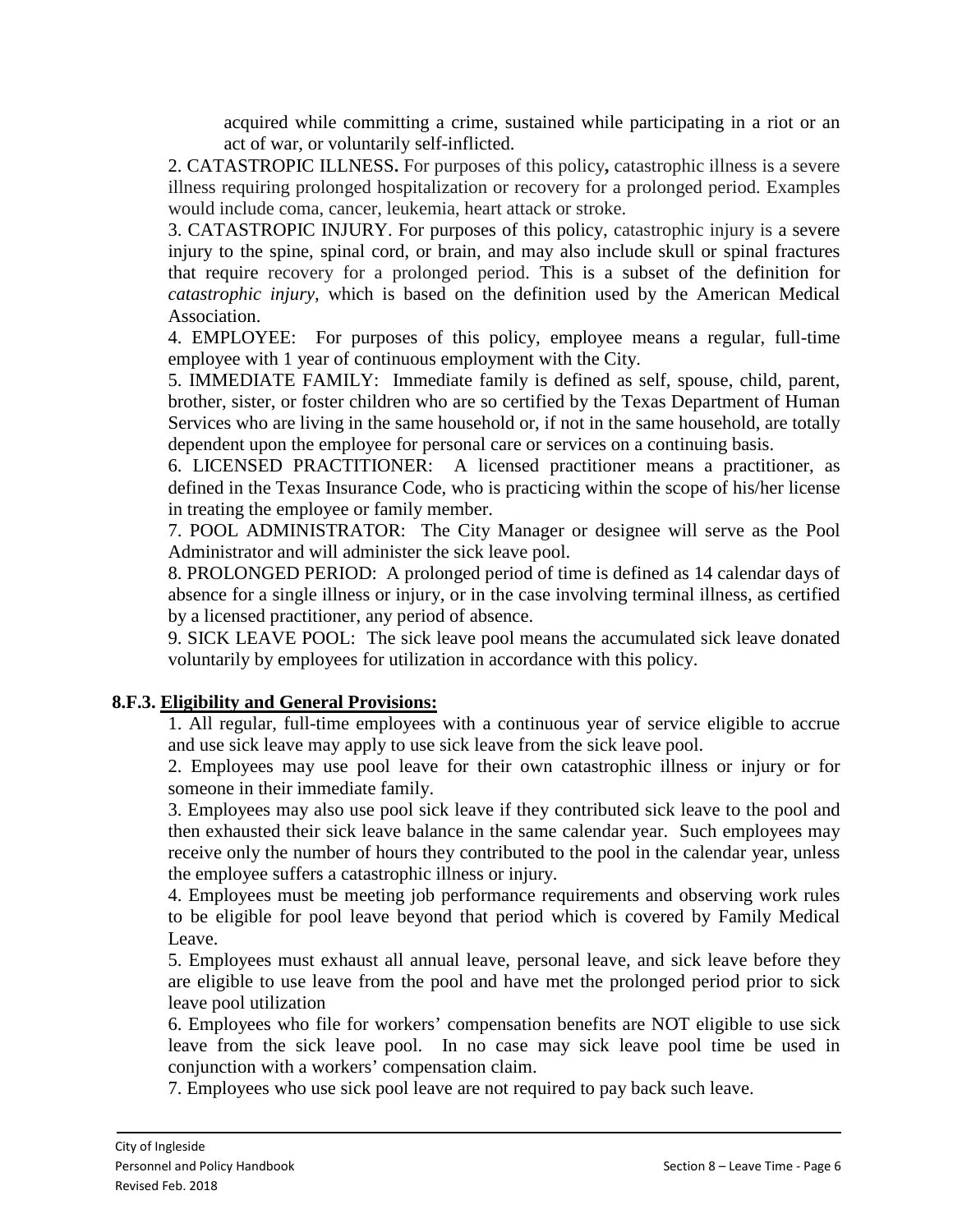## **8.F.4. Contributing Sick Leave to the Pool::**

1. Contributions to the pool are strictly voluntary.

2. Employee contributions to the pool must be on approved forms, which are available from the Human Resources Department.

3. Employees may contribute, in increments of eight hours, a maximum of 40 hours of sick leave to the pool annually during benefits open enrollment only.

4. Employees who make contributions to the pool may not stipulate who is to receive the contributions.

5. Employees who contribute leave to the pool and then exhaust their sick leave in the same calendar year may use sick leave from the pool, however, the employee may receive only the number of hours they contributed to the pool that calendar year, unless they suffer a catastrophic injury or illness.

6. An employee may not contribute any hours to the sick leave pool once they have begun their termination process.

### **8.F.5. Requesting Use of Leave from the Pool::**

1. Requests for pool leave must be on approved forms, which are available from the Human Resources Department.

2. Requests for pool leave will be forwarded to the Pool Administrator, through departmental supervisors, and will be considered by the Pool Administrator on a firstcome, first-served basis.

3. Requests for pool leave must be accompanied by a statement from the licensed practitioner who treated the illness or injury that resulted in the exhaustion of the annual leave and sick leave of the employee making the application.

4. The Pool Administrator will consider applications and approve or deny an application within ten (10) working days after receipt. If the application is approved, a notification letter will be sent to the employee and the employee's supervisor advising them of the number of hours approved. If the application is denied, a notification letter will be sent to the employee and the employee's supervisor explaining the reason for the denial.

5. The amount of pool leave granted for each catastrophic illness or injury will be determined by the Pool Administrator. In no case may an employee receive more than ninety (90) days from the pool. The 90-day lifetime maximum benefit may be for one or a combination or more than one catastrophic illness or injury, the total of which cannot exceed 90 days.

6. Sick leave hours granted from the pool may be taken on an intermittent basis.

7. The Pool Administrator will approve the use of not more than 30 workdays at a time.

8. Renewal of approval for pool leave is subject to:

- a. continuing medical necessity;
- b. required medical updates and the availability of an appropriate leave balance in the pool.

9. Failure to provide medical documentation can result in loss of pool benefits.

10. Any pool leave granted to an employee that is not used by the employee returns to the pool.

11. The estate of a deceased employee shall not be entitled to payment for unused sick leave assigned from the pool.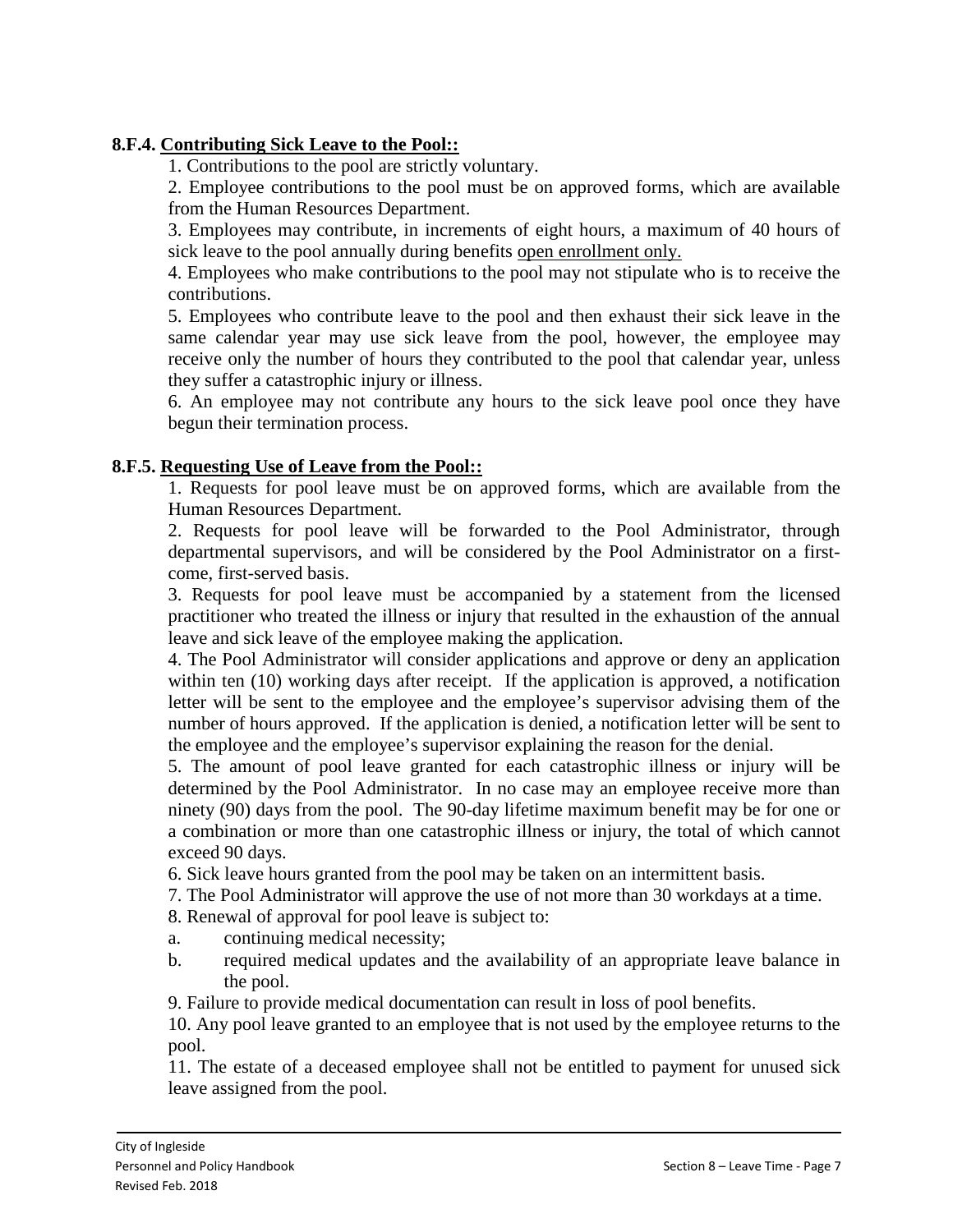12. The decision of the Pool Administrator regarding contributions to and withdrawals from the pool shall be final.

# **8.G. CIVIL LEAVE**

The City provides paid leave to regular full time employees required to serve on jury duty or requested to testify as a witness by the City in a City-related civil, criminal, legislative, or administrative proceeding. Court appearances for testimony, investigation, and court preparation as a result of official duties as a City employee (e.g., police, fire, inspections, animal control, etc.) are compensated as actual hours worked and are not classified as paid leave. In all other cases, employees are required to schedule accrued vacation, holiday or compensatory leave; otherwise a nonexempt employee's time off to testify will be considered a leave without pay. *(Legal reference: V.T.C.A. Labor Code, Sec. 52.051; Election Code, Sec. 276.004.)*

The employee must provide documentation of the requirement for jury duty, subpoena compliance, etc., with the leave request. Employees must submit a Leave Request Form, along with supporting documentation to their supervisor as soon as possible so that arrangements can be made to accommodate the absence.

An employee who is on jury duty typically must report for City duty for the remainder of the day upon completion of court or jury service, or request approval for use of other available paid time off. An employee, who is called for jury duty, must provide his or her supervisor with an acknowledgement of service from the court. Any payment for jury duty received by the employee may be retained by the employee.

Jury duty leave is paid at the employee's base rate at the time of leave and does not include overtime or any other special forms of compensation. Jury Duty is not considered worked time when calculating overtime.

# **8.H. VOTING LEAVES**

Employees are encouraged to exercise the right to vote in elections. If the polls are not open on election day for voting for two consecutive hours outside of the employee's working hours, the employee will be permitted reasonable time to vote during working hours at the employee's base rate at the time of the leave and does not include overtime or any other special forms of compensation..

Upon ten (10) days' notice to the supervisor, employees may be granted time off to attend a precinct convention or a county, district, or state convention to which the employee is a delegate. Time will be charged to vacation, accrued compensatory time, or leave without pay for the period of time missed.

# **8.I. FAMILY AND MEDICAL LEAVE (FMLA)**

**8.I.1. Policy.** In accordance with the Family and Medical Leave Act of 1993, an employee may be eligible to take up to twelve (12) weeks of unpaid family and medical leave during a rolling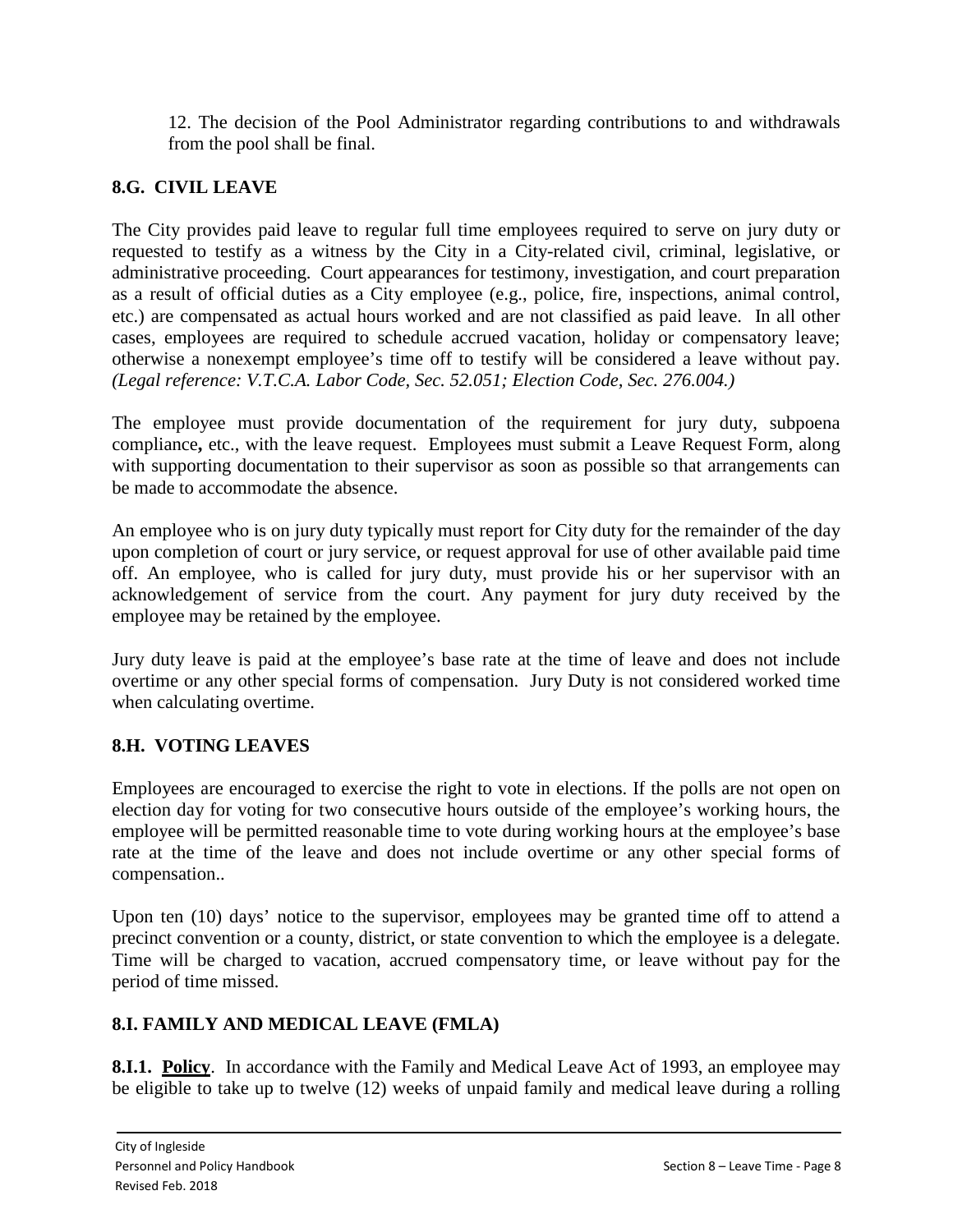twelve (12) month period. An eligible employee is one who has worked for the City for twelve (12) consecutive months and has worked at least 1,250 hours during the twelve (12) months preceding the first date leave is to be taken. Leave can be taken for any of the following reasons:

- Birth of a child;
- ♦ Placement with the employee of a child for adoption or foster care (entitlement to family and medical leave expires twelve months after birth or placement);
- When the employee is needed to care for a child, spouse, or parent who has a serious health condition; or
- When an employee's own serious health condition leaves the employee unable to perform the essential functions of his/her position.

# **8.I.2. Procedure**:

- **Twelve Month Period:** The twelve (12) month period for counting family and medical leave is a "rolling" 12-month period measured backward from the date an employee requests or is placed on FMLA leave. Each time an employee takes FMLA leave, the remaining leave entitlement would be any balance of the 12 weeks which has not been used during the immediately preceding 12 months, or 26 weeks provided in certain circumstances.
- **Employee Notification:** An employee must give at least thirty (30) days' advance notice for the need to take foreseeable family and medical leave, unless the need is unforeseeable, in which case, as much notice as possible should be given. A form for requesting family and medical leave is available in the Human Resources Department. If it is determined that the need for family and medical leave was foreseeable, the leave may be delayed until at least thirty (30) days after the date that the employee provides notice to the City.
- **Department Notification:** Each department supervisor is responsible for notifying the Human Resources Department immediately when an employee is away from work for a family and medical leave qualifying event (if family and medical leave has not been approved), even if the employee is utilizing paid vacation, sick or personal leave, or is out due to a work-related injury. An employee using sick leave should be reported to the Human Resource Department if it is anticipated that the duration of the illness will be three (3) or more days, or once the employee exceeds three (3) days.
- Human Resources Responsibility: The Human Resources Department is responsible for central administration of all requests for family and medical leave. The Human Resources Department reserves the right to automatically place an employee on family and medical leave if it is determined that a qualifying event has occurred. The Human Resources Department may retroactively designate the beginning date of FMLA to the beginning date of the employee's absence for the qualifying event.
- Approval: An employee shall submit a request for family and medical leave through proper channels to the department director who will then forward it to the Human Resources Department for approval. Confidential medical information that accompanies the application will be submitted directly to the Human Resources Department.
- **Substitution of Paid Leave:** An employee utilizing this policy for the placement of a child for adoption or foster care with the employee shall be required to exhaust all accrued sick leave, vacation and any other applicable paid leave prior to going on unpaid leave. An employee utilizing this policy for the serious illness of a child, spouse or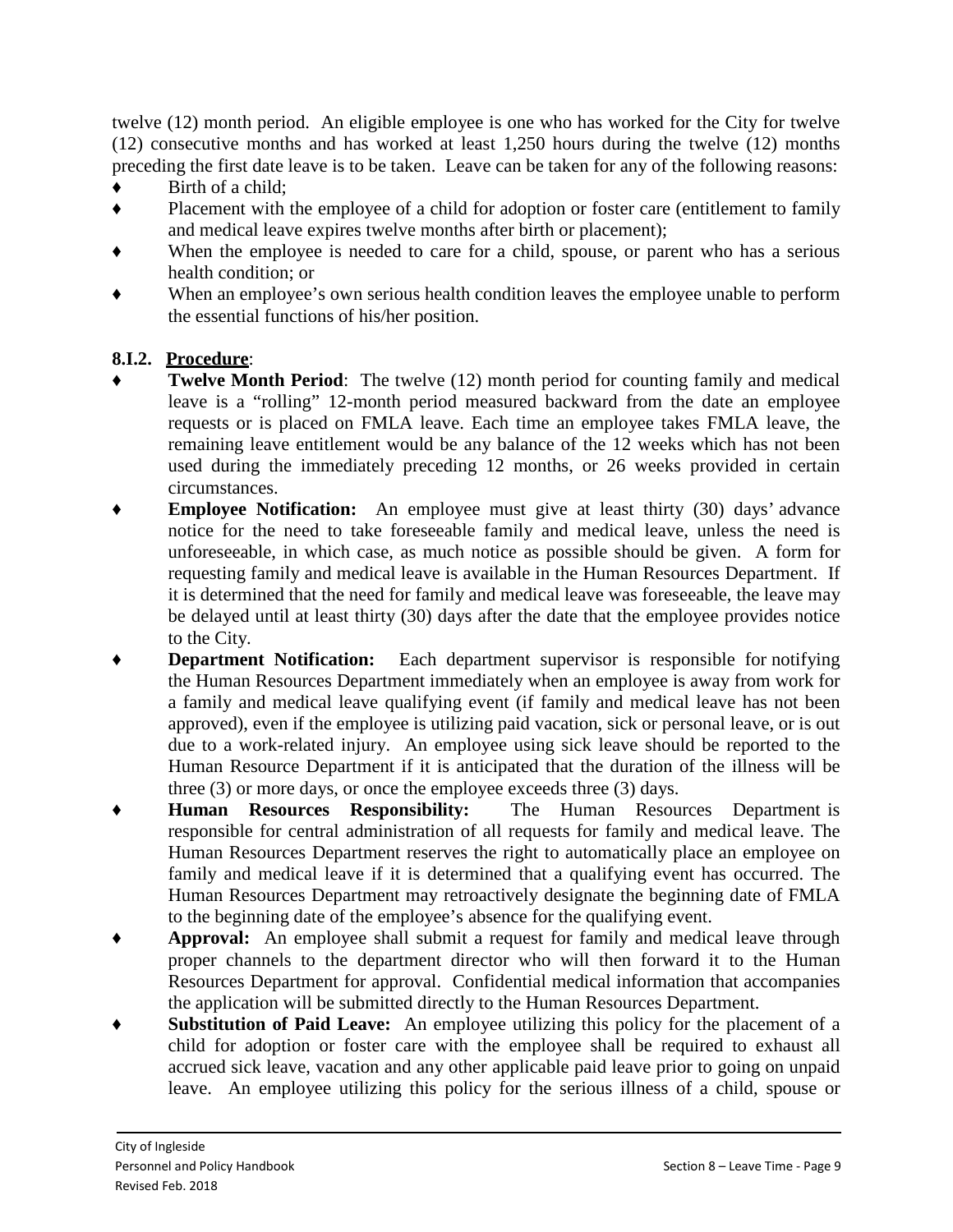parent must exhaust all accrued personal leave, vacation leave and any other applicable paid leave prior to going on unpaid leave. If an employee gives birth to a child, sick leave can be utilized until the employee receives a release from the doctor. After being released, the employee may use additional sick leave if permitted in accordance with the sick leave policy. Once all applicable sick leave has been used, the employee shall be required to exhaust all accrued vacation, compensatory time, holiday leave and any other accrued paid leave, prior to going on unpaid leave.

An employee utilizing this policy for the employee's own serious health condition shall exhaust all accrued sick leave, vacation leave and personal leave prior to going on unpaid leave. If an employee is off work due to a work-related injury and the employee qualifies for family and medical leave, the family and medical leave will run concurrently with any paid leave. *The City reserves the right to count any paid leave that qualifies for family and medical leave toward the twelve (12) or twenty-six (26) weeks allowed under this policy.*

- **Maximum Time Allowed:** The maximum amount of family and medical leave available is twelve (12) weeks during a twelve (12) month period even if there is more than one family and medical leave qualifying event. The only exception to the twelve (12) week maximum is the leave to provide care of an injured service member, described below, which allows for an extended FMLA leave of 26 weeks.
- **Medical Certification:** The City requires medical certification from a health care provider to support a claim for leave to care for a seriously ill child, spouse or parent, or for the employee's own serious health condition. Medical certifications must be returned to the Human Resource Department within fifteen (15) working days. Recertification may also be required every 30 days. An employee will be notified if recertification is required.

For leave to care for a seriously ill child, spouse, or parent, the certification must include an estimate of the amount of time the employee is needed to provide care. For the employee's own serious health condition, the certification must include a statement that the employee is unable to perform the essential functions of the position, and the expected duration.

The City does not seek and should not be provided genetic information. If an employee or applicant's genetic information is inadvertently received by the City; the City will return it to the health care provider and not use genetic information for any employment decision or action.

- **Check-In Requirement:** Employees on an extended FMLA leave must check in at least every two weeks by phone or email and one week prior to the end of their absence with the Human Resources Department and their supervisor.
- ♦ **Certification Required to Return to Work after FMLA Leave for Self:** Upon returning to work after leave for the employee's own illness, an employee is required to provide certification to the supervisor that the employee is able to return to regular duties.

If the validity of a certification is questioned, the City may require that a second opinion be obtained.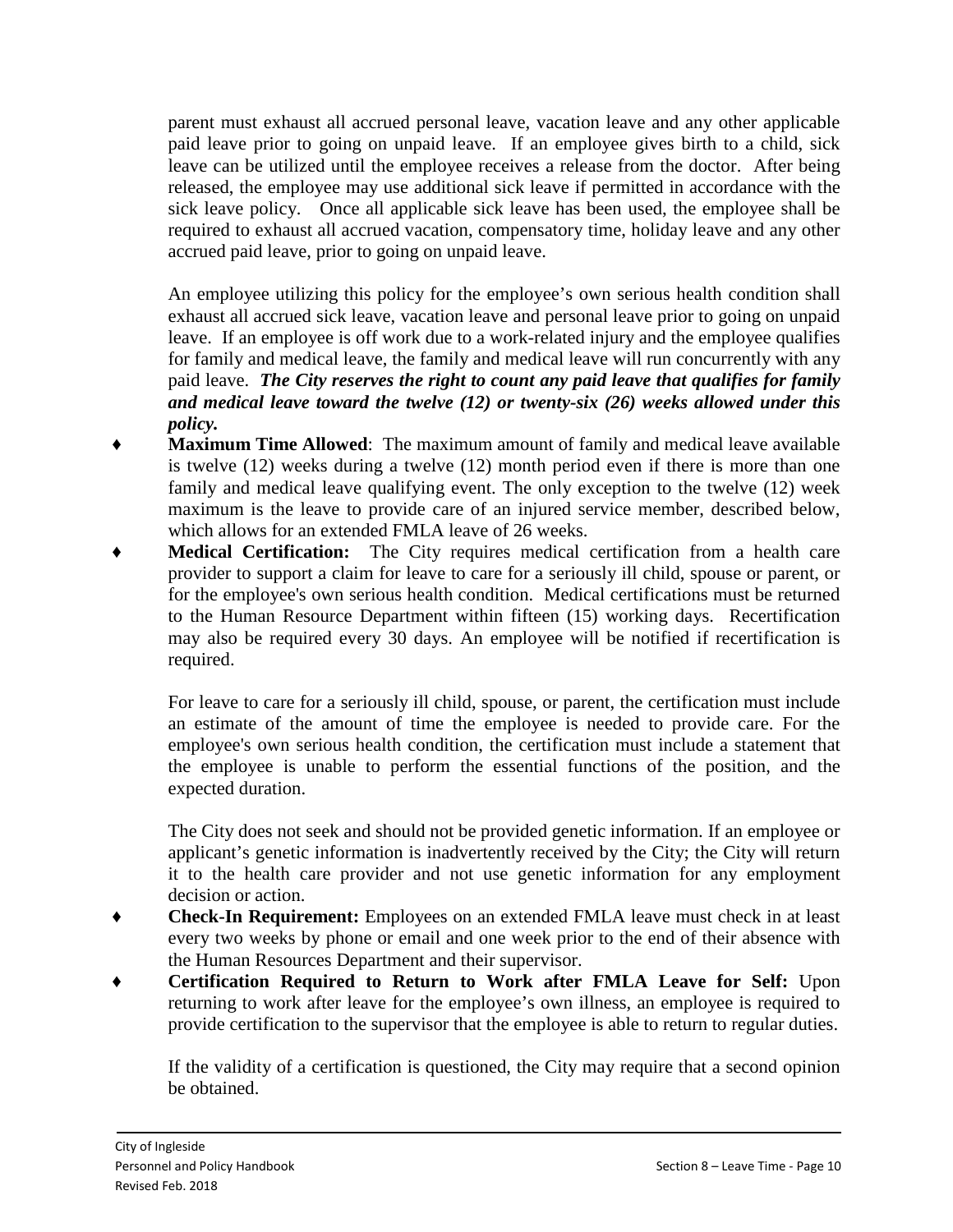If the first and second opinions differ, the City may require a third opinion be obtained. The employee and the City must agree upon a health care provider for the third opinion and this opinion shall be binding on both parties. The City shall bear the expense of the second and third opinions.

- **Return to Work:** When an employee returns to work after family and medical leave, the employee shall be restored to the same position or to an equivalent position involving the same or substantially similar duties and responsibilities. An employee will be restored to the same worksite or to a geographically proximate worksite. The employee is also entitled to return to the same shift or an equivalent schedule.
- **Effect on Married Couples:** If a City employee is married to another City employee and either or both employees request family and medical leave for the birth or placement of a child with the employee for adoption or foster care, the total time allowed shall be limited to no more than twelve (12) weeks combined during any rolling twelve (12) month period. For other qualifying family and medical leave events, each employee is entitled to leave as long as the total amount of leave taken during any twelve (12) month period does not exceed twelve (12) weeks (or twenty-six (26) weeks, if applicable).
- Continuation of Insurance Benefits: While utilizing unpaid family and medical leave, an employee's insurance benefits will continue without interruption as long as the employee pays his or her portion of the insurance premiums. Insurance premiums can be deducted from the paycheck before the leave begins, or during the leave, if the employee continues to receive pay (pre-tax), paid monthly or bi- weekly.
- **Intermittent Leave:** When medically necessary, an employee may take family and medical leave on an intermittent basis or work a reduced schedule. Arrangements should be made with the employee's immediate supervisor and Human Resource Department so that the operations of the department are not unduly disrupted. An employee taking intermittent leave or leave on a reduced schedule may be temporarily assigned to an alternative position with equivalent pay and benefits if it better accommodates the needs of the department.
- **Holidays:** Holidays will be paid in accordance with the Holidays policy. City holidays will be counted as part of the twelve (12) or twenty-six (26) weeks of family and medical leave, whether the employee is on paid or unpaid leave.
- **TMRS:** Employee contributions to TMRS may be made on a voluntary basis through a special arrangement with the City while an employee is in a leave without pay status. It is the employee's responsibility to initiate such an arrangement by timely contacting the City's Human Resources Director and completing the necessary paperwork.
- **Recordkeeping:** Family medical leave time will be tracked on an hourly basis for payroll and compliance purposes. To determine entitlement for employees who work variable hours, the minimum hours required for eligibility is calculated on a pro rata or proportional basis by averaging the weekly hours worked during the twelve (12) weeks prior to the start of family and medical leave.
- **Exempt Employees:** Salaried executive, administrative, professional, and other employees of the City who meet the Fair Labor Standards Act (FLSA) criteria for exemption from overtime shall not lose their FLSA-exempt status by using any unpaid FMLA leave. Exempt employees will not be paid for absences of unpaid leave under the FMLA.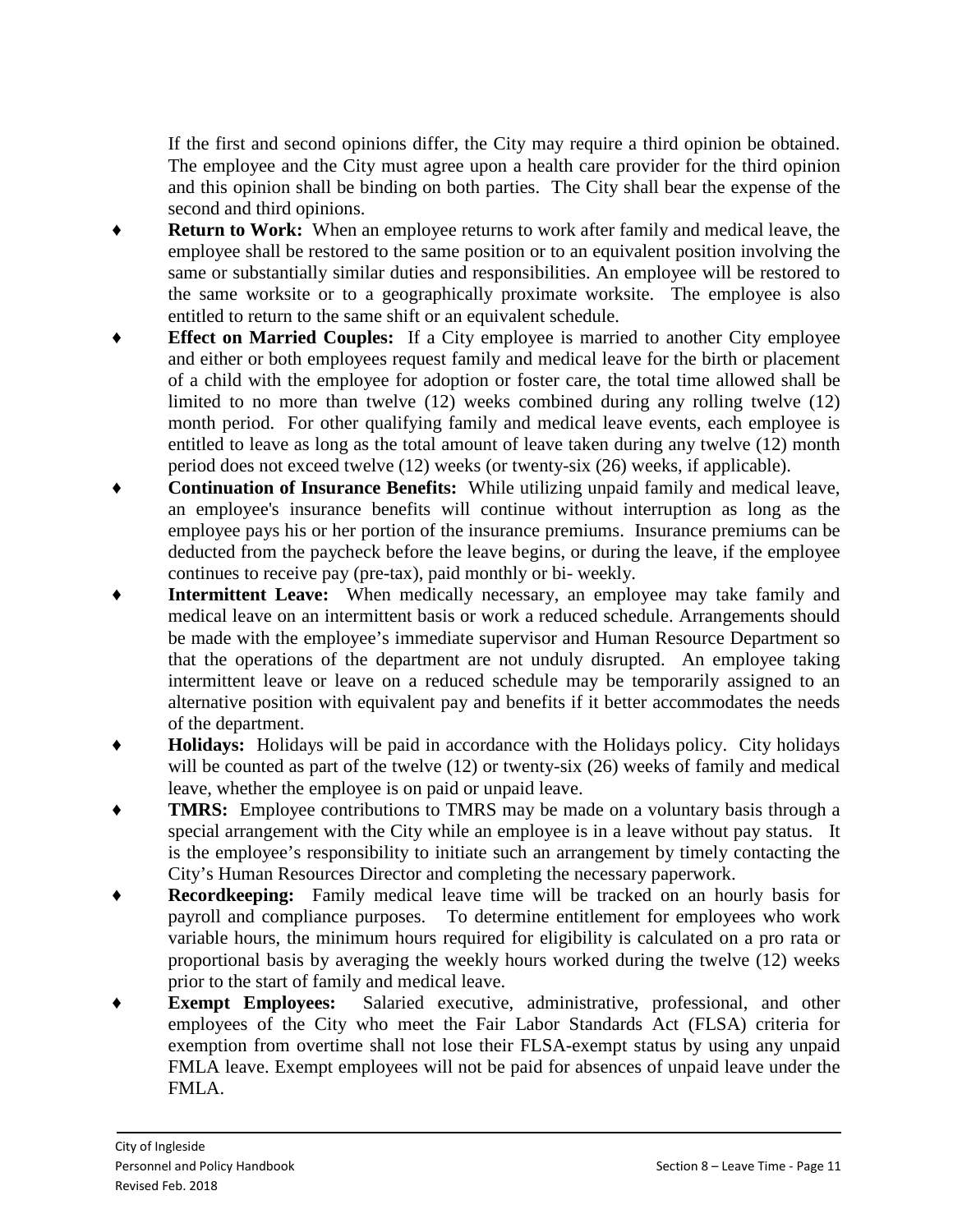# **8.I.3. Definitions**

- 12-Month Period: A rolling 12-month period measured backward from the date leave is taken.
- **12-Month Service Member Period:** A single 12-month period measured forward from the first day Service member Family Leave is taken.
- **Child:** A biological, adopted, or foster child; a stepchild; a legal ward; or a child of a person standing in loco parentis, who is standing in the place of a parent, who is either under age 18, or age 18 or older and requires active assistance or supervision to provide daily self-care. A biological or legal relationship is not necessary. A more detailed definition is provided in the Family and Medical Leave Act of 1993 which is available in the Human Resources Department.
- **Health Care Provider:** A doctor of medicine or osteopathy who is authorized to practice medicine or surgery (as appropriate) by the State in which the doctor practices; or any other person determined by the Secretary of Labor to be capable of providing health care services. A more expansive definition is provided in the Family and Medical Leave Act of 1993 which is available in the Human Resources Department.
- **Next of Kin:** The nearest blood relative of a Covered Service member.
- **Parent:** A biological parent or an individual who stands or stood in the place of a parent to an employee when the employee was a child. This term does not include parents-inlaw.
- **Serious Health Condition:** An illness, injury, impairment, or physical or mental condition that involves: (1) any period of incapacity or treatment that results in inpatient care (i.e., an overnight stay) in a hospital, hospice, or residential medical care facility; (2) any period of incapacity requiring absence from work, school, or other regular daily activities, of more than three calendar days, that also involves continuing treatment by (or under the supervision of) a health care provider; or (3) continuing treatment by (or under the supervision of) a health care provider for a chronic or long-term health condition so serious that, if not treated, would likely result in a period of incapacity of more than three calendar days; or 4) for prenatal care.

Voluntary or cosmetic treatments (such as most treatments for orthodontia or acne) which are not medically necessary are not "serious health conditions," unless inpatient hospital care is required. Restorative dental surgeries after an accident or removal of cancerous growths are serious health conditions provided all the other conditions of this regulation are met.

**Spouse:** A husband or wife as defined or recognized under state or federal law for purposes of marriage, including common law marriage.

# **8.I.4. Military Family Leave Entitlement.**

**Military Exigency Leave** – Employees who are otherwise eligible for FMLA and have a spouse, child, or parent on covered active duty (deployed to a foreign country) or called to covered active duty status in the National Guard or Reserves (deployment to a foreign country or in support of a contingency operation) may use their 12-week leave entitlement to address certain qualifying exigencies including eligible: short-notice deployments; attendance at military events and related activities; childcare and school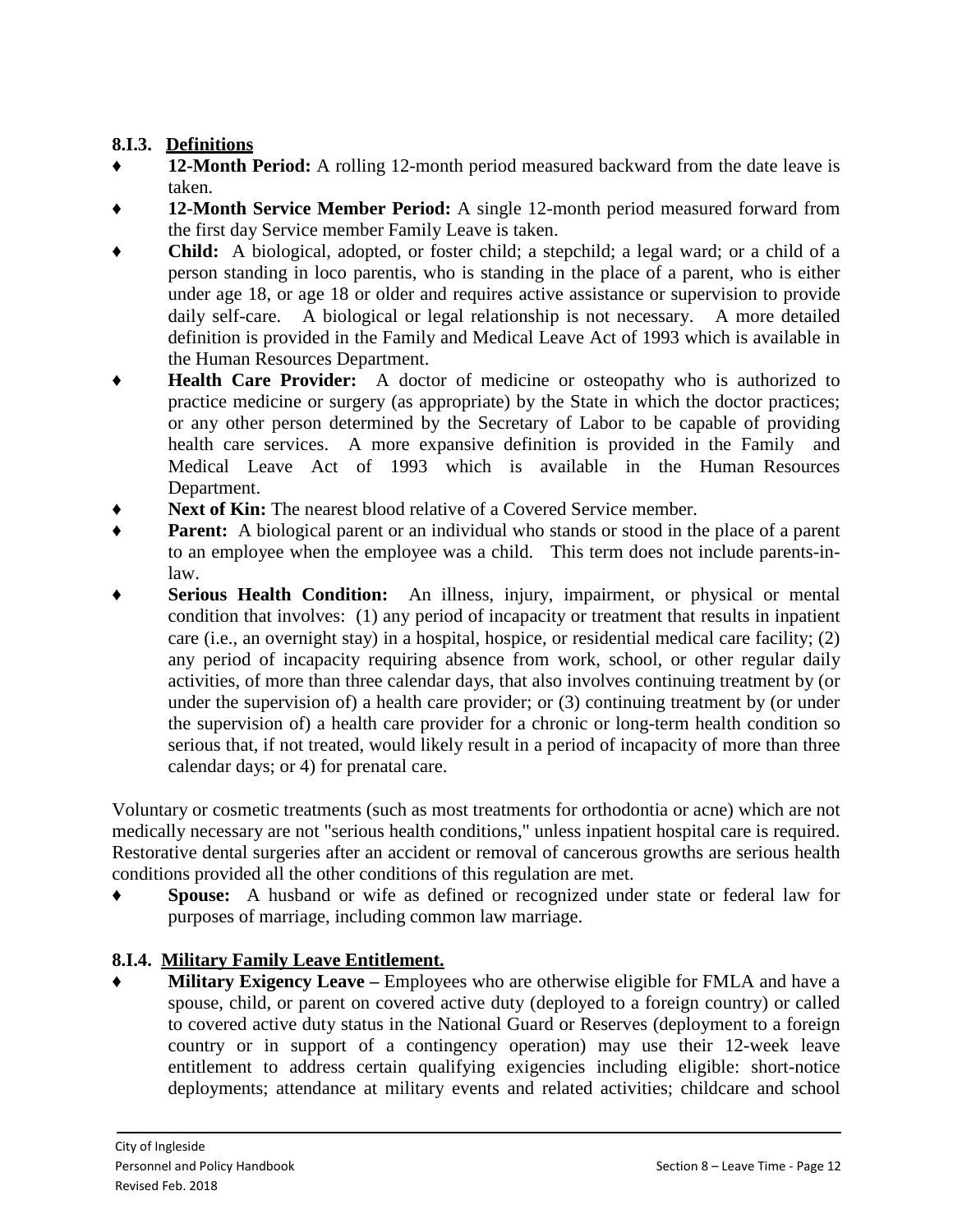activities; addressing financial and legal arrangements; attending counseling sessions; attending post-deployment activities; up to 15 days of rest and recuperation; and parental care.

**Military Caregiver Leave** – Employees who are the spouse, parent, child or next of kin of a service member who incurred a serious injury or illness while on active duty in the Armed Forces and is undergoing medical treatment, recuperation or therapy, may take up to 26 weeks of leave to care for the injured service member in on 12-month period. The covered service member must be a current member or eligible veteran of the Armed Forces (including a member of the National Guard or Reserves) with a serious injury or illness incurred in, or aggravated by, service in the line of duty on active duty that may render him/her medically unfit to perform his/her duties.

**8.I.5.** Retention of Benefits. An employee on family leave does not lose any previously accrued seniority or employment benefits, but does not earn any leave credits or other benefits during the unpaid portion of the leave.

**8.I.6. Posting of Summary of Act.** The city has posted a summary of the Family and Medical Leave Act on its central bulletin board for employees' information.

*(Legal references: Family and Medical Leave Act of 1993 (Pub. L. 103-3), as amended; and National Defense Authorization Act of 2008 (Pub. L. 110-181); and related U. S. Department of Labor regulations).*

**8.I.7. Request for Leave without Pay Immediately Following Family and Medical** Leave. If an employee requests additional unpaid leave beyond the 12-week maximum allowable under the family and medical leave provisions of these policies (or the 26-week period, if applicable), any extension granted will be under the terms set out in these policies headed **Section 8.M. Other Leaves of Absence without Pay**. Employees should read the referenced section carefully and understand the differences between these two types of leaves before requesting an extension.

**8.I.8. Documentation.** All documentation regarding family leave will be filed in the employee's confidential medical file, which is maintained separate from the personnel files in Human Resource Department, and is accessible to a limited number of persons, and only on a "need-to-know" basis. *(Legal reference: U.S. Americans with Disabilities Act of 1990 and ADA Amendments Act of 2008; Health Insurance Portability and Accountability Act (HIPAA) of 1996, as amended; and Ragsdale v. Wolverine Worldwide Inc.)*

# **8.J. MILITARY LEAVE**

The City complies with all state and federal laws relating to employees in reserve or active military service and does not discriminate against employees who serve in the military. Temporary employees who have brief or non-recurrent positions with the City and who have no reasonable expectation that their employment with the City will continue indefinitely or for a significant period of time are generally ineligible for extended paid military leave in excess of 15 days, re-employment rights, or any other military leave benefits under this policy.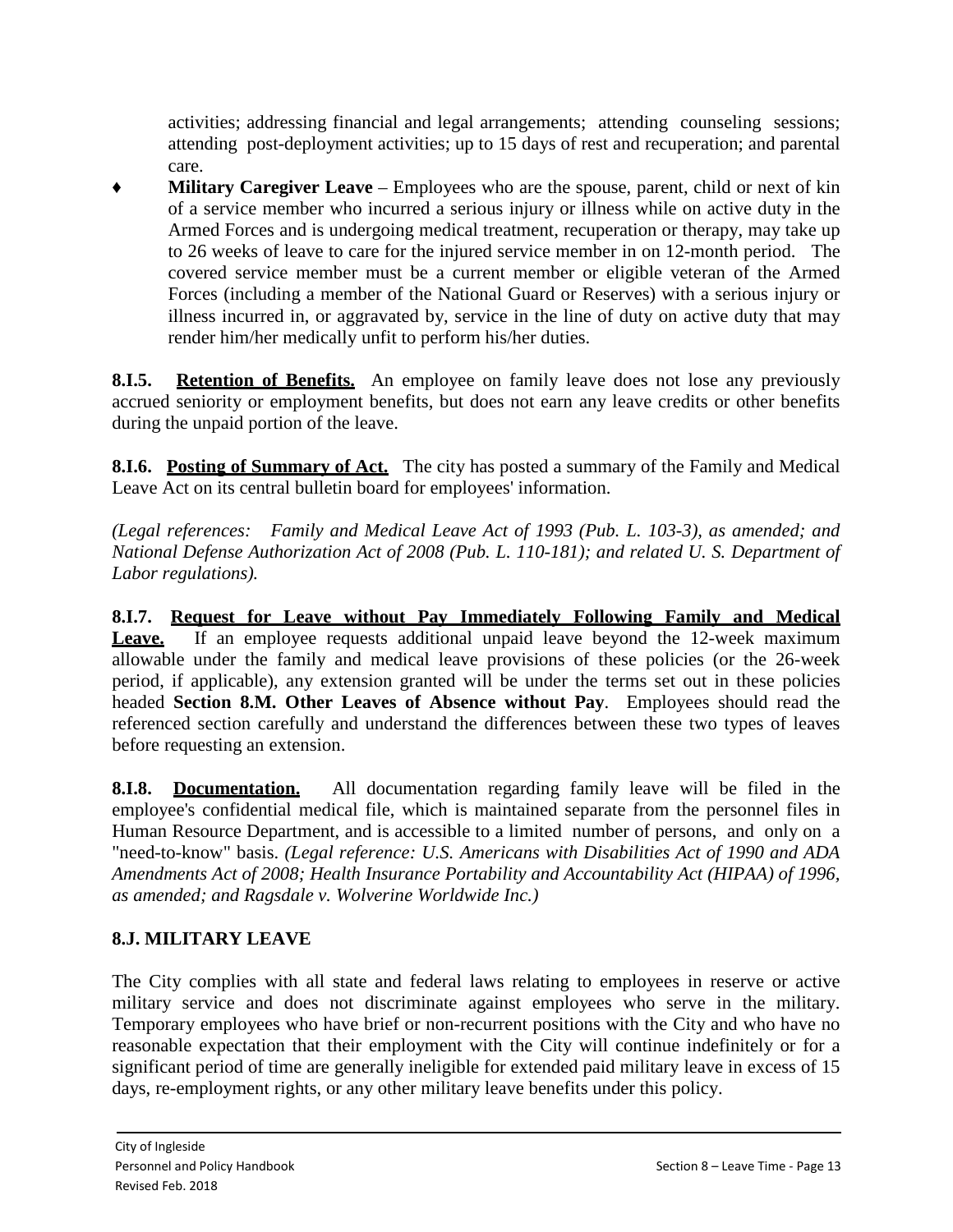This policy covers employees who serve in the uniformed services in a voluntary or involuntary basis, including active duty, active duty for training, initial active duty for training, inactive duty training, and full-time National Guard duty.

**8.J.1.** Notice to City of Need for Leave. Employees must provide as much advance written or verbal notice to the City as possible for all military duty (unless giving notice is impossible, unreasonable, or precluded by military necessity). Absent unusual circumstances, such notice must be given to the City no later than 24 hours after the employee receives the military orders. To be eligible for paid military leave, employees must complete and submit a Request for Leave Form along with the official documents setting forth the purpose of the leave and, if known, its duration. The Leave Request Form must be turned into the department director and the Human Resources Director as far in advance of the leave as possible.

# **8.J.2. Paid and Unpaid Leave for Training and Duty.**

- **Full Pay For Up to 15 Days.** Employees will be paid for military absences of up to a maximum of 15 workdays per fiscal year. Shift employees will be transitioned to a 40 hour workweek during military absences. This leave may be used when an employee is engaged in National Guard or U.S. armed forces reserve training or active military duty ordered or approved by proper military authority. The paid leave days may be consecutive or scattered throughout the year. An employee who qualifies for this leave may request an annual accounting of the use of this leave.
- Other Paid Leave. Employees who have exhausted all available paid military leave may, at their option, may use other available paid leave time (i.e., vacation leave, holiday leave, and compensatory time) to cover their absence from work.
- Unpaid Leave. After an employee has exhausted all available paid military leave (including other paid leave time that the employee chooses to use to cover a military absence), the employee will be placed on leave without pay.
- **Medical and Dental**. While an employee is on paid military leave (or any military leave of less than 31 days), the City will continue to pay its portion of the monthly premium for group health benefits. When military leave is unpaid, the employee may elect to continue group health coverage for up to 24 months following separation of employment or until the employee's reemployment rights expire, whichever event occurs first, for the employee and eligible dependents at the employee's expense.
- **Return to Employment**. Upon an employee's return to employment following military service, the City will provide health insurance coverage immediately. In addition, a returning employee will not be subjected to exclusions from coverage unless the exclusions apply to injuries or conditions that were incurred as a result of military service.
- **Other Benefits.** While on *paid* military leave, employees continue to accrue vacation, sick leave, and other benefits provided to other employees on paid leave. The City will also continue to pay the premium for any City-provided life insurance while the employee is on *paid* military leave. While on **unpaid** military leave, employees are generally ineligible for most City-provided benefits. Benefits, such as vacation and sick leave, do not accrue while an employee is on unpaid leave, including unpaid military leave. While on unpaid military leave, benefit accruals will be suspended and will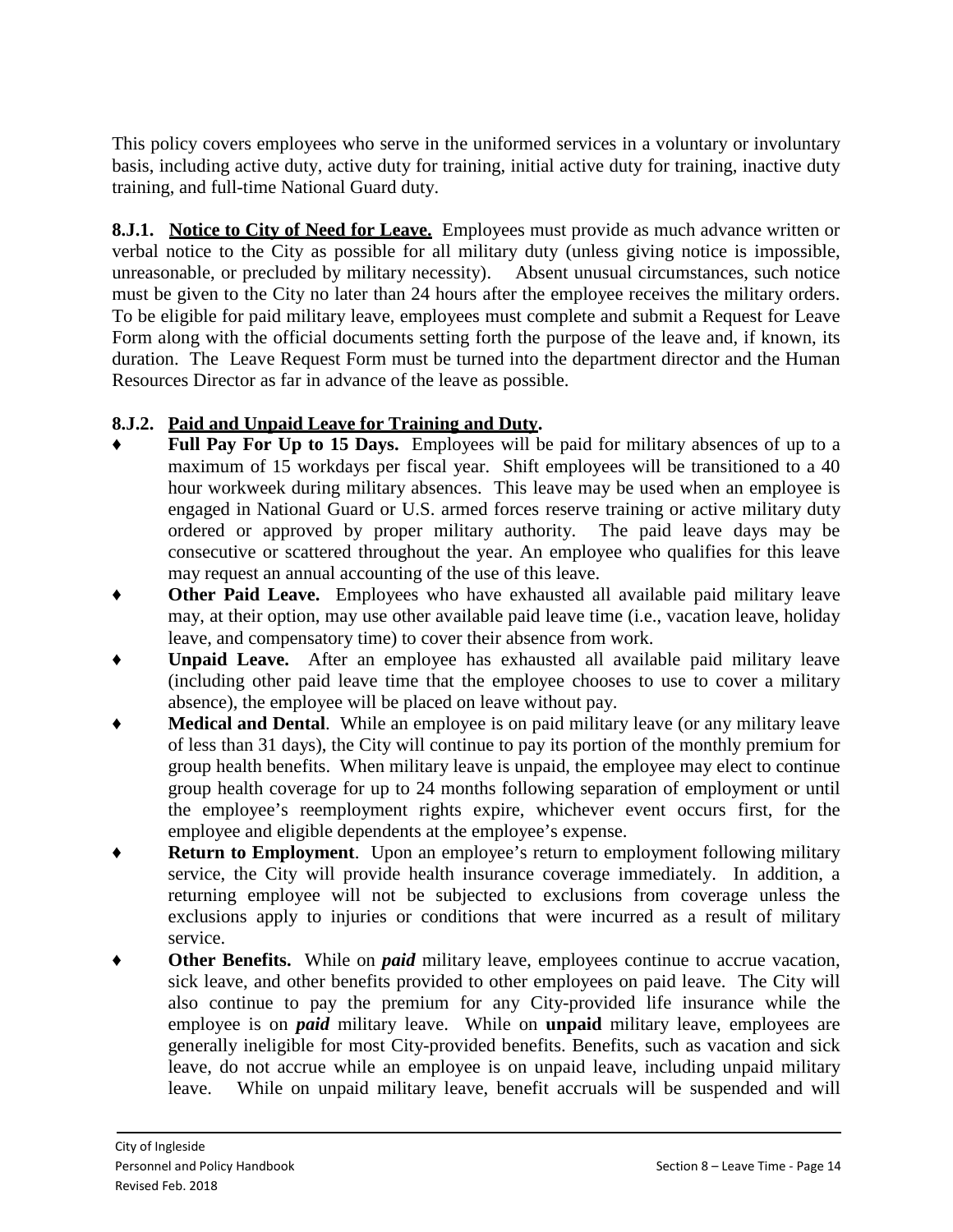resume upon the employee's return to active employment. Once an employee returns to work following an unpaid leave, the employee will be treated as though continuously employed for purposes of determining benefits based on length of service, such as vacation accrual and longevity pay.

- **TMRS.** Typically, an employee's period of uniformed service is deemed to constitute service for purposes of vesting and benefit accrual. Thus, employees earn service credit for time spent on active duty military leave. Service time is credited when an employee returns to work. To qualify for service credit, an employee must: return to work for the City within 90 days after discharge; receive an honorable discharge; and timely complete the necessary application. In order to receive monetary credit, an employee has the lesser of five years or three times the length of the military service to make up any TMRS contributions that were missed while on military leave.
- **Return to Work:** A person returning from service must report back to work or apply for reemployment within the time constraints prescribed by USERRA. The City shall reemploy a returning veteran according to the provisions of USERRA.
- **Deadline to Notify City of Intent to Return to Work.** The deadline for an employee to return to work and/or notify the City that the employee intends to return to work following military leave depends upon how long the employee's military service lasted:
	- ♦ For service of less than 31 days, employees have eight (8) hours following their release from service to report for their next scheduled work period.
	- For service between 31 days and 180 days, employees have 14 days following their release from service to apply for reemployment.
	- For service of more than 180 days, employees have 90 days following their release from service to apply for reemployment.
	- These deadlines may be extended for 2 years or more when an employee suffers service-related injuries that prevents the employee from applying for reemployment or when circumstances beyond the employee's control make reporting within the time limits impossible or unreasonable.
- **Required Documentation.** To qualify to return to work, an employee returning from leave must provide documentation of the length and character of military service. Also, evidence of discharge or release under honorable conditions must be submitted to the City if the military leave lasted more than 31 calendar days.

# **8.K. ADMINISTRATIVE LEAVE**

The City may grant Administrative Leave with or without pay to an employee**,** at the discretion of the City Manager (or designee)**,** when no other paid leave category is available or applicable.

Department directors, in consultation with the Human Resources Director, may designate Administrative Leave with pay only pending a disciplinary decision or drug/alcohol screening results, or during an internal investigation.

Written notice of administrative leave shall be provided to the employee and a copy forwarded to the Human Resources Director for inclusion in the personnel file and proper payroll processing.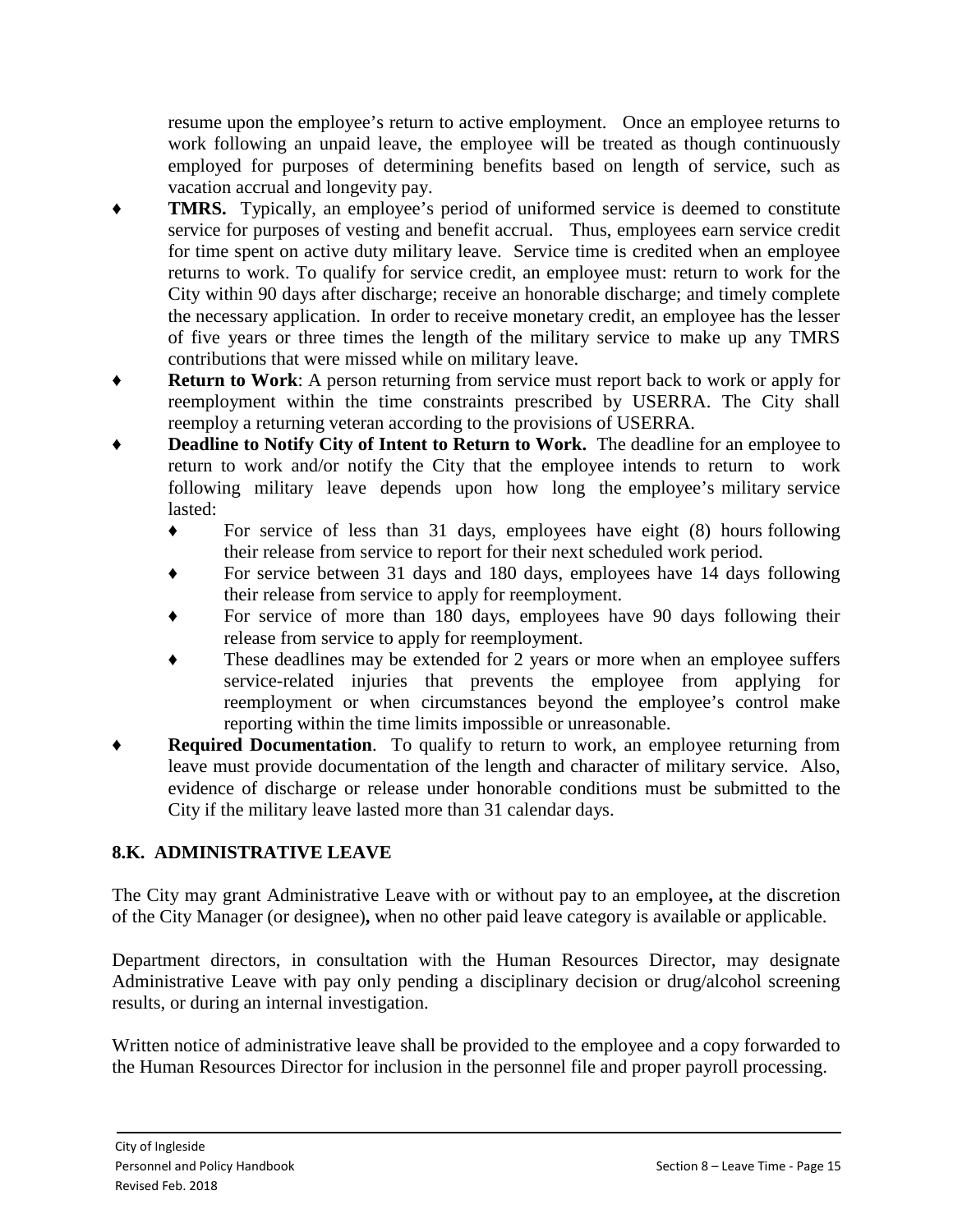#### **8.L. BEREAVEMENT LEAVE**

With the approval of the Human Resource Director, bereavement leave with full pay, up to a maximum of three (3) working days, shall be granted to employees in the case of the death of an immediate family member. This applies to regular full time employees and regular full time employees serving their probationary period. Immediate family shall be defined as a husband, wife, father, father-in- law, mother, mother-in-law, son, daughter, brother, sister, grandfather, grandmother, brother-in- law, sister-in-law or other members of kinship who may be residing under the same roof with an employee at the time of death.

An employee may be required to provide proof of death/funeral/family relationship in support of bereavement leave. Bereavement leave pay is paid at the employee's base rate at the time of absence. Paid time off for bereavement leave is not counted as hours worked for purposes of determining overtime.

The terms of and reasons for the leave must be documented and filed in the employee's personnel file. Bereavement leave cannot be accumulated or carried forward.

Additional Bereavement Leave may be granted by the department director with the approval of the City Manager. This additional leave (in excess of the up to (3) three days allowed) will be charged to the employee's sick leave.

Employees who wish to attend funerals for other than immediate family must use vacation, compensatory time, or unpaid leave.

# **8.M. OTHER LEAVES OF ABSENCE WITHOUT PAY**

In extraordinary circumstances, the City may grant employees an unpaid leave of absence (LOA). All requests for LOA must be submitted on the City's Leave Request Form. Department directors are authorized to grant an unpaid LOA for up to 30 days after consulting with the Human Resource Department and documentation placed in the confidential medical files. Any LOA beyond 30 days must be authorized by the City Manager and documentation placed in the confidential medical files. The employee may seek extensions of leave, up to a maximum of 180 total days away from work. This policy will be administered consistently with the City's obligations under the Americans with Disabilities Act, the American with Disabilities Act as Amended and the Family Medical Leave Act (FMLA). An LOA will not be authorized unless there is a reasonable expectation that the employee will return to employment with the City at the end of the approved leave period.

**8.M.1.** Use of All Other Available Leave. All vacation, compensatory time, holiday time and/or leave authorized under FMLA must be used prior to authorizing an LOA to an employee. If the LOA is due to illness or injury, all sick leave must also be used prior to authorizing an LOA.

**8.M.2. Criteria**. Factors considered by the City in granting an LOA include the reason for the leave; departmental work requirements; the employee's length of service, work performance and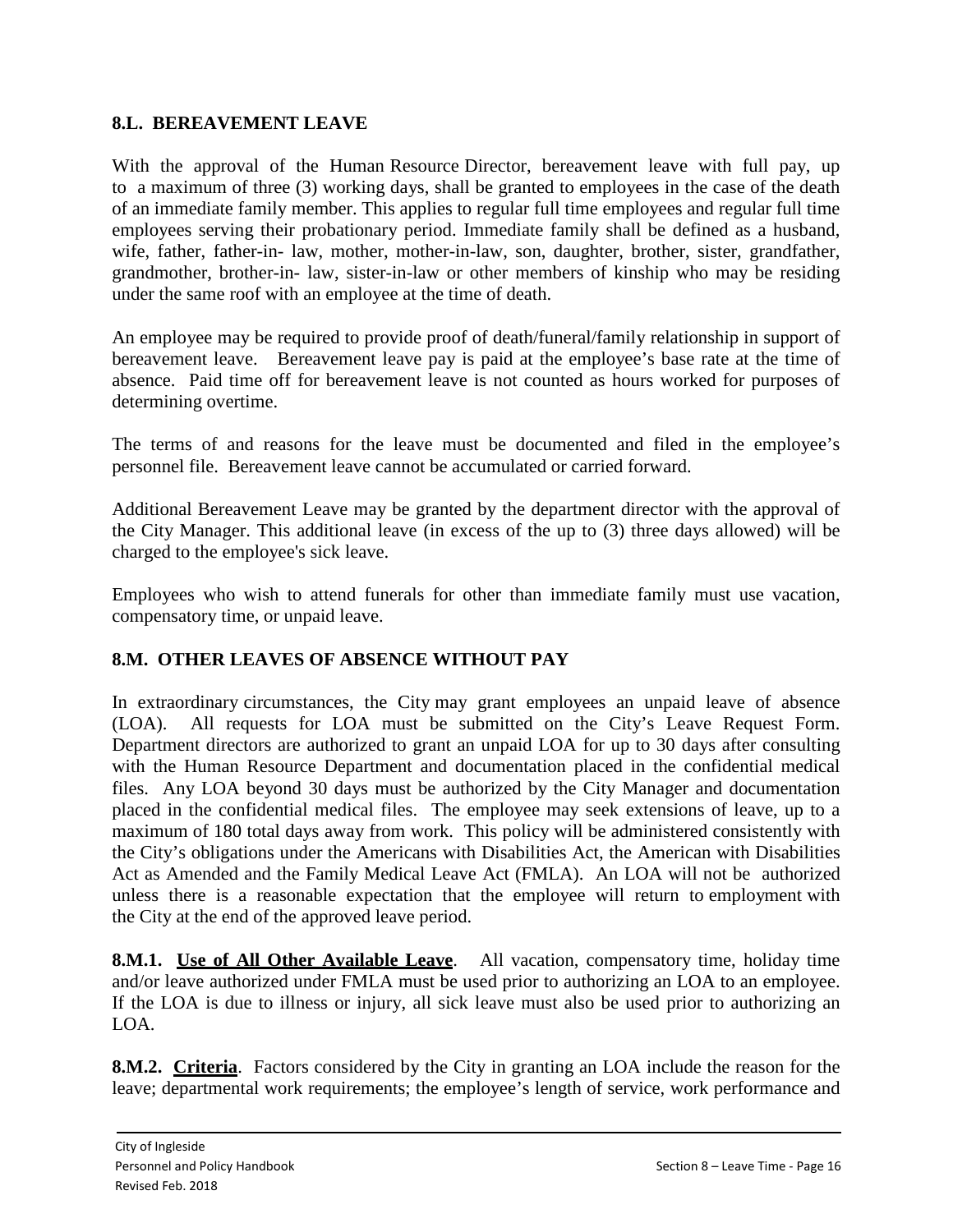disciplinary history.

**8.M.3**. **Reasons for LOA.** An LOA may be considered in the following circumstances:

- Recovery from extended illness, injury or temporary disability.
- ♦ Extended care for immediate family members.
- ♦ Educational purposes when successful completion will contribute to the work of the City.
- ♦ Public service assignment.

**8.M.4. Documentation**. Requests for LOA without pay must be made in writing to the employee's department director as far in advance as possible prior to the requested leave date and the department Director will consult with the Human Resource Department. Requests for an extension of leave must also be in writing and submitted to the department director, who will forward the request to the City Manager's office and the Human Resources Director. The need for a medical LOA must be supported by documentation acceptable to the City, including but not limited to a doctor's explanation of why the employee cannot perform the essential functions of the position, when the employee is expected to return to work, and periodic updates regarding the employee's ability or inability to return to work in a full or modified duty capacity.

Any employee on LOA without pay must contact the department head and the Human Resources Director weekly to report on the employee's condition or status. Before returning to work from a medical LOA, the employee must submit a letter from the doctor stating that the employee is able to resume normal job duties. The City may also impose additional return to work requirements.

**8.M.5. Other Employment during Leave**. Under no circumstances may an employee on an authorized LOA without pay work another job, whether for pay, as a volunteer or as selfemployment, unless expressly authorized in writing by the department director and the Human Resources Director.

**8.M.6. Reinstatement**. Employees returning from an LOA will be reinstated to their same position or one of similar pay and status, provided the City's circumstances have not changed to the extent that it would be impossible or unreasonable to provide reinstatement. If the same job or one of similar pay and status is not available, reinstatement may, at the City's discretion, be deferred until a position is available. Usually, an employee who fails to return to work at the conclusion of an approved LOA will be considered to have voluntarily resigned employment with the City.

**8.M.7. Benefits/Premium Payments**. All LOA's are unpaid. Vacation, sick leave, holiday pay, and other benefits **do not** accrue during an unpaid LOA. Any benefit continuation during an LOA must be approved in advance by the Human Resources Director and the City Manager.

Any insurance premiums, or partial premiums, normally paid on behalf of the employee by the City will not be paid by the City beginning the first day of the month following the starting date of an LOA. Employees who have group health or any other kind of insurance through the City continue to be responsible for paying their portion of the premiums while on a LOA. An employee's failure to pay either the employee's, or the City's, portion of insurance premiums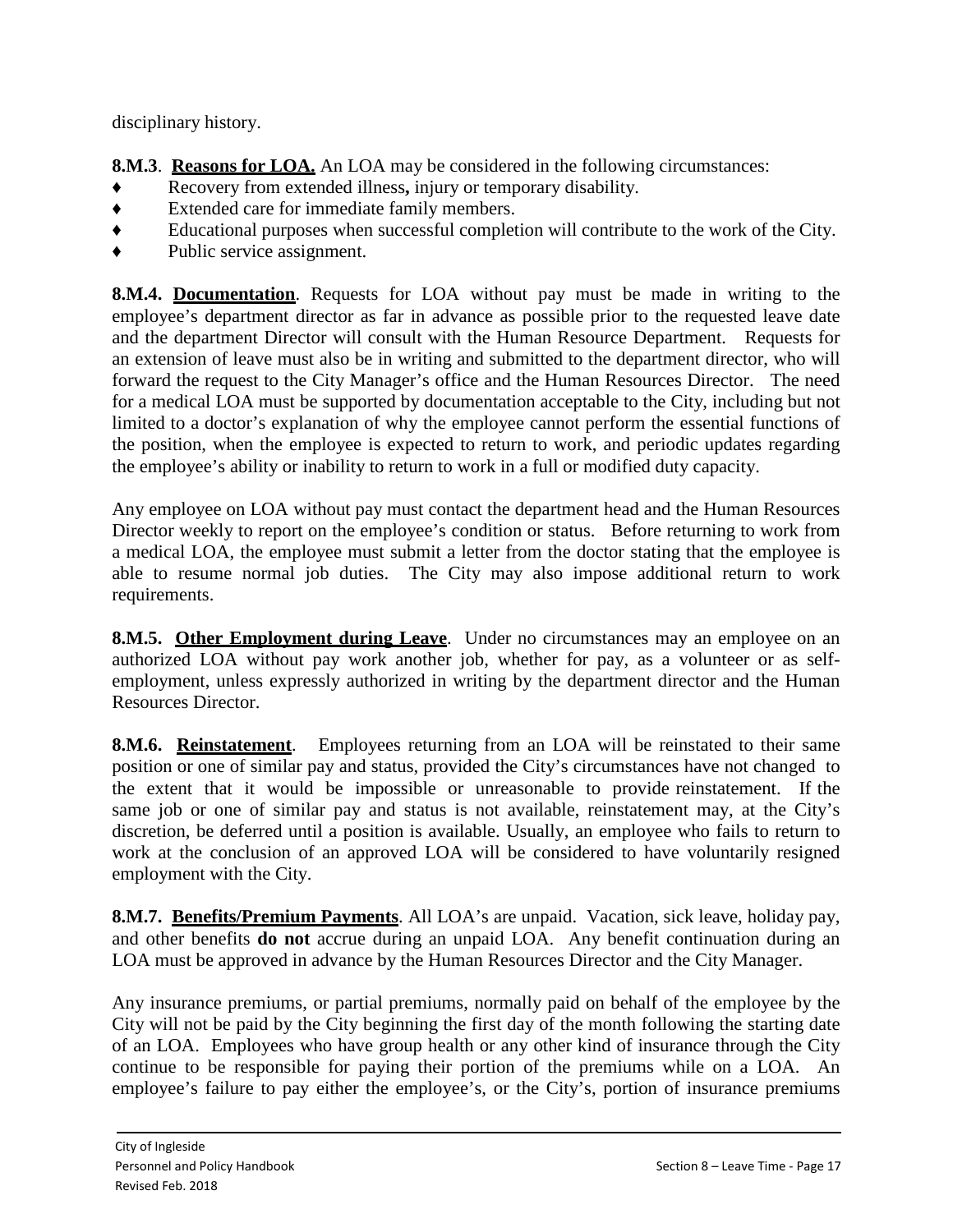during an LOA will result in cancellation of coverage.

**8.M.8. Revocation**. The City Manager may revoke authorized leave without pay at any time with reasonable notice to the employee. Failure to return to work after the expiration of an authorized LOA or failure to provide required medical status reports, physician's statements, or to contact the City per the required schedule will likely result in revocation of the LOA and/or disciplinary action up to and including dismissal.

Upon returning to work after an authorized leave of absence without pay, an employee receives an adjusted employment date and adjusted anniversary date which reflect the period of time that the employee used for leave of absence. This adjusted date will be used for the purpose of calculating vacation leave accrual, longevity and any other benefits that may be based on length of employment.

### **8.N. INJURY LEAVE**

**Every injury, no matter how minor, must be reported to the Human Resources Department within 24 hours of occurrence by the injured employee or employee's supervisor.** Failure to report an on-the-job injury, no matter how minor, is grounds for disciplinary action.

**8.N.1. Police Personnel**. Police personnel will be compensated according to State law for injuries occurring in the course of employment.

**8.N.2. All Other City Employees.** All other employees will adhere to the following policy upon incurring an on-the-job injury:

- ♦ **First Seven (7) Days**. The City will pay the employee's full salary for the first seven (7) calendar days, whether that employee is a regular employee, still in the probationary period, full-time, or temporary
- **After First Seven (7) Days.** If the employee must be absent from work for more than seven (7) calendar days, Worker's Compensation will pay either seventy percent (70%) or seventy-five percent (75%) (depending on wage – per TML-IRP regulations) of the employee's base salary. The City will provide the difference between the employee's regular pay and the Worker's Compensation payment. The combined total of the City paycheck and the Worker's Compensation check shall not exceed the employee's base 40 hour per week salary.

If the employee misses more than fourteen (14) days, TML-IRP will pay the seventy percent (70%) or seventy-five percent (75%) of the base wage for the first seven (7) days. Because the City has already paid full base salary for those days, the employee is required to reimburse the city for the amount paid by TML-IRP.

**Time Limit**. The time limit for use of injury leave is in conjunction with FMLA with the count beginning on the first day the employee is off work. At the end of FMLA allowed time limits, the employee will either receive Workers' Compensation checks only, or he/she will begin to use accrued sick or vacation leave. No exceptions to this policy will occur.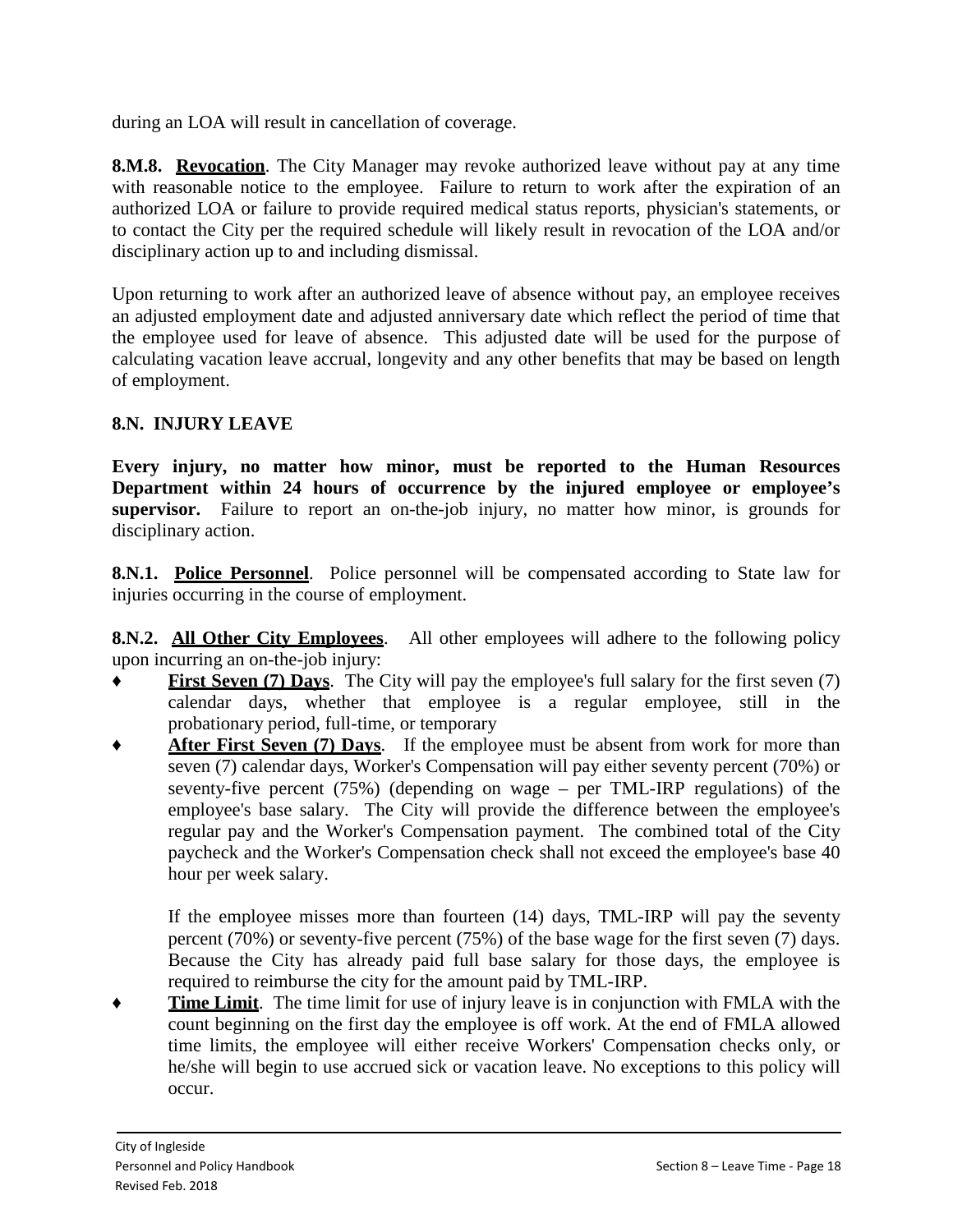- **Modified Duty**. If modified duty can be arranged by the supervisor, the employee shall return to work on a modified duty status with no loss in pay. The doctor is to determine what modified duty entails as far as activity. As soon as the doctor rules that the employee is able to return to full duty, he/she will be taken off modified duty and placed back on his/her regular tasks.
- **Return to Work**. If at any point information is obtained that the employee is able to return to work but not willing to do so, the Human Resources Director will report this information to the Worker's Compensation insurance carrier and the carrier will investigate the matter. Refusal to return to work could result in the loss of Worker's Compensation benefits and the possibility of termination.
- **Benefits**. Employees accrue vacation, sick and holiday leave while on injury leave.

For information on eligibility and injury reporting procedures for bona fide, on-the-job, workrelated injuries, please see the section in this manual under the main heading **Section 10 - Worker's Compensation.**

# **8.O. USING LEAVE IN COMBINATION**

When an employee who is on sick leave has exhausted his or her accrued sick leave, the employee will automatically be placed on compensatory leave if the employee has accrued compensatory leave available, and then vacation leave on if the employee has that leave available.

Sick leave cannot be used for vacation purposes when vacation leave is exhausted.

With the approval of the employee's department head and the City Manager, other types of leave may be used in combination or coupled with holidays if it is determined to be in the best interests of the City and the employee.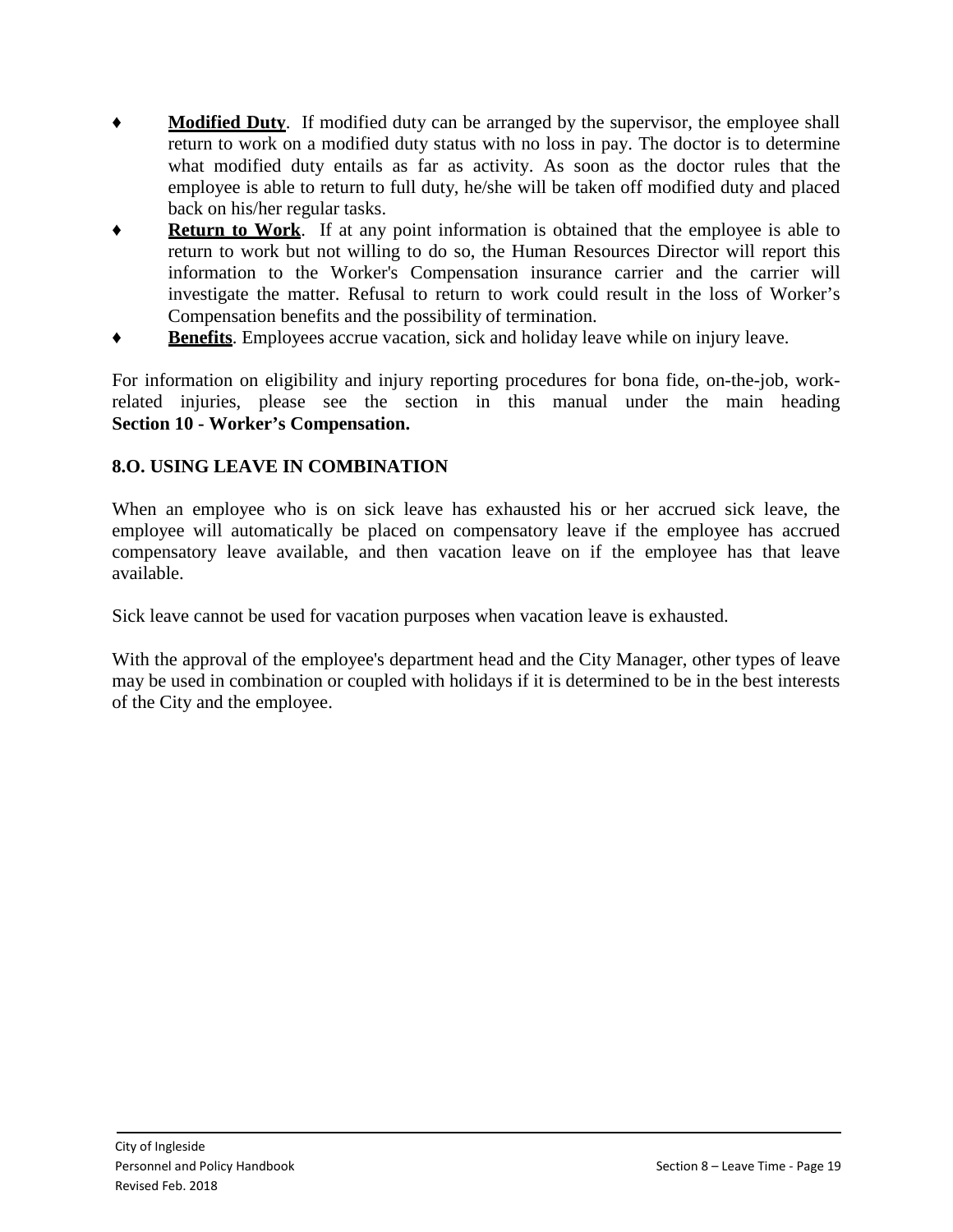## **SECTION 9. HOLIDAYS**

### **9.A. LIST OF HOLIDAYS**

The following is a list of approved holidays:

| <b>Holiday</b>          | Date(s)                               |
|-------------------------|---------------------------------------|
| New Year's Day          | January 1                             |
| Good Friday             | <b>Friday before Easter</b>           |
| <b>Memorial Day</b>     | Last Monday in May                    |
| <b>Independence Day</b> | July 4th                              |
| Labor Day               | <b>First Monday in September</b>      |
| Veteran's Day           | November 11th                         |
| <b>Thanksgiving Day</b> | Fourth Thursday In November           |
| Day after Thanksgiving  | Fourth Friday in November             |
| <b>Christmas</b> Eve    | December 24th                         |
| Christmas Day           | December 25th                         |
| Personal Day            | <b>Employee/Supervisor Discretion</b> |

\*Holidays may be adjusted by City Council.

#### **9.A.1. Rules Governing Holidays**

- If the holiday occurs on Saturday, it will be observed on the preceding Friday. If the holiday occurs on Sunday, it will be observed the following Monday.
- Full-time regular employees will receive holidays off with pay. If a full-time regular, nonexempt employee is required to work on a holiday, that employee will be paid their regular hourly rate and will accrue a leave day to be taken in the future. Any accrued holiday leave must be used within six (6) months of accrual and will be paid upon termination if accrued within six (6) months of termination.
- Regular Part-time employees who regularly work at least 25 hours weekly shall be granted a prorated benefit based on the time they would normally work on a day that coincides with a holiday. Temporary employees are not eligible for paid holidays.
- An employee who is absent without pre-approved or medically documented leave on the day immediately preceding or following a City holiday shall not be paid for the holiday.
- In addition, each full-time regular employee is authorized to take one additional personal leave day per calendar year on a date that is mutually agreeable to the employee and his or her supervisor. If the employee does not take his or her additional personal leave day before the end of the calendar year, the employee may not carry over the personal leave day to the following year.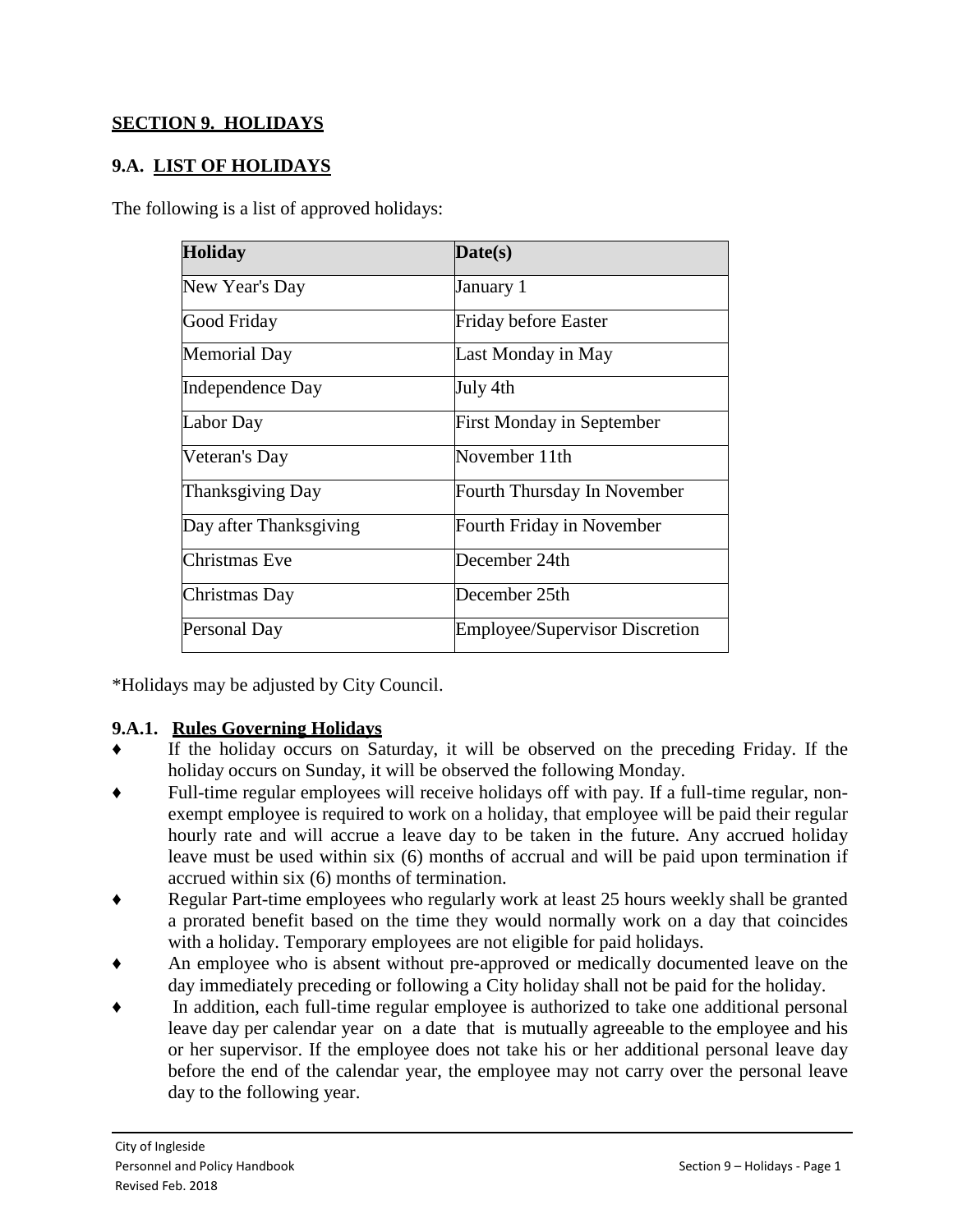♦ If an official holiday falls within a regular employee's vacation, the employee will be granted the holiday and not charged for a day of vacation.

# **9.A.2. Rules Governing Non-Traditional Schedules.**

This section applies to employees who work shifts occurring other than the traditional Monday through Friday schedule.

Whenever a legal holiday on the current year's list of approved holidays falls on a regular employee's regular day off and the employee does not work that day, he or she will (1) be provided with an alternate day off on what would otherwise have been a regular workday for the employee, or (2) be paid his or her regular salary amount for the pay period involved, plus eight additional hours for the holiday.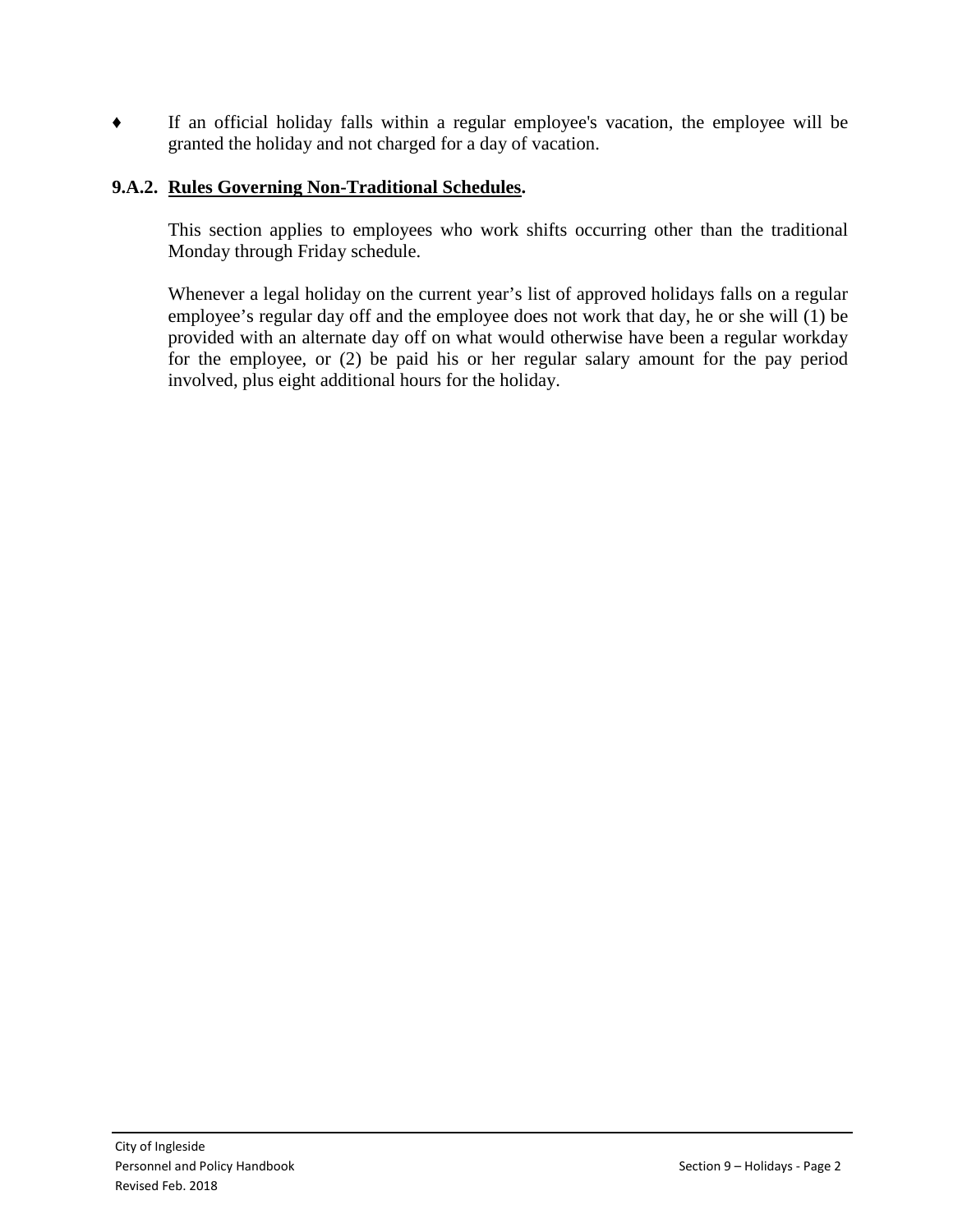# **SECTION 10. WORKERS' COMPENSATION**

# **10.A. EMPLOYEE SAFER WORKPLACE SUGGESTIONS.**

Employees shall report immediately to their immediate supervisors any conditions that in their judgment threaten the health and safety of employees or visitors.

Employees are encouraged to make suggestions to their supervisors for improvements that would make the city workplace safer or more healthful.

# **10.B. ELIGIBILITY FOR WORKER'S COMPENSATION**

**10.B.1. Purpose**. Workers' compensation is designed to cover the costs associated with injuries resulting from identifiable and specific accidents or injuries occurring during the course and scope of one's city's employment. All regular, temporary, and seasonal employees and volunteers of the City are covered by workers' compensation insurance.

**10.B.2**. **Eligibility**. Employees injured on the job are eligible for worker's compensation benefits, which may cover the cost of hospitalization, doctors, treatment, prescription drugs and other related expenses, as well as possible partial salary continuation.

**10.B.3**. **Not Covered**. Injuries not directly related to or caused by a specific accident or incident that occurred in the performance of the employee's job duties for the City, injuries occurring while an employee or volunteer is working or volunteering for an employer or organization other than the City. Also, injuries occurring during self-employment, are not covered under the City's workers' compensation plan.

# **10.C. ACCIDENT AND INJURY REPORTING PROCEDURES**

**10.C. 1. Medical Attention**. When an employee is injured on the job, the City's first priority is to ensure that the employee gets timely medical attention and possible drug screen. The employee must immediately report the circumstances of the accident and/or injury to the supervisor who will direct the employee to seek medical treatment, if necessary, from an approved provider list as provided by the City's Workers' Compensation insurance carrier or the Texas Department of Insurance.

**10.C.2. Reporting and Documentation**. The employee and the employee's supervisor is responsible for notifying the Human Resources Department and the employee's department head immediately upon being made aware of an employee's involvement in an accident or injury but no more than one (1) working day after the accident. This timely notification is critical.

**10.C.3. Investigation**. The employee's supervisor or if supervisor unavailable, the Department Director will initiate a thorough investigation into the cause and circumstances of the accident causing the injury, including interviewing all witnesses and preparing a detailed written report explaining the facts of the accident that occurred. The supervisor or Department Director must submit the First Report of Injury and any other related information to the Human Resources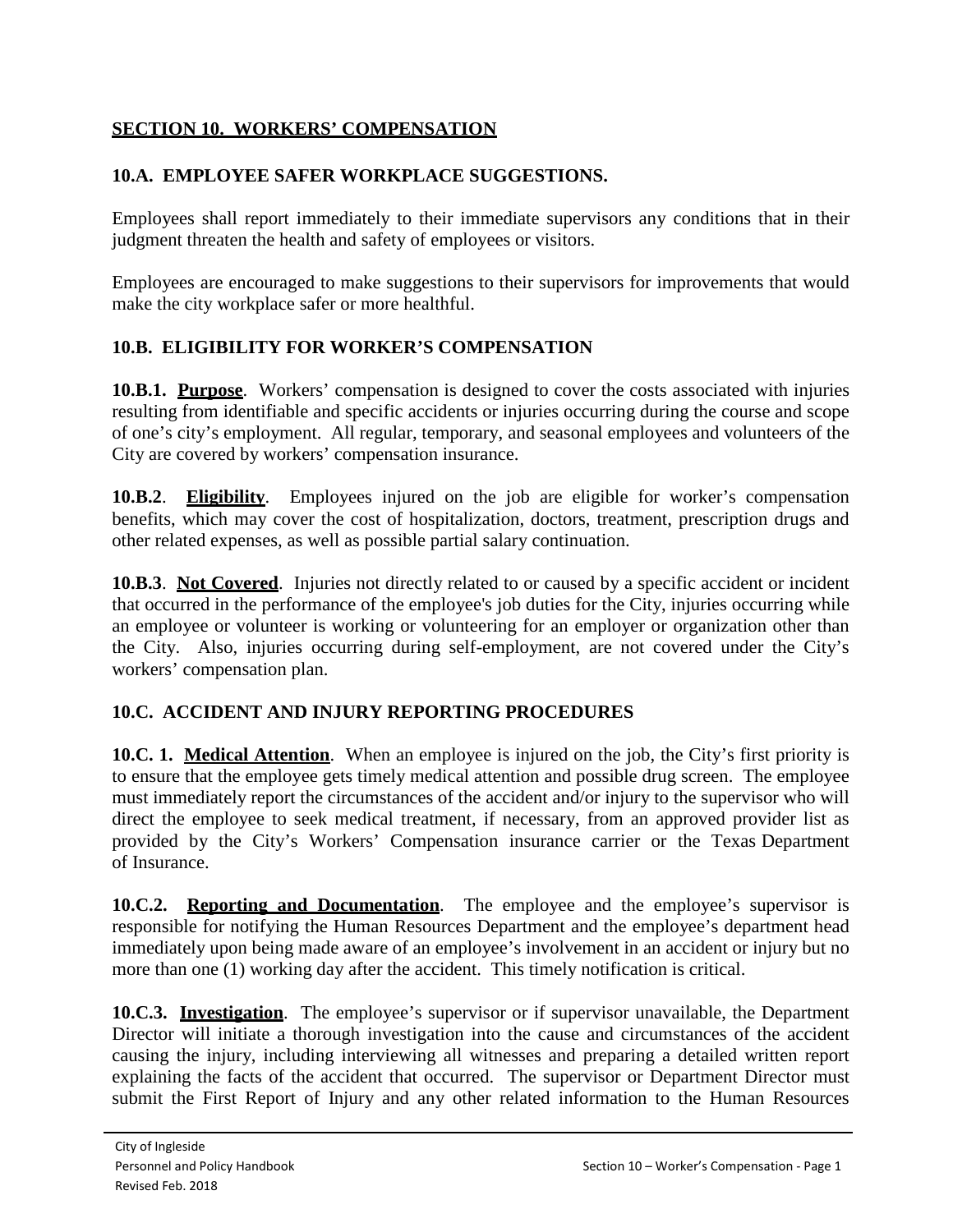Department no later than the next business day after the injury was reported or no later than 9 a.m. on Monday for injuries occurring over the weekend.

**10.C.4. Report Suspicious Circumstances.** If the employee's supervisor or Department Director has reason to believe that an injury has been reported that is not directly related to or caused by a specific accident or incident occurring in the performance of the employee's assigned job duties, the supervisor or Department Director must advise Human Resources of these circumstances. The decision of whether or not an injury will be covered by worker's compensation will be made by the City's Workers' Compensation insurance carrier or the Texas Department of Insurance and not by the City.

**10.C.5. Employee Reporting Requirements**. If the employee's treating physician recommends convalescence at home, the employee is required to contact the supervisor each day during the time away from work and to report to the Human Resources Department each Friday. For every doctor's office visit, the employee is required to obtain from his doctor a completed Work Status Report, which includes the employee's diagnosis, when the employee is expected to be able to return to work, the employee's restrictions and the date of the employee's next appointment. It is the employee's responsibility to ensure that a copy of the Work Status Report is forwarded to the Human Resources Department Failure to report to Human Resources as required may result in disciplinary action, up to and including termination of employment.

**10.C.6. Returning to Work**. The employee is to return to work immediately after treatment unless the employee's physician will permit neither regular duty nor modified duty. The employee must have a written release from the doctor to return to work and the release must specify any restrictions. The City does not guarantee the availability of a modified duty opportunity. However, the employee must accept any modified duty assignment that is offered, including an assignment in another department.

**10.C.7. Approval of Modified Duty Assignments**. All modified duty assignments must be approved by the Human Resources Department to ensure compliance with the City's policies, the physician's restrictions/release, and with the Americans with Disabilities Act (ADA,) the Americans with Disabilities Act as Amended (ADAAA).

**10.C.8. Maximum Time Limits**. The City will hold open an employee's position, following an injury that occurred while performing official job duties or conducting City business, for a reasonable time period if holding the position does not result in undue hardship on the City. Twelve (12) weeks of this period will be deemed leave under the Family and Medical Leave Act (FMLA), running concurrently with the employee's worker's compensation leave.

**10.C.9. Consideration of Reasonable Accommodations**. The Human Resources Department will engage in discussions of any reasonable accommodations that may assist the employee in performing the essential functions of the job. At the end of the reasonable period of time, should the employee still be unable for any reason to perform the essential duties of the job, with or without accommodation, the employee's position may be filled and the employee may be considered for a vacant position for which the employee is qualified and released from the physician to perform.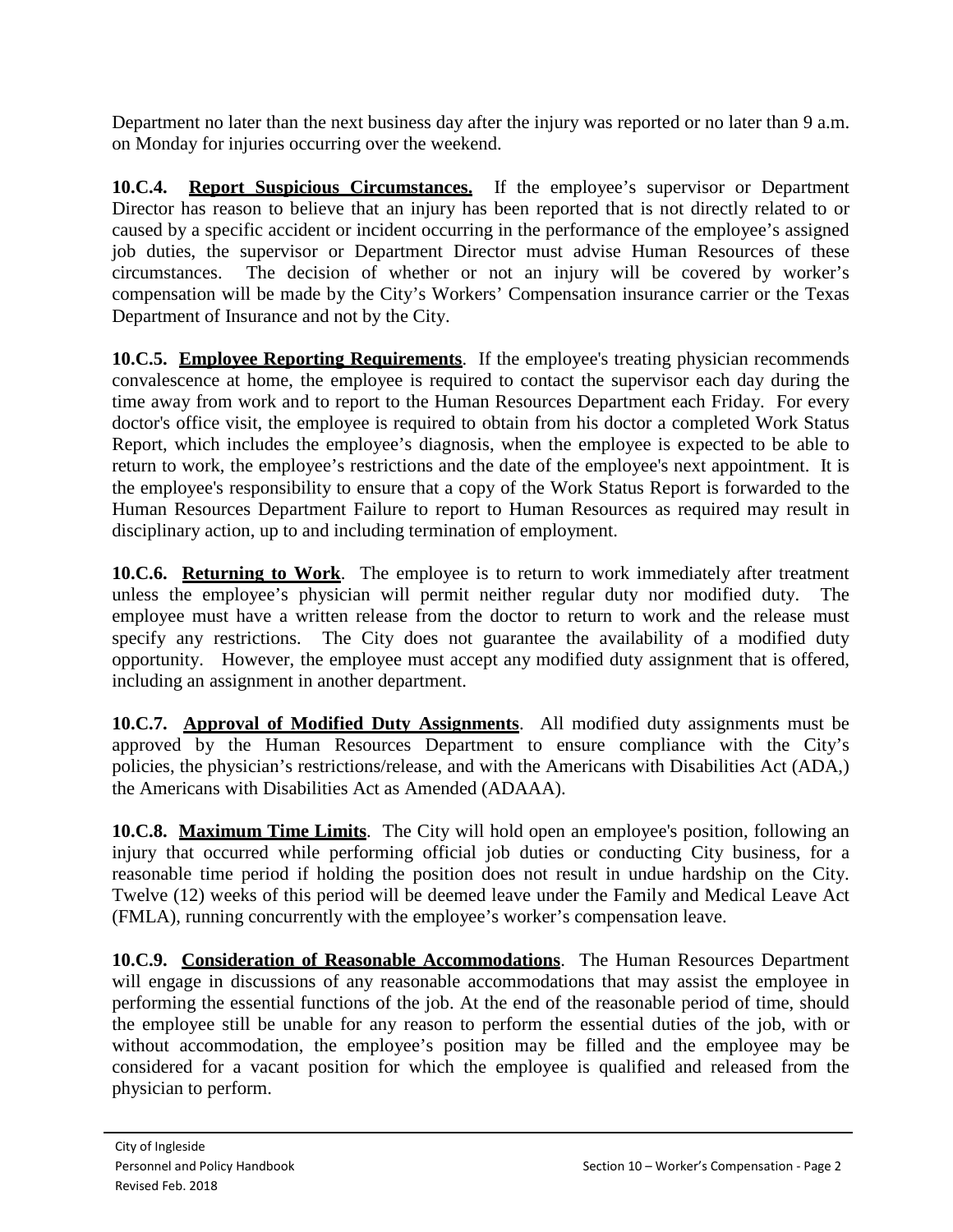If no vacant position is available for which the employee is qualified, if not selected to fill the vacant position or if the employee declines to accept another position, employment with the City will be terminated.

**10.C.10. Continuation of Group and/or Dependents' Medical Insurance**. The city will continue to pay the city's portion of the employee's group medical insurance in accordance with FMLA standards for a period of time not to exceed twelve (12) weeks for an employee on work related injury leave. To continue group and/or dependents' medical insurance after the FMLA period on which the employee is on injury leave and no longer receiving a regular city paycheck, the employee must pay both the employee's and the city's portions of these insurance premiums to the city.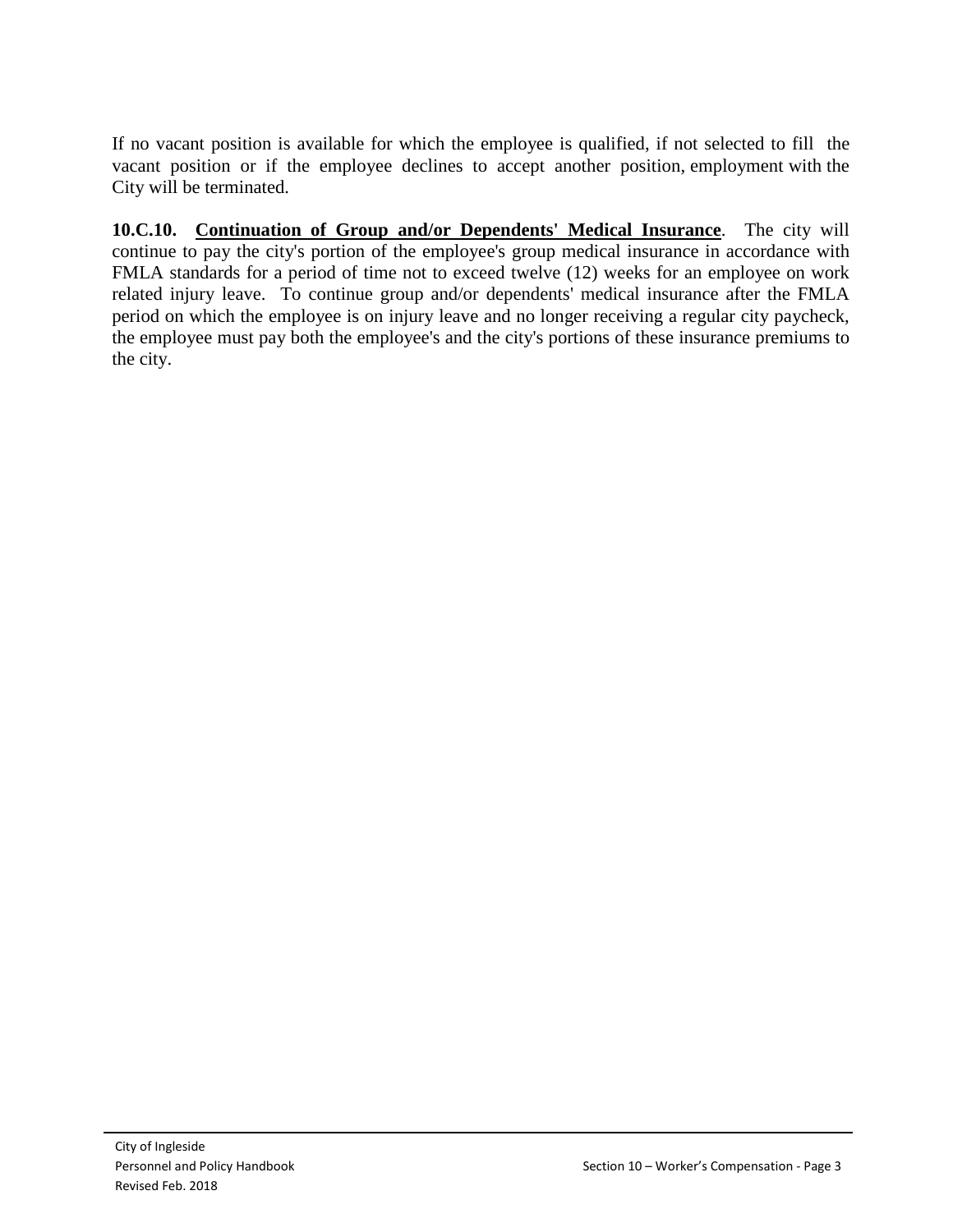### **SECTION 11. DRUG AND ALCOHOL USE POLICY**

#### **11.A. DRUG-FREE AND ALCOHOL-FREE WORKPLACE**

It is the desire of the City to provide an alcohol and drug-free, healthful, and safe workplace in conformance with the Federal Drug Free Workplace Act of 1988. To promote this goal, employees are required to report to work in appropriate mental and physical condition to perform their jobs in a satisfactory and safe manner.

# **11.B. PROHIBITION AGAINST ALCOHOL AND ILLEGAL AND UNAUTHORIZED DRUGS**

Except as provided in this section, while on City premises, while on duty, while conducting Cityrelated business or other activities off premises, while at City locations that sell alcohol, while driving a City-owned or leased vehicle, or while operating or using other City-owned or leased property or equipment, no employee may use, possess, distribute, sell, or be under the influence of alcohol (except under the limited circumstances described below), inhalants, illegal drugs, including drugs which are legally obtainable but which were not legally obtained, and prescribed or over-the-counter drugs which are not being used as prescribed or as intended by the manufacturer.

An employee on duty or conducting City business, including City-related business entertainment, may not drive his or her own personal vehicle while under the influence of alcohol. No employee in his or her work-related capacity should ever be impaired because of the excessive use of alcohol. City employees may not bring alcoholic beverages on City premises, and may not store or transport alcohol in a City-owned or leased vehicle, except as authorized in writing by the City Manager.

This section does not apply to the possession or consumption of *alcohol* at City-sponsored or City-sanctioned events at which alcohol is served, including such events hosted at City facilities. This policy does not apply to the possession or consumption of alcohol by employees who may be attending a business or social event at which the employee represents the City and alcohol may be served. Employees attending such events are expected to behave appropriately and comply with all applicable laws.

### **11.C. PROHIBITION AGAINST ILLEGAL AND UNAUTHORIZED DRUG-RELATED PARAPHERNALIA**

This policy also prohibits the use, possession, distribution and sale of drug-related paraphernalia while on City premises, while on duty, while conducting City**-**related business or other activities off premises, while driving a City-owned or leased vehicle, or while operating or using other City-owned or leased property or equipment. Drug-related paraphernalia includes material and/or equipment designed for use in testing, packaging, storing, injecting, ingesting, inhaling or otherwise introducing illegal or unauthorized drugs into the body.

# **11.D. PERMISSIVE USE OF PRESCRIBED AND OVER-THE-COUNTER DRUGS**

The legal use of prescribed and over-the-counter drugs is permitted while on City premises,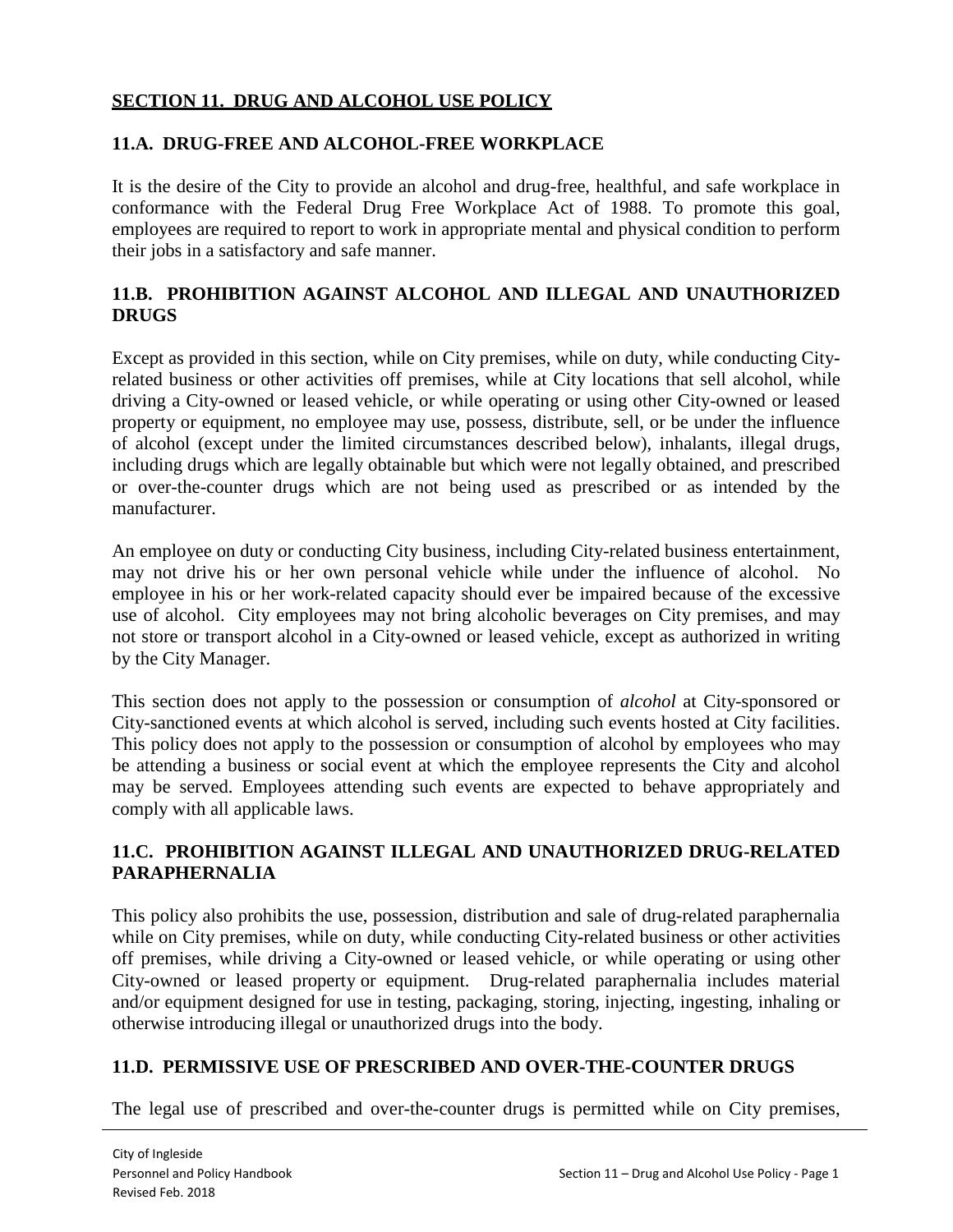while on duty, while conducting City-related business or other activities off premises, while driving a City-owned or leased vehicle, or while operating or using other City-owned or leased property or equipment only if such use does not impair an employee's ability to perform the essential functions of the job (or operate the vehicle, property, or other equipment) effectively and in a safe manner that does not endanger the employee, citizens, or other individuals in the workplace. Notice of legal use of prescribed drugs should be provided to Human Resources Department and such information shall be kept confidential in accordance with HIPPA regulations. Examples of impairment include, but are not limited to, slurred speech, drowsiness, dizziness, confusion, or feeling shaky.

# **11.E. POLICE DEPARTMENT EMPLOYEES**

Certain City Police Department employees may be required to be in possession of alcohol and/or drugs in carrying out their job duties. Such employees will be exempted from certain portions of this policy under certain limited conditions. Additional guidelines may be established by Police Department operating procedures.

# **11.F. MANDATORY DISCLOSURE BY EMPLOYEES**

Employees taking prescription medication and/or over-the-counter medication must report such use to either their department director, Human Resource Director, or to the City Manager if there is a reasonable likelihood the medication will impair the employee's ability to perform the essential functions of his or her job (or operate a vehicle, property, or other equipment, if applicable) effectively and in a safe manner that does not endanger the employee, citizens, or other individuals in the workplace. Examples of impairment include, but are not limited to, slurred speech, drowsiness, dizziness, confusion, or feeling shaky.

# **11.G. ON-CALL EMPLOYEES**

Employees scheduled to be on call are expected to be fit for duty upon reporting to work. Any employee who is scheduled to be on call, and is called to work, is governed by this policy. If an employee is scheduled to be on call and is called to work and is under the influence of alcohol or has the presence of drugs in his or her system such that reporting to work would result in a violation of this policy, the employee must advise the appropriate supervisor on duty. The employee will not be required to work, but will be subject to discipline, up to and including termination.

Sometimes, emergency situations that may occur in which an employee who is not scheduled to be on call may nevertheless be called to work. If this or any other situation occurs where the employee called out is under the influence of alcohol or has a presence of drugs in his or her system, such that reporting to work would result in a violation of this policy, the employee must so advise the appropriate supervisor on duty. The employee will not be required to report to work.

# **11.H. MANDATORY REPORTING OF ARRESTS AND CONVICTIONS**

Employees must notify their immediate supervisor and the department director, in writing, of any alcohol or drug-related arrest and/or conviction, (including a plea of *nolo contendere*) or deferred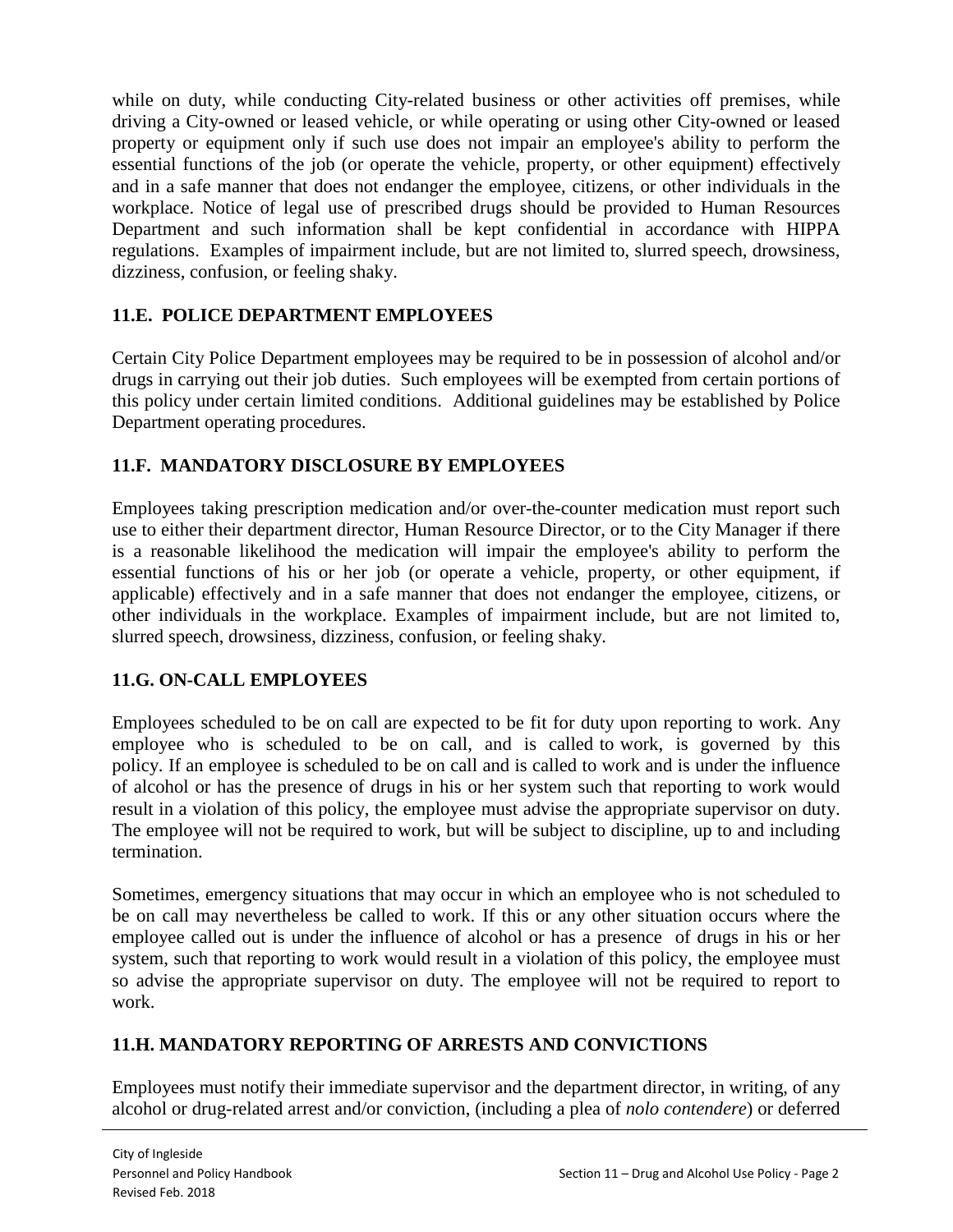adjudication, for a violation occurring off duty and/or in the workplace as soon as possible or no later than twenty-four (24) hours after the arrest and/or conviction.

# **11.I. OFF-DUTY CONDUCT**

The City may take disciplinary action, up to and including termination of employment, if an employee's off-duty use of or involvement with drugs or alcohol is damaging to the City's reputation or business, is inconsistent with the employee's job duties, or when such off-duty use or involvement adversely affects the employee's job performance. Any employee reporting to work under the influence of illegal drugs or alcohol (.02 bac or higher) may be disciplined, up to and including termination.

# **11.J. REHABILITATION / TREATMENT.**

**11.J.1.** It is the City's desire to assist employees who voluntarily request assistance with alcohol or drug dependency. For City support and assistance, however, an employee must acknowledge the problem and seek and accept counseling and/or rehabilitation before it impairs job performance and/or jeopardizes the employee's employment.

**11.J.2.** Employees with drug or alcohol problems that have not resulted in, and are not the immediate subject of, disciplinary action may request approval to take a leave of absence to participate in a rehabilitation or treatment program. (An employee may not enroll in a rehabilitation or treatment program in lieu of disciplinary action.) The leave of absence may be granted in the City's sole discretion. Factors considered by the City in deciding whether to grant leave include:

- ♦ The length of the employee's employment with the City;
- ♦ The employee's prior work and disciplinary history;
- ♦ The employee's agreement to abstain from the use of the problem substance and follow all other requirements of the rehabilitation/treatment program;
- The reputation of the program and the likelihood of a successful outcome;
- ♦ The employee's compliance with City policies, rules, and prohibitions relating to conduct in the workplace;
- The resulting hardship on the City due to the employee's absence. Unless otherwise required by law, it is the City's policy to grant such a leave of absence only once during the course of an employee's employment with the City.

**11.J.3.** The cost of any rehabilitation or treatment may be covered under the City's group health insurance policy. In any case, the employee is responsible for all costs associated with any rehabilitation or treatment program.

**11.J.4.** During time off for a City-approved rehabilitation or treatment program, the employee must use any available vacation leave, sick leave, compensatory time off, or other accrued paid leave time.

**11.J.5.** If the employee successfully completes the prescribed rehabilitation or treatment, the City will make reasonable efforts to return the employee to the prior position or one of similar pay and status. However, employment with the City following a City-approved leave for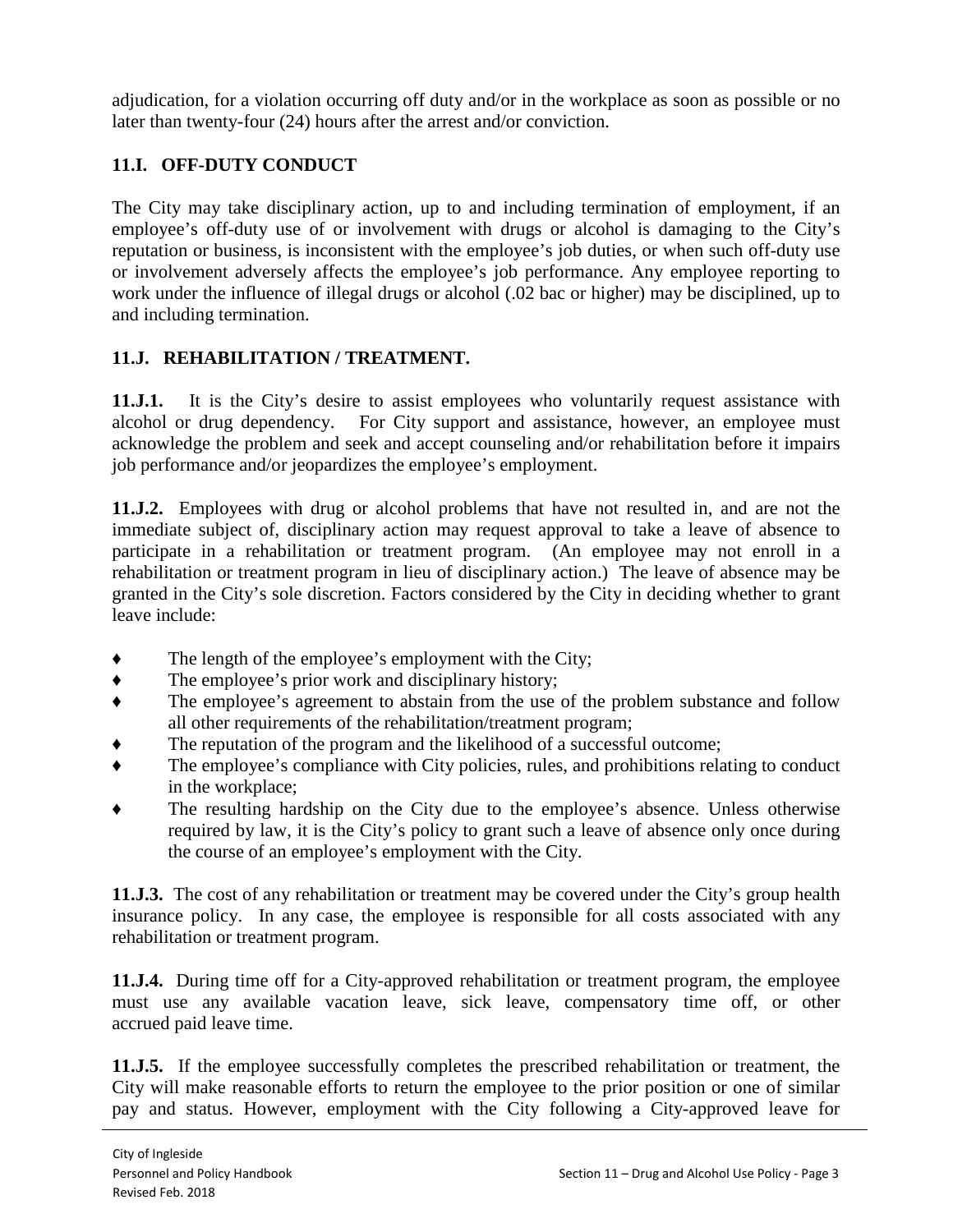rehabilitation or treatment is conditioned on the following:

- ♦ Initial negative test for drugs and/or alcohol before returning to work;
- ♦ A written release to return to work from the City-approved rehabilitation or treatment facility/program;
- Periodic and timely confirmation of the employee's on-going cooperation and successful participation in any follow-up or ongoing counseling, testing, or other treatment required in connection with the City-approved rehabilitation or treatment program, if applicable;
- In addition to any testing required in connection with the employee's ongoing treatment or follow-up to treatment, all employees who participate in rehabilitation or treatment under this section will also be required to submit to periodic and/or random testing by the City during the two years following the employee's return to work following treatment;
- The employee must sign a formal written agreement to abide by the above conditions, as well as any other conditions deemed appropriate by the Human Resources Manager. The employee must meet with the Human Resources Director to discuss the terms of continued employment and sign a formal agreement before returning to work.

# **11.K. TOBACCO USE PROHIBITED**.

The City's policy is to provide a smoke-free workplace. Smoking is prohibited in City buildings or outdoors within twenty-five (25) feet of any entrance utilized by employees or the public. Smoking is also prohibited in all City vehicles, in garages or around the entrances to city buildings. Smoking is allowed only in designated smoking areas. Cigarette or cigar butts may not be discarded on the ground at any City facility, including parking lots. This prohibition applies to electronic cigarettes or any similar device.

Users of smokeless tobacco are prohibited from spitting on sidewalks, parking lots, landscaping, or in bathroom facilities. Spit cups, if used, must be kept out of the view of other employees or the general public and must not be disposed of in any of the trash cans inside City buildings.

# **11.L. POLICY VIOLATIONS**

Violations of this policy will lead to disciplinary action, up to and including immediate termination of employment and/or required participation in a substance abuse rehabilitation or treatment program. The Police Department may have stricter disciplinary rules regarding violation of this policy. Employees with questions or concerns about substance dependency or abuse are encouraged to discuss these matters with their supervisor or the Human Resources Director to receive assistance or referrals to appropriate resources in the community.

# **11.M. TESTING**

**11.M.1. Types of Tests**. Testing may include one or more of the following: urinalysis, hair testing, breathalyzer, Intoxilyzer, blood, or other generally-accepted testing procedure. City will test for any substance as defined by Section 1.02 of the Texas Controlled Substance Act and/or Section 202, Schedules I through V of the Federal Controlled Substance Act, including but not limited to marijuana, hashish, cocaine, heroin, morphine, codeine, .opiates, amphetamines, barbiturates, hallucinogens, and phencyclidine (PCP ). City employees are subject to five types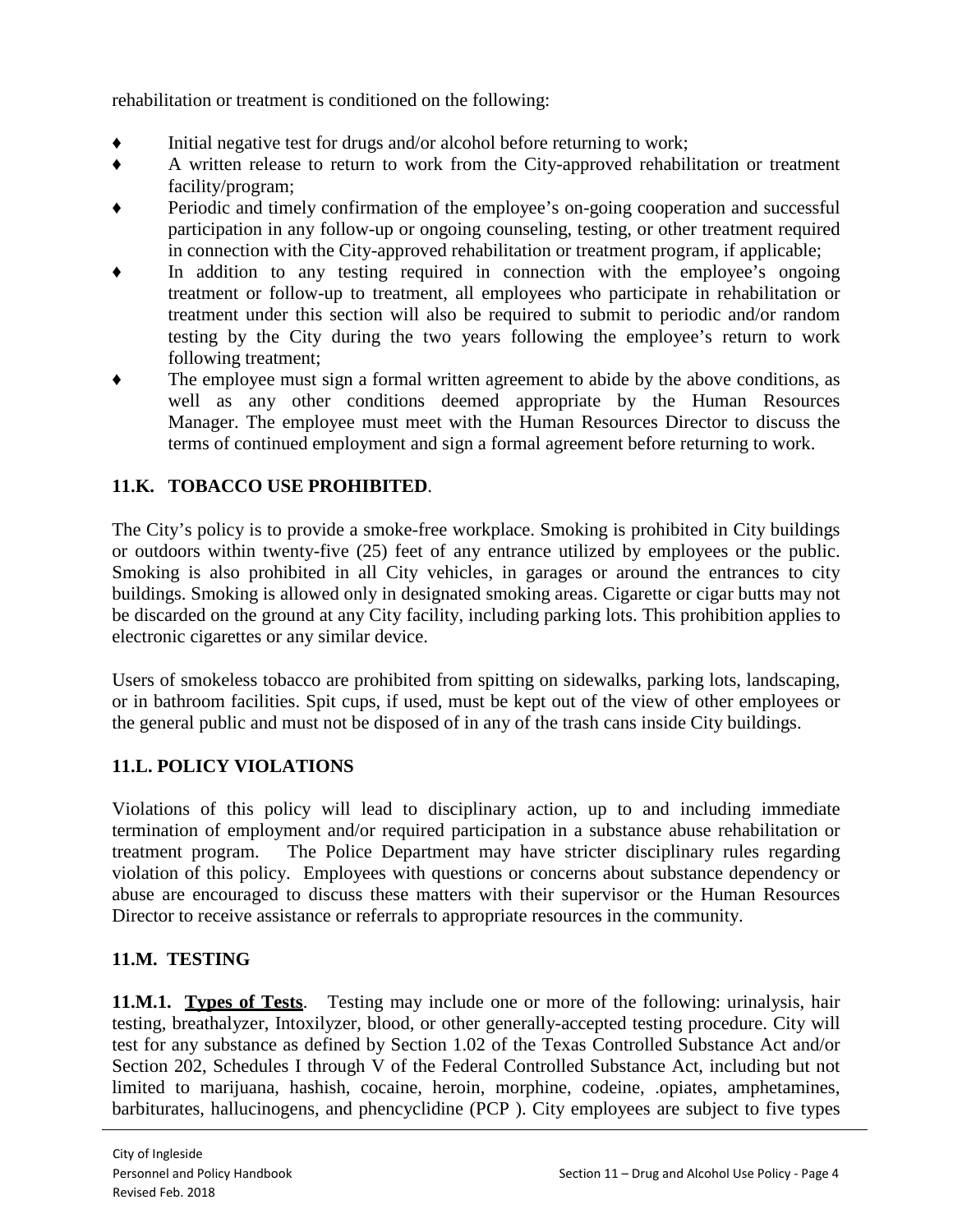of testing: pre-employment (applicants), post- accident (all employees and volunteers), random (employees and volunteers in safety-sensitive positions), reasonable suspicion (all employees and volunteers), and return to duty (specific employees).

**11.M.2. Testing of Applicants**. Applicants to whom a conditional offer of employment has been made will be required to submit to testing for alcohol and illegal and unauthorized drugs. Applicants must consent and execute a Release prior to testing. (**Attachment A**). A positive test result, refusal to test, or attempts to alter or tamper with a sample or any other part of the test, will render the applicant ineligible for consideration of employment or future employment with the City.

# **11.M.3. Testing of Employees/Volunteers.**

- Employees may be tested for alcohol and/or illegal and unauthorized drugs after a workplace injury or accident or "near miss," when reasonable suspicion exists, or in connection with any required treatment or rehabilitation.
- ♦ The City may conduct random testing on employees/volunteers holding safety-sensitive positions. Human Resources will determine which positions qualify as safety-sensitive and subject to random drug testing.
- Post-accident testing is appropriate whenever there is reason to believe that an employee while on the job may have contributed to an injury to himself or herself, another employee or another person, or who may have contributed to damage to City property or the property of another entity or individual.
- Police Department employees are also subject to any applicable departmental rules and regulations regarding illegal and unauthorized drug and alcohol testing.
- For purposes of this policy, reasonable suspicion is a belief based on articulable observations (e.g., observation of alcohol or drug use, apparent physical state of impairment, incoherent mental state, changes in personal behavior that are otherwise unexplainable, deteriorating work performance that is not attributable to other factors, a work-related accident or injury, evidence of possession of substances or objects which appear to be illegal or unauthorized drugs or drug paraphernalia) sufficient to lead a supervisor to suspect that the employee is under the influence of illegal or unauthorized drugs or alcohol. Supervisors who refer an employee for reasonable suspicion testing must document the specific factors that support reasonable suspicion testing (e.g., the who, what, when, where of the employee's behavior and other symptoms, statements from other employees or third parties, and other evidence supporting the reasonable suspicion testing). When there is a reasonable suspicion that the employee is considered under the influence of or using drugs or alcohol during work time, the employee will be asked to sign a consent form and agree to submit to a drug and alcohol test at a City authorized and City approved collection laboratory. **(Attachment B).** An employee must agree to be tested for drugs and/or alcohol and agree to undergo substance screening in order to be considered for continued employment. Subject to any limitations imposed by law, an employee's refusal to consent and submit to drug and alcohol testing (pro\-·ide a body substance sample) under the conditions described in this Policy will result in disciplinary actions up to and including termination.
- ♦ Tests will be paid for by the City. To the extent possible, testing will normally be done during the employee's normal work time.
- Any employee who refuses to be tested, or who attempts to alter or tamper with a sample or any other part of the testing process, will be terminated.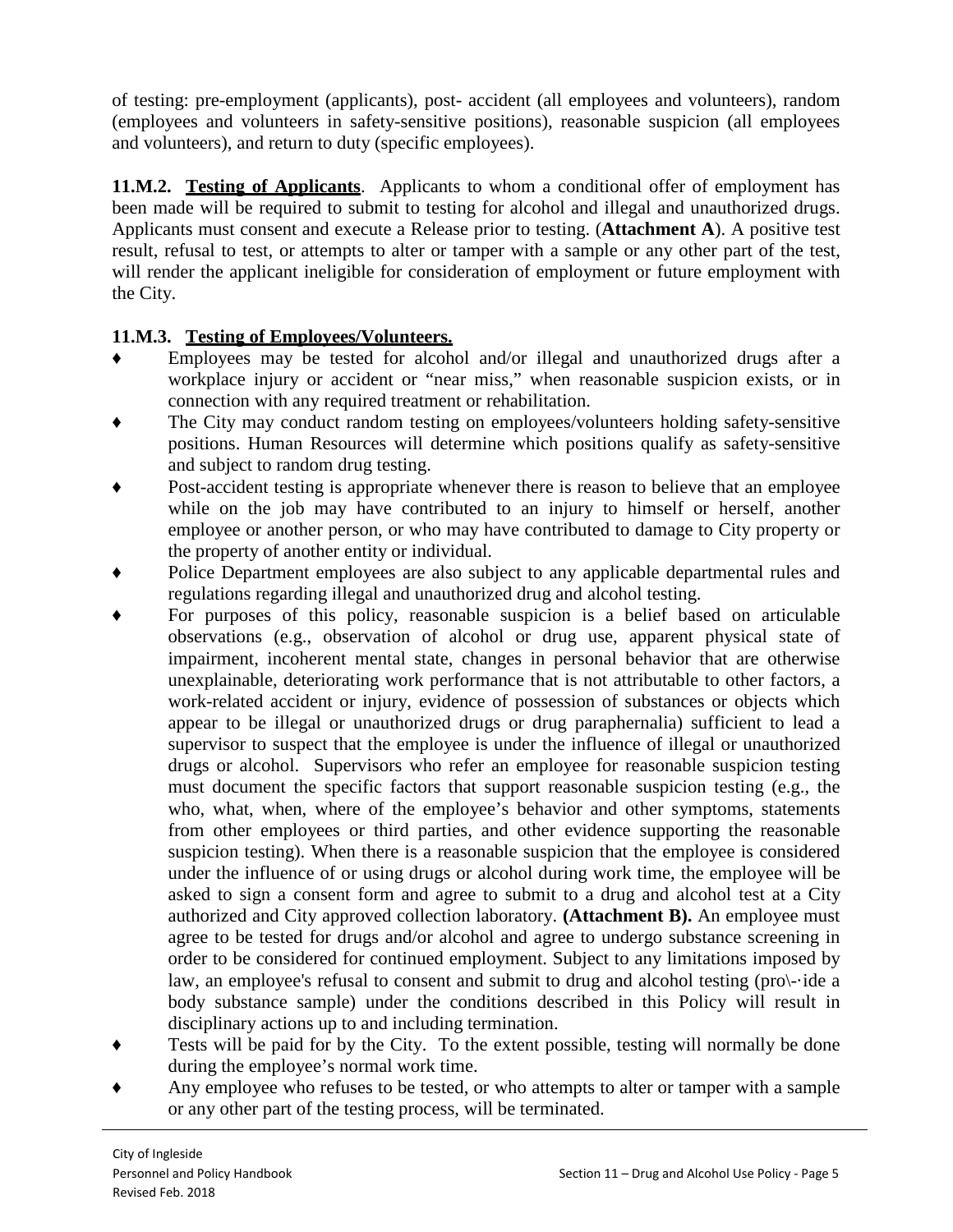- A positive test result is a violation of the City's Drug and Alcohol Use Policy and may result in disciplinary action up to and including termination of employment. Any employee who is terminated for violation of the City's Drug and Alcohol Use Policy is ineligible for future employment with the City.
- The City has additional obligations when testing for controlled substances and alcohol for those employees who are licensed to drive commercial City vehicles regulated by the U.S. Department of Transportation.

### **Testing Procedures.**

- All testing must normally be authorized in advance by both the employee's department director and the Human Resources Director. If the department director is unavailable within a reasonable period of time, the Human Resources Director may, with sole discretion, authorize the testing of an employee. If the Human Resources Director is unavailable within a reasonable period of time, the department director may, with sole discretion, authorize the testing of an employee. For reasonable suspicion testing, testing may not be authorized without the supervisor's documentation of the articulable factors which led the supervisor to suspect that the employee is under the influence of illegal or unauthorized drugs or alcohol. Testing should be arranged as soon as possible after the supervisor's articulable observations.
- ♦ If an employee's conduct resulted in a work place accident, injury or "near miss," or reasonable suspicion exists to believe that the employee has violated the City's Drug and Alcohol Use Policy, the employee will be provided with transportation to the testing facility. A supervisor or other designated City representative may be required to stay with the employee during the testing process. The City may, in its discretion, reassign the employee or put the employee on administrative leave until the test results are received. The City will make arrangements to have the employee transported home after the testing.
- All substance abuse testing will be performed by an approved laboratory or healthcare provider chosen by the City. Positive test results may be subject to confirmation testing.
- Test results will be maintained in a confidential file separate and apart from the employee's personnel file. Any medical-related information will be confidential and accessible only by the Human Resources Department; supervisors and managers on a need to know basis, including those who have a need to know about necessary restrictions on the work or duties of an employee and any necessary accommodation; first aid and safety personnel when appropriate; government officials; insurance companies as may be necessary to provide health or life insurance to employees; by court order or as otherwise legally mandated; and as necessary to protect the interests of the City.

# **11.N. CDL EMPLOYEES / APPLICANTS SUBJECT TO TESTING**.

City employees who drive a commercial motor vehicle (CMV) requiring a Commercial Driver's License (CDL) as part of their job duties are subject to alcohol and drug testing as required by the U.S. Department of Transportation (DOT) and the Federal Motor Carrier Safety Administration and as outlined in this policy. The employee's supervisor or the Human Resources Manager will advise the employee if the employee is subject to DOT testing and the terms of this policy. Employees who are not required by DOT to hold a CDL are not subject to this policy. Applicants for employment for a position requiring a CDL are also subject to testing under this policy.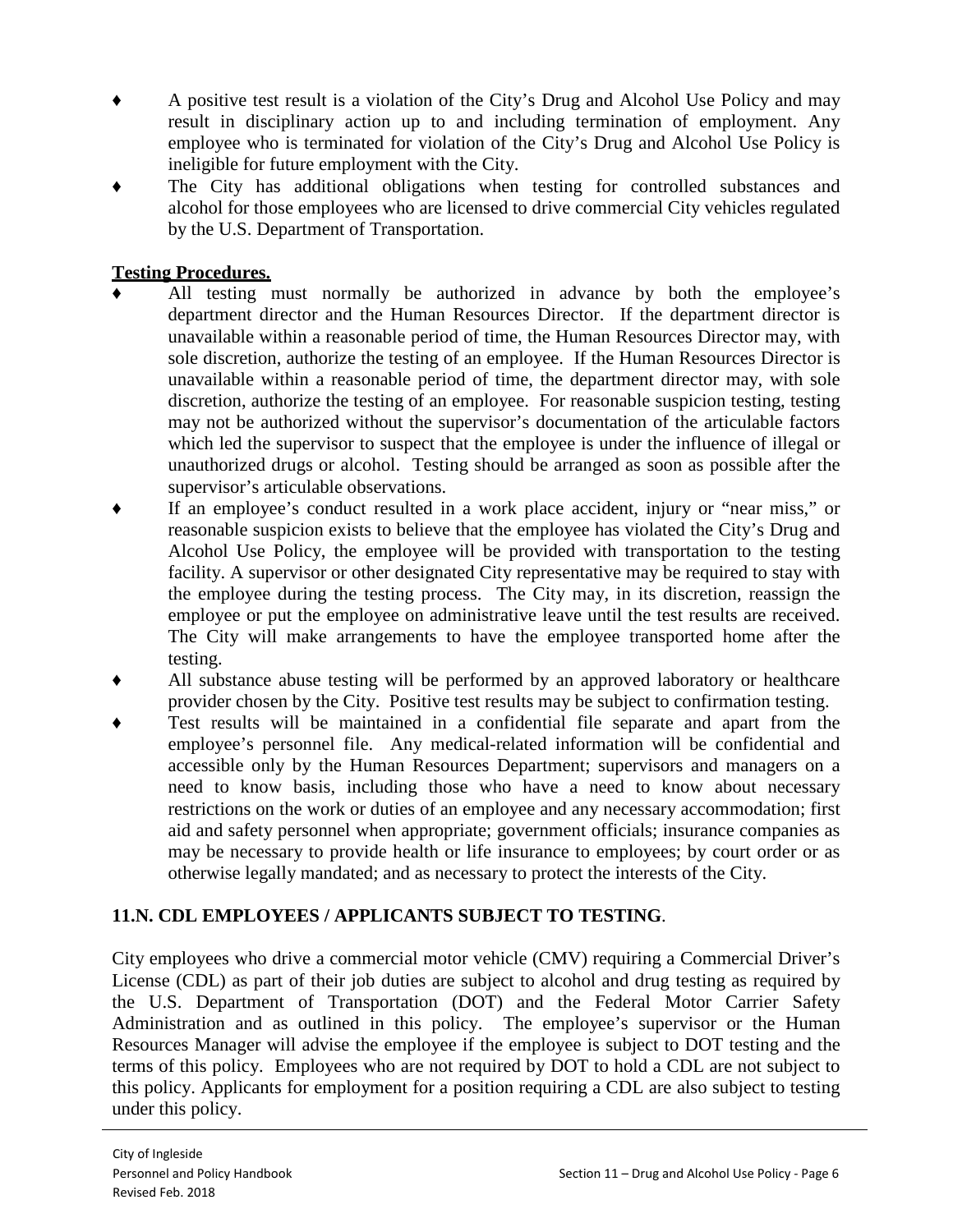CDL employees covered by this policy are also required to comply with the City's Drug and Alcohol Use Policy, as outlined above. In other words, this DOT Drug and Alcohol Policy is in addition to, not in lieu of, the provisions of the City's general Drug and Alcohol Use Policy. DOT tests will be completely separate from non-DOT tests in all respects. DOT tests take priority and will be conducted and completed before a non-DOT test is begun. All drug and alcohol testing performed under this DOT Policy will comply with applicable DOT procedures. If this policy conflicts with DOT regulations in any way, the DOT regulations will govern.

An employee subject to the provisions of this section may be a person employed by the City, Volunteers of the City, a contractor engaged by the City or an employee of such contractor. Employees required by DOT to hold a CDL, due to the type of equipment they operate, are subject to this section.

# **11.O. REFUSAL TO TEST**

An employee who refuses to be tested in any of the above circumstances, who obstructs the testing process, or who tampers with/alters a specimen, will not be permitted to perform or continue to perform safety sensitive functions and will be terminated. A refusal to test includes the failure to appear for testing within a reasonable time after being directed to appear, as well as failure to remain at the testing site until the testing process is complete. Failure to test also includes the failure to provide the required sample with no adequate medical explanation, and the failure to cooperate with any part of the testing process (e.g., refusing to empty pockets when asked to do so, behaving in a confrontational way that disrupts the collection process, or failure to undergo a medical exam or evaluation as directed by the physician medical review officer (MRO) as part of the verification process).

# **11.P. SEARCHES**

The City may conduct unannounced searches or inspections of the work site, including but not limited to City property used by employees such as lockers, file cabinets, desks, and offices, computer and electronic files, social media sites, cell phones, text messages, whether secured, unsecured or secured by a lock or password provided by the employee; the employee shall have no expectation of privacy. No supervisor has the authority to deviate from City policy. If reasonable suspicion exists, the City may also conduct unannounced searches or inspections of the employee's personal property located on City premises, including vehicles parked on City parking lots, and personal cell phone on City premises.

All searches must be authorized and conducted under the direction of the Human Resources Director and/or the City Manager. Employees who refuse to cooperate with a search may be subject to disciplinary action up to and including termination.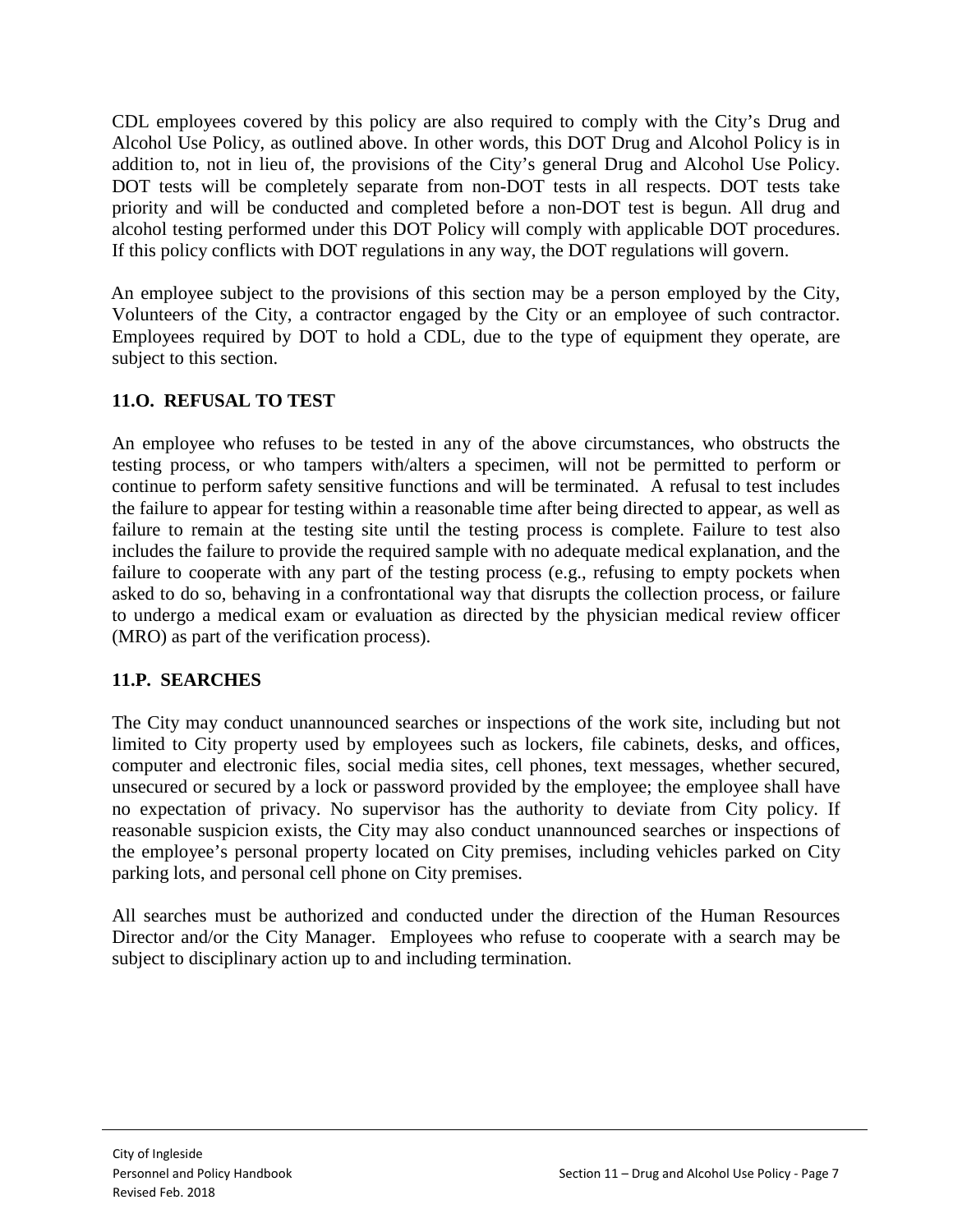#### **ATTACHMENT A**

#### **A CITY OF INGLESIDE**

#### **I. PRE-EMPLOYMENT/INTERN DRUG AND/OR ALCOHOL TESTING CONSENT AND RELEASE FORM**

I hereby agree, under the City of Ingleside ("CITY") Drug and Alcohol Policy to all terms and conditions for employment and/or internship regarding the City's drug and alcohol testing policy. I hereby agree to submit a urine sample to the City's authorized screening facility for analysis.

I agree to submit the required specimen to the City's authorized screening facility, within ten (10) days of being offered employment or internship with The City of Ingleside. Facility may test the specimen or forward it to an authorized testing laboratory for analysis.

I further agree to and hereby authorize the release of the results of said test to the designated City of Ingleside staff. I understand that under the City's policy, applicants may be required to provide body substance samples to include, but not limited to, (blood, urine, hair, etc.) for the sole purpose of determining if they use illegal drugs and/or alcohol. The City's drug and alcohol testing is limited to testing for blood alcohol and specific drugs and/or controlled substances as listed in schedule 1 through V of Section 202 of the Controlled Substance Act (21 U.S.C. - 812) or subsequent amendments thereof.

An offer of employment at The City of Ingleside is contingent on the prospective employeetesting negative for drugs and/or alcohol. An applicant with a positive test result will not be considered further by the CITY for employment.

I further agree to hold harmless the CITY and its agents, from any liability arising in whole or part, out of the collection of a specimen, testing, and/or use of the information from said test in connection with the CITY's consideration of my application of employment or internship.

*I have read the foregoing and the* C/1T's *drug and alcohol policies and fully understand the contents of each. I acknowledge that my signing this consent and release form is a voluntary act on my part and that I have not been coerced into signing this document by anyone.*

| Applicant:        |                    |
|-------------------|--------------------|
| <b>Print Name</b> | Social Security #: |

| Applicant: |      |
|------------|------|
| Signature  | Date |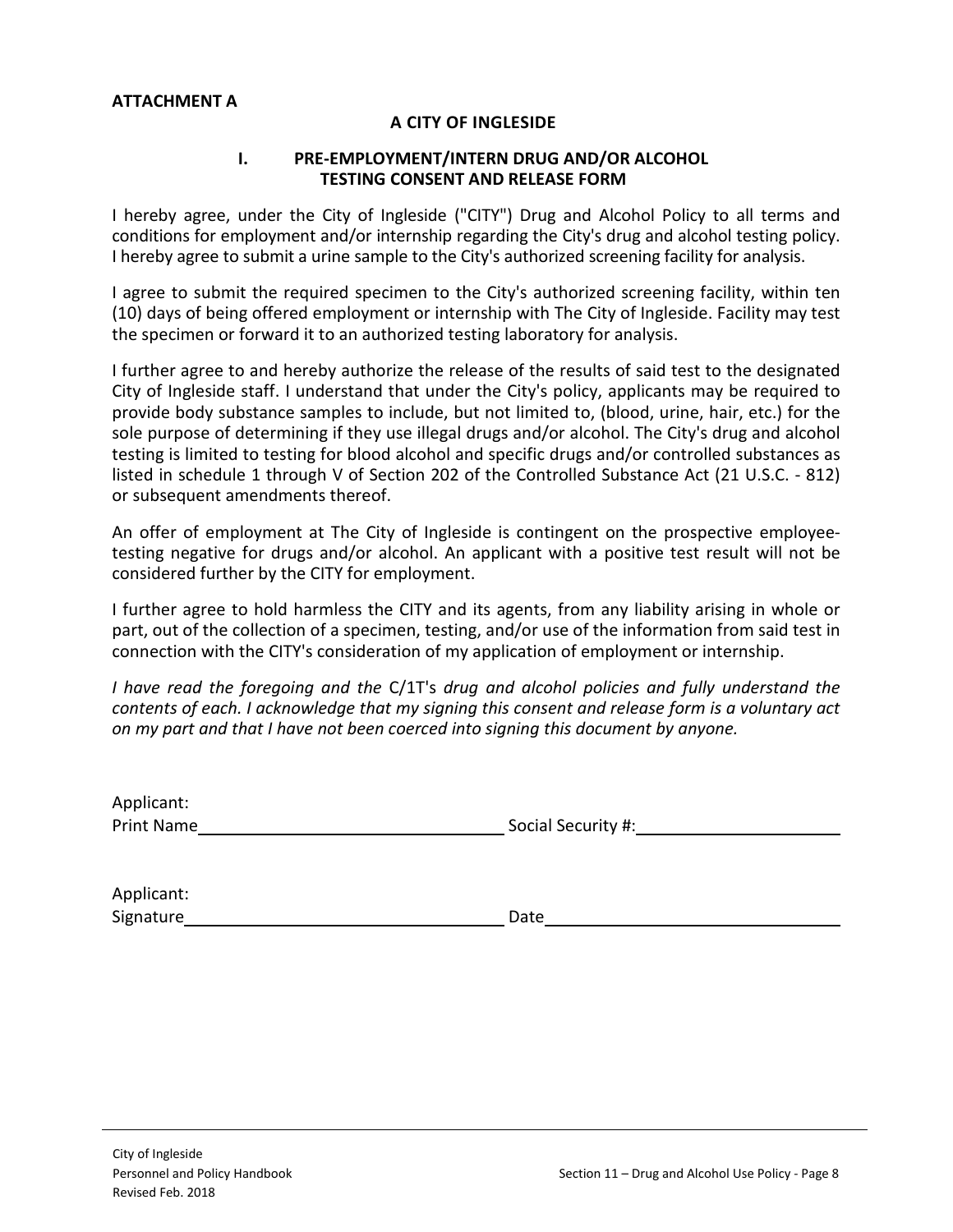#### **ATTACHMENT B**

#### **CITY OF INGLESIDE**

#### **RELEASE AND WAIVER OF LIABILITY**

I\_\_\_\_\_\_\_\_\_\_\_\_\_\_\_\_\_\_\_\_\_\_\_\_, voluntarily grant permission to the City of Ingleside (City) for the purpose of requiring me to take an alcohol and drug test. I understand that the drug test is limited to testing for blood alcohol and specific drugs and I or controlled substances as listed in schedule I through V of Section 202 of the Controlled Substance Act (21 U.S.C. - 812). I hereby release the City, its officials, employees and its agents from liability for any and all claims arising from participation in this alcohol and drug test, including those that are known and unknown, foreseen and unforeseen.

I further understand that my refusal to consent and submit to drug and alcohol testing (provide a body substance sample) under the conditions described in the City's Policy will result in disciplinary action up to and including termination.

I further agree not to commence or prosecute any action, suit or other proceeding against the City, its officials, employees and its agents because of this alcohol and drug test, including those that are known and unknown, foreseen and unforeseen.

This document shall be binding upon my legal representatives, heirs, successors, assigns and I.

The undersigned has **read and voluntarily signed** this Release and Waiver of Liability and **agrees** to be bound by its terms.

By:

Signature **Printed Name** 

Date: when the contract of the contract of the contract of the contract of the contract of the contract of the contract of the contract of the contract of the contract of the contract of the contract of the contract of the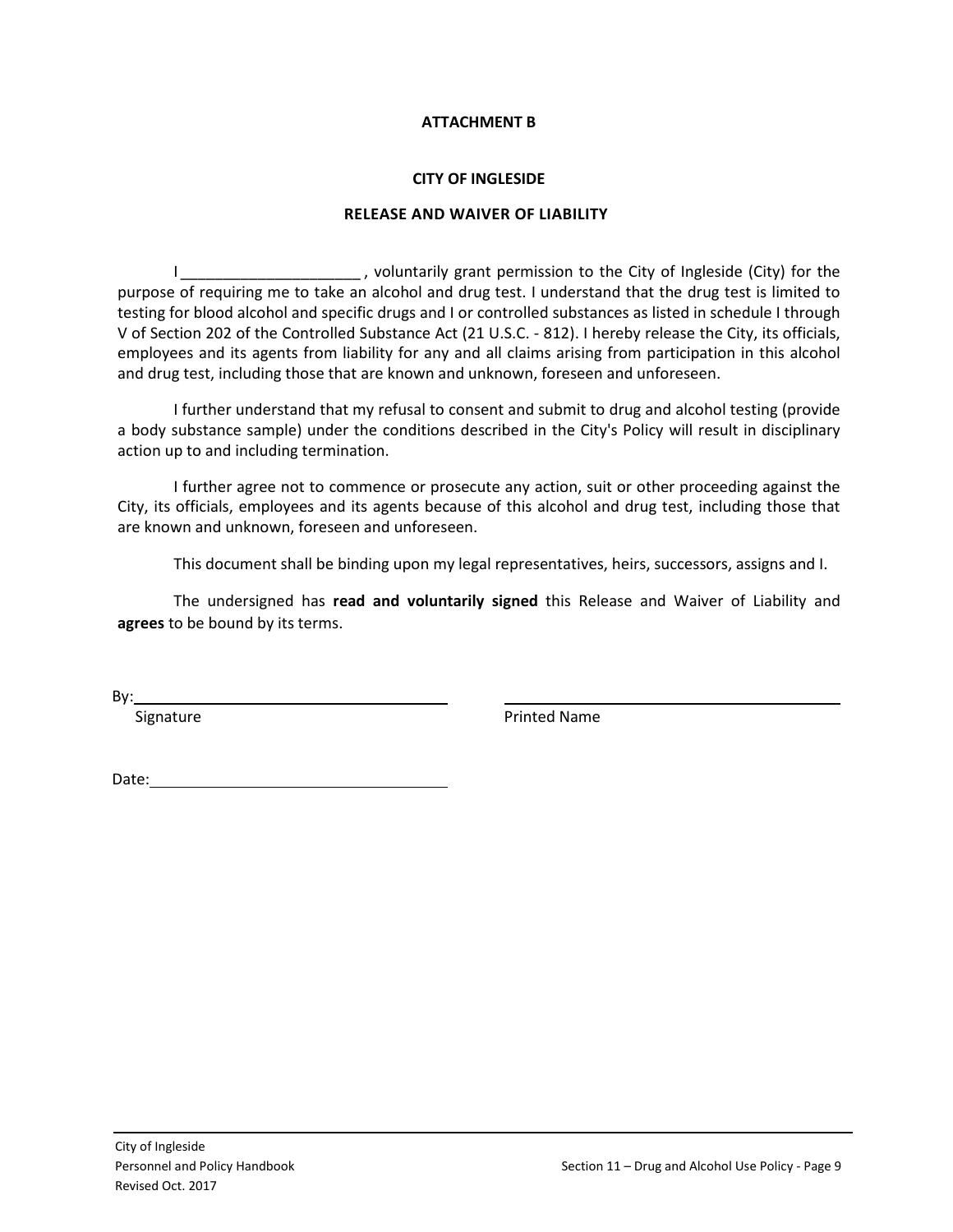# **SECTION 12. JOB (CLASS) DESCRIPTIONS AND PERFORMANCE EVALUATIONS**

### **12.A. JOB DESCRIPTIONS.**

The city manager establishes and periodically reviews an official job (class) description for each position in the city.

### **12.B. DISTRIBUTION.**

The job description for each employee's position will be (1) given to the employee, (2) reviewed by the employee, and (3) placed in the employee's personnel file along with a certification that the employee has reviewed it. In addition, each employee is given a copy of the job description to keep.

### **12.C. REQUESTS FOR CLARIFICATION.**

In the absence of any request for clarification, each employee is considered to understand the responsibilities assigned to the position which he or she occupies.

### **12.D. PURPOSES OF PERFORMANCE APPRAISAL SYSTEM**

The City uses a thorough performance appraisal system for assisting supervisor**s** in communicating job expectations, measuring the employee's level of past performance, recognizing employee achievements and exemplary performance, and strengthening the supervisor-employee relationship. The performance appraisal system provides necessary The performance appraisal system provides necessary information for management decisions including career development and training, assignments, advancements, transfers, disciplinary actions, retention, compensation, etc. The purpose of the performance appraisal system as outlined herein is to achieve optimum employee performance resulting in outstanding citizen service.

#### **12.E. SCHEDULE**

**12.E.1.** Regular full time and part time employees are eligible for:

- A performance review after six (6) months of their initial probationary period, except for new Police Officers, who serve a twelve (12) month probationary period**;** and
- Annual performance appraisal in December of each year.

**12.E.2.** Newly transferred or promoted employees who are serving their initial probationary period may also receive periodic evaluations during their probationary period.

**12.E.3.**Department directors are not governed by the above schedule; the City Manager's office establishes a performance appraisal system for director-level positions.

#### **12.F. PERFORMANCE APPRAISAL PROCESS**

**12.F.1. Written Appraisals**. All performance appraisal information must be written where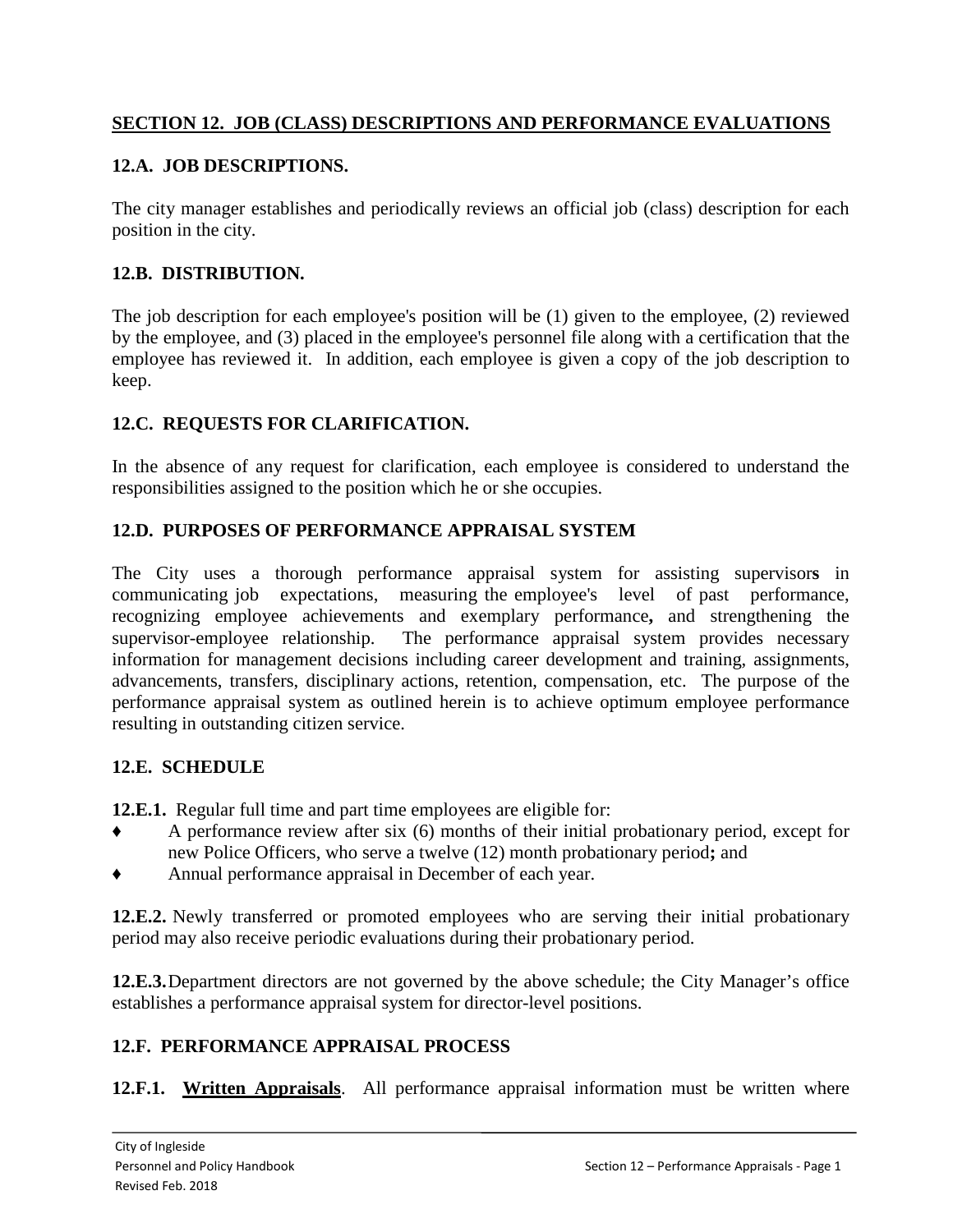required and forwarded to the Human Resources Department for retention in the employee's official personnel file. An appraisal is considered complete at the time the employee signs and dates the appraisal document or the supervisor and/or department director has a witness acknowledge the employee's refusal to sign the appraisal document.

**12.F.2. Clear Communication**. Supervisors will strive to clearly communicate all elements of job performance, key result areas, performance standards, measures, goals, strengths and areas of development needed. Each employee will sign and date a copy of the performance appraisal when it is reviewed with him or her and the supervisor will forward a copy to the Human Resources Department for filing in the employee's official personnel file and provide the employee a copy.

**12.F.3. Reviewers Properly Trained**. Department directors are expected to ensure compliance with this policy and ensure that supervisors and managers under their direction are adequately trained in the performance appraisal process. In order to correct any obvious errors or rating bias, department directors and/or mid-level managers are encouraged to review all performance appraisal documents for validity prior to the department supervisor conducting the performance appraisal meeting with the affected employee.

**12.F.4. Human Resources Department Responsibilities**. The Human Resources Department will review all appraisal documents for obvious errors and return them to the department directors for any clarifications or procedural corrections. The Human Resources Department is responsible for maintaining original appraisal documents in the City's official personnel files and for timely processing appraisals for any compensation due.

**12.F.5. Employee Responsibilities**. Employees are expected to be knowledgeable of their essential job functions and key result areas and maintain established performance standards and requirements as outlined. Employees are encouraged to address issues and concerns regarding their annual performance appraisal with their evaluating supervisor. If the employee is unable to resolve issues and concerns with the evaluating supervisor, the employee may address them with the department director; if the department director is the evaluating supervisor, the employee may go to the City Manager to address concerns.

# **12.G. PERFORMANCE APPRAISAL RESPONSES**

Employees have the right to present a response concerning their performance appraisal. The employee may attach written comments which will be reviewed by the Human Resource Department and be included with the personnel file.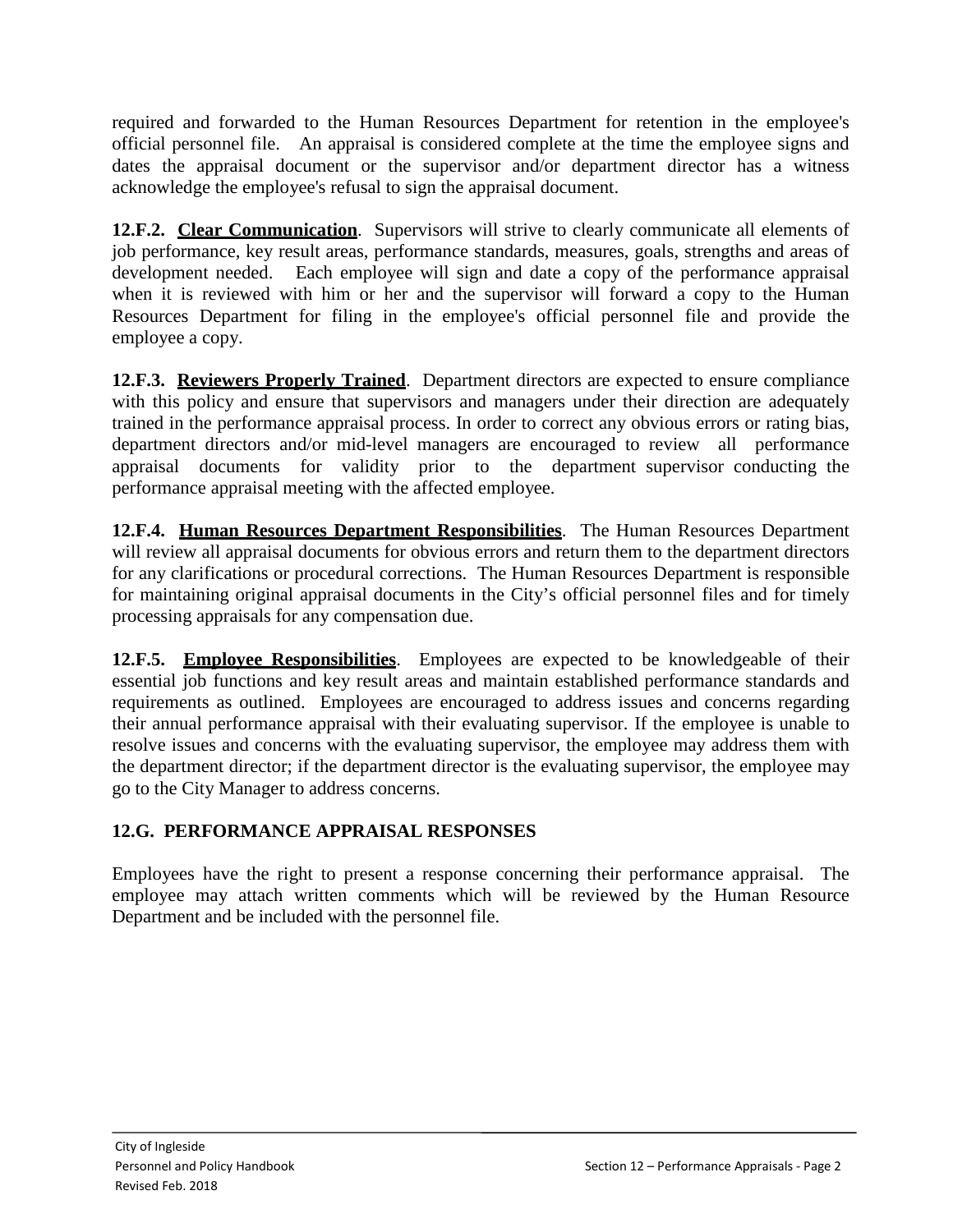# **SECTION 13. EMPLOYEE CONDUCT & WORK RULES / DISCIPLINARY ACTION**

# **13.A. PURPOSE**

To ensure orderly and productive operations and provide the best possible work environment, the City requires employees to follow rules of conduct that will protect the interests and safety of the City, its citizens and employees.

# **13.B. PROGRESSIVE DISCIPLINE**

In certain instances, the City may use a progressive disciplinary system. The City is not obligated to use all of the progressive disciplinary steps available, and may begin the disciplinary process at any level, up to and including immediate discharge, depending upon the severity of the conduct, the employee's work performance and prior disciplinary history, the employee's length of service, and any mitigating circumstances. In no circumstance will the City's use or non-use of the progressive disciplinary steps, or the stage at which an employee's disciplinary process begins, depend on any discriminatory factor, including an employee's race, age, sex, religion, color, disability, national origin, political affiliation or belief, genetics, veteran's status, sexual orientation, or pregnancy. At-will employment status is not affected by the use the progressive discipline process. Depending on the circumstances of each individual case, disciplinary action may consist of one or more of the following:

Level I – Department Director

1. oral warning

Level II – Department Director to review with Human Resource Department before taking action

- 2. letter of counseling
- 3. written reprimand
- 4. suspension from duty up to five (5) days with or without pay
- 5. probation
- 6. Performance Improvement Plans

Level III – Department Director to review with Human Resource Department and City Manager before taking action.

- 7. Reduction in Pay
- 8. suspension from duty, with or without pay, up to fourteen (14) days and renewable after informal review of the circumstances;
- 9. demotion
- 10. discharge

#### **13.C. DOCUMENTATION**

All forms of discipline must be documented and will be placed in the employee's personnel file. Even an oral warning should be noted in writing by the supervisor or director issuing the oral warning; the employee should be asked to acknowledge the oral warning. The note, signed by the employee and the person conducting the oral warning, should be sent to the employee's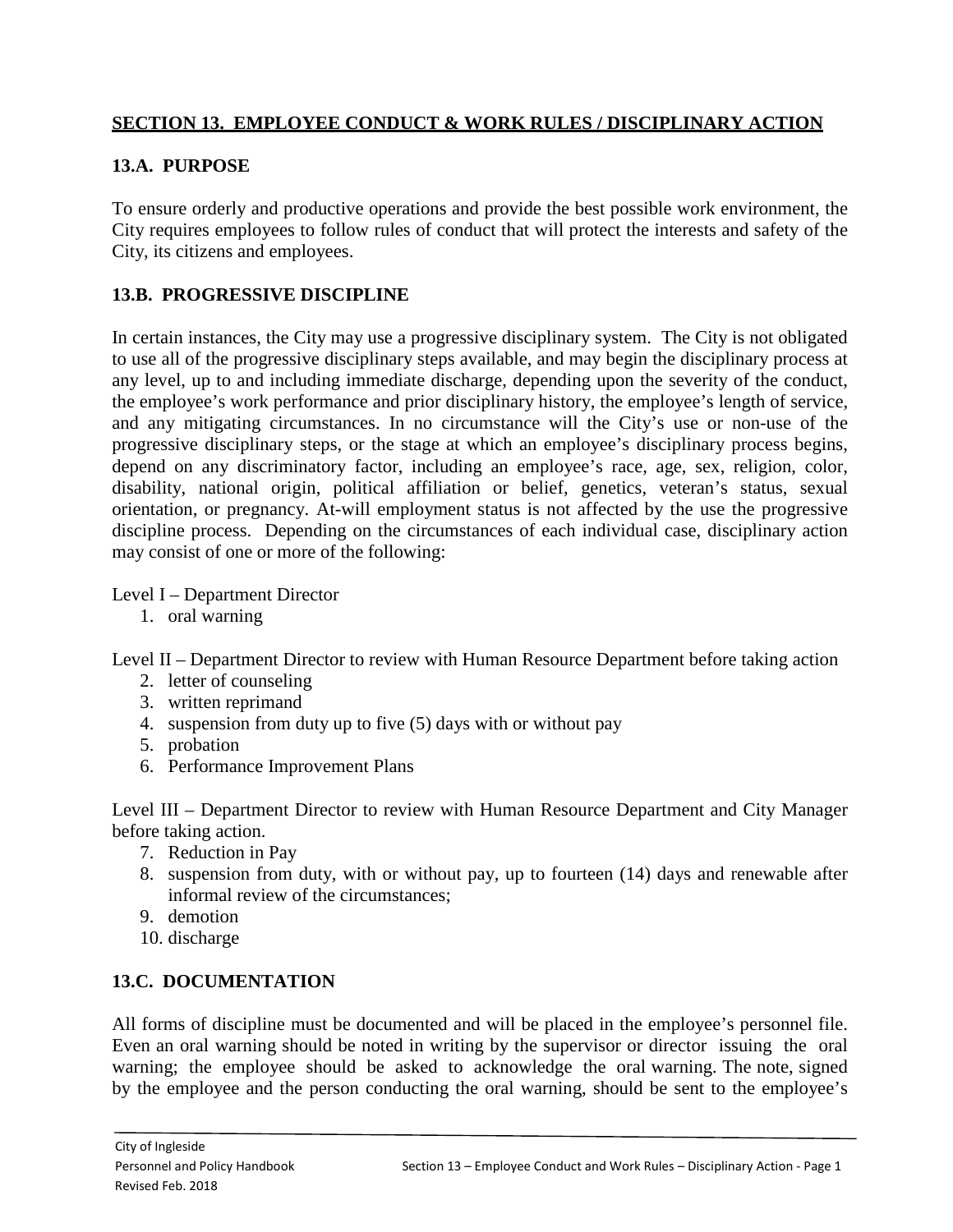personnel file.

All documentation of disciplinary action should set forth:

- 1. Examples of conduct, incidents, actions, or failures to act, that resulted in the discipline;
- 2. The discipline to be imposed;
- 3. The effective dates of the discipline, if applicable; and
- 4. If the action is not a dismissal, the likely effect if the employee continues to perform, or fail to perform, in the manner that resulted in the disciplinary action.

In the event an employee is to be discharged, the supervisor, prior to taking the action, shall forward a copy of the documentation to the Human Resources Manager for review, who shall forward a copy of the proposed dismissal to the City Manager. The supervisor will also make a recommendation concerning the possible rehiring (or not rehiring) of the person in the future.

# **13.D. SUPERVISORY RESPONSIBILITY**

All employees with the responsibility and authority to supervise and direct employees under their control shall administer policies and procedures within their scope of authority; document their subordinates' job performance, conduct, and behavior as appropriate; properly conduct evaluations of subordinates in a timely manner; and discipline their subordinates as required under their departmental and/or City policies and procedures. Employees with supervisory responsibilities shall also address performance responses submitted to them, as provided by policy, in a professional manner. The intent of these policies is to attempt to resolve such issues at the lowest possible supervisory level.

# **13.E. REVIEW BY HUMAN RESOURCES MANAGER AND APPROVAL BY CITY MANAGER**

Any proposed disciplinary action in excess of Level I must be reviewed by the Human Resources Manager prior to being given to the employee. This applies to both employees serving the initial probationary period and regular employees that have completed the initial probationary period.

Level I disciplinary action will be done by the Department Director. Level II disciplinary action requires the advance review with Human Resource Department before taking action, unless an emergency situation exists. Level III disciplinary action requires the advance review with Human Resource Department and City Manager before taking action, unless an emergency situation exists. Any written notice of disciplinary action will be included in the employee's personnel file.

# **13.F. PRE-DISCIPLINE RIGHTS**

Where a disciplinary action involves a suspension of one (1) day (or one (1) shift) or more, demotion, and/or termination, the employee will be given an opportunity to respond to the allegations prior to disciplinary action being taken and meet with the Department Director in accordance with 13H. However, positions classified as Director level and above are employed at the will and pleasure of the City Manager and have no right of appeal for any type of disciplinary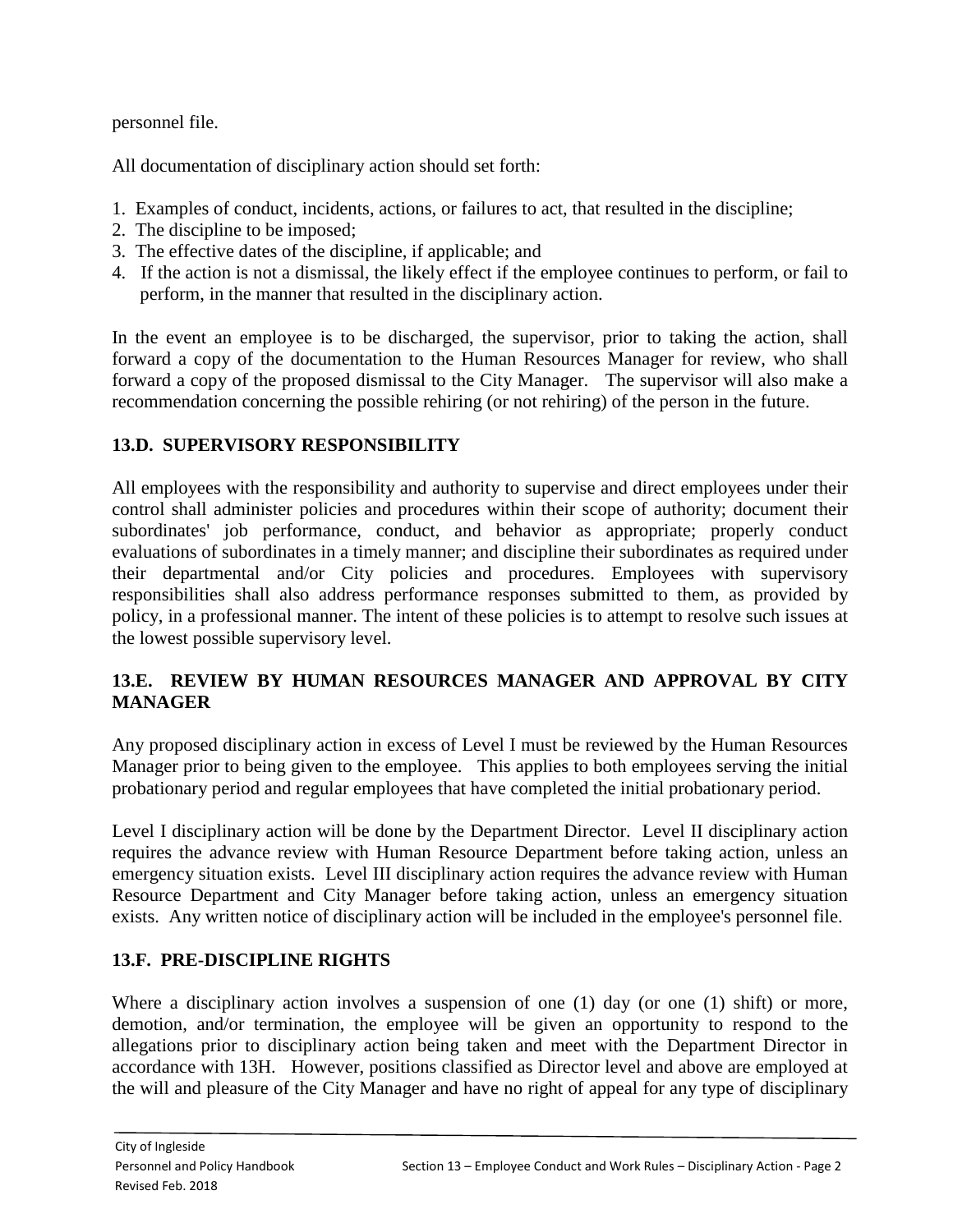action, including termination. Employees serving the initial probationary period have no right of appeal for disciplinary action taken against them. .

# **13.G. PROHIBITED ACTIVITIES**

Disciplinary action will be imposed for violations of City or departmental policies and procedures, codes of conduct, rules and regulations, either written or verbal. In addition, acts which are not specifically addressed in policies and procedures, codes of conduct, and rules and regulations, yet may adversely affect the City or put the health and safety of fellow employees, citizens, or other third parties at risk, may also result in disciplinary action. It is impossible to list all the forms of behavior that are considered unacceptable in the workplace. The following are some examples of conduct that will likely result in disciplinary action, up to and including termination of employment:

- ♦ Theft or inappropriate removal or use of City property or other property not belonging to the employee;
- Falsification of timekeeping or other records, including employment application;
- Reporting for work or working under the influence of or a presence in the system of alcohol or illegal drugs;
- Possession, distribution, sale, transfer, or use of alcohol or illegal drugs in the workplace, while on duty, or while operating City-owned equipment;
- ♦ Violation of City's policy regarding sexual or other unlawful harassment;
- ♦ Interfering with work schedules or another employee's ability to work;
- ♦ Misuse of City telephones, computers, mail systems, internet, etc.;
- ♦ Excessive or unscheduled absenteeism, tardiness in reporting for work or returning from lunch and breaks, or absence without notice and/or approval;
- Breaks in excess of the allotted time allowed;
- ♦ Violation of smoking/tobacco policy;
- ♦ Violation of safety or health rules and failure to immediately report an on-the-job injury**/**accident;
- ◆ Profanity, abusive language, or racial slurs;<br>◆ Unauthorized disclosure of confidential info
- Unauthorized disclosure of confidential information;
- ♦ Violation of any provision of the City Charter;
- ♦ Violation of City or departmental policies, codes of conduct, rules and procedures;
- ♦ Coercion, intimidation, or threats against citizens, supervisors, co-workers, City officials**,** or others;
- Making or publishing false, vicious, or malicious statements about the City, or a City employee or citizen, or others;
- Unsatisfactory performance or conduct;
- ◆ Inefficiency, incompetence, or neglect of duty;<br>Fighting, provoking or instigating a fight, or the
- ◆ Fighting, provoking or instigating a fight, or threatening violence;<br>◆ Disruptive activity in the workplace;
- Disruptive activity in the workplace;
- ♦ Engaging in a work stoppage;
- ♦ Conduct which results in waste or damage of a co-worker's, the City's, or citizen-owned property;
- Insubordination or other disrespectful or unprofessional conduct;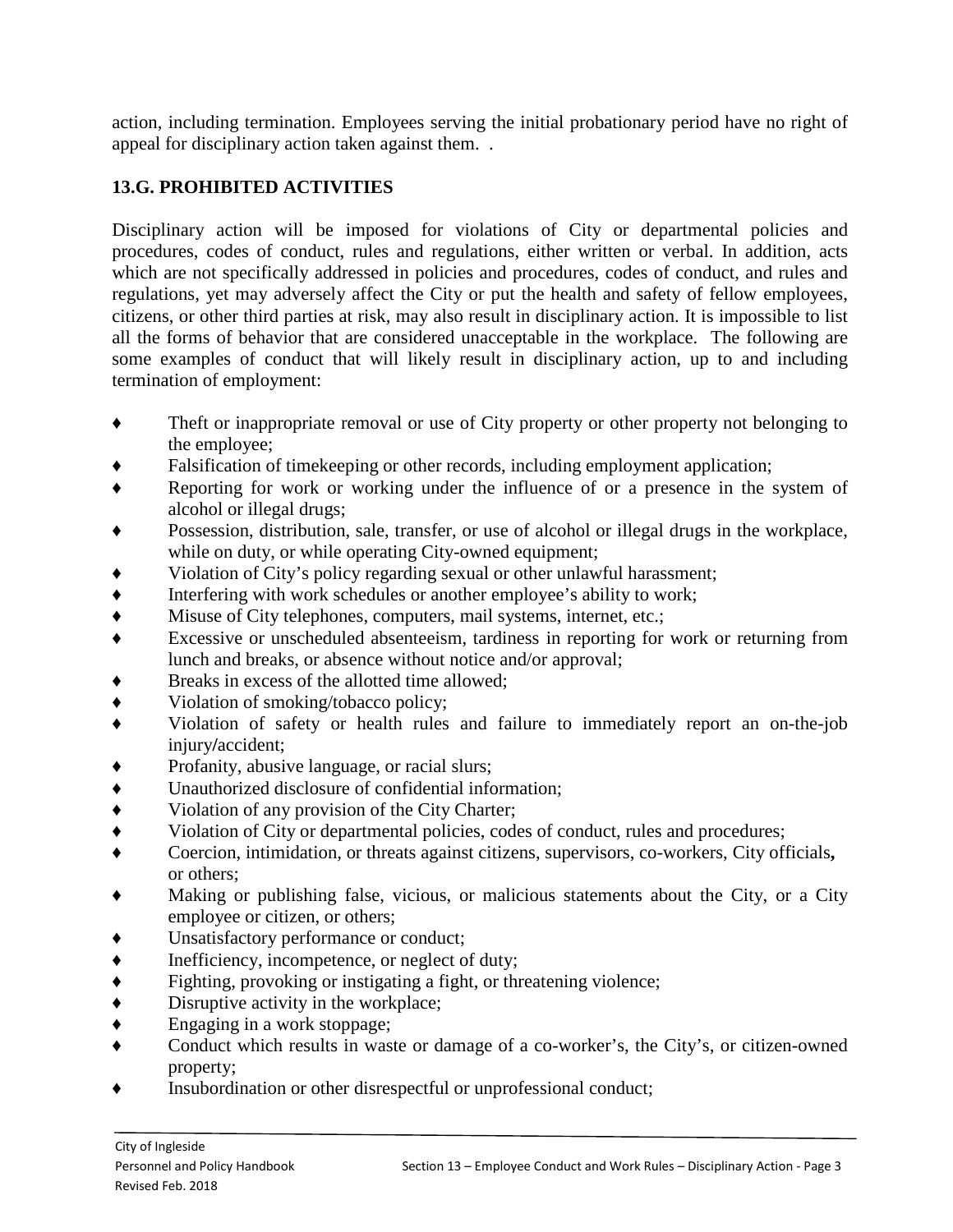- Discourteous treatment of the public;
- ♦ Violation of local, state or federal law;
- ♦ Conviction of a felony, including reasonable belief employee has committed a crime under Texas Penal Code or Class A or B misdemeanor involving moral turpitude,
- Repeated conviction or deferred adjudications of traffic violations for any employee who drives for the City;
- Failure to timely return to work upon conclusion of authorized leave or disciplinary suspension;
- ♦ Outside employment that conflicts with, or potentially conflicts with, City interests;
- ♦ Acceptance of payment of any kind for activities related to City employment;
- ◆ Failure or refusal to follow lawful orders;<br>◆ Sleeping on the job;
- Sleeping on the job;
- ♦ Dishonesty, including misrepresentation during the hiring process; or
- ♦ An accumulation of minor infractions.

# **13.H. DISCIPLINARY MEETING**

A disciplinary meeting will be scheduled prior to the imposition of a suspension of one (1) day (or one (1) shift) or more, demotion, or termination. The department director, the affected employee, the Human Resources staff member and anyone else deemed necessary by the department director or Human Resource Manager typically attend the disciplinary meeting. During the meeting, the affected employee will be given an opportunity to present an explanation of the conduct leading up to the proposed disciplinary action. Employees will be given advance notice of the meeting. Employees may, in the City's sole discretion, be placed on administrative leave prior to, during, or after the disciplinary meeting. The employee will be notified of the City's determination following the meeting.

# **13.I. ADMINISTRATIVE LEAVE**

During an investigation into alleged offenses or violations of City policies, the City may, in its sole discretion, place the employee on administrative leave. The leave may be with or without pay, and may be charged to available accrued leave if authorized by the City Manager.

#### **13.J. APPEAL RIGHTS**

Disciplinary actions in Level I and Level II shall have no right to appeal. Disciplinary actions in Level III have the right to appeal to the City Manager. Appeal must be submitted in writing to the City Manager within five (5) working days from receipt of disciplinary action. Positions classified as Director level and above are employed at the will and pleasure of the City Manager and have no right of appeal for any type of disciplinary action, including termination.

# **13.K. ADDITIONAL INFORMATION**

For additional information regarding procedures to be followed if the discipline results in separation by involuntary dismissal see the following sections of this manual relating to **Section 14. Separations**.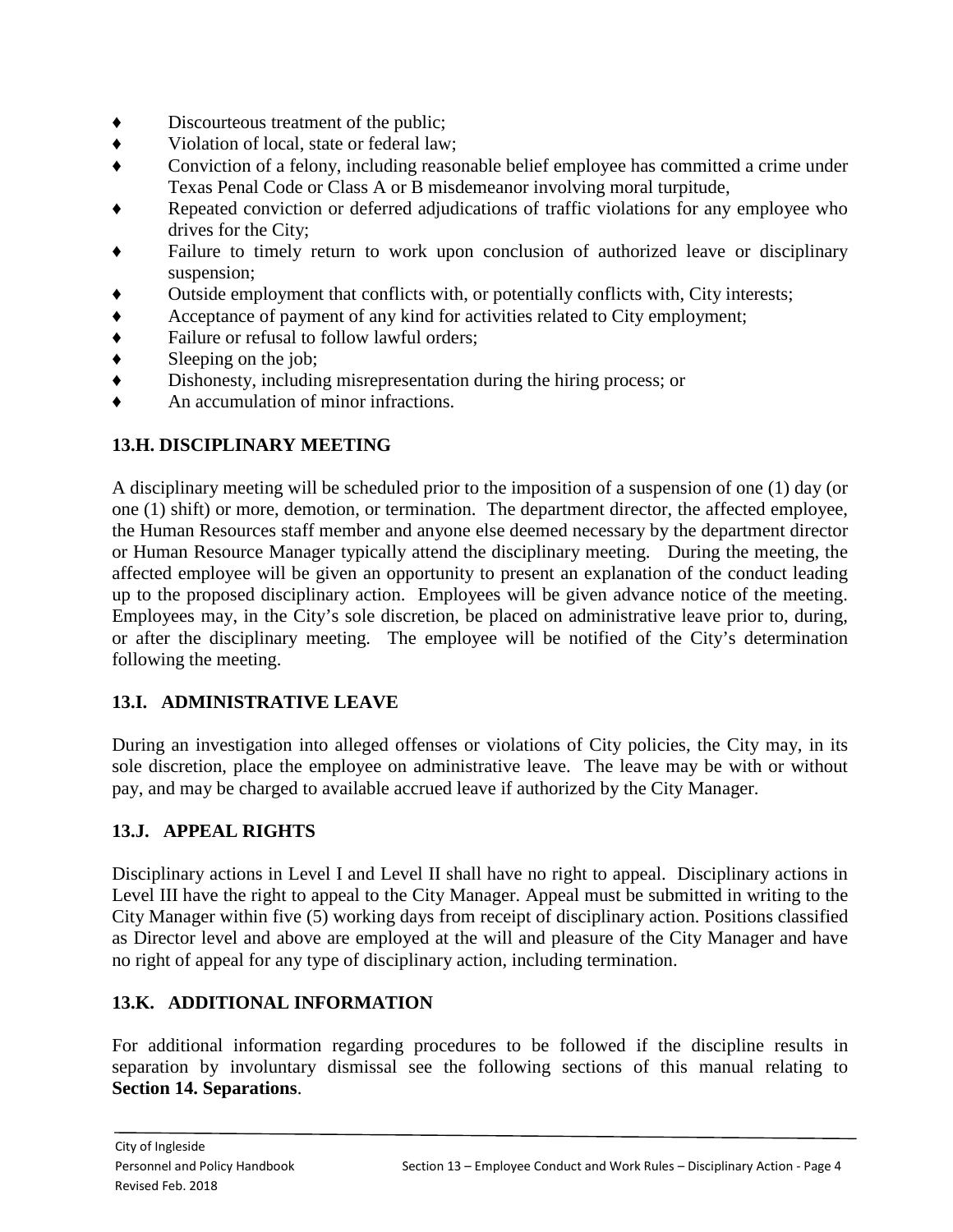## **SECTION 14. SEPARATIONS**

# **14.A. TYPES OF SEPARATIONS**

The City designates all employee separations as one of the following types:

**14.A.1.** Resignation. An employee who intends to resign is expected to notify the supervisor and/or the Human Resources Director in writing at least (2) two weeks prior to the last day of work. Department Directors are expected to notify the City Manager and the Human Resources Director at least thirty (30) days in advance. Employees who fail to give the required advance notice are typically not eligible for rehire.

14.A.2. **Retirement**. An employee who intends to retire is requested to notify the department director, supervisor, and the Human Resources Director, in writing at least one month prior to the date of retirement. The Texas Municipal Retirement System (TMRS) application for retirement must be in the TMRS office the day of intended retirement date to lock in the in-service-date.

**14.A.3. Dismissal/Termination**. The City may terminate an employee's employment as a result of unsatisfactory performance or conduct and/or violation of City policies or procedures, including a new hire who fails the probationary period. City employees who are terminated, or who resign in lieu of termination, due to unsatisfactory performance, pending results of an investigation, or conduct and/or violation of City policies or procedures, are not eligible for rehire.

Dismissal may also occur for the following:

- **Job Abandonment.** If an employee fails to properly notify the City of an absence from work, or if an employee is absent without authorization and/or notification, the City will consider the employee to have abandoned his or her employment, at which time the employee will be terminated. Job Abandonment will be determined separately for employees who have and who have not completed their introductory period, as follows:
	- regular employees: three (3) or more consecutive days;
	- employees within their introductory period (6 months regular employee, 1 year for police employee): one (1) or more days,

Employees who are deemed to have abandoned their position shall have no rights to appeal their termination.

**Long-Term Absence.** Leave of absence beyond 180 days may be granted if it is a reasonable accommodation justified by medical necessity.

This policy will be administered consistently with the City's obligations under the Americans with Disabilities Act and the Amendments to the Americans with Disabilities Act.

- **Incapacity**. An employee may be terminated for incapacity when the employee no longer meets the physical or mental requirements of the job with or without accommodations. A termination for incapacity is not considered a disciplinary action. The employee may receive accrued vacation benefits if provided by policy, payable upon termination.
- **Reductions-in-Force/Reorganization.** An employee may be separated from City service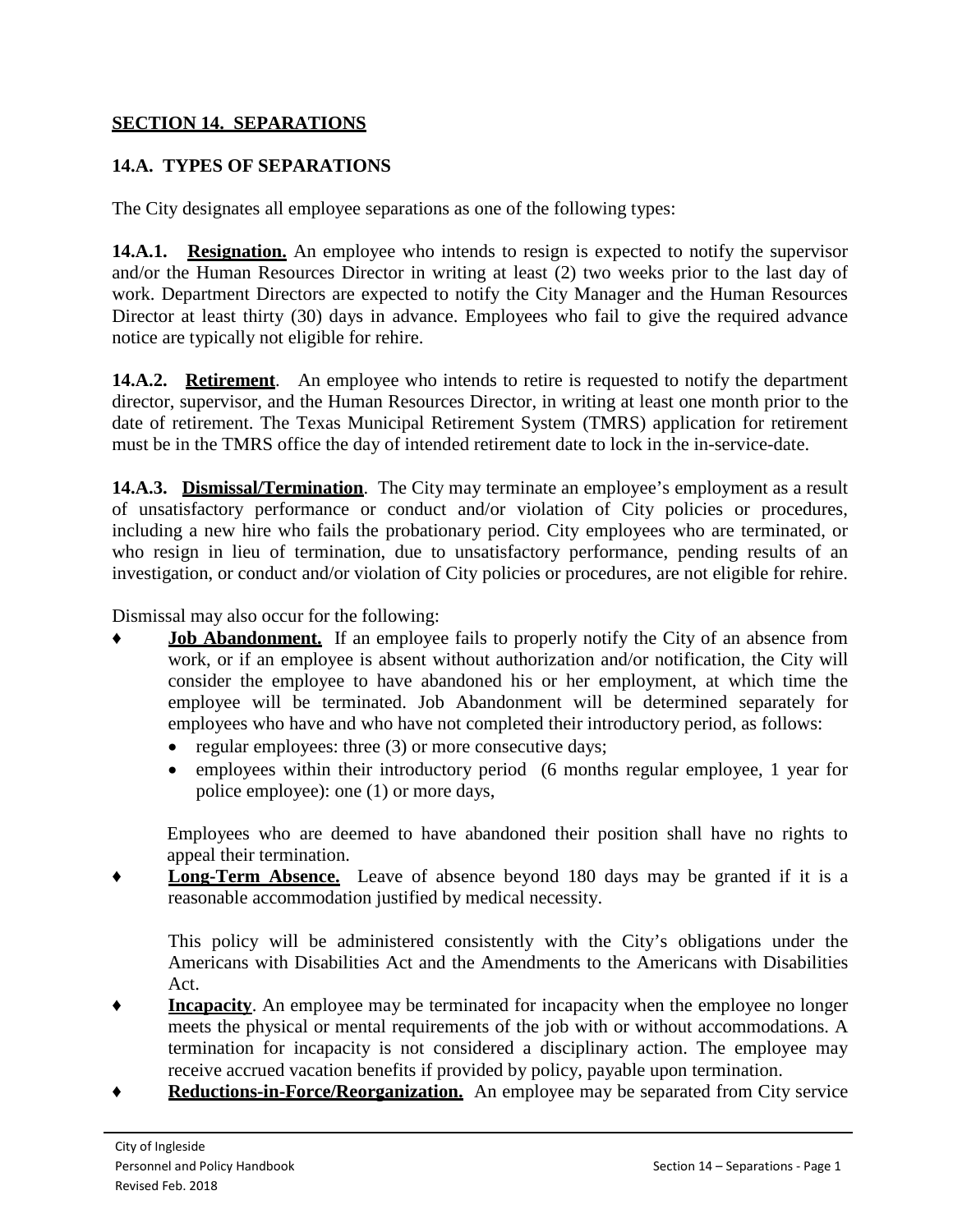when it is deemed necessary by reason of shortage of funds or work, the elimination of the position, other material change in the duties of the organization, or for other reasons which are outside the employee's control and which do not reflect discredit upon the service of the employee.

When reductions in force are necessary, decisions on individual separations will be made after considering:

The relative necessity of each position to the organization,

The performance record of each employee,

Qualifications of the employee for remaining positions with the city, and

The employee's length of service with the city.

Employees who have been laid off may reapply to the City for another position. Qualified former employees will be given priority consideration in the event of a vacancy.

When a regular employee who has been employed by the city for 12 continuous months is dismissed as a result of a reduction in force, he or she will be given a minimum of two (2) weeks' written notice and paid in full to the time of discharge including accrued benefits. In addition, the City department director will attempt to guide the employee to any available, suitable job openings in the area for which the employee qualifies.

**Death.** If a City employee dies, the designated beneficiary or estate will be paid all earned pay and payable benefits.

# **14.B. EXIT INTERVIEWS**

The City usually provides separating employees with an exit interview prior to their last day of work. The purpose of the exit interview is to finalize all compensation due, return City equipment, provide explanation of any continuing benefits, review employment history, discuss the reason(s) for the separation, and solicit constructive feedback to improve the City. The Human Resources Department shall complete an Exit Interview Form, and the supervisor also completes a form.

Exit interviews are conducted confidentially by the Human Resources Department. Information discussed during the exit interview may be shared with the City Manager's office and acted upon as deemed appropriate by the City. The department director (or designee) is responsible for promptly notifying the Human Resources Director of all separations, arranging for the exit interview, and providing documentation of receipt of all departmental and/or City property from the exiting employee.

# **14.C. CALCULATION OF SEPARATION PAY.**

Upon separation from city employment, a regular employee who has completed his or her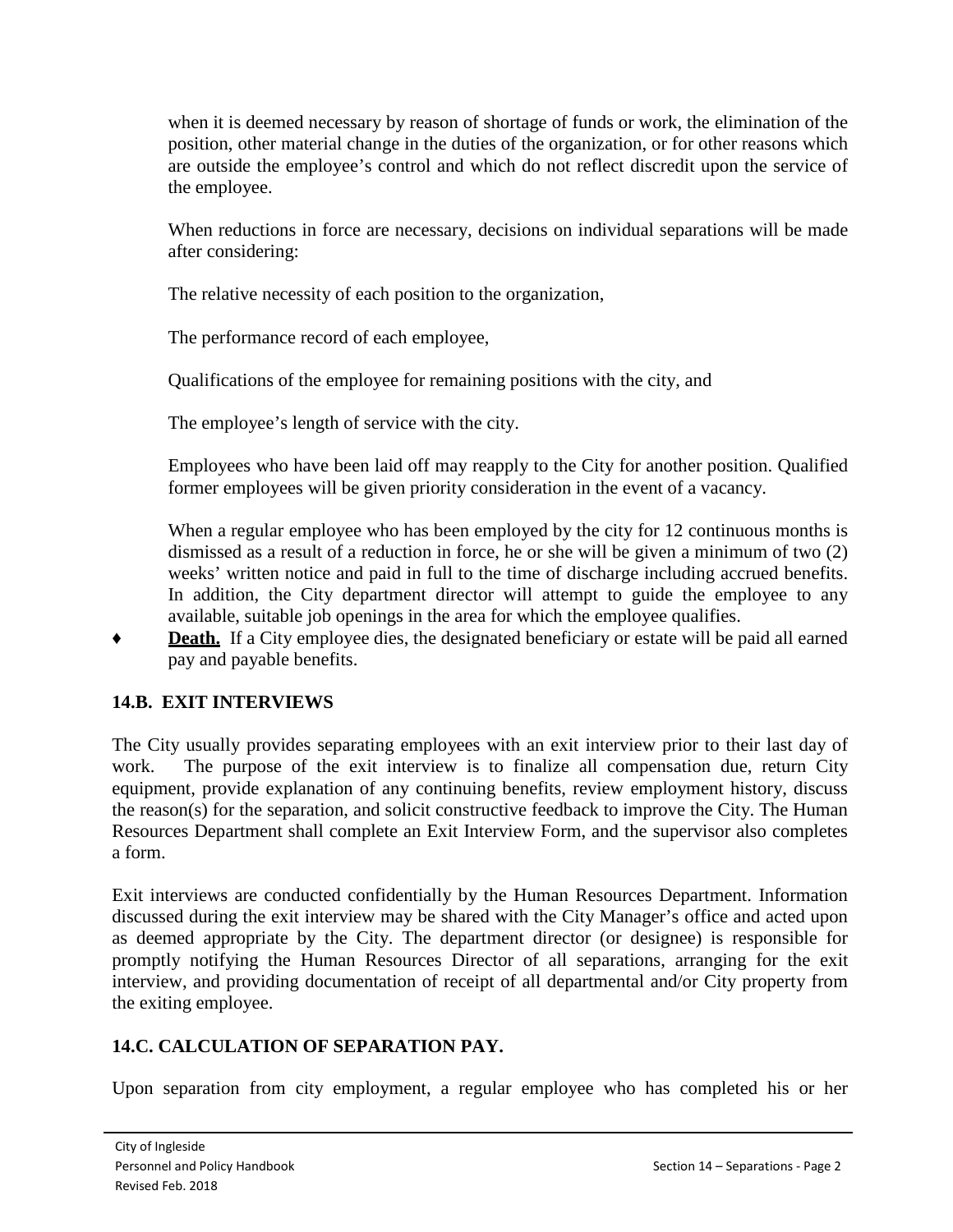introductory period will be paid for accrued and unused vacation leave up to the maximum allowable accumulation limit, provided the employee has met the conditions specified in **Section 8 – Leave Time**.

Payment for such leave balances will be included in the employee's final paycheck and will be calculated in the following manner:

**14.C.1.** The total work time and allowable vacation (see **Section 8 – Leave Time** to determine allowable vacation) and compensatory leave time for nonexempt employees will be calculated as a total number of hours for which compensation is due. Any amount paid for unused vacation and compensatory time will be based on the current salary rate in effect for the employee at the time of termination.

**14.C.2.** For employees who are subject to the Fair Labor Standards Act, any overtime hours worked during the employee's final pay period, which have not been compensated through any of the time-off methods described under the "Overtime Compensation" section in these policies, will be paid in the final paycheck at a rate of one and one-half times the employee's regular hourly rate for each overtime hour worked.

**14.C.3.** Compensatory time for nonexempt employees, which has been entered and carried on the employee's records at one and one-half times the number of hours worked, will be paid at the employee's regular straight-time rate for the total number of hours on the employee's compensatory time record. Since the compensatory time was recorded at one and one-half times the number of hours worked, the payment for these hours is equivalent to time and one-half pay for the hours actually worked.

Unused sick leave will be canceled upon termination of employment, and the employee will not be compensated for it.

The employee will receive his or her final paycheck within six business days of his or her last day of employment.

The employee will be provided information regarding COBRA coverage within six business days of his or her last day of employment.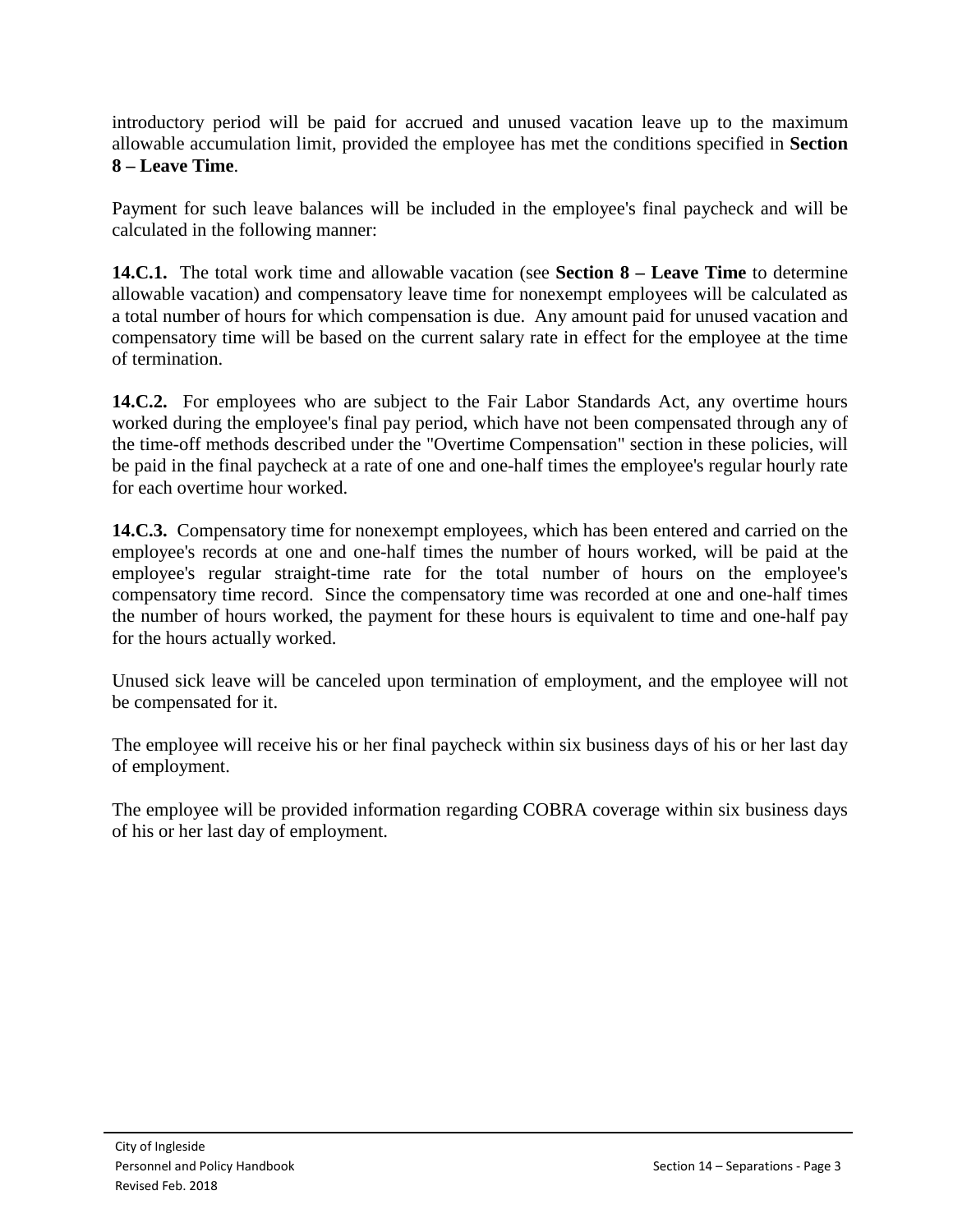# **SECTION 15. CONFLICTS / GRIEVANCES**

# **15.A. POLICY**

It is the policy of the city, insofar as possible, to prevent the occurrence of conflict/grievances, and to deal promptly with those that occur. No adverse action will be taken against an employee for reason of his or her good faith exercise of the conflict/grievance right. The Texas Whistle Blower Act provides that the City may not suspend or terminate the employment of, or otherwise discriminate against, a City employee who reports a violation of law to an appropriate law enforcement authority, if the employee report is made in good faith.

All employees may file a conflict/grievance on one or more of the following grounds:

- Improper application of rules, regulations, and procedures (but not the rules, regulations, and procedures themselves);
- Unfair or harassing treatment:
- ♦ Illegal discrimination based on race, religion, color, sex (including sexual harassment), age, disability, or national origin;
- Improper application of fringe benefits;
- ♦ Improper or unsafe working conditions; or
- Any other work related matter raised by the employee.

The City's conflict/grievance procedure ensures the employee due process in the City's consideration of his or her work-related conflicts/grievances:. **Employee disciplinary actions are not grievable under this process**. .

### **15.B. CONFLICT / GRIEVANCE PROCESS AND FINAL AUTHORITY**

The Procedure described below is written for convenience purposes to apply to employees, but this policy and the Procedure described below applies to all employees, supervisors, department directors, and the City Manager.

Conflicts/Grievances can be appealed through the employee's chain of command to the City Manager whose decision is final, except in the case of conflicts/grievances alleging discrimination or sexual harassment against the City Manager or Municipal Court Judge, in which case the employee may appeal to the City Council.

#### **15.C. PROCEDURE**

The following procedures are applicable to regular employees.

**15.C.1. Informal Conflicts/Grievances**. The first step in the conflict/grievance procedure is for the employee to attempt to resolve the conflict/grievance by informal conference with his or her supervisor. If this informal conference does not result in a resolution of the problem(s) that is satisfactory to the employee, he or she must file a formal, written conflict/grievance.

**15.C.2. Formal Conflicts/Grievances**. Formal conflict/grievances must be in writing, signed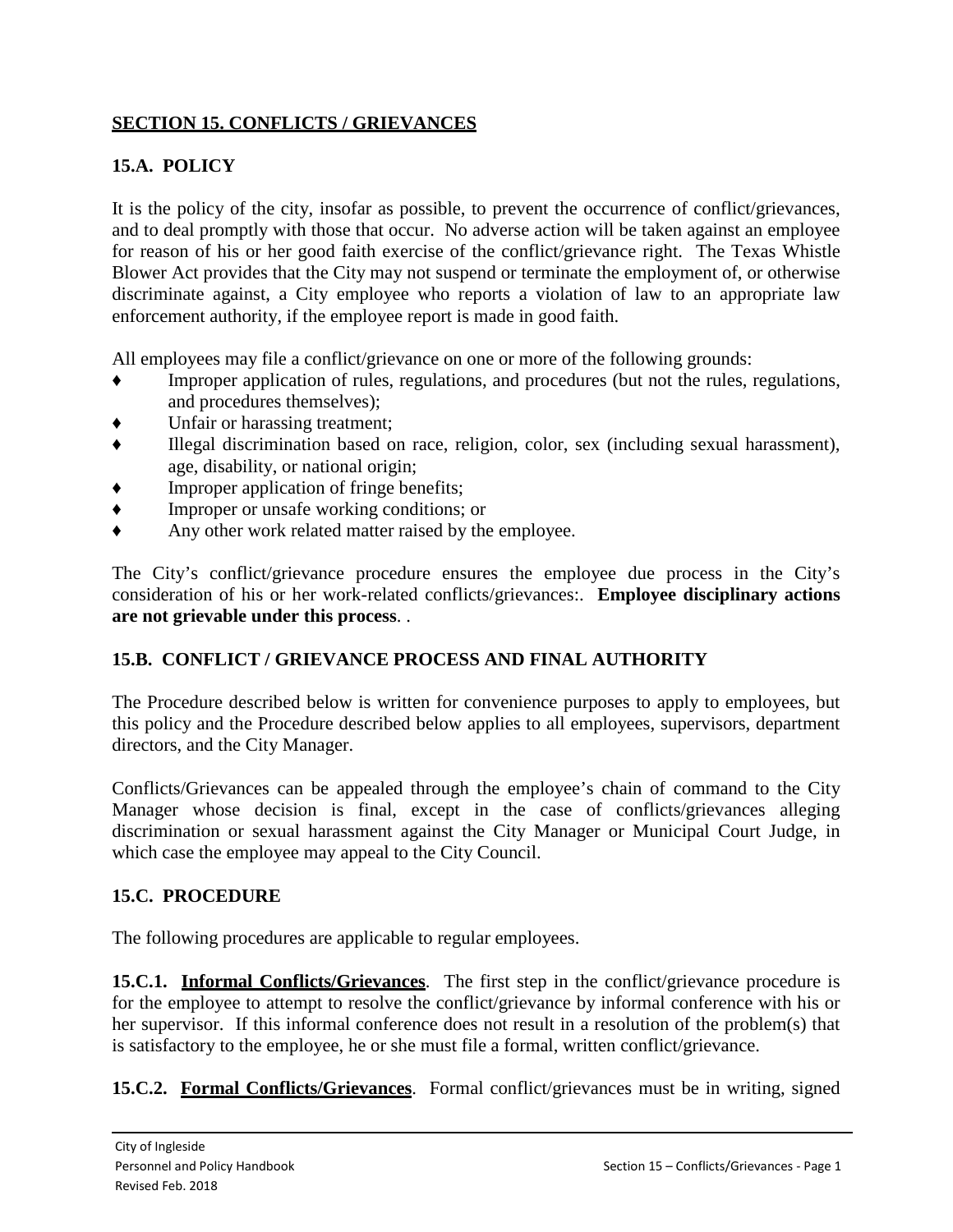by the employee, and presented to the employee's supervisor within five (5) working days after the alleged conflict/grievance occurred. If the alleged conflict/grievance occurs over a period of time, the formal conflict/grievance must be presented to the employee's supervisor within five (5) working days of the most recent conduct the employee wishes to include in the grievance. A statement of the specific remedial action requested by the employee must be included in the written conflict/grievance.

An employee may be represented throughout the conflict/grievance process by a representative including another City employee of his or her choosing.

After being presented with a written and signed conflict/grievance, the supervisor will:

- Meet with the employee and such other persons as may be necessary to gather the facts;
- ♦ Notify his or her supervisor and department director, who must notify the Human Resources Manager and the City Manager's office immediately upon learning that a conflict/grievance has been filed;
- Attempt to resolve the conflict/grievance with the employee and, if requested by the employee, with the employee's representative; and
- Communicate the decision to the employee in writing within fifteen (15) working days after receipt of the conflict/grievance, sending a copy of the proposed resolution to the Human Resources Manager and City Manager, as well as the department head.

Written Appeal. If an employee either receives no written resolution from the supervisor within fifteen (15) working days from the date on which the conflict/grievance was filed, or if the employee is not satisfied with the proposed resolution, he or she must file a written appeal with the department director within ten (10) working days after the time period for the receipt of a proposed resolution has elapsed. The department director will review the facts and the file; consult with the Human Resources Manager; meet with the parties involved; attempt to resolve the conflict/grievance within five (5) working days after receipt of the conflict/grievance appeal; and respond in writing to the employee within ten (10) working days of the date on which the appeal was received in the department director's office, sending a copy to the Human Resources Manager and the City Manager.

Next Level Written Appeal. If the employee either receives no written resolution from the department head within ten (10) working days from the date on which the appeal was filed with the department head, or if the employee is not satisfied with the department head's proposed resolution of the appeal, the employee must file a written appeal with the City Manager within ten (10) working days. The City Manager will then review the facts and the file and meet with the parties involved, if deemed appropriate, before responding in writing to the employee within fifteen (15) working days of the date the appeal was received in the City Manager's office. The City Manager's decision is final, except as provided above.

**15.C.3. Maximum Time Periods**. At each stage of the conflict/grievance process, the time periods specified are maximums. Conflicts/Grievances should be dealt with promptly and written responses provided as quickly as possible, preferably within five (5) working days in simple conflict/grievance matters.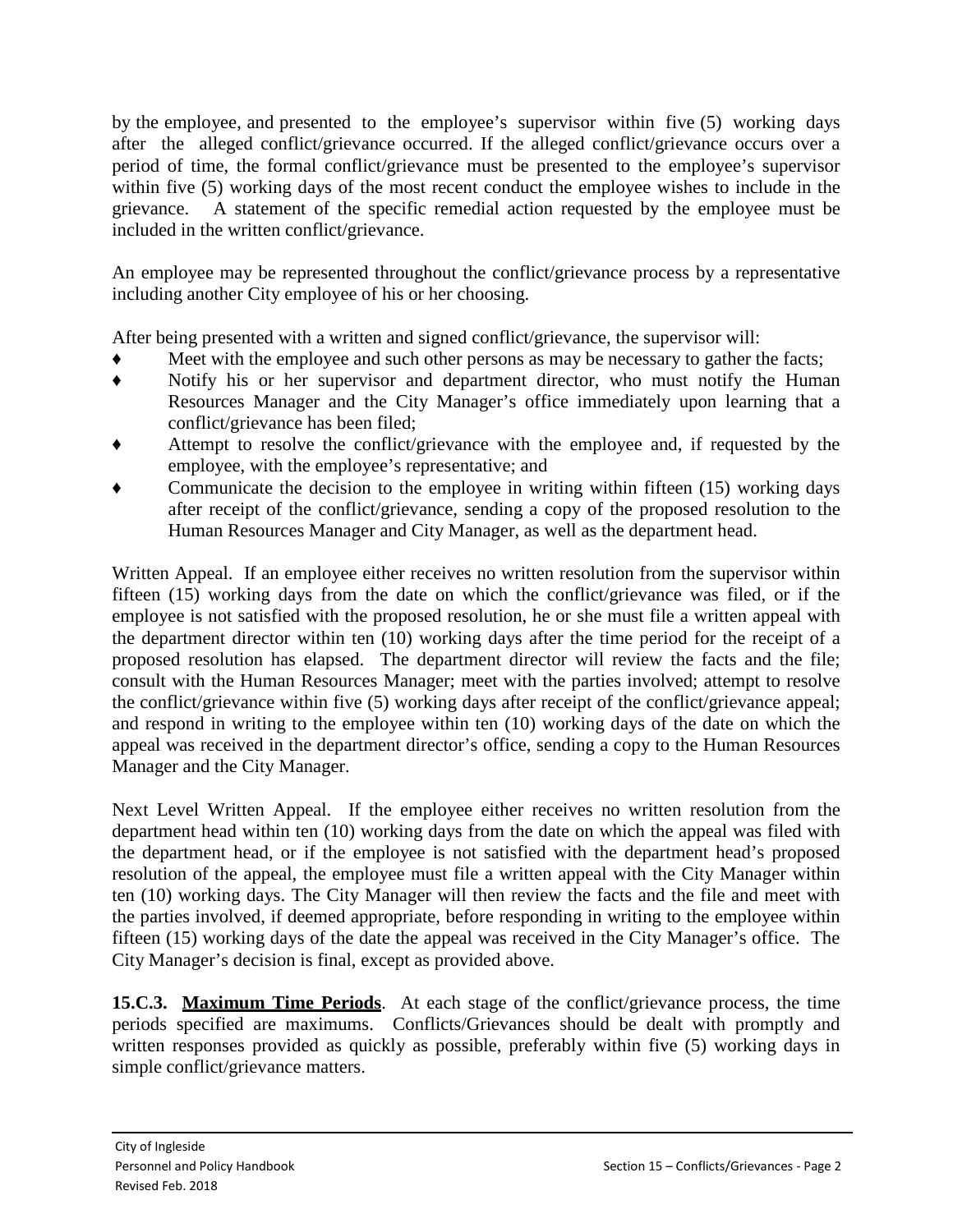**15.C.4. Documentation**. Copies of all documentation relating to the conflict/grievance will be forwarded to the Human Resource Manager immediately upon conclusion of each step in the conflict/grievance process and will be placed in the appropriate Human Resources file.

**15.C.5. Grievances Relating to Sexual or Other Harassment or Discrimination**. Any employee may file a grievance related to alleged sexual or other harassment or discrimination on the basis of race, religion, color, sex (including sexual or other harassment), national origin, age, or disability.

- 1. The initial written grievance may, at the employee's option, be submitted directly to the Human Resources Manager immediately.
- 2. If the grievant is a City Staff alleging discrimination or sexual or other harassment by the City department director, he or she may file a grievance directly with the Human Resources Manager within 10 working days of the alleged discriminatory act.
- 3. If the grievant is a City department director alleging discrimination or sexual or other harassment by the Human Resource Director, he or she may file a grievance directly with the City Manager within 10 working days of the alleged discriminatory act.
- 4. If the grievant is a City department director alleging discrimination or sexual or other harassment by the City Manager, he or she may file a grievance directly with the Human Resources Manager within 10 working days of the alleged discriminatory act.
- 5. In all instances of alleged discrimination or sexual or other harassment, the City Attorney will be consulted before a written resolution is provided to the grievant.

**15.C.6. Requirement for Appeal if Dissatisfied**. If the employee is dissatisfied with any proposed resolution during the grievance process, he or she must appeal to the next step within the established time period. Failure to appeal within the timeline required, employee will forfeit right to appeal any further.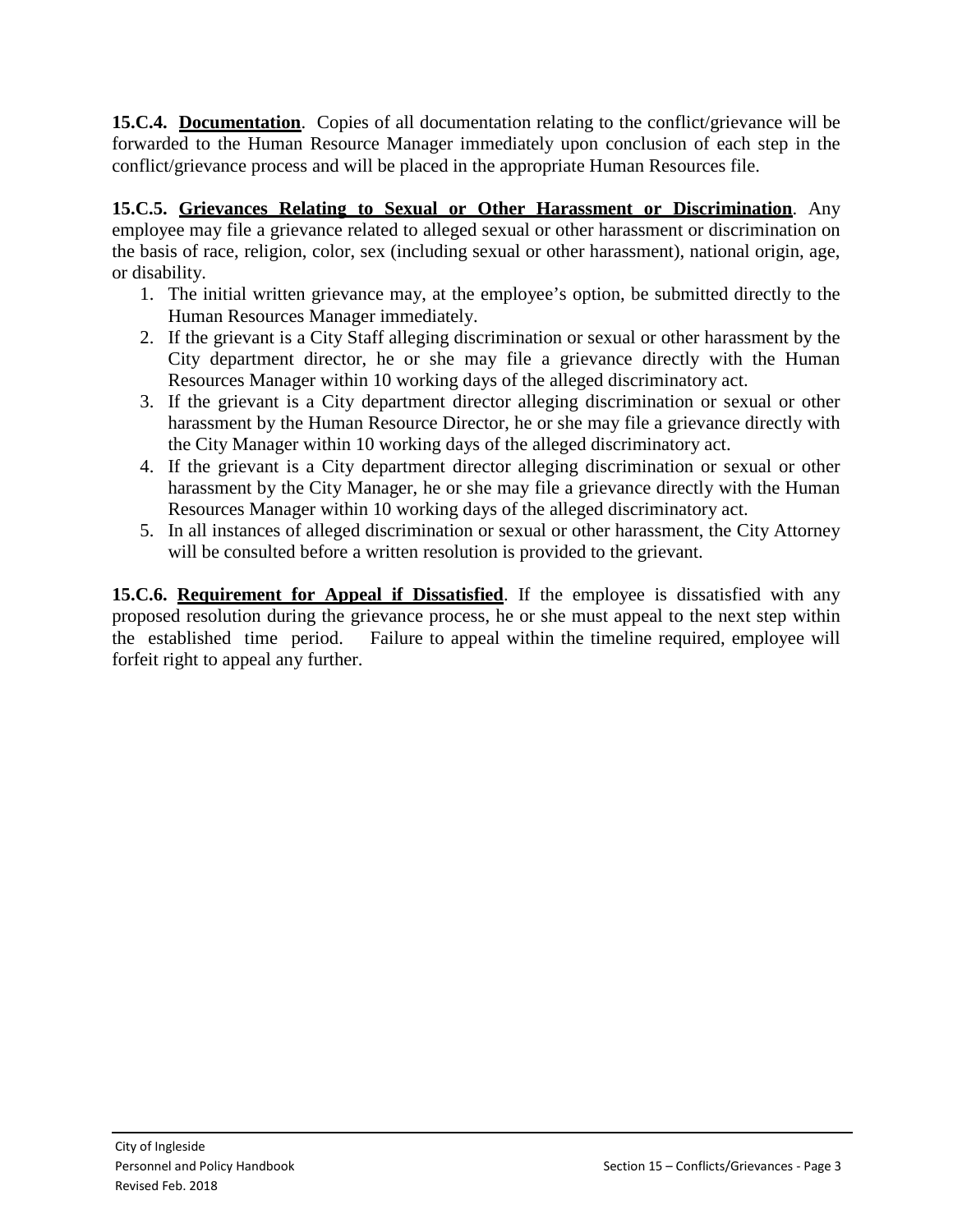## **SECTION 16. TRAVEL EXPENSE / REIMBURSEMENT**

# **16.A. POLICY**

It is the City's policy to pay for, or reimburse, all reasonable and necessary expenses incurred by an employee when the employee travels on City-related business in accordance with this policy.

16.A.1. **Transportation.** The most efficient and economical mode of travel must be used. Air travel arrangements are to be made by each department. Air travel must be booked at the most discounted fare basis whenever possible. When authorized, an employee using a personal vehicle on City business shall be paid an amount per mile equivalent to the current IRS rate, or shall be paid the equivalent of a coach airline fare, whichever results in the lower cost to the City. In instances of approved private vehicle use, reimbursement will also be made for mileage tolls and parking fees. Receipts are required for toll and parking fees, as well as for taxi cabs, limos, and other modes of transportation. The City will pay for rental vehicles upon written approval of the City Manager (or designee).

**16.A.2. Travel Approval and Cash Advances**. All travel and cash advances must be approved in advance by the employee's department director (or designee), unless otherwise stated in this policy. In addition, any travel out of state must be in the budget and approved by the City Manager as set out below.

**16.A.3. Lodging**. Expenses for lodging are to be at the single room rate, unless an employee is approved in advance for double occupancy. Extra charges for room service will not be paid by the City. An itemized hotel receipt must be provided.

**16.A.4. Meal Allowance.** The City shall pay actual necessary food expenses for an employee or City official traveling on City business. Expenses for meals shall either be reimbursed at actual cost as supported by receipts or by per diem allowance. Travelers are expected to make every effort to provide receipts.

- Those with city credit cards will provide receipts at actual cost.
- Those who do not have city credit cards will be provided a per diem set by Federal guidelines with percent of first/last day travel minus meals provided by the conference. If per diem not provided, employee will be reimbursed but employee must provide receipts at actual cost.
- If meals are provided by the conference and the employee does not participate, receipts will be required for those meals whether city credit cards or not.

**16.A.5. Internet Expense**. Only reasonable and necessary computer related expenses for City business reasons will be reimbursed.

#### **16.A.6.Non-Allowable Expenses**. Expenses or charges for the following will not be reimbursed:

- ♦ In-hotel pay television and movies
- ♦ Health club and spas;
- Expenses of a spouse;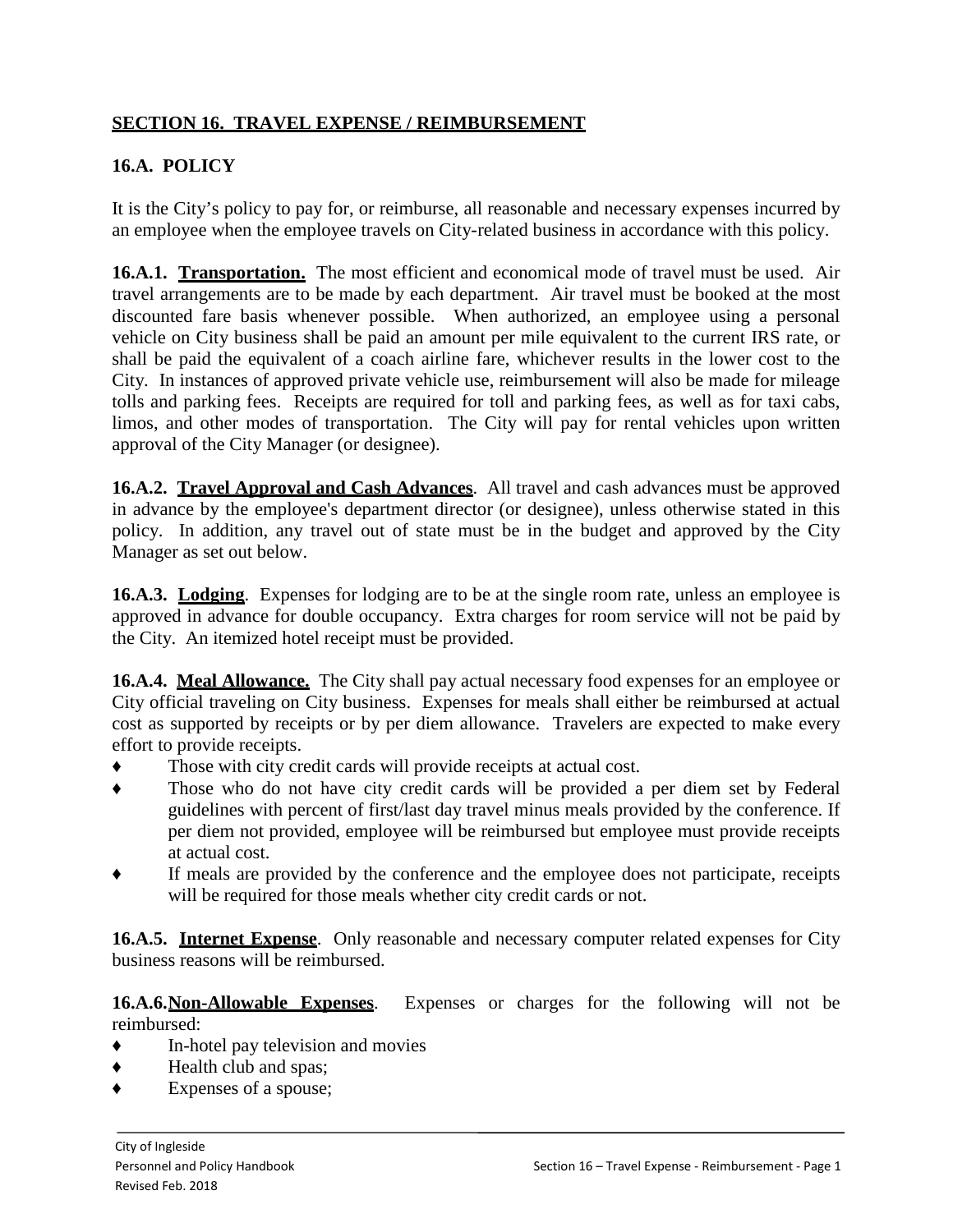- ♦ Alcoholic beverages; and
- Other items of a personal nature.

**16.A.7. Request for Reimbursement and Return of Unexpended Funds**. Upon return to the City, a complete accounting of all expenditures of City funds shall filed within one (1) week on the City's Expense Form. Receipts for expenses, including hotel bills and registration fees, must be attached to the statement. Authorized expenses in excess of advance funds received will be reimbursed with proper approval.

- Those employees with city credit cards will provide itemized receipts for all expenses.
- Those employees without city credit cards will not be required to provide itemized receipts unless their expenses exceed the per diem provided.

**16.A.8. Travel to Training**. The current IRS reimbursement rate will be paid to employees who must use their personal vehicles to travel to a training destination further than their designated work location or other City locations and/or facilities. Reimbursement will be made for miles driven from the normal work location or employee's home whichever is less. Map printouts with mileage are required. Employees will be paid for time traveling to and from training destinations. Travel time will be considered hours worked for the purpose of calculating overtime.

**16A.9. Expenses Not Covered in Policy.** The City Manager's approval must be obtained prior to any expenditure of funds for items or charges which are not specifically addressed in the travel policy.

**16.A.10. Exceptions**. Employees who receive monthly automobile allowances are eligible for mileage reimbursements for outside of a 30-mile radius of city travel. Employees who travel in a city-owned vehicle will be reimbursed for the documented actual cost of fuel, oil, or other expenses related to the safe operation of the vehicle, which were necessary during the course of the employee's use of the vehicle on official business.

When two or more employees travel outside the county in a single automobile, only one employee will receive per-mile or other automobile reimbursements.

Conference registration checks will be made payable only to the organization sponsoring the conference.

Travel and/or moving expenses involving applicants, new employees, or transferred employees may be reimbursed by individual action of the appropriate department head, with written approval from the City Manager.

**16.A.11. Compliance**. Violation of this policy, including but not limited to falsifying expense reports or submitting false claims, will result in disciplinary action, up to and including termination of employment.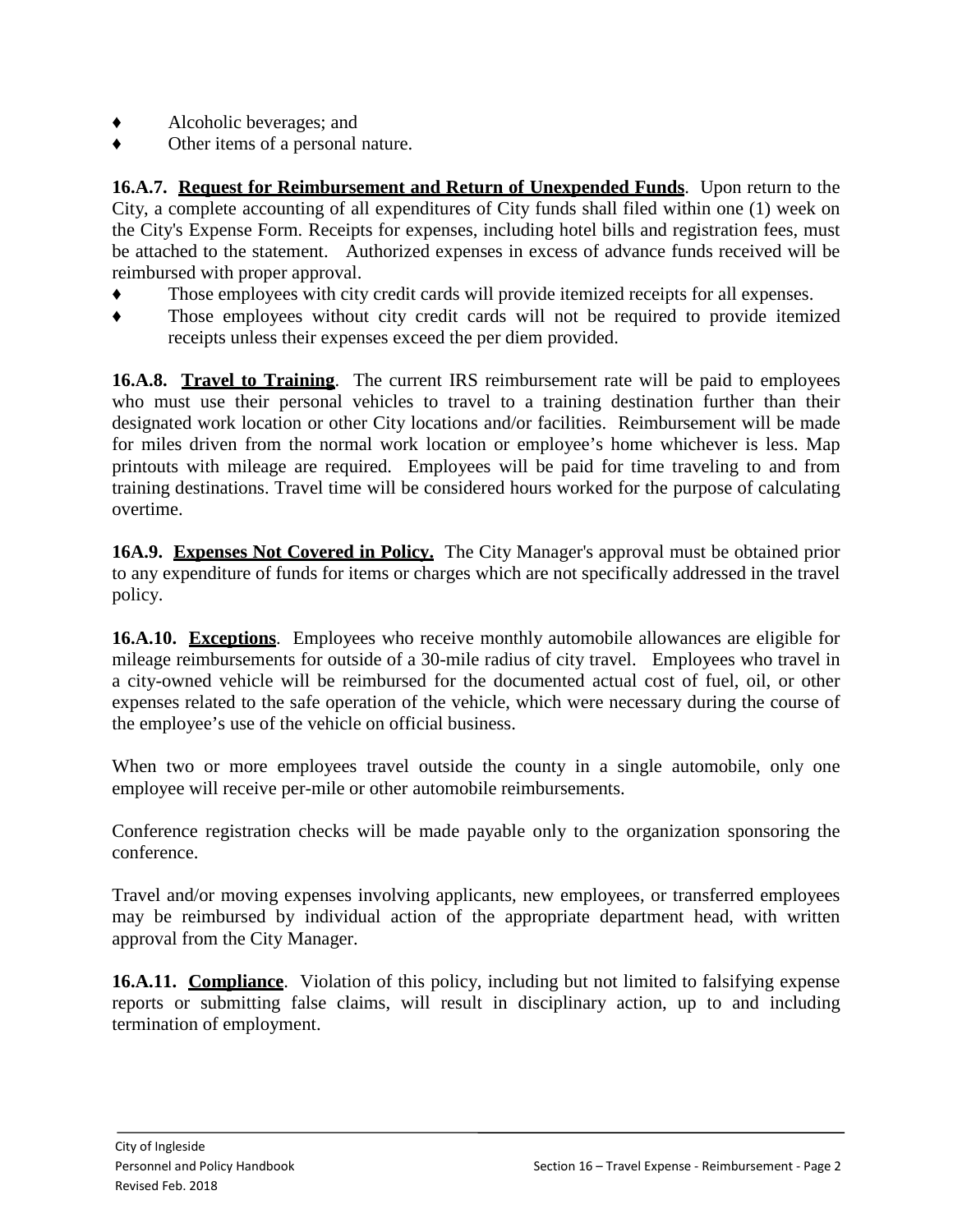## **SECTION 17. PERSONNEL RECORDS**

## **17.A. PERSONNEL FILES**

The City of Ingleside believes it has a duty to protect its employee's right to privacy and therefore adopts the following principles:

**17.A.1. Retain Only Needed Information**. The City will request and retain only that information which it has a legitimate need to know for legal or city purposes.

**17.A.2. Confidentiality**. The City will protect the confidentiality of all personal information in its files to the extent permitted by the Texas Public Information Act, as amended from time to time. However, information in an employee's personnel file is public information and must be disclosed upon request unless specific items are excluded from disclosure by law.

**17.A.3.** Employee Access. Each employee or his/her designated representative may request access to his/her personnel file at any time.

**17.A.4.** Correct Inaccurate Information. Each employee shall correct any inaccurate information such as address, phone number, name changes, change in dependents, etc. within a reasonable time.

**17.A.5. Limited Access**. The City will strictly limit accessibility of personnel files to the employee, the employee's designated representative, the employee's immediate supervisor, department director, Finance Department or designee (material is restricted to financial matters), the Human Resources Department, the City Manager, the City Attorney, and any duly sworn officer of the court upon proper subpoena, court order, or written request, except when a request for personnel information is required under the Texas Open Records Act.

**17.A.6. Prohibition against Removing Personnel Files**. Personnel files will not be removed from the Human Resources Department and will be reviewed in the presence of the Human Resources Director or his/her designee.

**17.A.7. Limited Reproduction of Materials**. The Human Resources Department will strictly limit reproduction of any material within an employee's personnel file. All requests must be made in person or in writing. Requested material will be reproduced by the Human Resources Manager or designee upon approval of the employee and the Human Resources Director or his/her designee.

**17.A.8. Notification of Requests for Information**. In instances where a request has been made under the Texas Open Records Act for information contained in an employee's personnel file, the employee will be notified in writing that such a request has been made, along with the name of the person making the request.

**17.A.9. Personnel Action Form.** The Personnel Action Form is the official document for recording and transmitting to the personnel file each personnel action. This form is used to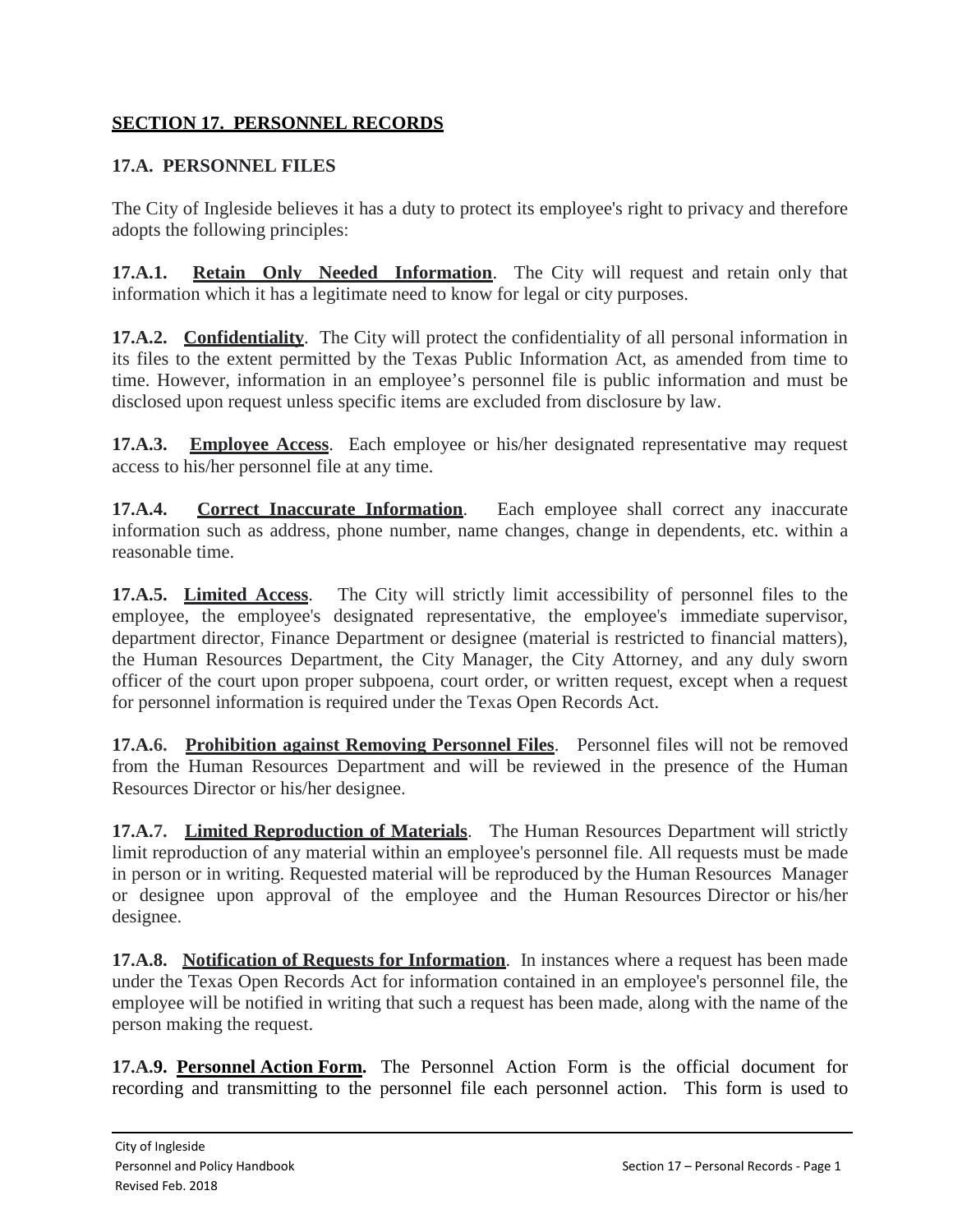promote uniformity in matters affecting:

Employment Category, Position Title and Classification, Pay Group and Rate, and Other Actions Affecting the Employee's Status. Personal changes such as phone, address, name changes, etc.

The Personnel Action Form is completed on the employee's first day of work and again when there is any change in his or her status which relates to employment, benefits, or personal changes. Each Personnel Action Form becomes a permanent part of the employee's personnel file, and a copy is given to the employee each time an action occurs.

## **17.B. EMPLOYEE INFORMATION**

**17.B.1. Contents of Employee Personnel Files**. An employee's official personnel file contains all documents related to an employee's employment relationship with the City, except for medical records and I-9 forms. Examples of information contained in employee official personnel files:

- Initial employment information, including application form, reference checks, interview results, reports, evaluations, and test results.
- ♦ Employee performance appraisals.
- ♦ Letters of commendation or other recognition of performance.
- ♦ Notices of disciplinary actions, investigations and confirmed letters of complaint.
- ◆ Notice of termination.<br>◆ Letter of resignation.
- Letter of resignation.
- $\bullet$  W-4 Form
- ◆ For Police Personnel: L-1, L-2, L-3, L-4, etc

**17.B.2. Forms I-9 File**. Form I-9, Verification of Eligibility to Work, required for all City employees, documents a person's legal work status in this country. All I-9 forms are filed in a single file that is separated from individual personnel files. *(Legal Reference: U.S. Immigration Reform and Control Act of 1986.)*

**17.B.3. Separate Medical File**. An employee's personnel file does **not** contain information regarding an employee's medical record(s), nor does it contain any information relating to drug or alcohol testing. These medical files are confidential and are not released to anyone unless a "need to know" has been clearly established. Only the Human Resources Department has routine access to employee medical records.

Federal law requires that the City maintain all employee medical information in separate, confidential files. Therefore, in addition to personnel files, the City maintains a separate medical file for each employee. The Human Resources Department maintains these confidential medical files.

Examples of information that may be provided to the City by an employee or the employee's health care provider, and maintained in the confidential medical file, include: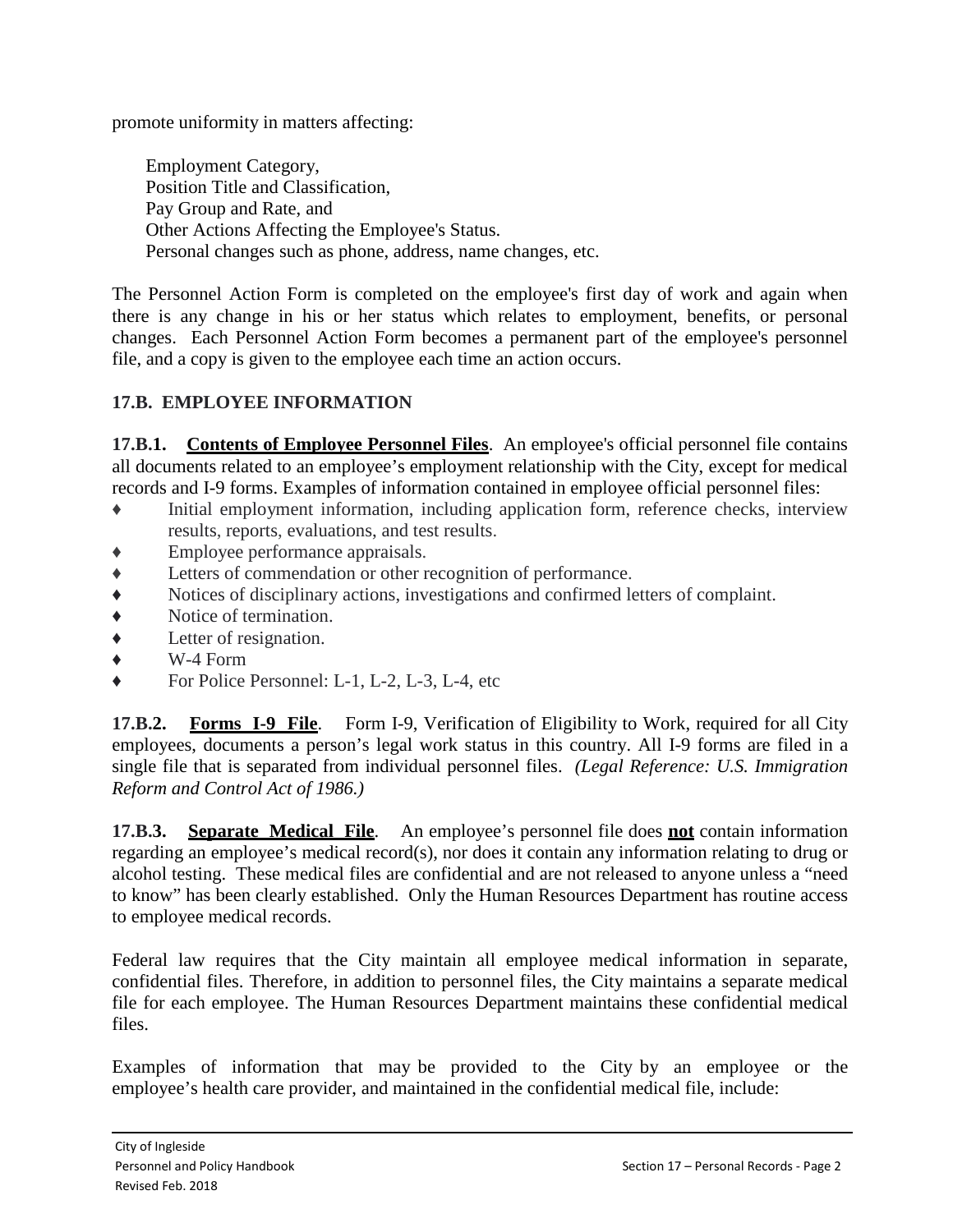- A note to justify an absence;
- ♦ A note to request a leave;
- 
- ◆ A note to verify the employee's ability to return to work;<br>Medical records to support a claim for sick pay or disabil<br>Insurance records; Medical records to support a claim for sick pay or disability benefits;
- ◆ Insurance records;<br>◆ Workers' compens
- Workers' compensation records; and
- Medical history records.

Genetic Information. The City does not request genetic information from an applicant, employee, or health care provider. The City discourages health care providers from sending genetic information. Any genetic information inadvertently sent to the City will be returned to the health care provider. *(Legal Reference: Genetic Information Notification Act, GINA.)*

Confidentiality of Medical Information. It is important that employees understand that medical records are confidential but that the confidentiality may be waived when the employee provides medical information to the supervisor or the Human Resources Director. When an employee provides information to the supervisor, the supervisor is expected to share the information only on an "as needed" basis with other members of management.

Maintaining Confidentiality of Co-Workers' Information. In addition to protecting their own confidential medical information, employees must also respect the privacy and confidentiality of other co-workers' medical information. Employees are expected to use discretion and judgment when dealing with such information and are to refrain from passing along information, gossip, rumors or anything else that may constitute an invasion of a co-worker's privacy or breach of confidence.

*(Legal reference: U.S. Americans with Disabilities Act of 1990 and the ADA Amendments Act of 2008.)*

### **17.C. INFORMATION DISCLOSURE ELECTION**

Each employee may choose whether the City discloses the employee's home address and telephone number to the public on request. If a new employee does not request confidentiality within the first fourteen (14) days of employment, the home address and telephone number on file are considered public information, with the exception of police officers, whose addresses and telephone numbers are not public information.

However, employees may change their election for disclosure or confidentiality at any time. A form for designating this information as confidential or public is available from the Human Recourses Manager.

*(Legal reference: Public Information Act, V.T.C.A. Government Code, Sec. 552.024.)*

#### **17.D. LEAVE RECORDS**

Official records of vacation leave and sick leave accrual and of leave usage are kept for each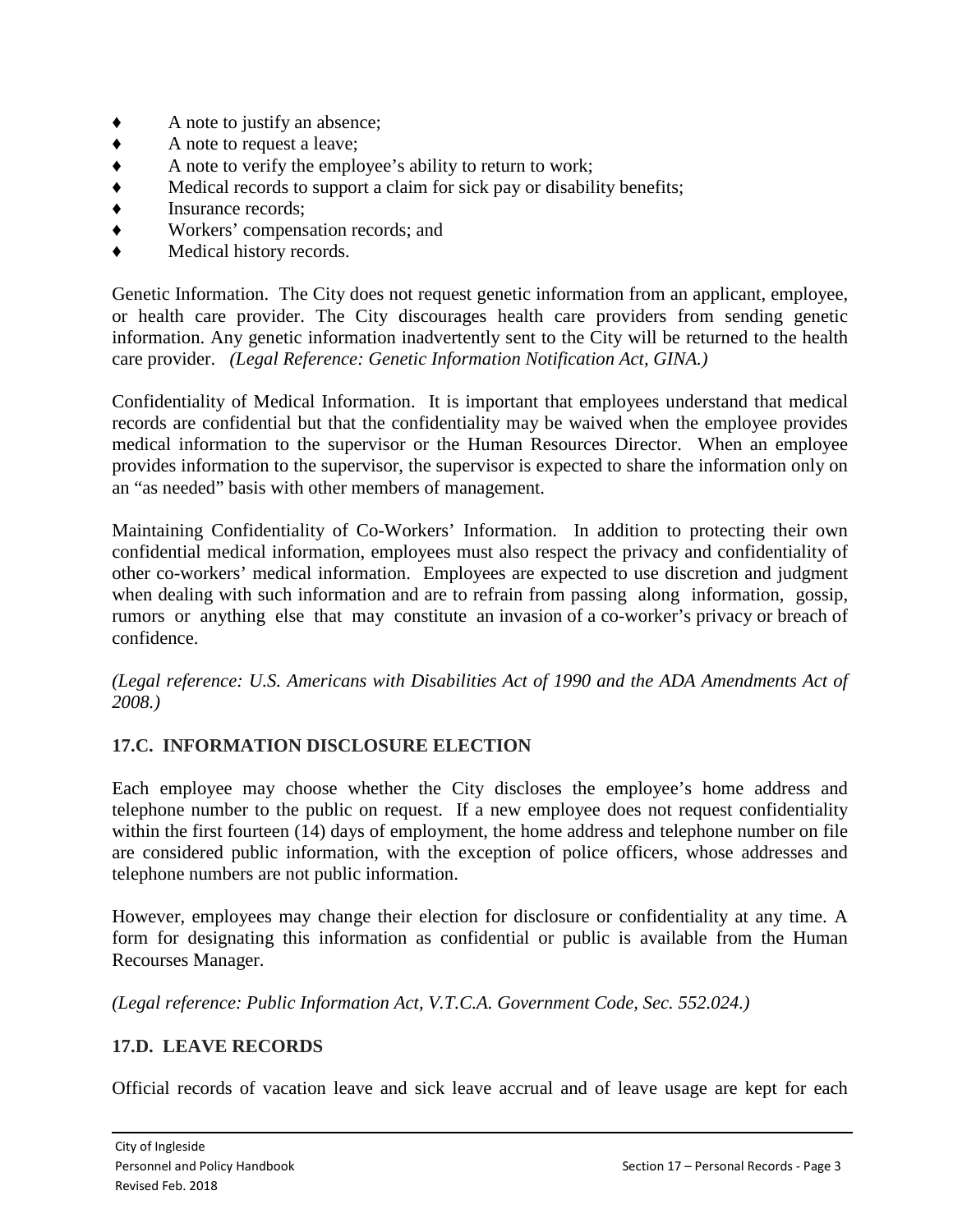employee by the Payroll Department. Leave records are updated at the end of each biweekly pay period. Leave balances are shown on the official record to reflect any remaining leave to which an employee is entitled. Supervisors must submit a copy of an approved leave request to the payroll office for any paid leave time used by an employee under his or her supervision. The approved leave request forms must be attached to the payroll information sent to the payroll office at the end of each pay period.

Sick Leave consisting of more than three (3) days once reported to Payroll will be forwarded to Human Resource Department for inclusion to FMLA requirements.